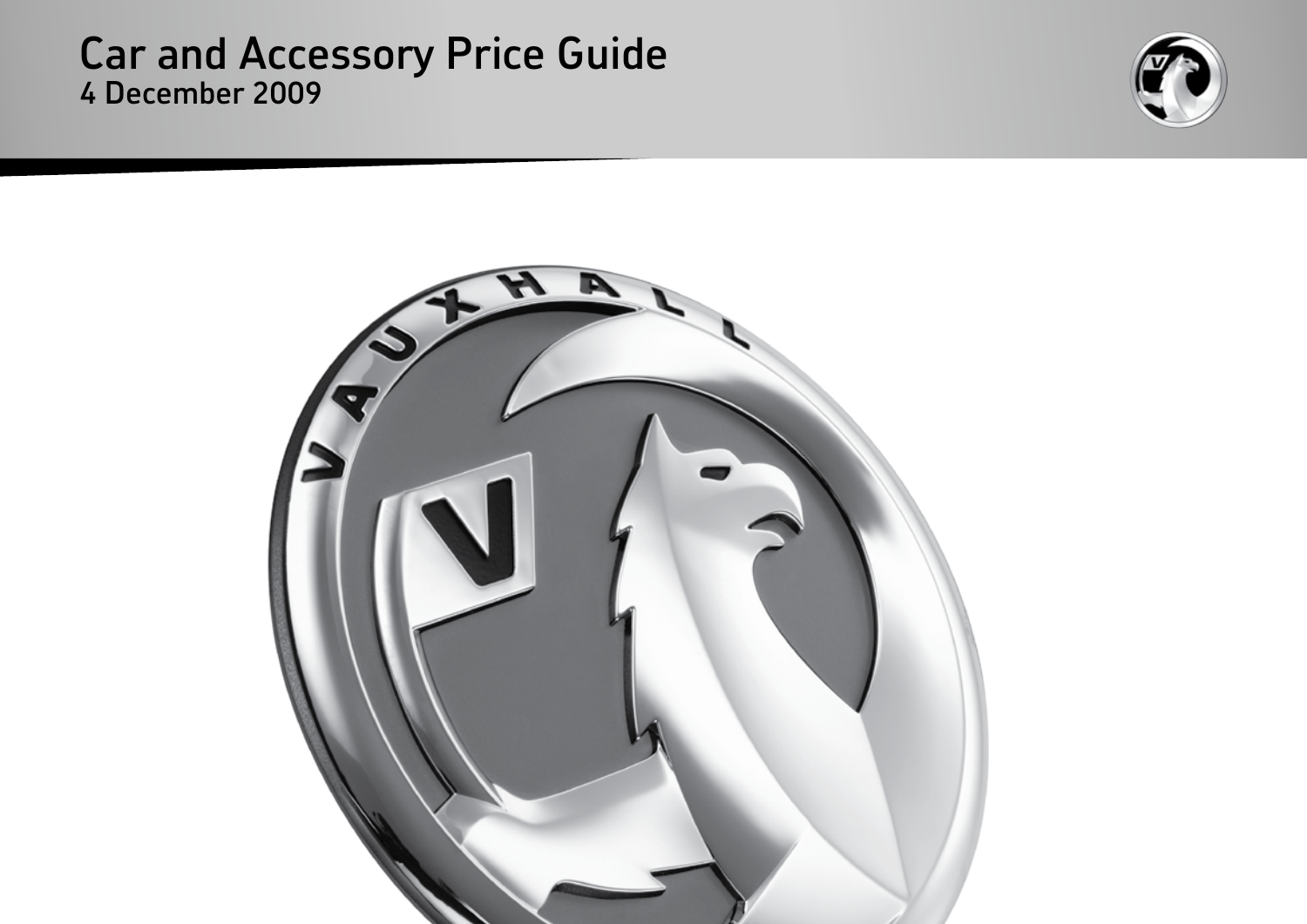## **Range** pricing information

#### **ContentS**

| Customer information       | $\overline{c}$ |
|----------------------------|----------------|
|                            |                |
| Agila                      | 4              |
| Corsa                      | 5              |
| Meriva                     | 8              |
| New Astra                  | 10             |
| Astra Sport Hatch          | 12             |
| Astra hatchback            | 13             |
| Astra estate               | 15             |
| Astra TwinTop              | 18             |
| Zafira                     | 20             |
| Insignia hatchback/saloon  | 23             |
| Insignia Sports Tourer     | 25             |
| Antara                     | 29             |
| <b>VXR</b>                 | 30             |
| Fuel economy and emissions | 35             |
| Vivaro Combi               | 38             |
| Movano Combi               | 39             |
| Accessories                | 40             |
| Customer care              | 43             |
|                            |                |

#### **ON-THE-ROAD PRICES**

To eliminate uncertainty about hidden costs when buying a new car, Vauxhall publishes on-the-road recommended retail prices (RRP) and these are shown in the pricing tables within this price guide. These prices include the recommended cost of number plates and delivery to a Vauxhall retailer of £645.00 (including £84.13 VAT), 12 months' Government Vehicle Excise Duty (see opposite for details) and the DVLA new vehicle first registration fee of  $f55.00*$ 

Please note: The on-the-road recommended retail price (RRP) does not include fuel supplied by the retailer, motor insurance or any other goods or services supplied by agreement between the retailer and the customer.

#### **PRICE PROTECTION**

Order a new Vauxhall for build in the current model year (as confirmed by your retailer) for delivery no more than three months in advance and the price you are quoted is the price you pay. This is irrespective of any subsequent price rises between placing your order and delivery of your new car, but you must take delivery as soon as the car is available. General Motors UK Limited is not liable for price adjustments caused by Government changes in the rate of VAT (currently 15%), Vehicle Excise Duty, DVLA new vehicle first registration fee or by any other applicable legislation or regulations.

#### **Vauxhall Inte rnet Pr i ce (VIP )**

All Vauxhall cars have a special Vauxhall internet price (VIP) as well as the on-theroad recommended retail price (RRP). See www.vauxhall.co.uk for details. It is Vauxhall's understanding that company car taxation will continue to be based on the on-the-road recommended retail price (RRP).

#### **VEHICLE EXCISE DUTY**

The amount of Vehicle Excise Duty (road fund licence) payable on new cars varies depending on the level of carbon dioxide (CO 2) emissions produced by the vehicle. CO 2 emissions are measured in grammes (g) per kilometre (km) travelled and divided into 13 charging bands shown in the table below.

#### Vehicle Excise Duty \*

|               | $CO2$ emissions | Petrol/Diesel |
|---------------|-----------------|---------------|
| <b>Band A</b> | up to 100q/km   | £0.00         |
| <b>Band B</b> | 101-110g/km     | £35.00        |
| <b>Band C</b> | 111-120g/km     | £35.00        |
| <b>Band D</b> | 121-130g/km     | £120.00       |
| <b>Band E</b> | 131-140g/km     | £120.00       |
| <b>Band F</b> | 141-150g/km     | £125.00       |
| <b>Band G</b> | 151-165g/km     | £150.00       |
| Band H        | 166-175g/km     | £175.00       |
| <b>Band I</b> | 176-185g/km     | £175.00       |
| Band J        | 186-200g/km     | £215.00       |
| Band K        | 201-225g/km     | £215.00       |
| <b>Band L</b> | 226-255g/km     | £405.00       |
| <b>Band M</b> | over 255g/km    | £405.00       |

\* = Correct at time of issue – 4 December 2009.

 $\left( 2\right)$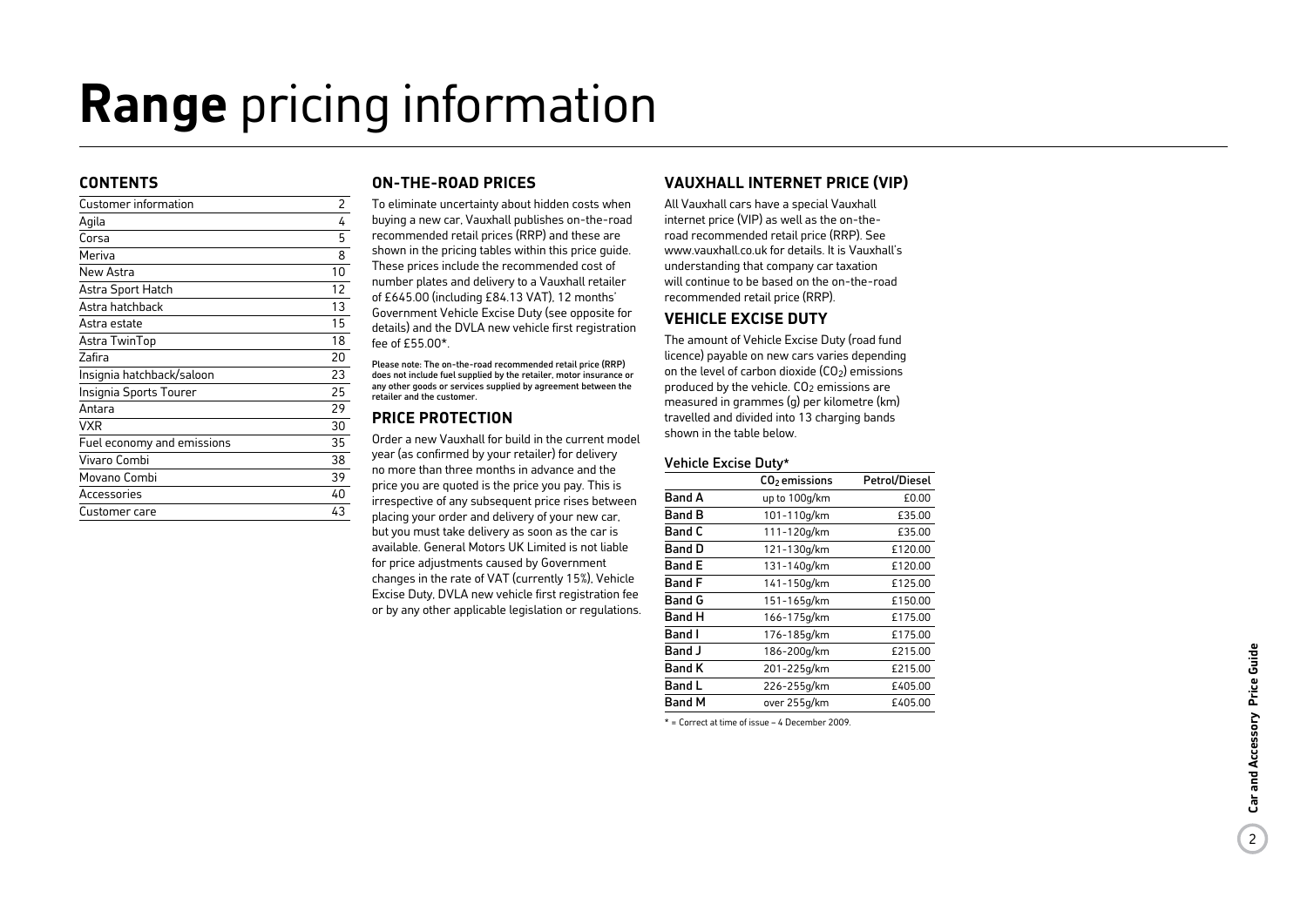# **Range** additional information

#### **Protecting the environment**

Vauxhall has always been at the forefront of environmental issues and our products are increasingly winning green automotive awards.

However, our commitment to preserving the environment goes even further. We have reduced manufacturing emissions and our new vehicles use more recycled materials in their construction and more recyclable parts than ever before.

Looking further into the future we are working on cleaner, alternative power sources, including zero-emission fuel cell technology.

#### **For more information**

For information on Vauxhall's efforts to achieve an environmentally sustainable future, including information on Design for Recycling, take-back of End-of-Life Vehicles (ELVs), and the recycling of ELVs, see www.vauxhall.co.uk/recycling

#### **£2000 Government Scrappage Allowance**

Further proof of our long-term commitment to the environment comes in our support for the government's £2000 Scrappage Allowance. Buy a new Vauxhall vehicle from a participating Vauxhall Retailer and we may offer you £2000 (whilst Government funding applies) to take your old, higher emission car or van off the road. At the time of ordering your new Vauxhall, your trade-in vehicle must meet the following criteria:

- You must have owned the vehicle for at least one year.
- It must have been registered in the UK before 29 February 2000 (cars) or 28 February 2002 (vans) (ie. registrations up to and including 'V' for cars or '51' for vans).
- Has a current tax disc and a current MOT certificate OR has a current tax disc and a current Hackney Carriage Licence OR has a MOT certificate that has expired no earlier than 14 days before the date of the new vehicle order.

Further terms and conditions apply so please consult your retailer for details or refer to www.vauxhall.co.uk

#### **Smarter driving tips**

- **Drive at an appropriate speed:** Staying within the speed limit increases driver safety, reduces  $CO<sub>2</sub>$ emissions and saves fuel. At 70mph you could be using up to 9% more fuel than at 60mph and up to 15% more fuel than at 50mph
- **Drive smoothly at all times:** Anticipate the ebb and flow of the traffic to avoid harsh acceleration and braking
- **Reduce your revs:** Change gear earlier to help reduce fuel consumption – try 2500rpm with petrol engines and 2000rpm with diesel
- **Idling is wasting fuel:** If you're likely to be at a standstill for more than three minutes, switch off the engine to save fuel
- **• Regularly check your tyre pressures:** Under inflated tyres increase  $CO<sub>2</sub>$  emissions whilst incorrectly inflated tyres can be unsafe. Always check your handbook for the correct tyre pressure. This will also help to increase the life of your tyres
- **• Remove unnecessary items from the car:** Extra weight increases the engine's workload, whilst roof racks and bike carriers increase wind resistance. All burn more fuel and increase  $CO<sub>2</sub>$  emissions

**Vauxhall supporting**



#### **Benefit in kind company car taxation††**

The car benefit charge will be the car's list price (including VAT, options and accessories fitted, delivery to retailer and number plates, but excluding Vehicle Excise Duty and new vehicle first registration fee) multiplied by the percentage charge for the  $CO<sub>2</sub>$  emissions band in which the car falls (see table opposite). Multiply this figure by your personal income tax rate (20% for Basic Rate, 40% for Higher Rate for 2009-10 tax year) to calculate your annual benefit in kind tax liability.

Astra Life 1.7CDTi 16y (110PS) ecoFLEX 5-door hatchback (CO<sub>2</sub> emissions 119q/km) On-the-road RRP £18345.00 Deduct: Vehicle Excise Duty (£35.00) New vehicle first registration fee (£55.00) Effective list price 618255.00 Add: Optional two-coat metallic paint

List price for tax purposes (P11D value)

2009-10 tax year (13%) £2424.00

£395.00

£18650.00

Example:

Car benefit charge

Benefit in kind tax liability (2009-10 tax year)

| CO <sub>2</sub><br>emissions | Percentage of car's<br>price to be taxed |                               |  |  |  |  |
|------------------------------|------------------------------------------|-------------------------------|--|--|--|--|
| in grams<br>per<br>kilometre | Petrol<br>2009-10<br>tax year            | Diesel<br>2009-10<br>tax year |  |  |  |  |
| up to 120                    | 10                                       | 13                            |  |  |  |  |
| 121-139                      | 15                                       | 18                            |  |  |  |  |
| 140-144                      | 16                                       | 19                            |  |  |  |  |
| 145-149                      | 17                                       | 20                            |  |  |  |  |
| 150-154                      | 18                                       | 21                            |  |  |  |  |
| 155-159                      | 19                                       | 22                            |  |  |  |  |
| 160-164                      | 20                                       | 23                            |  |  |  |  |
| 165-169                      | 21                                       | 24                            |  |  |  |  |
| 170-174                      | 22                                       | 25                            |  |  |  |  |
| 175-179                      | 23                                       | 26                            |  |  |  |  |
| 180-184                      | 24                                       | 27                            |  |  |  |  |
| 185-189                      | 25                                       | 28                            |  |  |  |  |
| 190-194                      | 26                                       | 29                            |  |  |  |  |
| 195-199                      | 27                                       | 30                            |  |  |  |  |
| 200-204                      | 28                                       | 31                            |  |  |  |  |
| 205-209                      | 29                                       | 32                            |  |  |  |  |
| 210-214                      | 30                                       | 33                            |  |  |  |  |
| 215-219                      | 31                                       | 34                            |  |  |  |  |
| 220-224                      | 32                                       | 35                            |  |  |  |  |
| 225-229                      | 33                                       | 35                            |  |  |  |  |
| 230-234                      | 34                                       | 35                            |  |  |  |  |
| 235-239                      | 35                                       | 35                            |  |  |  |  |
| 240 and above                | 35                                       | 35                            |  |  |  |  |

calculator is available at www.vauxhall.co.uk/bik Basic Rate  $(20%)$  tax payer  $£484.00$ Higher Rate (40%) tax payer £969.00

†† = Please note this Price Guide provides taxation information as a guide only. Vauxhall does not purport to provide taxation guidance. Drivers should always take professional advice on their own tax position.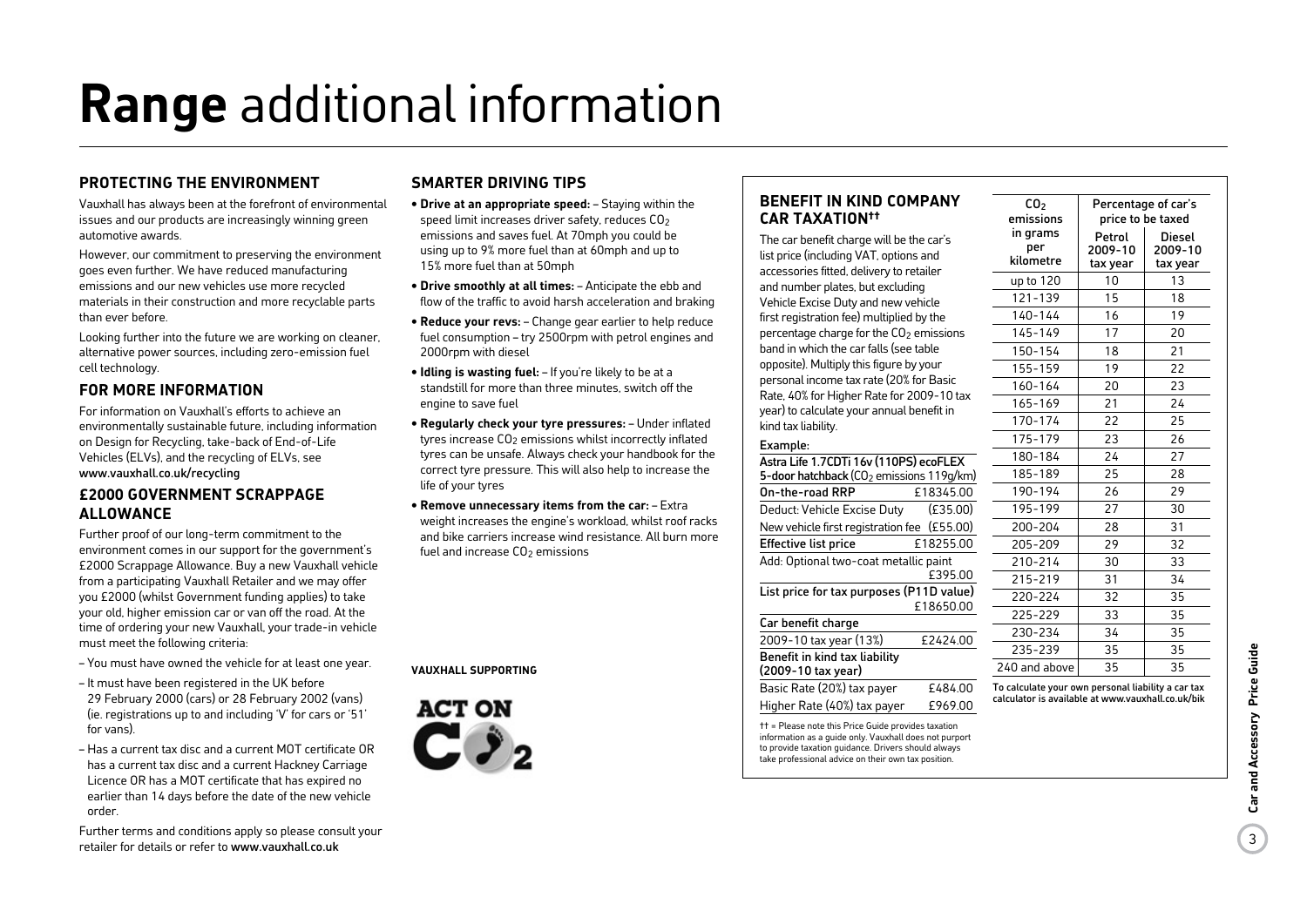### **Agila** prices/options Effective 4 December 2009

| Model<br>5-door MPC       | Price (£) | VAT $(f)$ | Total $(E)$ | On-the-road<br>RRP(E) | CO <sub>2</sub><br>$(g/km)^*$ |
|---------------------------|-----------|-----------|-------------|-----------------------|-------------------------------|
| <b>EXPRESSION</b>         |           |           |             |                       |                               |
| 1.0i 12y ecoFLEX          | 6573.91   | 986.09    | 7560.00     | 8295.00               | 119                           |
| <b>CLUB</b>               |           |           |             |                       |                               |
| 1.0i 12y ecoFLEX          | 7617.39   | 1142.61   | 8760.00     | 9495.00               | 119                           |
| 1.2i 16v                  | 7939.13   | 1190.87   | 9130.00     | 9950.00               | 129                           |
| $1.2i$ 16y auto           | 8847.83   | 1327.17   | 10175.00    | 11000.00              | 142                           |
| 1.0i $12v$ ecoFLEX (a/c)  | 8052.17   | 1207.83   | 9260.00     | 9995.00               | 119                           |
| 1.2i $16v$ (a/c)          | 8373.91   | 1256.09   | 9630.00     | 10450.00              | 129                           |
| 1.2i 16y auto $(a/c)$     | 9282.61   | 1392.39   | 10675.00    | 11500.00              | 142                           |
| Diesel                    |           |           |             |                       |                               |
| 1.3CDTi 16y ecoFLEX       | 9473.91   | 1421.09   | 10895.00    | 11630.00              | 120                           |
| 1.3CDTi 16v ecoFLEX (a/c) | 9908.70   | 1486.30   | 11395.00    | 12130.00              | 120                           |
| <b>DESIGN</b>             |           |           |             |                       |                               |
| 1.2i $16v$ (a/c)          | 8804.35   | 1320.65   | 10125.00    | 10945.00              | 129                           |
| 1.2i 16v auto (a/c)       | 9713.04   | 1456.96   | 11170.00    | 11995.00              | 142                           |
| Diesel                    |           |           |             |                       |                               |
| 1.3CDTi 16v ecoFLEX (a/c) | 10339.13  | 1550.87   | 11890.00    | 12625.00              | 120                           |

Please note: On-the-road recommended retail prices (RRP) include number plates and delivery to retailer of £645.00 (inc. £84.13 VAT), 12 months' Vehicle Excise Duty (see page 2 for details) and new vehicle first registration fee of £55.00. Excludes fuel and insurance.<br>\* = CO<sub>2</sub> emission figures. Vehicle Excise Duty is based on CO<sub>2</sub> emissions (see page 2

For benefit in kind taxation charges see page 3.

|                                        | Expressively | Cust | Design | Price (£)<br>exc.<br><b>VAT</b> | Total $(E)$<br>inc. VAT |
|----------------------------------------|--------------|------|--------|---------------------------------|-------------------------|
| <b>SAFETY OPTION</b>                   |              |      |        |                                 |                         |
| Electronic Stability Programme (ESP)   | ∩            | О    | Ω      | 386.96                          | 445.00                  |
| <b>EXTERIOR OPTION</b>                 |              |      |        |                                 |                         |
| Two-coat metallic or pearlescent paint |              | О    | ∩      | 343.48                          | 395.00                  |

 $O =$  Optional at extra cost.

 $\frac{1}{4}$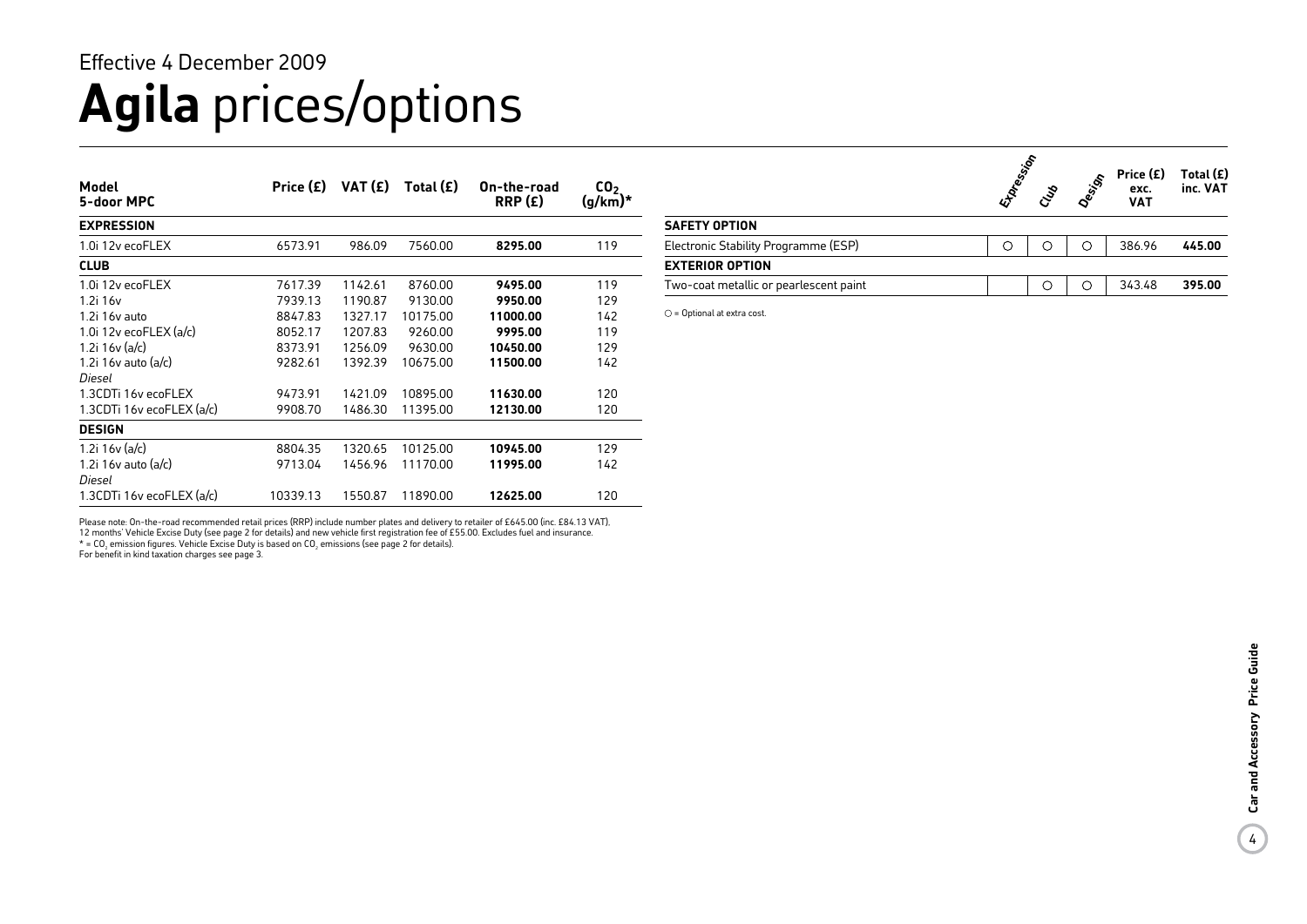## **Corsa** 3-door prices

| Model                                      | Price (£) | VAT $(f)$ | Total (£) | On-the-road | CO <sub>2</sub> |
|--------------------------------------------|-----------|-----------|-----------|-------------|-----------------|
| 3-door hatchback                           |           |           |           | RRP(E)      | $(g/km)^*$      |
| LIFE                                       |           |           |           |             |                 |
| 1.0i 12v                                   | 8204.35   | 1230.65   | 9435.00   | 10255.00    | 134             |
| 1.2i 16v                                   | 8573.91   | 1286.09   | 9860.00   | 10680.00    | 139             |
| 1.2i 16v Easytronic                        | 9034.78   | 1355.22   | 10390.00  | 11210.00    | 137             |
| 1.0i $12v$ (a/c)                           | 8639.13   | 1295.87   | 9935.00   | 10755.00    | 134             |
| $1.2i$ 16 $v$ (a/c)                        | 9008.70   | 1351.30   | 10360.00  | 11180.00    | 139             |
| 1.2i 16v Easytronic (a/c)                  | 9469.57   | 1420.43   | 10890.00  | 11710.00    | 137             |
| Diesel                                     |           |           |           |             |                 |
| 1.3CDTi 16v (75PS) ecoFLEX                 | 9439.13   | 1415.87   | 10855.00  | 11590.00    | 105             |
| 1.3CDTi 16v (75PS) ecoFLEX (a/c)           | 9873.91   | 1481.09   | 11355.00  | 12090.00    | 105             |
| <b>ACTIVE (SPECIAL EDITION MODEL)</b>      |           |           |           |             |                 |
| 1.0i $12v$ (a/c)                           | 8873.91   | 1331.09   | 10205.00  | 11025.00    | 134             |
| 1.2i $16v$ (a/c)                           | 9243.48   | 1386.52   | 10630.00  | 11450.00    | 139             |
| 1.2i 16v Easytronic (a/c)                  | 9704.35   | 1455.65   | 11160.00  | 11980.00    | 137             |
| Diesel                                     |           |           |           |             |                 |
| 1.3CDTi 16v (75PS) ecoFLEX (a/c)           | 10108.70  | 1516.30   | 11625.00  | 12360.00    | 119             |
| <b>ACTIVE PLUS (SPECIAL EDITION MODEL)</b> |           |           |           |             |                 |
| 1.0i $12v$ (a/c)                           | 9330.43   | 1399.57   | 10730.00  | 11550.00    | 134             |
| $1.2i$ 16y (a/c)                           | 9700.00   | 1455.00   | 11155.00  | 11975.00    | 139             |
| 1.2i 16v Easytronic (a/c)<br>Diesel        | 10160.87  | 1524.13   | 11685.00  | 12505.00    | 137             |
| 1.3CDTi 16v (75PS) ecoFLEX (a/c)           | 10565.22  | 1584.78   | 12150.00  | 12885.00    | 119             |
| <b>CLUB</b>                                |           |           |           |             |                 |
| 1.2i 16v                                   | 9043.48   | 1356.52   | 10400.00  | 11220.00    | 139             |
| 1.2i 16v Easytronic                        | 9504.35   | 1425.65   | 10930.00  | 11750.00    | 137             |
| 1.4i 16v                                   | 9491.30   | 1423.70   | 10915.00  | 11740.00    | 146             |
| 1.4i 16y auto                              | 10339.13  | 1550.87   | 11890.00  | 12740.00    | 154             |
| 1.2i $16v$ (a/c)                           | 9478.26   | 1421.74   | 10900.00  | 11720.00    | 139             |
| 1.2i 16v Easytronic (a/c)                  | 9939.13   | 1490.87   | 11430.00  | 12250.00    | 137             |
| 1.4i $16v$ (a/c)                           | 9926.09   | 1488.91   | 11415.00  | 12240.00    | 146             |
| 1.4i 16 $v$ auto (a/c)                     | 10773.91  | 1616.09   | 12390.00  | 13240.00    | 154             |
| Diesel                                     |           |           |           |             |                 |
| 1.3CDTi 16v (75PS) ecoFLEX                 | 9908.70   | 1486.30   | 11395.00  | 12130.00    | 105             |
| 1.3CDTi 16v (75PS) ecoFLEX (a/c)           | 10343.48  | 1551.52   | 11895.00  | 12630.00    | 105             |

| Model                            | Price (£) | VAT (£) | Total $(E)$ | On-the-road | CO <sub>2</sub> |
|----------------------------------|-----------|---------|-------------|-------------|-----------------|
| 3-door hatchback                 |           |         |             | RRP(E)      | $(g/km)^*$      |
| <b>DESIGN</b>                    |           |         |             |             |                 |
| 1.2i $16v$ (a/c)                 | 10530.43  | 1579.57 | 12110.00    | 12930.00    | 139             |
| $1.4i$ 16y (a/c)                 | 10978.26  | 1646.74 | 12625.00    | 13450.00    | 146             |
| 1.4i 16y auto $(a/c)$            | 11826.09  | 1773.91 | 13600.00    | 14450.00    | 154             |
| Diesel                           |           |         |             |             |                 |
| 1.3CDTi 16y (75PS) ecoFLEX (a/c) | 11521.74  | 1728.26 | 13250.00    | 13985.00    | 119             |
| 1.3CDTi 16v (90PS) (a/c)         | 11791.30  | 1768.70 | 13560.00    | 14380.00    | 127             |
| 1.7CDTi 16v (a/c)                | 12682.61  | 1902.39 | 14585.00    | 15405.00    | 130             |
| <b>SXi</b>                       |           |         |             |             |                 |
| 1.2i 16v                         | 9869.57   | 1480.43 | 11350.00    | 12175.00    | 146             |
| 1.4i 16v                         | 10321.74  | 1548.26 | 11870.00    | 12695.00    | 146             |
| 1.4i 16y auto                    | 11169.57  | 1675.43 | 12845.00    | 13695.00    | 154             |
| 1.2i $16v$ (a/c)                 | 10304.35  | 1545.65 | 11850.00    | 12675.00    | 146             |
| 1.4i 16y (a/c)                   | 10756.52  | 1613.48 | 12370.00    | 13195.00    | 146             |
| 1.4i 16y auto $(a/c)$            | 11604.35  | 1740.65 | 13345.00    | 14195.00    | 154             |
| Diesel                           |           |         |             |             |                 |
| 1.3CDTi 16v (75PS) ecoFLEX       | 10865.22  | 1629.78 | 12495.00    | 13230.00    | 119             |
| 1.3CDTi 16v (90PS)               | 11134.78  | 1670.22 | 12805.00    | 13625.00    | 127             |
| 1.3CDTi 16v (75PS) ecoFLEX (a/c) | 11300.00  | 1695.00 | 12995.00    | 13730.00    | 119             |
| 1.3CDTi 16v (90PS) (a/c)         | 11569.57  | 1735.43 | 13305.00    | 14125.00    | 127             |
| <b>SRi</b>                       |           |         |             |             |                 |
| 1.6i 16v Turbo (150PS)           | 12873.91  | 1931.09 | 14805.00    | 15720.00    | 189             |
| 1.6i 16y Turbo (150PS) (a/c)     | 13308.70  | 1996.30 | 15305.00    | 16220.00    | 189             |
| Diesel                           |           |         |             |             |                 |
| 1.7CDTi 16v (a/c)                | 13973.91  | 2096.09 | 16070.00    | 16890.00    | 130             |

Please note: On-the-road recommended retail prices (RRP) include number plates and delivery to retailer of £645.00 (inc. £84.13 VAT),<br>12 months' Vehicle Excise Duty (see page 2 for details) and new vehicle first registrati

 $*$  = CO<sub>2</sub> emission figures. Vehicle Excise Duty is based on CO<sub>2</sub> emissions (see page 2 for details).

For benefit in kind taxation charges see page 3.

a/c = Air conditioning.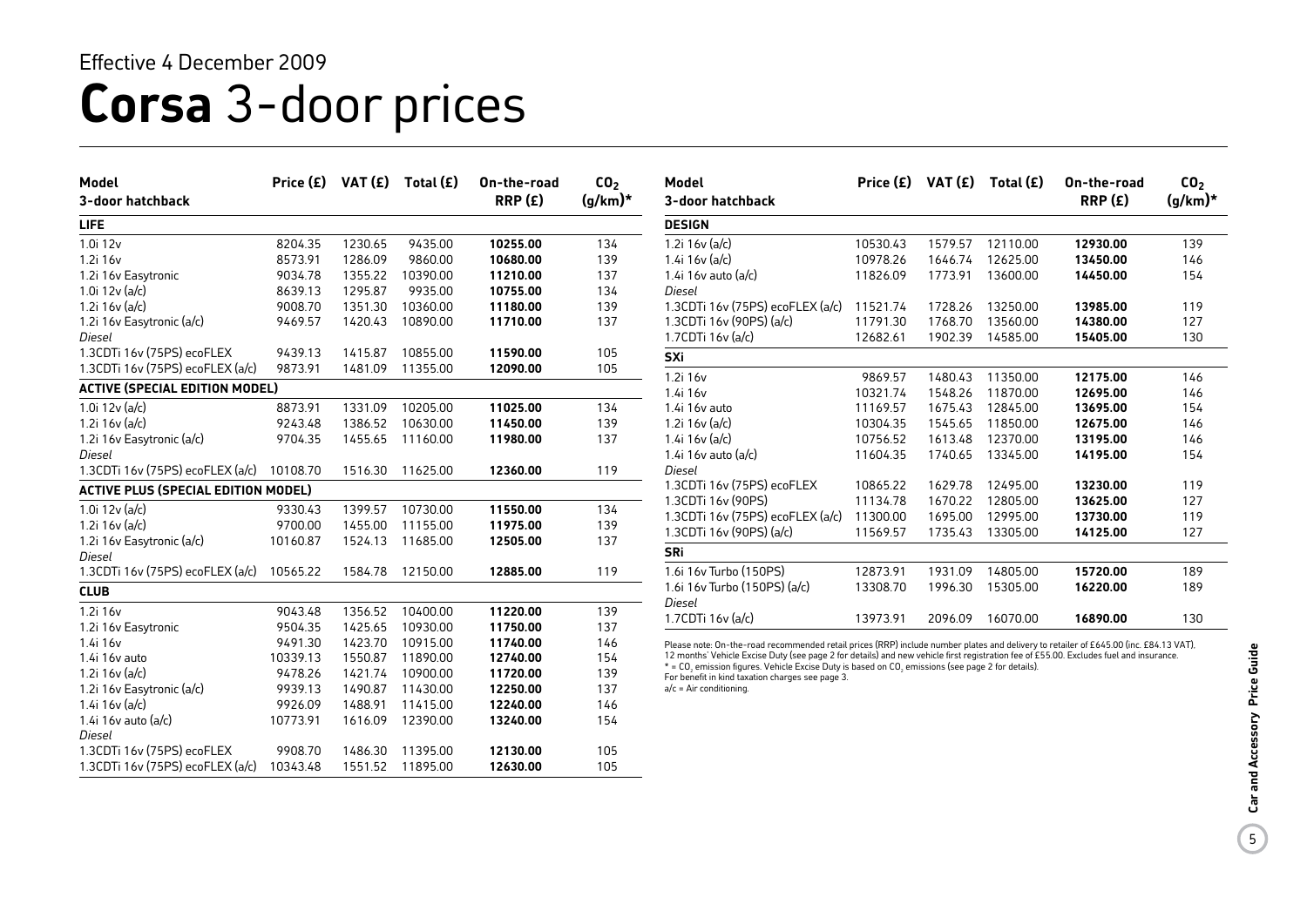## **Corsa** 5-door prices

| <b>Model</b>                               | Price (£) | VAT(E)  | Total (£) | On-the-road | CO <sub>2</sub> |
|--------------------------------------------|-----------|---------|-----------|-------------|-----------------|
| 5-door hatchback                           |           |         |           | RRP(E)      | $(g/km)^*$      |
| <b>LIFE</b>                                |           |         |           |             |                 |
| 1.0i 12v                                   | 8856.52   | 1328.48 | 10185.00  | 11005.00    | 134             |
| 1.2i 16v                                   | 9226.09   | 1383.91 | 10610.00  | 11430.00    | 139             |
| 1.2i 16v Easytronic                        | 9686.96   | 1453.04 | 11140.00  | 11960.00    | 137             |
| 1.0i $12v$ (a/c)                           | 9291.30   | 1393.70 | 10685.00  | 11505.00    | 134             |
| $1.2i$ 16 $v$ (a/c)                        | 9660.87   | 1449.13 | 11110.00  | 11930.00    | 139             |
| 1.2i 16v Easytronic (a/c)                  | 10121.74  | 1518.26 | 11640.00  | 12460.00    | 137             |
| Diesel                                     |           |         |           |             |                 |
| 1.3CDTi 16v (75PS) ecoFLEX                 | 10091.30  | 1513.70 | 11605.00  | 12340.00    | 119             |
| 1.3CDTi 16v (75PS) ecoFLEX (a/c)           | 10526.09  | 1578.91 | 12105.00  | 12840.00    | 119             |
| <b>ACTIVE (SPECIAL EDITION MODEL)</b>      |           |         |           |             |                 |
| 1.0i $12v$ (a/c)                           | 9526.09   | 1428.91 | 10955.00  | 11775.00    | 134             |
| $1.2i$ 16 $v$ (a/c)                        | 9895.65   | 1484.35 | 11380.00  | 12200.00    | 139             |
| 1.2i 16v Easytronic (a/c)                  | 10356.52  | 1553.48 | 11910.00  | 12730.00    | 137             |
| <b>Diesel</b>                              |           |         |           |             |                 |
| 1.3CDTi 16v (75PS) ecoFLEX (a/c)           | 10760.87  | 1614.13 | 12375.00  | 13110.00    | 119             |
| <b>ACTIVE PLUS (SPECIAL EDITION MODEL)</b> |           |         |           |             |                 |
| 1.0i 12v (a/c)                             | 9982.61   | 1497.39 | 11480.00  | 12300.00    | 134             |
| $1.2i$ 16 $v$ (a/c)                        | 10352.17  | 1552.83 | 11905.00  | 12725.00    | 139             |
| 1.2i 16v Easytronic (a/c)                  | 10813.04  | 1621.96 | 12435.00  | 13255.00    | 137             |
| Diesel                                     |           |         |           |             |                 |
| 1.3CDTi 16v (75PS) ecoFLEX (a/c)           | 11217.39  | 1682.61 | 12900.00  | 13635.00    | 119             |
| <b>CLUB</b>                                |           |         |           |             |                 |
| 1.2i 16v                                   | 9695.65   | 1454.35 | 11150.00  | 11970.00    | 139             |
| 1.2i 16v Easytronic                        | 10156.52  | 1523.48 | 11680.00  | 12500.00    | 137             |
| 1.4i 16v                                   | 10143.48  | 1521.52 | 11665.00  | 12490.00    | 146             |
| 1.4i 16y auto                              | 10991.30  | 1648.70 | 12640.00  | 13490.00    | 158             |
| 1.2i $16v$ (a/c)                           | 10130.43  | 1519.57 | 11650.00  | 12470.00    | 139             |
| 1.2i 16v Easytronic (a/c)                  | 10591.30  | 1588.70 | 12180.00  | 13000.00    | 137             |
| 1.4i 16y (a/c)                             | 10578.26  | 1586.74 | 12165.00  | 12990.00    | 146             |
| 1.4i 16 $v$ auto (a/c)                     | 11426.09  | 1713.91 | 13140.00  | 13990.00    | 158             |
| Diesel                                     |           |         |           |             |                 |
| 1.3CDTi 16v (75PS) ecoFLEX                 | 10560.87  | 1584.13 | 12145.00  | 12880.00    | 119             |
| 1.3CDTi 16y (75PS) ecoFLEX (a/c)           | 10995.65  | 1649.35 | 12645.00  | 13380.00    | 119             |

| Model                                  | Price $(E)$ | VAT $(E)$ | Total $(E)$ | On-the-road | CO <sub>2</sub> |
|----------------------------------------|-------------|-----------|-------------|-------------|-----------------|
| 5-door hatchback                       |             |           |             | RRP(E)      | $(g/km)^*$      |
| <b>DESIGN</b>                          |             |           |             |             |                 |
| 1.2i $16v$ (a/c)                       | 11182.61    | 1677.39   | 12860.00    | 13680.00    | 139             |
| 1.4i 16y (a/c)                         | 11630.43    | 1744.57   | 13375.00    | 14200.00    | 146             |
| 1.4i 16y auto $(a/c)$                  | 12478.26    | 1871.74   | 14350.00    | 15200.00    | 158             |
| Diesel                                 |             |           |             |             |                 |
| 1.3CDTi 16v (75PS) ecoFLEX (a/c)       | 12173.91    | 1826.09   | 14000.00    | 14735.00    | 119             |
| 1.3CDTi 16v (90PS) (a/c)               | 12443.48    | 1866.52   | 14310.00    | 15130.00    | 127             |
| 1.7CDTi 16v (a/c)                      | 13334.78    | 2000.22   | 15335.00    | 16155.00    | 132             |
| <b>SXi</b>                             |             |           |             |             |                 |
| 1.2i 16v                               | 10521.74    | 1578.26   | 12100.00    | 12925.00    | 146             |
| 1.4i 16v                               | 10973.91    | 1646.09   | 12620.00    | 13445.00    | 146             |
| 1.4i 16y auto                          | 11821.74    | 1773.26   | 13595.00    | 14445.00    | 158             |
| 1.2i $16v$ (a/c)                       | 10956.52    | 1643.48   | 12600.00    | 13425.00    | 146             |
| 1.4i 16y (a/c)                         | 11408.70    | 1711.30   | 13120.00    | 13945.00    | 146             |
| 1.4i 16y auto $(a/c)$                  | 12256.52    | 1838.48   | 14095.00    | 14945.00    | 158             |
| Diesel                                 |             |           |             |             |                 |
| 1.3CDTi 16v (75PS) ecoFLEX             | 11517.39    | 1727.61   | 13245.00    | 13980.00    | 119             |
| 1.3CDTi 16v (90PS)                     | 11786.96    | 1768.04   | 13555.00    | 14375.00    | 127             |
| 1.3CDTi 16y (75PS) ecoFLEX (a/c)       | 11952.17    | 1792.83   | 13745.00    | 14480.00    | 119             |
| 1.3CDTi 16v (90PS) (a/c)               | 12221.74    | 1833.26   | 14055.00    | 14875.00    | 127             |
| <b>SRi</b>                             |             |           |             |             |                 |
| 1.6i 16y Turbo (150PS)                 | 13526.09    | 2028.91   | 15555.00    | 16470.00    | 189             |
| 1.6i 16v Turbo (150PS) (a/c)<br>Diesel | 13960.87    | 2094.13   | 16055.00    | 16970.00    | 189             |
| 1.7CDTi 16v (a/c)                      | 14626.09    | 2193.91   | 16820.00    | 17640.00    | 132             |

Please note: On-the-road recommended retail prices (RRP) include number plates and delivery to retailer of £645.00 (inc. £84.13 VAT),<br>12 months' Vehicle Excise Duty (see page 2 for details) and new vehicle first registrati

 $*$  = CO<sub>2</sub> emission figures. Vehicle Excise Duty is based on CO<sub>2</sub> emissions (see page 2 for details).

For benefit in kind taxation charges see page 3.

a/c = Air conditioning.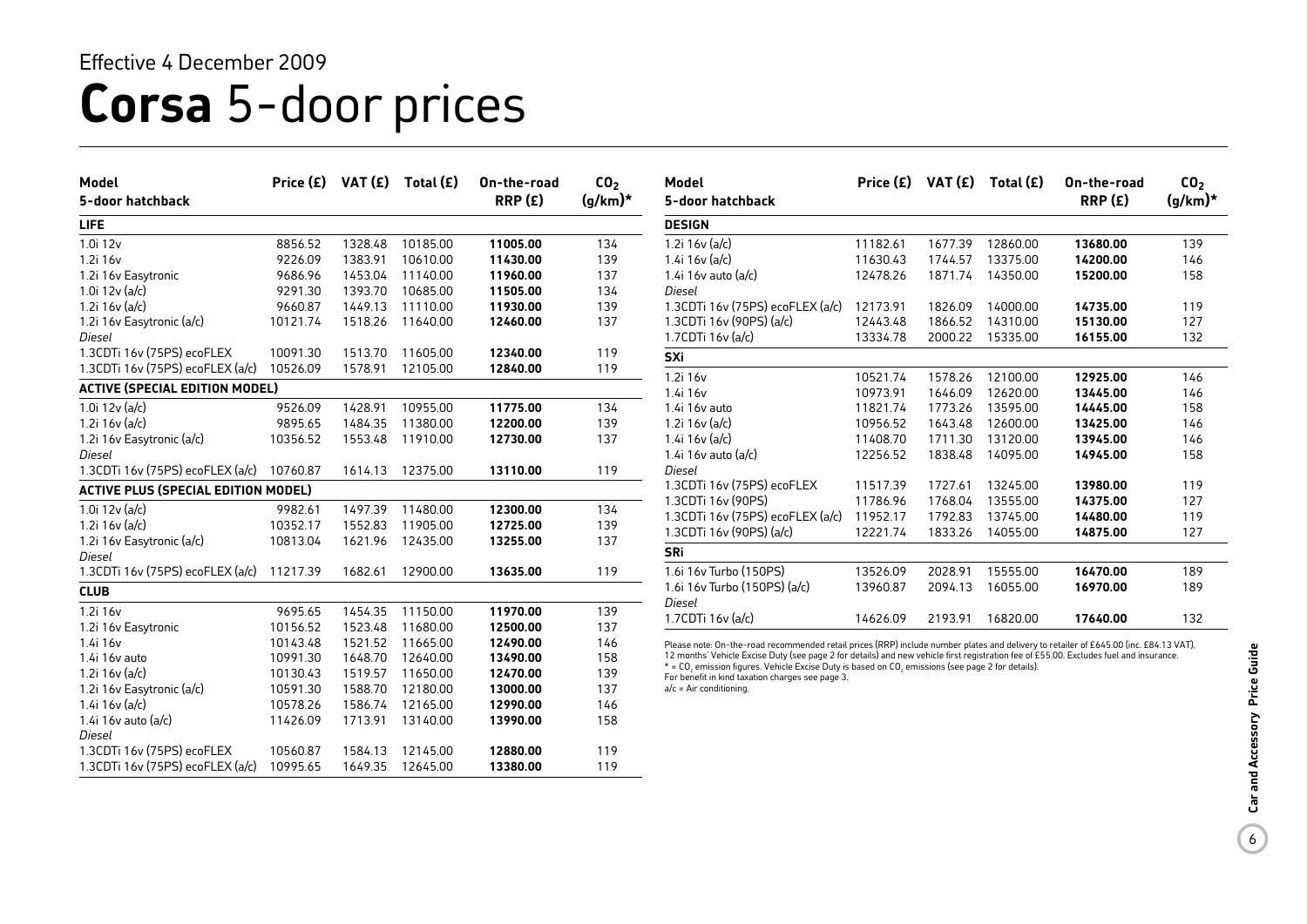### **Corsa** options Effective 4 December 2009

|                                                                                                                                                              |                     |               |             |                |                                  |                         |                                  | Price (£)          | Total $(E)$ |
|--------------------------------------------------------------------------------------------------------------------------------------------------------------|---------------------|---------------|-------------|----------------|----------------------------------|-------------------------|----------------------------------|--------------------|-------------|
|                                                                                                                                                              | $\ddot{\mathbf{x}}$ | <b>Active</b> | Active Road | Cres           | Design                           | ぶ                       | $\dot{\mathcal{S}}$              | exc.<br><b>VAT</b> | inc. VAT    |
| <b>OPTION PACKS</b>                                                                                                                                          |                     |               |             |                |                                  |                         |                                  |                    |             |
| VXR Styling Pack One <sup>1</sup> . Body-colour front lower spoiler/side sills/rear lower skirt/rear roof spoiler                                            |                     |               |             |                |                                  | O <sup>2</sup>          | $\bullet$                        | 695.65             | 800.00      |
| Sight and Light Pack . Rain-sensitive windscreen wipers . Electro-chromatic anti-dazzle rear-view mirror<br>• Automatic lighting control                     |                     |               |             |                |                                  | O                       | $\circ$                          | 173.91             | 200.00      |
| Protection Pack · Front seat side-impact airbags · Full-size curtain airbags · Pyrotechnic front lap belt pretensioner system                                | $\circ$             | $\circ$       | O           |                | $\bullet$                        | $\bullet$               | $\bullet$                        | 360.87             | 415.00      |
| Winter Pack . Electrically heated front seats . Electrically heated leather-covered steering wheel                                                           |                     |               |             | $\circ$        | $\circ$                          | $\bigcirc$ <sup>3</sup> | $\bigcirc$ <sup>3</sup>          | 182.61             | 210.00      |
| Plus Pack . Driver's seat height adjuster . Steering column adjustable for reach and rake                                                                    | $\circ$             | $\bullet$     | $\bullet$   | ●              | $\bullet$                        |                         | $\bullet$                        | 91.30              | 105.00      |
| Plus Pack • 15-inch alloy wheels (steel spare) • Front fog lights • Cruise control • Multi-function trip computer                                            |                     |               |             | $\circ$        |                                  |                         |                                  | 408.70             | 470.00      |
| Plus Pack • Electronic Climate Control (ECC) incorporating air conditioning • Cruise control • Multi-function trip computer<br>• Graphic information display |                     |               |             |                | $\circ$                          | $\circ$ <sup>4</sup>    | $\circlearrowright$ <sup>4</sup> | 434.78             | 500.00      |
| <b>SAFETY OPTIONS</b>                                                                                                                                        |                     |               |             |                |                                  |                         |                                  |                    |             |
| Electronic Stability Programme-plus (ESP-plus) with traction control                                                                                         | $\circ$             | $\circ$       | $\circ$     | $\circ$        | $\circ$                          | $\circ$                 | $\bullet$                        | 386.96             | 445.00      |
| ISOFIX child seat restraint system for front passenger's seat (does not include child seat)                                                                  | О                   | $\circ$       | O           | O              | O                                | $\circ$                 | $\circ$                          | 91.30              | 105.00      |
| Height-adjustable centre rear seat head restraint (five-door models only)                                                                                    | 0                   | $\circ$       | ∩           | O              | $\circ$                          | $\circ$                 | $\bigcirc$                       | 21.74              | 25.00       |
| <b>INTERIOR OPTION</b>                                                                                                                                       |                     |               |             |                |                                  |                         |                                  |                    |             |
| DualFloor luggage compartment                                                                                                                                |                     |               |             |                | $\circ$                          | $\circ$                 | ●                                | 43.48              | 50.00       |
| <b>EXTERIOR AND CONVENIENCE OPTIONS</b>                                                                                                                      |                     |               |             |                |                                  |                         |                                  |                    |             |
| 17-inch alloy wheels with 215/45 R 17 ultra-low profile tyres                                                                                                |                     |               |             |                | $\circlearrowright$ <sup>5</sup> | $\circ$ <sup>5</sup>    | $\bullet$                        | 269.57             | 310.00      |
| Adaptive Forward Lighting (AFL) - halogen                                                                                                                    |                     |               |             |                | $\circ$                          | $\circ$                 | $\circ$                          | 226.09             | 260.00      |
| Electrically operated sliding glass sunroof with interior blind <sup>6</sup>                                                                                 |                     |               |             | O <sup>7</sup> | $\circ$                          | $\circ$                 | $\circ$                          | 495.65             | 570.00      |
| Flex-Fix® integrated carrier system (includes two-bicycle carrier attachment) 8                                                                              |                     |               |             | O <sup>7</sup> | $\circ$                          | $\circ$                 |                                  | 369.57             | 425.00      |
| Rear parking distance sensors <sup>9</sup>                                                                                                                   |                     |               |             | $\circ$        | $\circ$                          | $\circ$                 | $\circ$                          | 226.09             | 260.00      |
| Two-coat metallic or pearlescent paint                                                                                                                       | $\circ$             | $\circ$       | $\bigcirc$  | $\circ$        | $\circ$                          | $\circ$                 | $\circ$                          | 343.48             | 395.00      |
| AUDIO AND COMMUNICATION OPTIONS                                                                                                                              |                     |               |             |                |                                  |                         |                                  |                    |             |
| CD 60 • Satellite navigation system • CD player with MP3 format • Stereo radio • Auxiliary-in socket • Graphic display                                       |                     |               |             | $\circ$        | $\circ$                          | $\circ$                 | $\circ$                          | 830.43             | 955.00      |
| Mobile phone system with Bluetooth® (does not include phone or cradle) and graphic display<br>- see your retailer for details of mobile phone compatibility  |                     |               |             | O              | $\circ$                          | $\circ$                 | $\circ$                          | 256.52             | 295.00      |

 $\bigcirc$  = Optional at extra cost.  $\bigcirc$  = Standard equipment.

1 = Not available in conjunction with Flex-Fix® integrated carrier system. The spare wheel is replaced by an emergency tyre inflation kit. 2 = Not available on 1.3CDTi 16y (75PS) models. 3 = Deletes sports steering wheel. available on 1.3CDTi 16v (75PS) models. Includes sports suspension with lower ride height and progressive-rate variable ratio power-assisted steering. 6 = Also includes front map reading lights and front passenger's seat h Roof panel is coloured black. 7 = Not available on 1.3CDTi 16v (75PS) 3-door models. 8 = Not available in conjunction with VXR Styling Pack One or rear parking distance sensors. The spare wheel is replaced by an emergency integrated carrier system.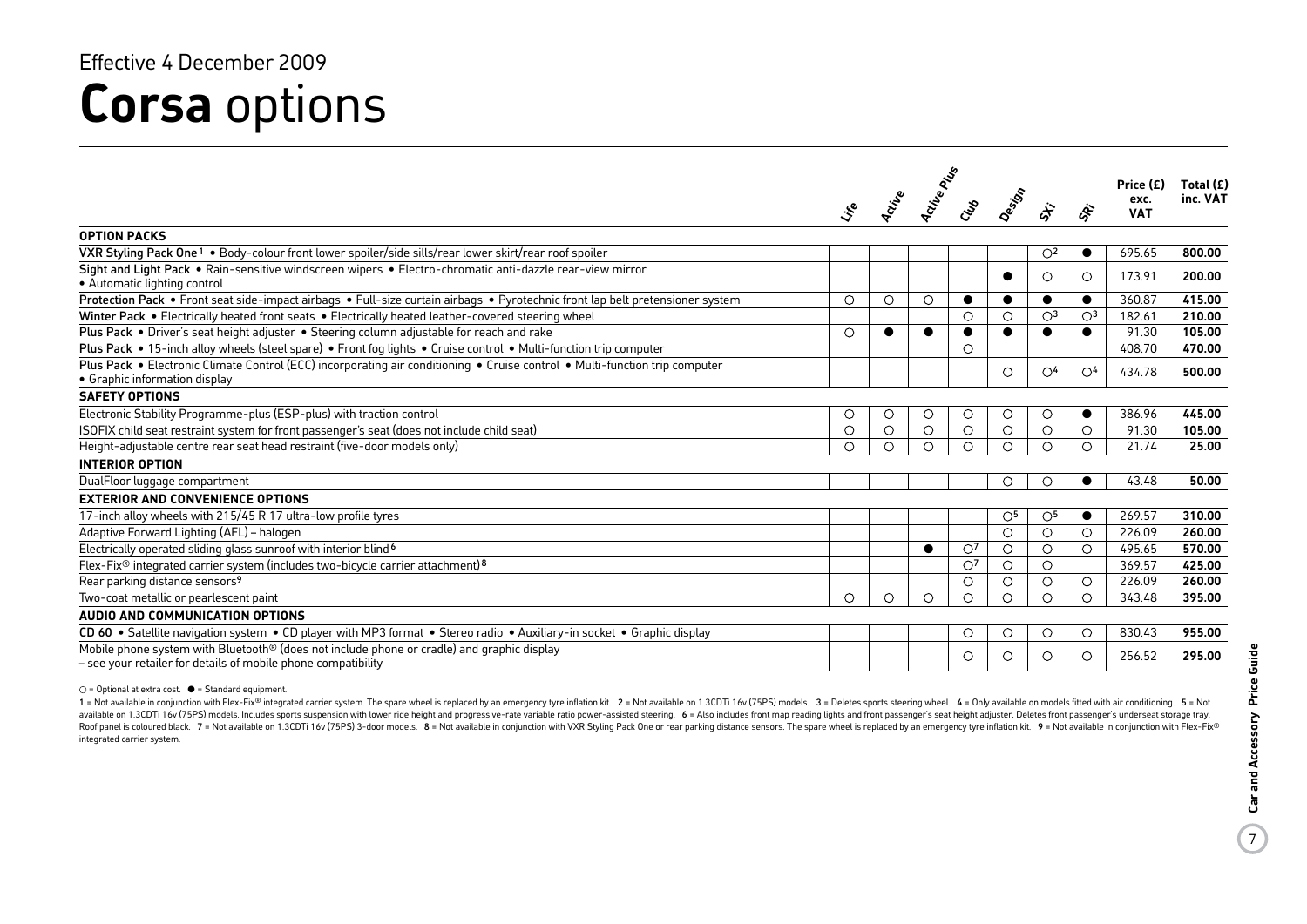### **Meriva** prices Effective 4 December 2009

| Model<br>5-door MPV                        | Price (£) | VAT(E)  | Total $(E)$ | On-the-road<br>RRP(E) | CO <sub>2</sub><br>$(g/km)^*$ |
|--------------------------------------------|-----------|---------|-------------|-----------------------|-------------------------------|
| <b>LIFE</b>                                |           |         |             |                       |                               |
| 1.4i 16v                                   | 10978.26  | 1646.74 | 12625.00    | 13450.00              | 148                           |
| 1.6i 16v                                   | 11591.30  | 1738.70 | 13330.00    | 14180.00              | 159                           |
| 1.6i 16v Easytronic                        | 12052.17  | 1807.83 | 13860.00    | 14710.00              | 159                           |
| 1.4i 16v (a/c)                             | 11413.04  | 1711.96 | 13125.00    | 13950.00              | 148                           |
| 1.6i $16v$ (a/c)                           | 12026.09  | 1803.91 | 13830.00    | 14680.00              | 159                           |
| 1.6i 16v Easytronic (a/c)                  | 12486.96  | 1873.04 | 14360.00    | 15210.00              | 159                           |
| Diesel                                     |           |         |             |                       |                               |
| 1.3CDTi 16v                                | 12147.83  | 1822.17 | 13970.00    | 14790.00              | 134                           |
| 1.3CDTi 16v (a/c)                          | 12582.61  | 1887.39 | 14470.00    | 15290.00              | 134                           |
| <b>ACTIVE (SPECIAL EDITION MODEL)</b>      |           |         |             |                       |                               |
| 1.4i $16v$ (a/c)                           | 11917.39  | 1787.61 | 13705.00    | 14530.00              | 148                           |
| 1.6i 16v (a/c)                             | 12530.43  | 1879.57 | 14410.00    | 15260.00              | 159                           |
| 1.6i 16v Easytronic (a/c)                  | 12991.30  | 1948.70 | 14940.00    | 15790.00              | 159                           |
| Diesel                                     |           |         |             |                       |                               |
| 1.3CDTi 16v (a/c)                          | 13086.96  | 1963.04 | 15050.00    | 15870.00              | 134                           |
| <b>ACTIVE PLUS (SPECIAL EDITION MODEL)</b> |           |         |             |                       |                               |
| 1.4i $16v$ (a/c)                           | 12330.43  | 1849.57 | 14180.00    | 15005.00              | 148                           |
| 1.6i $16v$ (a/c)                           | 12943.48  | 1941.52 | 14885.00    | 15735.00              | 159                           |
| 1.6i 16v Easytronic (a/c)                  | 13404.35  | 2010.65 | 15415.00    | 16265.00              | 159                           |
| Diesel                                     |           |         |             |                       |                               |
| 1.3CDTi 16v (a/c)                          | 13500.00  | 2025.00 | 15525.00    | 16345.00              | 134                           |
| <b>CLUB</b>                                |           |         |             |                       |                               |
| 1.4i 16v (a/c)                             | 12573.91  | 1886.09 | 14460.00    | 15285.00              | 148                           |
| 1.6i $16v$ (a/c)                           | 13186.96  | 1978.04 | 15165.00    | 16015.00              | 159                           |
| 1.6i 16v Easytronic (a/c)                  | 13647.83  | 2047.17 | 15695.00    | 16545.00              | 159                           |
| $1.8i$ 16 $v$ (a/c)                        | 13834.78  | 2075.22 | 15910.00    | 16785.00              | 174                           |
| 1.8i 16v Easytronic (a/c)                  | 14295.65  | 2144.35 | 16440.00    | 17315.00              | 174                           |
| Diesel                                     |           |         |             |                       |                               |
| 1.3CDTi 16v (a/c)                          | 13743.48  | 2061.52 | 15805.00    | 16625.00              | 134                           |
| 1.7CDTi 16v (a/c)                          | 14430.43  | 2164.57 | 16595.00    | 17415.00              | 139                           |

| Model<br>5-door MPV                | Price (£) | VAT(E)  | Total $(E)$ | On-the-road<br>RRP(E) | CO <sub>2</sub><br>$(g/km)^*$ |
|------------------------------------|-----------|---------|-------------|-----------------------|-------------------------------|
| <b>DESIGN</b>                      |           |         |             |                       |                               |
| 1.4i 16v (a/c)                     | 12813.04  | 1921.96 | 14735.00    | 15560.00              | 148                           |
| $1.6i$ 16y (a/c)                   | 13426.09  | 2013.91 | 15440.00    | 16290.00              | 159                           |
| 1.6i 16v Easytronic (a/c)          | 13886.96  | 2083.04 | 15970.00    | 16820.00              | 159                           |
| $1.8i$ 16y (a/c)                   | 14073.91  | 2111.09 | 16185.00    | 17060.00              | 174                           |
| 1.8i 16v Easytronic (a/c)          | 14534.78  | 2180.22 | 16715.00    | 17590.00              | 174                           |
| Diesel                             |           |         |             |                       |                               |
| 1.7CDTi 16v (a/c)                  | 14669.57  | 2200.43 | 16870.00    | 17690.00              | 139                           |
| <b>DESIGN WITH EXTERIOR PACK**</b> |           |         |             |                       |                               |
| 1.4i 16y (a/c)                     | 13482.61  | 2022.39 | 15505.00    | 16330.00              | 148                           |
| 1.6i 16 $v$ (a/c)                  | 14095.65  | 2114.35 | 16210.00    | 17060.00              | 159                           |
| 1.6i 16y Easytronic (a/c)          | 14556.52  | 2183.48 | 16740.00    | 17590.00              | 159                           |
| 1.8i $16v$ (a/c)                   | 14743.48  | 2211.52 | 16955.00    | 17830.00              | 174                           |
| 1.8i 16v Easytronic (a/c)          | 15204.35  | 2280.65 | 17485.00    | 18360.00              | 174                           |
| Diesel                             |           |         |             |                       |                               |
| $1.7$ CDTi $16v$ (a/c)             | 15339.13  | 2300.87 | 17640.00    | 18460.00              | 139                           |

Please note: On-the-road recommended retail prices (RRP) include number plates and delivery to retailer of £645.00 (inc. £84.13 VAT),<br>12 months' Vehicle Excise Duty (see page 2 for details) and new vehicle first registrati

 $*$  = CO<sub>2</sub> emission figures. Vehicle Excise Duty is based on CO<sub>2</sub> emissions (see page 2 for details).

For benefit in kind taxation charges see page 3.

\*\* = Exterior Pack comprises 17-inch five-spoke alloy wheels and VXR Styling Pack One (see page 9 for details).

a/c = Air conditioning.

 $\overline{8}$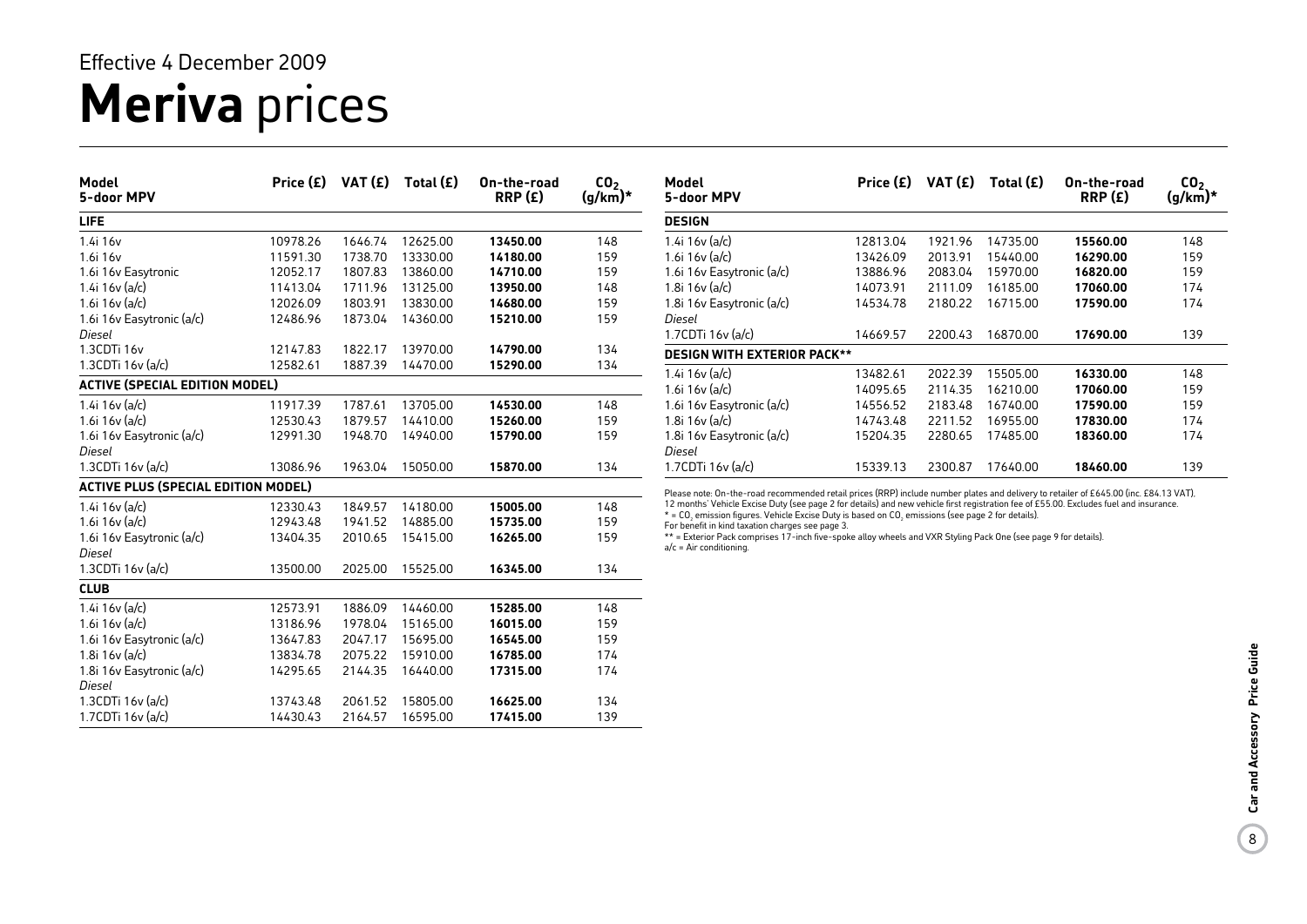### **Meriva** options Effective 4 December 2009

|                                                                                                                                                                                                                                                                                                                                                                                    |                      |                |                |                         |                                  | Price $(E)$        | Total $(E)$ |
|------------------------------------------------------------------------------------------------------------------------------------------------------------------------------------------------------------------------------------------------------------------------------------------------------------------------------------------------------------------------------------|----------------------|----------------|----------------|-------------------------|----------------------------------|--------------------|-------------|
|                                                                                                                                                                                                                                                                                                                                                                                    | $\ddot{\mathcal{S}}$ | <b>Prizike</b> | Active Play    | Cras                    | Desrien                          | exc.<br><b>VAT</b> | inc. VAT    |
| <b>OPTION PACKS</b>                                                                                                                                                                                                                                                                                                                                                                |                      |                |                |                         |                                  |                    |             |
| VXR Styling Pack One . Body-colour front lower spoiler/side sills/rear lower skirt/rear roof spoiler                                                                                                                                                                                                                                                                               |                      |                |                | O                       | $\circlearrowright$ <sup>1</sup> | 695.65             | 800.00      |
| Protection Pack <sup>2</sup> . Electronic Stability Programme (ESP) . Electronic traction control with two-way intervention . Front seat<br>side-impact airbags • Full-size curtain airbags • Active-safety front seat head restraints • Automatic front seat occupancy detection<br>• ISOFIX child seat restraint system for front passenger's seat (does not include child seat) | O                    | $\circ$        | $\circ$        | $\circ$                 | $\bigcirc$ <sup>3</sup>          | 513.04             | 590.00      |
| Convenience Pack . Front seat folding centre armrest . Front passenger's underseat storage tray . Driver's sunglasses holder<br>• Front passenger's storage net on lower centre console • Load-restraining floor net in luggage area                                                                                                                                               |                      | ∩              | $\circ$        | $\circ$                 | $\circ$                          | 43.48              | 50.00       |
| Plus Pack • 15-inch Structure wheels • Front fog lights • Leather-covered steering wheel • Dark-tinted Solar Protect® glass<br>(excludes windscreen and front door windows) • Cruise control • Tiltable steering column                                                                                                                                                            |                      |                |                | ◯                       |                                  | 447.83             | 515.00      |
| Plus Pack • Electronic Climate Control (ECC) • Solar Reflect <sup>®</sup> windscreen • Electro-chromatic anti-dazzle rear-view mirror<br>• Indirect night lighting                                                                                                                                                                                                                 |                      |                |                |                         | $\circ$                          | 360.87             | 415.00      |
| <b>INTERIOR OPTION</b>                                                                                                                                                                                                                                                                                                                                                             |                      |                |                |                         |                                  |                    |             |
| Tiltable steering column                                                                                                                                                                                                                                                                                                                                                           | $\circ$              |                |                | Ω                       |                                  | 86.96              | 100.00      |
| <b>EXTERIOR AND CONVENIENCE OPTIONS</b>                                                                                                                                                                                                                                                                                                                                            |                      |                |                |                         |                                  |                    |             |
| 16-inch alloy wheels (emergency tyre inflation kit) with locking bolts and 205/50 R 16 ultra-low profile tyres                                                                                                                                                                                                                                                                     |                      |                |                |                         | $\circ$                          | 226.09             | 260.00      |
| 15-inch steel spare wheel/tyre (in lieu of emergency tyre inflation kit) 4                                                                                                                                                                                                                                                                                                         | O                    | $\circ$        | $\circ$        | $\bigcirc$ <sup>5</sup> | $\circlearrowright$              | 86.96              | 100.00      |
| Electrically operated rear windows with safety autoreverse and one-touch facility                                                                                                                                                                                                                                                                                                  |                      |                |                |                         | $\circ$                          | 86.96              | 100.00      |
| Adaptive Forward Lighting (AFL) - halogen                                                                                                                                                                                                                                                                                                                                          |                      | O              | $\circ$        | $\circ$                 | $\circ$                          | 226.09             | 260.00      |
| Electrically operated slide/tilt glass front sunroof and tiltable glass rear sunroof                                                                                                                                                                                                                                                                                               |                      | $\circ$        | $\circ$        |                         | $\bullet$                        | 539.13             | 620.00      |
| Two-coat metallic or pearlescent paint                                                                                                                                                                                                                                                                                                                                             | $\circ$              | $\circ$        | $\circ$        | $\circ$                 | $\bigcirc$                       | 343.48             | 395.00      |
| AUDIO AND COMMUNICATION OPTIONS                                                                                                                                                                                                                                                                                                                                                    |                      |                |                |                         |                                  |                    |             |
| CD 30 MP3 • CD player with MP3 format • Stereo radio • Auxiliary-in socket                                                                                                                                                                                                                                                                                                         | O                    | O              | $\circ$        | $\circ$                 | $\bullet$ <sup>6</sup>           | 86.96              | 100.00      |
| CDC 40 • Integral six-disc CD autochanger with MP3 format • Stereo radio • Graphic display                                                                                                                                                                                                                                                                                         |                      | $\circ$        | $\circ$        | $\circ$                 | $\circ$                          | 386.96             | 445.00      |
| CD 70 • Satellite navigation system • CD player with MP3 format • Stereo radio • Auxiliary-in socket • Graphic display                                                                                                                                                                                                                                                             |                      | O              | $\circ$        | $\circ$                 | $\circ$                          | 830.43             | 955.00      |
| Rear seat Twin Audio <sup>®</sup> system with single headset                                                                                                                                                                                                                                                                                                                       |                      | O <sup>7</sup> | O <sup>7</sup> | O <sup>7</sup>          | $\bullet$                        | 91.30              | 105.00      |
| Mobile phone system with Bluetooth <sup>®</sup> (does not include phone or cradle) and graphic display <sup>8</sup>                                                                                                                                                                                                                                                                |                      | O              | O              | ∩                       |                                  | 256.52             | 295.00      |

 $\bigcirc$  = Optional at extra cost.  $\bigcirc$  = Standard equipment.

1 = Standard on Design with Exterior Pack models. 2 = For details on the correct fitment of child seats when the vehicle is fitted with a front passenger's airbag or side-impact airbags please consult your Vauxhall retaile Convenience Pack. 4 = Includes storage compartments under luggage compartment floor. 5 = Not available on Design with Exterior Pack models, or in conjunction with VXR Styling Pack One. 6 = Does not include auxiliary-in soc Deletes auxiliary-in socket from CD 30 MP3. Not available in conjunction with mobile phone system with Bluetooth®. 8 = Not available in conjunction with rear seat Twin Audio®.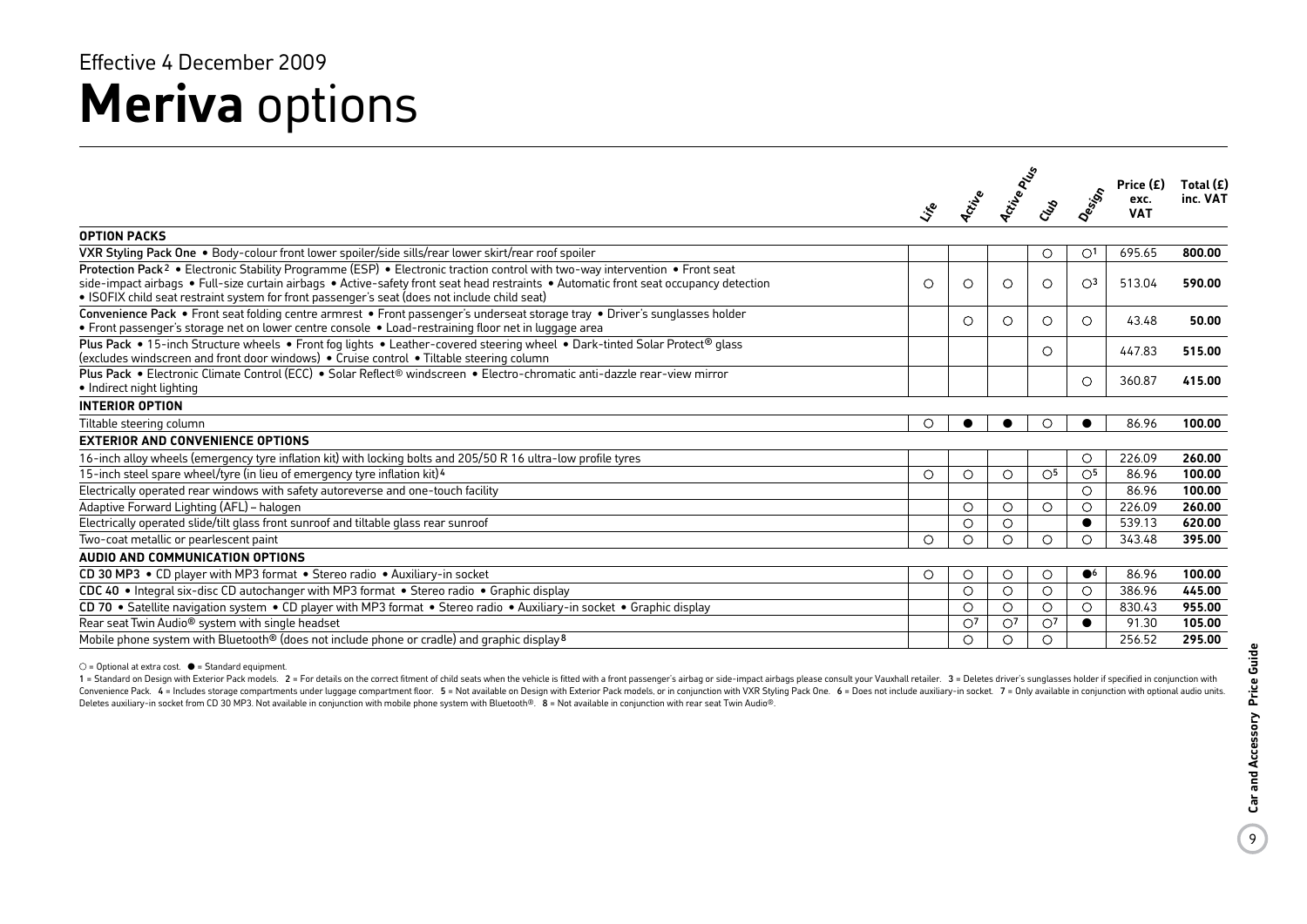### **New Astra** hatchback prices Effective 4 December 2009



| Model<br>5-door hatchback | Price $(E)$ | VAT $(E)$ | Total $(E)$ | On-the-road<br>RRP(E) | CO <sub>2</sub><br>$(g/km)^*$ | Model<br>5-door hatchback                                        |
|---------------------------|-------------|-----------|-------------|-----------------------|-------------------------------|------------------------------------------------------------------|
| <b>EXCLUSIV</b>           |             |           |             |                       |                               | <b>SE</b>                                                        |
| 1.4i 16v VVT (87PS)**     | 12917.39    | 1937.61   | 14855.00    | 15675.00              | 129                           | 1.6i 16v VVT                                                     |
| 1.4i 16y VVT (100PS)      | 13208.70    | 1981.30   | 15190.00    | 16010.00              | 129                           | 1.6i 16y VVT auto                                                |
| 1.6i 16v VVT              | 13760.87    | 2064.13   | 15825.00    | 16650.00              | 147                           | 1.4i 16y VVT Turbo                                               |
| 1.6i 16y VVT auto         | 14739.13    | 2210.87   | 16950.00    | 17825.00              | 167                           | 1.6i 16y Turbo                                                   |
| 1.4i 16y VVT Turbo        | 14321.74    | 2148.26   | 16470.00    | 17290.00              | 138                           | Diesel                                                           |
| Diesel                    |             |           |             |                       |                               | 1.7CDTi 16y (110PS)                                              |
| 1.7CDTi 16v (110PS)       | 14952.17    | 2242.83   | 17195.00    | 18015.00              | 124                           | 1.7CDTi 16y (125PS)                                              |
| S                         |             |           |             |                       |                               | 2.0CDTi 16v                                                      |
| 1.4i 16y VVT (100PS)      | 13591.30    | 2038.70   | 15630.00    | 16450.00              | 129                           | 2.0CDTi 16y auto                                                 |
| 1.6i 16v VVT              | 14143.48    | 2121.52   | 16265.00    | 17090.00              | 147                           | <b>ELITE</b>                                                     |
| 1.6i 16v VVT auto         | 15121.74    | 2268.26   | 17390.00    | 18265.00              | 167                           | 1.6i 16v VVT                                                     |
| Diesel                    |             |           |             |                       |                               | 1.6i 16y VVT auto                                                |
| 1.7CDTi 16v (110PS)       | 15465.22    | 2319.78   | 17785.00    | 18605.00              | 124                           | 1.4i 16y VVT Turbo                                               |
| <b>SRi</b>                |             |           |             |                       |                               | Diesel                                                           |
| 1.4i 16v VVT (100PS)      | 14560.87    | 2184.13   | 16745.00    | 17565.00              | 129                           | 1.7CDTi 16v (125PS)<br>2.0CDTi 16v                               |
| 1.6i 16v VVT              | 15113.04    | 2266.96   | 17380.00    | 18205.00              | 147                           | 2.0CDTi 16y auto                                                 |
| 1.6i 16y VVT auto         | 16091.30    | 2413.70   | 18505.00    | 19380.00              | 167                           |                                                                  |
| 1.4i 16y VVT Turbo        | 15673.91    | 2351.09   | 18025.00    | 18845.00              | 138                           | Please note: On-the-road rec                                     |
| 1.6i 16y Turbo            | 17134.78    | 2570.22   | 19705.00    | 20555.00              | 159                           | 12 months' Vehicle Excise Du                                     |
| Diesel                    |             |           |             |                       |                               | * = Provisional CO, emission                                     |
| 1.7CDTi 16v (110PS)       | 16652.17    | 2497.83   | 19150.00    | 19970.00              | 124                           | For benefit in kind taxation ch<br>** = Not available at launch. |
| 1.7CDTi 16v (125PS)       | 17165.22    | 2574.78   | 19740.00    | 20560.00              | 124                           |                                                                  |
| 2.0CDTi 16v               | 17673.91    | 2651.09   | 20325.00    | 21145.00              | 126                           |                                                                  |
| 2.0CDTi 16y auto          | 18669.57    | 2800.43   | 21470.00    | 22320.00              | 154                           |                                                                  |

| Model<br>5-door hatchback | Price $(E)$ VAT $(E)$ |         | Total $(E)$ | On-the-road<br>RRP(E) | CO <sub>2</sub><br>$(g/km)$ * |
|---------------------------|-----------------------|---------|-------------|-----------------------|-------------------------------|
| SE                        |                       |         |             |                       |                               |
| 1.6i 16v VVT              | 15673.91              | 2351.09 | 18025.00    | 18850.00              | 147                           |
| 1.6i 16v VVT auto         | 16652.17              | 2497.83 | 19150.00    | 20025.00              | 167                           |
| 1.4i 16y VVT Turbo        | 16234.78              | 2435.22 | 18670.00    | 19490.00              | 138                           |
| 1.6i 16v Turbo            | 17695.65              | 2654.35 | 20350.00    | 21200.00              | 159                           |
| Diesel                    |                       |         |             |                       |                               |
| 1.7CDTi 16v (110PS)       | 16995.65              | 2549.35 | 19545.00    | 20365.00              | 124                           |
| 1.7CDTi 16v (125PS)       | 17508.70              | 2626.30 | 20135.00    | 20955.00              | 124                           |
| 2.0CDTi 16v               | 18017.39              | 2702.61 | 20720.00    | 21540.00              | 126                           |
| 2.0CDTi 16v auto          | 19013.04              | 2851.96 | 21865.00    | 22715.00              | 154                           |
| <b>ELITE</b>              |                       |         |             |                       |                               |
| 1.6i 16v VVT              | 16526.09              | 2478.91 | 19005.00    | 19830.00              | 147                           |
| 1.6i 16y VVT auto         | 17504.35              | 2625.65 | 20130.00    | 21005.00              | 167                           |
| 1.4i 16v VVT Turbo        | 17086.96              | 2563.04 | 19650.00    | 20470.00              | 138                           |
| Diesel                    |                       |         |             |                       |                               |
| 1.7CDTi 16v (125PS)       | 18360.87              | 2754.13 | 21115.00    | 21935.00              | 124                           |
| 2.0CDTi 16v               | 18869.57              | 2830.43 | 21700.00    | 22520.00              | 126                           |
| 2.0CDTi 16v auto          | 19865.22              | 2979.78 | 22845.00    | 23695.00              | 154                           |
|                           |                       |         |             |                       |                               |

Please note: On-the-road recommended retail prices (RRP) include number plates and delivery to retailer of £645.00 (inc. £84.13 VAT),<br>12 months' Vehicle Excise Duty (see page 2 for details) and new vehicle first registrati

figures. Vehicle Excise Duty is based on CO<sub>2</sub> emissions (see page 2 for details).  $\frac{3}{10}$ narges see page 3.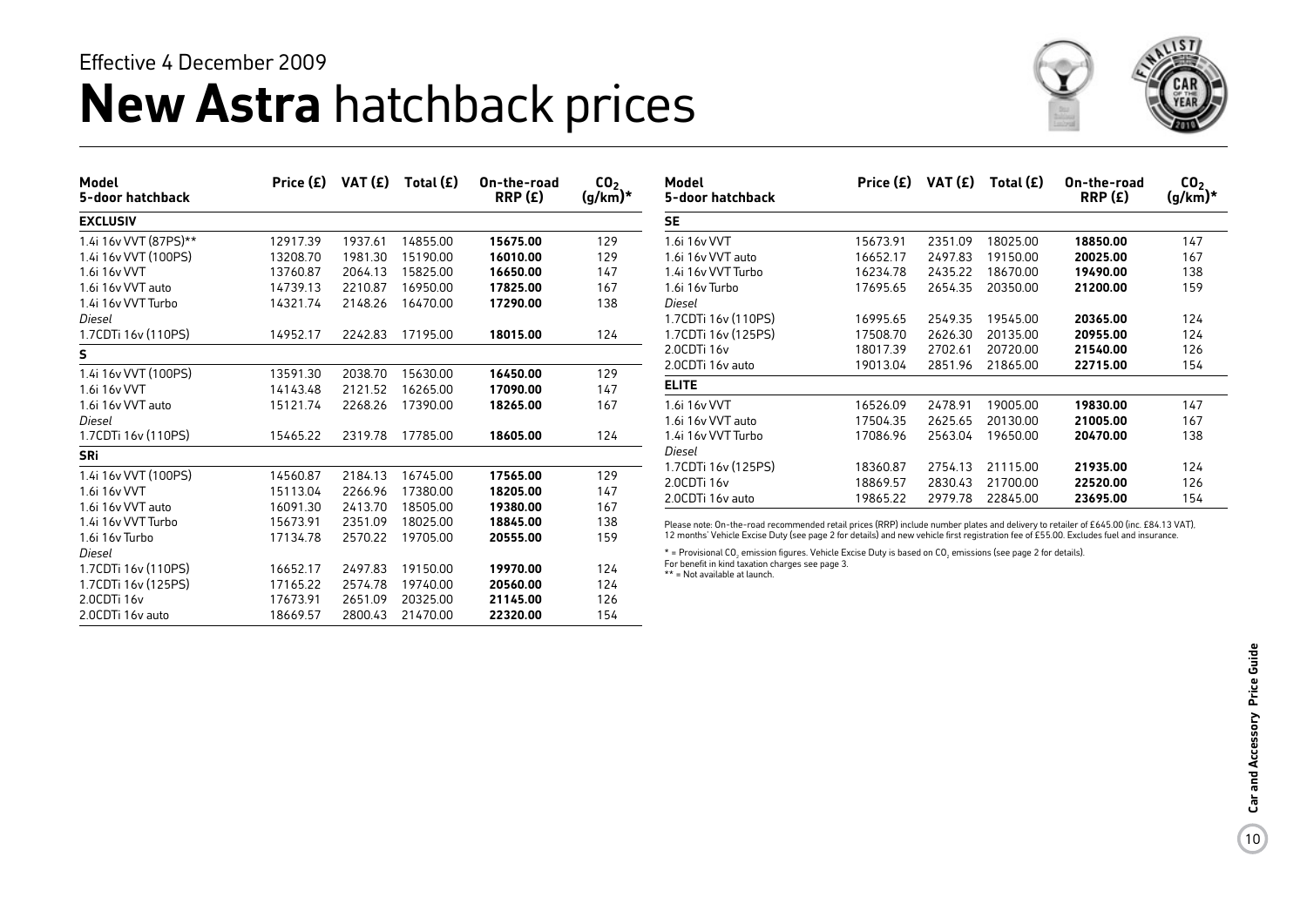### **New Astra options** Effective 4 December 2009

|                                                                                                                                                                                                               | Erclassi   |            |                         |            | exc.<br>Eite<br><b>VAT</b> | Price $(E)$ | Total $(E)$<br>inc. VAT |
|---------------------------------------------------------------------------------------------------------------------------------------------------------------------------------------------------------------|------------|------------|-------------------------|------------|----------------------------|-------------|-------------------------|
|                                                                                                                                                                                                               |            | S          | $\dot{\mathcal{S}}$     | is         |                            |             |                         |
| <b>OPTION PACKS</b>                                                                                                                                                                                           |            |            |                         |            |                            |             |                         |
| Sight and Light Pack . Automatic lighting control with tunnel detection . Rain-sensitive windscreen wipers<br>· Electro-chromatic anti-dazzle rear-view mirror                                                |            |            | $\circ$                 |            | $\bullet$                  | 173.91      | 200.00                  |
| Leather Pack . Perforated leather seat facings . Ergonomic sports front seats . Electrically heated front seats . Front passenger's seat height adjuster                                                      |            |            | $\circ$                 |            | $\bullet$                  | 869.57      | 1000.00                 |
| Premium Forward Lighting Pack • Intelligent Adaptive Forward Lighting (AFL) incorporating dark-style bi-xenon headlights<br>• LED daytime running lights • High beam assist • High-pressure headlight washers |            |            | $\bigcirc$ <sup>1</sup> | $\circ$    | $\circ$                    | 652.17      | 750.00                  |
| Towing Pack . Detachable tow bar . Trailer stability programme                                                                                                                                                | $\circ$    | $\circ$    | $\circ$                 | $\circ$    | $\circ$                    | 434.78      | 500.00                  |
| <b>CHASSIS TECHNOLOGY OPTION</b>                                                                                                                                                                              |            |            |                         |            |                            |             |                         |
| FlexRide (Adaptive Stability Technology) system <sup>2</sup>                                                                                                                                                  |            |            | $\bigcirc$ <sup>3</sup> | $\circ$    | $\circ$                    | 369.57      | 425.00                  |
| <b>INTERIOR OPTIONS</b>                                                                                                                                                                                       |            |            |                         |            |                            |             |                         |
| Dual-zone Electronic Climate Control (ECC) incorporating air conditioning                                                                                                                                     | О          |            | O                       | $\circ$    | $\bullet$                  | 247.83      | 285.00                  |
| Ergonomic sports front seats                                                                                                                                                                                  | $\circ$    | $\circ$    | $\circ$                 | $\circ$    | $\bullet$                  | 391.30      | 450.00                  |
| Flex Floor luggage compartment                                                                                                                                                                                | $\circ$    | $\bigcirc$ | $\bullet$               |            | $\bullet$                  | 43.48       | 50.00                   |
| <b>EXTERIOR AND CONVENIENCE OPTIONS</b>                                                                                                                                                                       |            |            |                         |            |                            |             |                         |
| Front and rear parking distance sensors                                                                                                                                                                       | $\circ$    |            | $\circ$                 | $\circ$    | $\circ$                    | 317.39      | 365.00                  |
| Tyre pressure monitoring system                                                                                                                                                                               | $\circ$    |            | $\circ$                 | $\circ$    | $\circ$                    | 86.96       | 100.00                  |
| Electrically foldable door mirrors                                                                                                                                                                            | $\circ$    |            | $\circ$                 | $\circ$    | $\bullet$                  | 147.83      | 170.00                  |
| Remote control ultrasonic security alarm system                                                                                                                                                               | $\circ$    | $\circ$    | $^{\bullet}$            |            | $\bullet$                  | 204.35      | 235.00                  |
| 17-inch 10-spoke alloy wheels                                                                                                                                                                                 | $\bigcirc$ |            |                         |            | $\bullet$                  | 260.87      | 300.00                  |
| 18-inch five-twin-spoke alloy wheels                                                                                                                                                                          |            |            | $\bigcirc$ 4,5          |            |                            | 217.39      | 250.00                  |
| 18-inch twin-spoke alloy wheels 5,6                                                                                                                                                                           |            |            |                         | $\circ$    | $\circ$                    | 217.39      | 250.00                  |
| 19-inch five-spoke alloy wheels                                                                                                                                                                               |            |            | O <sup>4,5</sup>        |            |                            | 434.78      | 500.00                  |
| Two-coat metallic or pearlescent paint                                                                                                                                                                        | $\circ$    | $\circ$    | $\circ$                 | $\circ$    | $\circ$                    | 343.48      | 395.00                  |
| AUDIO AND COMMUNICATION OPTIONS                                                                                                                                                                               |            |            |                         |            |                            |             |                         |
| CDC 400 . Integral six-disc CD autochanger with MP3 format . Stereo radio . Auxiliary-in socket . Graphic display . Seven speakers                                                                            | $\circ$    |            | $\circ$                 | $\circ$    | $\circ$                    | 304.35      | 350.00                  |
| CD 500 • Satellite navigation system • CD player with MP3 format • USB connection with iPod™ control • Auxiliary-in socket • Stereo radio                                                                     | $\circ$    |            | $\bigcirc$              | $\bigcirc$ | $\circ$                    | 708.70      | 815.00                  |
| • Seven-inch colour monitor • Shark fin aerial • Seven speakers                                                                                                                                               |            |            |                         |            |                            |             |                         |
| Mobile phone system with Bluetooth <sup>®</sup> (does not include phone)                                                                                                                                      | $\circ$    | $\circ$    | $\circ$                 | $\circ$    | $\circ$                    | 152.17      | 175.00                  |
| Embedded mobile phone system with Bluetooth® (does not include phone)7                                                                                                                                        | $\circ$    |            | $\circ$                 | $\circ$    | $\circ$                    | 347.83      | 400.00                  |
| USB connection with iPod™ control <sup>8</sup>                                                                                                                                                                | O          | $\circ$    | $\circ$                 | $\circ$    | $\circ$                    | 108.70      | 125.00                  |
| Stereo radio with Digital Audio Broadcast (DAB) 7                                                                                                                                                             | $\bigcirc$ | $\circ$    | $\circ$                 | $\circ$    | $\circ$                    | 130.43      | 150.00                  |
| Infinity® Premium Sound System                                                                                                                                                                                |            |            |                         | $\bigcirc$ | $\bigcirc$                 | 434.78      | 500.00                  |

 $O =$  Optional at extra cost.  $\bullet =$  Standard equipment.

1 = Only available in conjunction with Sight and Light Pack. 2 = Not available on 1.6i 16v VVT automatic models. 3 = Not available on 1.4i 16v VVT models. Deletes lowered and uprated sports suspension. 4 = Not available on 2.0CDTi 16v automatic models there will be a slight increase in benefit in kind charges for company car drivers. CO<sub>2</sub> emissions figure: 155g/km. 6 = Also includes lowered and uprated sports suspension unless FlexRide is s available in conjunction with CD 500 audio unit.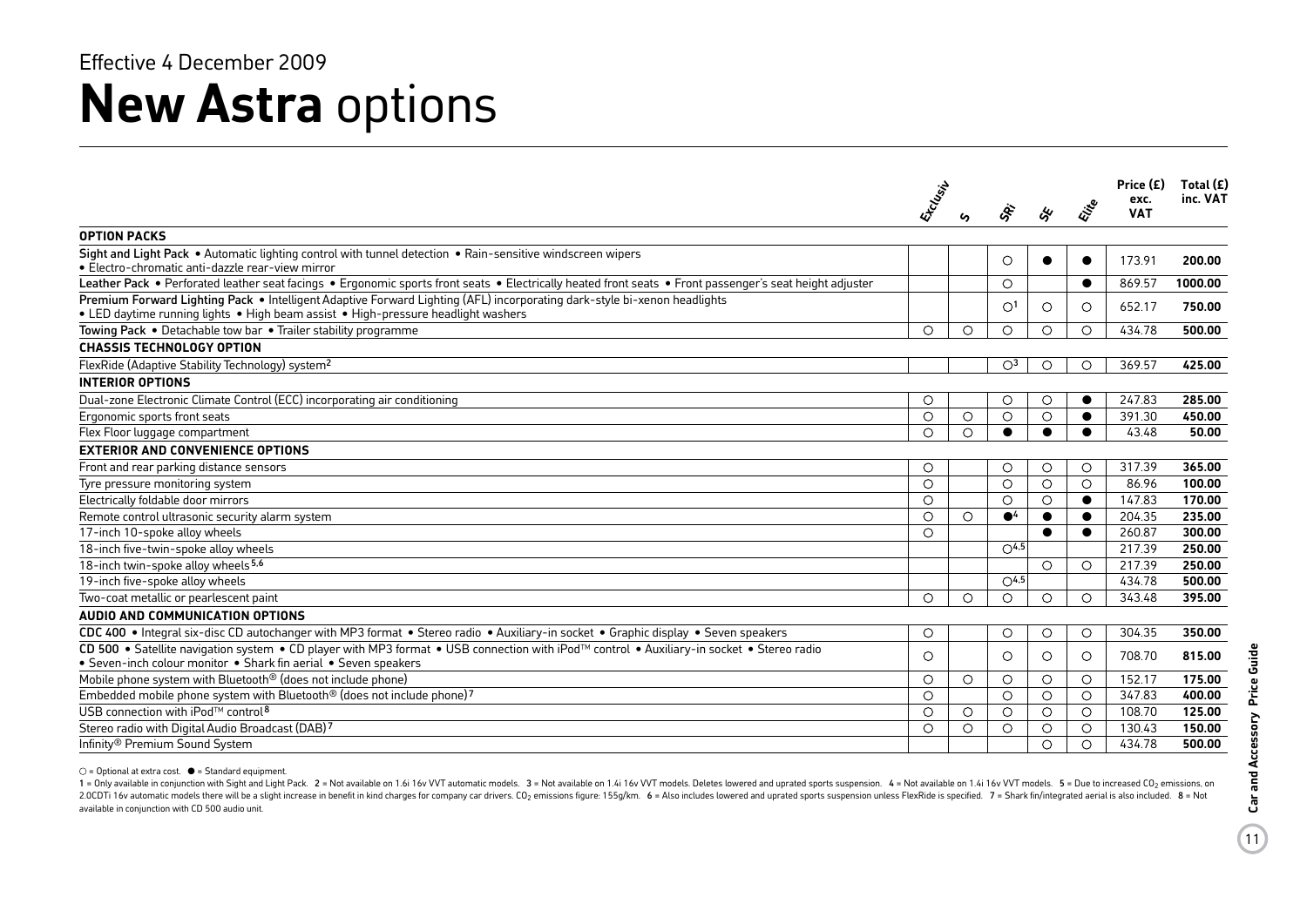### **Astra** Sport Hatch prices Effective 4 December 2009

| Model<br><b>Sport Hatch</b>                | Price (£) | VAT $(E)$ | Total $(E)$ | On-the-road<br>RRP(E) | CO <sub>2</sub><br>$(g/km)^*$ |
|--------------------------------------------|-----------|-----------|-------------|-----------------------|-------------------------------|
| <b>ACTIVE (SPECIAL EDITION MODEL)</b>      |           |           |             |                       |                               |
| 1.4i 16v                                   | 13513.04  | 2026.96   | 15540.00    | 16365.00              | 146                           |
| 1.6i 16v VVT                               | 14082.61  | 2112.39   | 16195.00    | 17045.00              | 155                           |
| Diesel                                     |           |           |             |                       |                               |
| 1.7CDTi 16v (110PS) ecoFLEX                | 15652.17  | 2347.83   | 18000.00    | 18735.00              | 119                           |
| <b>ACTIVE PLUS (SPECIAL EDITION MODEL)</b> |           |           |             |                       |                               |
| 1.4i 16v                                   | 13930.43  | 2089.57   | 16020.00    | 16845.00              | 146                           |
| 1.6i 16v VVT                               | 14500.00  | 2175.00   | 16675.00    | 17525.00              | 155                           |
| Diesel                                     |           |           |             |                       |                               |
| 1.7CDTi 16v (110PS) ecoFLEX                | 16069.57  | 2410.43   | 18480.00    | 19215.00              | 119                           |
| <b>DESIGN</b>                              |           |           |             |                       |                               |
| 1.6i 16v VVT                               | 14839.13  | 2225.87   | 17065.00    | 17915.00              | 155                           |
| 1.6i 16v VVT Easytronic                    | 15295.65  | 2294.35   | 17590.00    | 18440.00              | 151                           |
| 1.8i 16v VVT                               | 15313.04  | 2296.96   | 17610.00    | 18485.00              | 169                           |
| 1.8i 16v VVT auto                          | 16313.04  | 2446.96   | 18760.00    | 19635.00              | 184                           |
| Diesel                                     |           |           |             |                       |                               |
| 1.7CDTi 16y (100PS)                        | 16034.78  | 2405.22   | 18440.00    | 19260.00              | 135                           |
| 1.7CDTi 16y (110PS) ecoFLEX                | 16408.70  | 2461.30   | 18870.00    | 19605.00              | 119                           |
| 1.9CDTi (120PS)                            | 16808.70  | 2521.30   | 19330.00    | 20155.00              | 149                           |
| 1.9CDTi (120PS) auto                       | 18034.78  | 2705.22   | 20740.00    | 21655.00              | 186                           |
| 1.9CDTi 16v (150PS)                        | 17586.96  | 2638.04   | 20225.00    | 21050.00              | 149                           |

| Model<br><b>Sport Hatch</b>     | Price (E) | VAT (£) | Total $(E)$ | On-the-road<br>RRP(E) | CO <sub>2</sub><br>$(g/km)^*$ |
|---------------------------------|-----------|---------|-------------|-----------------------|-------------------------------|
| <b>SXi</b>                      |           |         |             |                       |                               |
| 1.4i 16v                        | 13939.13  | 2090.87 | 16030.00    | 16855.00              | 146                           |
| 1.6i 16v VVT                    | 14508.70  | 2176.30 | 16685.00    | 17535.00              | 155                           |
| 1.6i 16v VVT Easytronic         | 14969.57  | 2245.43 | 17215.00    | 18065.00              | 151                           |
| Diesel                          |           |         |             |                       |                               |
| 1.7CDTi 16v (100PS)             | 15704.35  | 2355.65 | 18060.00    | 18880.00              | 135                           |
| 1.7CDTi 16v (110PS) ecoFLEX     | 16078.26  | 2411.74 | 18490.00    | 19225.00              | 119                           |
| 1.9CDTi (120PS)                 | 15843.48  | 2376.52 | 18220.00    | 19045.00              | 149                           |
| <b>SRi</b>                      |           |         |             |                       |                               |
| 1.8i 16v VVT                    | 15617.39  | 2342.61 | 17960.00    | 18835.00              | 172                           |
| 1.8i 16v VVT auto               | 16582.61  | 2487.39 | 19070.00    | 19985.00              | 186                           |
| 1.6i 16v Turbo                  | 17121.74  | 2568.26 | 19690.00    | 20565.00              | 185                           |
| Diesel                          |           |         |             |                       |                               |
| 1.7CDTi 16y (100PS)             | 16347.83  | 2452.17 | 18800.00    | 19620.00              | 138                           |
| 1.9CDTi (120PS)                 | 16847.83  | 2527.17 | 19375.00    | 20200.00              | 149                           |
| 1.9CDTi (120PS) auto            | 18073.91  | 2711.09 | 20785.00    | 21700.00              | 186                           |
| 1.9CDTi 16v (150PS)             | 17308.70  | 2596.30 | 19905.00    | 20730.00              | 149                           |
| <b>SRI WITH EXTERIOR PACK**</b> |           |         |             |                       |                               |
| 1.8i 16v VVT                    | 16439.13  | 2465.87 | 18905.00    | 19780.00              | 172                           |
| 1.8i 16y VVT auto               | 17404.35  | 2610.65 | 20015.00    | 20930.00              | 186                           |
| 1.6i 16v Turbo                  | 17943.48  | 2691.52 | 20635.00    | 21510.00              | 185                           |
| Diesel                          |           |         |             |                       |                               |
| 1.7CDTi 16v (100PS)             | 17169.57  | 2575.43 | 19745.00    | 20565.00              | 138                           |
| 1.9CDTi (120PS)                 | 17669.57  | 2650.43 | 20320.00    | 21145.00              | 149                           |
| 1.9CDTi (120PS) auto            | 18895.65  | 2834.35 | 21730.00    | 22645.00              | 186                           |
| 1.9CDTi 16v (150PS)             | 18130.43  | 2719.57 | 20850.00    | 21675.00              | 149                           |

Please note: On-the-road recommended retail prices (RRP) include number plates and delivery to retailer of £645.00 (inc. £84.13 VAT), 12 months' Vehicle Excise Duty (see page 2 for details) and new vehicle first registration fee of £55.00. Excludes fuel and insurance.

 $*$  = CO<sub>2</sub> emission figures. Vehicle Excise Duty is based on CO<sub>2</sub> emissions (see page 2 for details).

For benefit in kind taxation charges see page 3.

\*\* = Exterior Pack comprises 18-inch five-spoke alloy wheels and VXR Styling Pack One (see page 16 for details).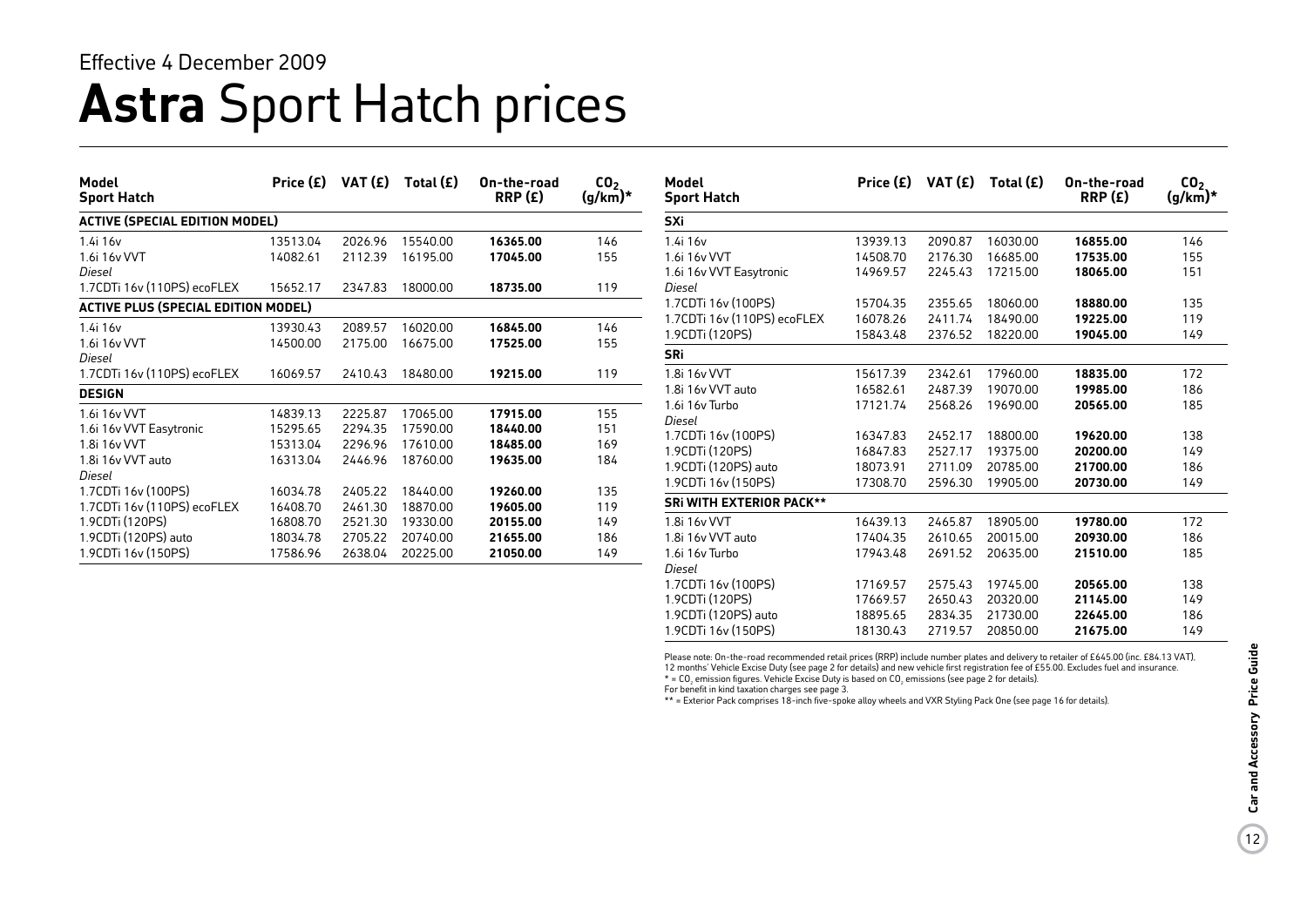### **Astra** hatchback prices Effective 4 December 2009

| Model<br>5-door hatchback                  | Price $(E)$ | VAT (£) | Total $(E)$ | On-the-road<br>RRP(E) | CO <sub>2</sub><br>$(g/km)^*$ | Model<br>5-door hatchback             | Price (£)                                  | VAT (£) | Total $(E)$ | On-the-road<br>RRP(E) | CO <sub>2</sub><br>$(g/km)^*$ |
|--------------------------------------------|-------------|---------|-------------|-----------------------|-------------------------------|---------------------------------------|--------------------------------------------|---------|-------------|-----------------------|-------------------------------|
| <b>LIFE</b>                                |             |         |             |                       |                               | <b>ACTIVE (SPECIAL EDITION MODEL)</b> |                                            |         |             |                       |                               |
| 1.4i 16v                                   | 12678.26    | 1901.74 | 14580.00    | 15405.00              | 146                           | 1.4i 16v                              | 13513.04                                   | 2026.96 | 15540.00    | 16365.00              | 146                           |
| 1.6i 16y VVT                               | 13265.22    | 1989.78 | 15255.00    | 16105.00              | 155                           | 1.6i 16v VVT                          | 14082.61                                   | 2112.39 | 16195.00    | 17045.00              | 155                           |
| 1.4i 16v (a/c)                             | 13147.83    | 1972.17 | 15120.00    | 15945.00              | 146                           | 1.8i 16y VVT auto                     | 15560.87                                   | 2334.13 | 17895.00    | 18770.00              | 184                           |
| 1.6i 16y VVT $(a/c)$                       | 13726.09    | 2058.91 | 15785.00    | 16635.00              | 155                           | Diesel                                |                                            |         |             |                       |                               |
| 1.6i 16v VVT Easytronic (a/c)              | 14186.96    | 2128.04 | 16315.00    | 17165.00              | 151                           | 1.7CDTi 16v (110PS) ecoFLEX           | 15652.17                                   | 2347.83 | 18000.00    | 18735.00              | 119                           |
| 1.8i 16v VVT (a/c)                         | 14213.04    | 2131.96 | 16345.00    | 17220.00              | 169                           |                                       | <b>ACTIVE PLUS (SPECIAL EDITION MODEL)</b> |         |             |                       |                               |
| 1.8i $16v$ VVT auto $(a/c)$                | 15204.35    | 2280.65 | 17485.00    | 18360.00              | 184                           | 1.4i 16v                              | 13930.43                                   | 2089.57 | 16020.00    | 16845.00              | 146                           |
| Diesel                                     |             |         |             |                       |                               | 1.6i 16v VVT                          | 14500.00                                   | 2175.00 | 16675.00    | 17525.00              | 155                           |
| 1.3CDTi 16y (90PS)                         | 14156.52    | 2123.48 | 16280.00    | 17100.00              | 130                           | 1.8i 16v VVT auto                     | 15978.26                                   | 2396.74 | 18375.00    | 19250.00              | 184                           |
| 1.3CDTi 16 $v$ (90PS) (a/c)                | 14621.74    | 2193.26 | 16815.00    | 17635.00              | 130                           | Diesel                                |                                            |         |             |                       |                               |
| 1.7CDTi 16v (100PS) (a/c)                  | 14939.13    | 2240.87 | 17180.00    | 18000.00              | 135                           | 1.7CDTi 16v (110PS) ecoFLEX           | 16069.57                                   | 2410.43 | 18480.00    | 19215.00              | 119                           |
| 1.7CDTi 16v (110PS) ecoFLEX (a/c) 15313.04 |             | 2296.96 | 17610.00    | 18345.00              | 119                           |                                       |                                            |         |             |                       |                               |
| <b>CLUB</b>                                |             |         |             |                       |                               | <b>DESIGN</b>                         |                                            |         |             |                       |                               |
| 1.4i 16v                                   | 13513.04    | 2026.96 | 15540.00    | 16365.00              | 146                           | 1.6i 16v VVT                          | 15039.13                                   | 2255.87 | 17295.00    | 18145.00              | 155                           |
| 1.6i 16v VVT                               | 14091.30    | 2113.70 | 16205.00    | 17055.00              | 155                           | 1.6i 16v VVT Easytronic               | 15495.65                                   | 2324.35 | 17820.00    | 18670.00              | 151                           |
| 1.6i 16v VVT Easytronic                    | 14552.17    | 2182.83 | 16735.00    | 17585.00              | 151                           | 1.8i 16v VVT                          | 15513.04                                   | 2326.96 | 17840.00    | 18715.00              | 169                           |
| 1.8i 16v VVT                               | 14565.22    | 2184.78 | 16750.00    | 17625.00              | 169                           | 1.8i 16y VVT auto                     | 16504.35                                   | 2475.65 | 18980.00    | 19855.00              | 184                           |
| 1.8i 16y VVT auto                          | 15556.52    | 2333.48 | 17890.00    | 18765.00              | 184                           | Diesel                                |                                            |         |             |                       |                               |
| Diesel                                     |             |         |             |                       |                               | 1.7CDTi 16v (100PS)                   | 16226.09                                   | 2433.91 | 18660.00    | 19480.00              | 138                           |
| 1.3CDTi 16v (90PS)                         | 14969.57    | 2245.43 | 17215.00    | 18035.00              | 130                           | 1.7CDTi 16v (110PS) ecoFLEX           | 16595.65                                   | 2489.35 | 19085.00    | 19820.00              | 119                           |
| 1.7CDTi 16v (100PS)                        | 15286.96    | 2293.04 | 17580.00    | 18400.00              | 138                           | 1.9CDTi (120PS)                       | 16991.30                                   | 2548.70 | 19540.00    | 20365.00              | 149                           |
| 1.7CDTi 16v (110PS) ecoFLEX                | 15660.87    | 2349.13 | 18010.00    | 18745.00              | 119                           | 1.9CDTi (120PS) auto                  | 18204.35                                   | 2730.65 | 20935.00    | 21850.00              | 186                           |
|                                            |             |         |             |                       |                               | 1.9CDTi 16v (150PS)                   | 17760.87                                   | 2664.13 | 20425.00    | 21250.00              | 149                           |

Please note: On-the-road recommended retail prices (RRP) include number plates and delivery to retailer of £645.00 (inc. £84.13 VAT),<br>12 months' Vehicle Excise Duty (see page 2 for details) and new vehicle first registrati

 $*$  = CO<sub>2</sub> emission figures. Vehicle Excise Duty is based on CO<sub>2</sub> emissions (see page 2 for details). For benefit in kind taxation charges see page 3.

a/c = Air conditioning.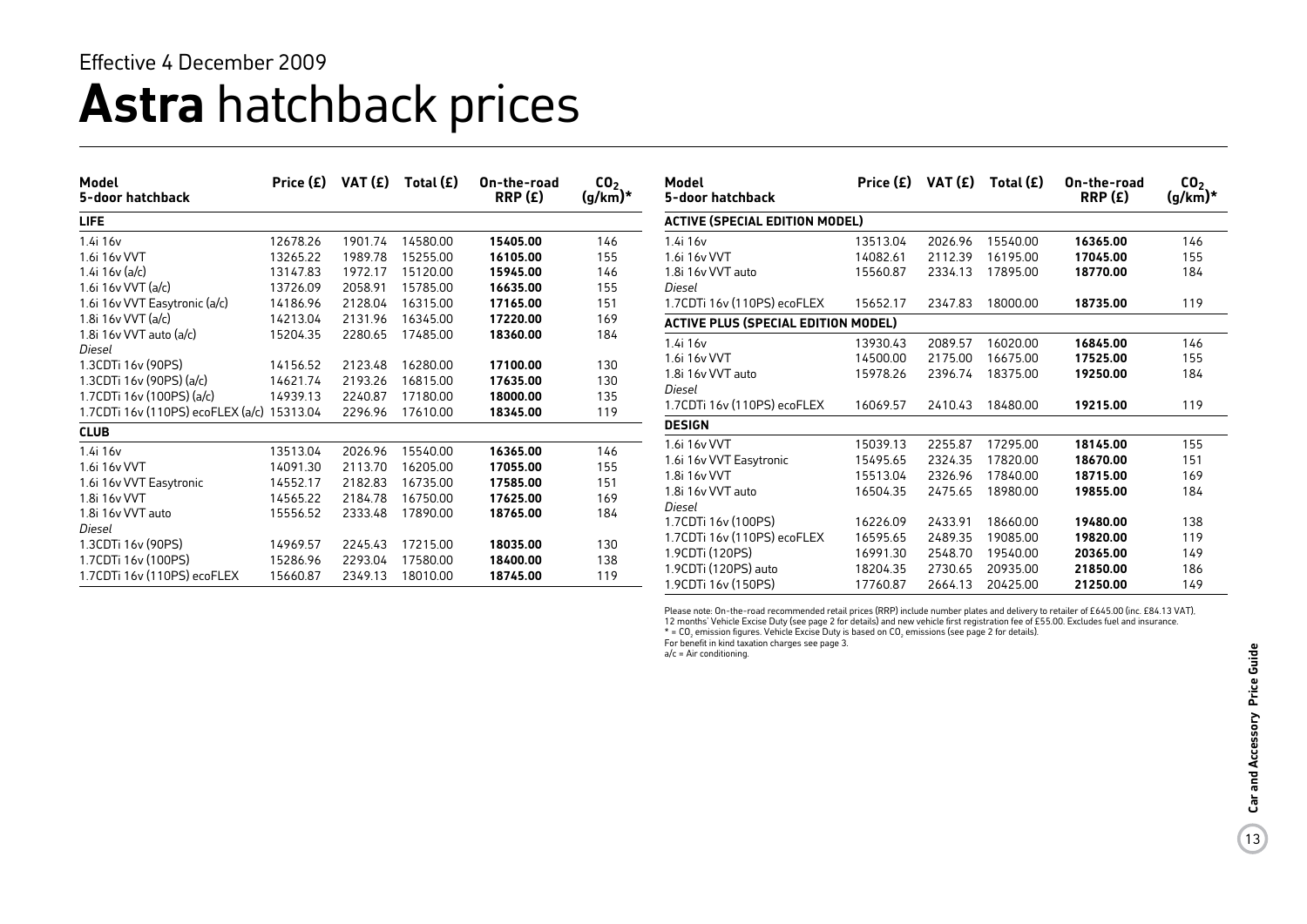## **Astra** hatchback prices

| Model<br>5-door hatchback         | Price (£) | VAT(E)  | Total $(E)$ | On-the-road<br>RRP(E) | CO <sub>2</sub><br>$(g/km)$ * |
|-----------------------------------|-----------|---------|-------------|-----------------------|-------------------------------|
| <b>ELITE</b>                      |           |         |             |                       |                               |
| 1.6i 16v VVT                      | 16026.09  | 2403.91 | 18430.00    | 19280.00              | 155                           |
| 1.6i 16v VVT Easytronic           | 16486.96  | 2473.04 | 18960.00    | 19810.00              | 151                           |
| 1.8i 16v VVT                      | 16504.35  | 2475.65 | 18980.00    | 19855.00              | 169                           |
| 1.8i 16y VVT auto                 | 17495.65  | 2624.35 | 20120.00    | 20995.00              | 184                           |
| Diesel                            |           |         |             |                       |                               |
| 1.7CDTi 16y (100PS)               | 17234.78  | 2585.22 | 19820.00    | 20640.00              | 138                           |
| 1.9CDTi (120PS)                   | 18021.74  | 2703.26 | 20725.00    | 21550.00              | 149                           |
| 1.9CDTi (120PS) auto              | 19234.78  | 2885.22 | 22120.00    | 23035.00              | 186                           |
| <b>SXi</b>                        |           |         |             |                       |                               |
| 1.4i 16v                          | 14113.04  | 2116.96 | 16230.00    | 17055.00              | 146                           |
| 1.6i 16v VVT                      | 14695.65  | 2204.35 | 16900.00    | 17750.00              | 155                           |
| 1.6i 16v VVT Easytronic<br>Diesel | 15156.52  | 2273.48 | 17430.00    | 18280.00              | 151                           |
| 1.7CDTi 16v (100PS)               | 15904.35  | 2385.65 | 18290.00    | 19110.00              | 138                           |
| 1.7CDTi 16y (110PS) ecoFLEX       | 16282.61  | 2442.39 | 18725.00    | 19460.00              | 119                           |
| 1.9CDTi (120PS)                   | 16043.48  | 2406.52 | 18450.00    | 19275.00              | 149                           |
| <b>SRi</b>                        |           |         |             |                       |                               |
| 1.8i 16v VVT                      | 15617.39  | 2342.61 | 17960.00    | 18835.00              | 172                           |
| 1.6i 16v Turbo                    | 17121.74  | 2568.26 | 19690.00    | 20565.00              | 185                           |
| Diesel                            |           |         |             |                       |                               |
| 1.7CDTi 16v (100PS)               | 16347.83  | 2452.17 | 18800.00    | 19620.00              | 138                           |
| 1.9CDTi (120PS)                   | 16847.83  | 2527.17 | 19375.00    | 20200.00              | 149                           |
| 1.9CDTi (120PS) auto              | 18060.87  | 2709.13 | 20770.00    | 21685.00              | 186                           |
| 1.9CDTi 16y (150PS)               | 17308.70  | 2596.30 | 19905.00    | 20730.00              | 149                           |

| Model<br>5-door hatchback       | Price $(E)$ | VAT(E)  | Total $(E)$ | On-the-road<br>RRP(E) | CO <sub>2</sub><br>$(g/km)^*$ |
|---------------------------------|-------------|---------|-------------|-----------------------|-------------------------------|
| <b>SRI WITH EXTERIOR PACK**</b> |             |         |             |                       |                               |
| 1.8i 16v VVT                    | 16439.13    | 2465.87 | 18905.00    | 19780.00              | 172                           |
| 1.6i 16y Turbo                  | 17943.48    | 2691.52 | 20635.00    | 21510.00              | 185                           |
| Diesel                          |             |         |             |                       |                               |
| 1.7CDTi 16y (100PS)             | 17169.57    | 2575.43 | 19745.00    | 20565.00              | 138                           |
| 1.9CDTi (120PS)                 | 17669.57    | 2650.43 | 20320.00    | 21145.00              | 149                           |
| 1.9CDTi (120PS) auto            | 18882.61    | 2832.39 | 21715.00    | 22630.00              | 186                           |
| 1.9CDTi 16y (150PS)             | 18130.43    | 2719.57 | 20850.00    | 21675.00              | 149                           |

Please note: On-the-road recommended retail prices (RRP) include number plates and delivery to retailer of £645.00 (inc. £84.13 VAT),<br>12 months' Vehicle Excise Duty (see page 2 for details) and new vehicle first registrati  $*$  = CO<sub>2</sub> emission figures. Vehicle Excise Duty is based on CO<sub>2</sub> emissions (see page 2 for details).

For benefit in kind taxation charges see page 3.

\*\* = Exterior Pack comprises 18-inch five-spoke alloy wheels and VXR Styling Pack One (see page 16 for details).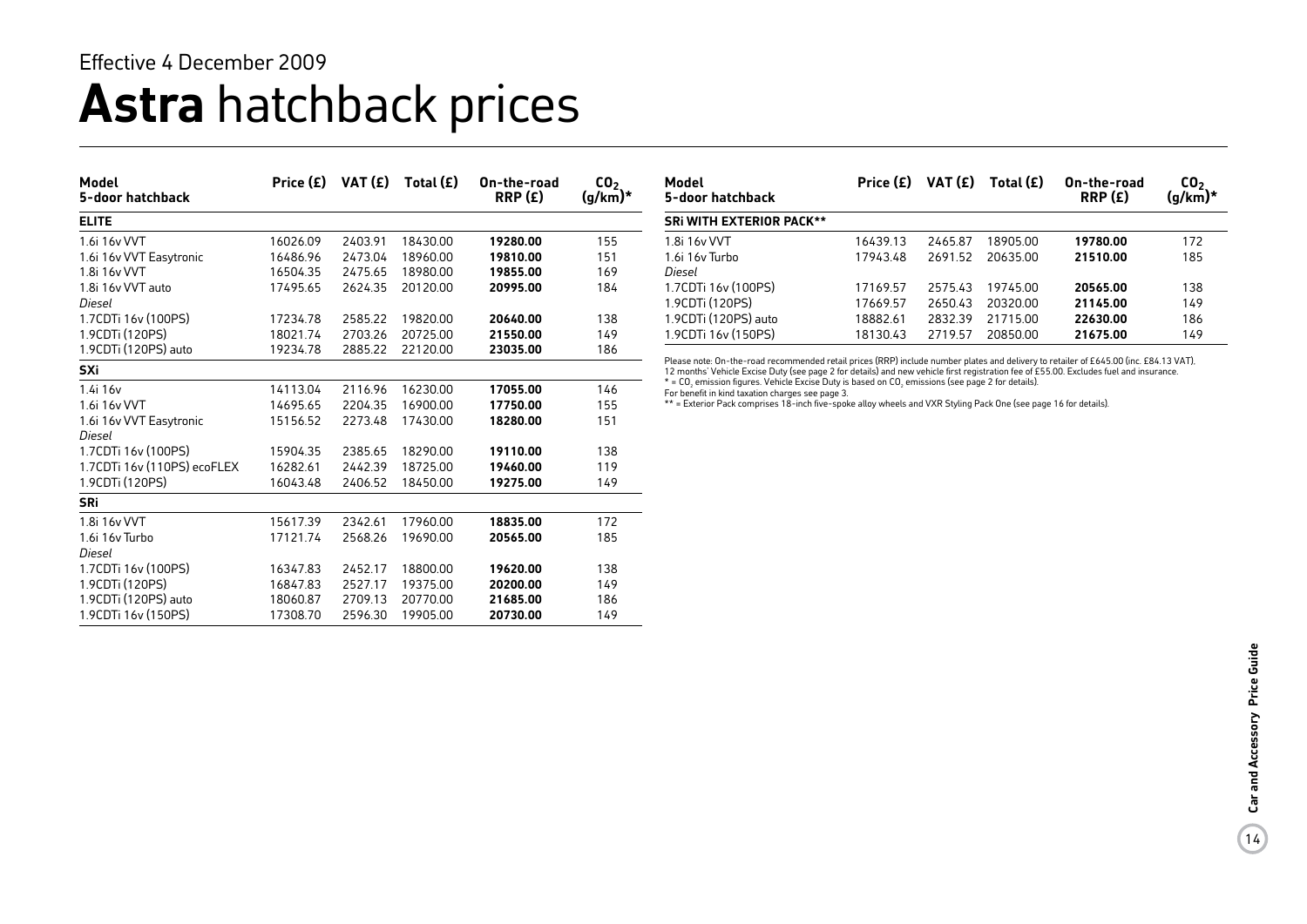## **Astra** estate prices

| Model<br>5-door estate                     | Price $(E)$ | VAT(E)  | Total $(E)$ | On-the-road<br>RRP(E) | CO <sub>2</sub><br>$(g/km)$ * |
|--------------------------------------------|-------------|---------|-------------|-----------------------|-------------------------------|
| <b>LIFE</b>                                |             |         |             |                       |                               |
| 1.4i 16v                                   | 13382.61    | 2007.39 | 15390.00    | 16215.00              | 146                           |
| 1.4i 16 $v$ (a/c)                          | 13852.17    | 2077.83 | 15930.00    | 16755.00              | 146                           |
| 1.6i 16v VVT (a/c)                         | 14430.43    | 2164.57 | 16595.00    | 17445.00              | 158                           |
| 1.8i $16v$ VVT $(a/c)$                     | 14917.39    | 2237.61 | 17155.00    | 18030.00              | 169                           |
| 1.8i 16y VVT auto (a/c)                    | 15873.91    | 2381.09 | 18255.00    | 19170.00              | 186                           |
| Diesel                                     |             |         |             |                       |                               |
| 1.3CDTi 16v (90PS)                         | 14860.87    | 2229.13 | 17090.00    | 17910.00              | 130                           |
| 1.3CDTi 16v (90PS) (a/c)                   | 15326.09    | 2298.91 | 17625.00    | 18445.00              | 130                           |
| 1.7CDTi 16y (100PS) (a/c)                  | 15643.48    | 2346.52 | 17990.00    | 18810.00              | 135                           |
| 1.7CDTi 16y (110PS) ecoFLEX (a/c) 16017.39 |             | 2402.61 | 18420.00    | 19155.00              | 119                           |
| <b>CLUB</b>                                |             |         |             |                       |                               |
| 1.4i 16v                                   | 14313.04    | 2146.96 | 16460.00    | 17285.00              | 146                           |
| 1.6i 16y VVT                               | 14891.30    | 2233.70 | 17125.00    | 17975.00              | 158                           |
| 1.8i 16v VVT                               | 15365.22    | 2304.78 | 17670.00    | 18545.00              | 169                           |
| 1.8i 16y VVT auto                          | 16321.74    | 2448.26 | 18770.00    | 19685.00              | 186                           |
| Diesel                                     |             |         |             |                       |                               |
| 1.3CDTi 16v (90PS)                         | 15769.57    | 2365.43 | 18135.00    | 18955.00              | 130                           |
| 1.7CDTi 16y (100PS)                        | 16086.96    | 2413.04 | 18500.00    | 19320.00              | 138                           |
| 1.7CDTi 16y (110PS) ecoFLEX                | 16460.87    | 2469.13 | 18930.00    | 19665.00              | 119                           |
| <b>DESIGN</b>                              |             |         |             |                       |                               |
| 1.6i 16v VVT                               | 15691.30    | 2353.70 | 18045.00    | 18895.00              | 158                           |
| 1.8i 16v VVT                               | 16165.22    | 2424.78 | 18590.00    | 19465.00              | 169                           |
| 1.8i 16v VVT auto                          | 17121.74    | 2568.26 | 19690.00    | 20605.00              | 186                           |
| Diesel                                     |             |         |             |                       |                               |
| 1.7CDTi 16y (100PS)                        | 16878.26    | 2531.74 | 19410.00    | 20230.00              | 138                           |
| 1.7CDTi 16v (110PS) ecoFLEX                | 17247.83    | 2587.17 | 19835.00    | 20570.00              | 119                           |
| 1.9CDTi (120PS)                            | 17643.48    | 2646.52 | 20290.00    | 21115.00              | 149                           |
| 1.9CDTi (120PS) auto                       | 18856.52    | 2828.48 | 21685.00    | 22600.00              | 189                           |
| 1.9CDTi 16v (150PS)                        | 18413.04    | 2761.96 | 21175.00    | 22000.00              | 149                           |

| Model<br>5-door estate      | Price (£) | VAT (£) | Total $(E)$ | On-the-road<br>RRP(E) | CO <sub>2</sub><br>$(g/km)^*$ |
|-----------------------------|-----------|---------|-------------|-----------------------|-------------------------------|
| SXi                         |           |         |             |                       |                               |
| 1.6i 16v VVT<br>Diesel      | 15347.83  | 2302.17 | 17650.00    | 18500.00              | 158                           |
| 1.7CDTi 16v (100PS)         | 16556.52  | 2483.48 | 19040.00    | 19860.00              | 138                           |
| 1.7CDTi 16v (110PS) ecoFLEX | 16934.78  | 2540.22 | 19475.00    | 20210.00              | 119                           |
| 1.9CDTi (120PS)             | 16695.65  | 2504.35 | 19200.00    | 20025.00              | 149                           |
| SRi                         |           |         |             |                       |                               |
| 1.8i 16v VVT                | 16443.48  | 2466.52 | 18910.00    | 19785.00              | 172                           |
| Diesel                      |           |         |             |                       |                               |
| 1.7CDTi 16v (100PS)         | 17173.91  | 2576.09 | 19750.00    | 20570.00              | 138                           |
| 1.9CDTi (120PS)             | 17673.91  | 2651.09 | 20325.00    | 21150.00              | 149                           |
| 1.9CDTi 16v (150PS)         | 18134.78  | 2720.22 | 20855.00    | 21680.00              | 149                           |
| SRI WITH EXTERIOR PACK**    |           |         |             |                       |                               |
| 1.8i 16v VVT<br>Diesel      | 17265.22  | 2589.78 | 19855.00    | 20730.00              | 172                           |
| 1.7CDTi 16v (100PS)         | 17995.65  | 2699.35 | 20695.00    | 21515.00              | 138                           |
| 1.9CDTi (120PS)             | 18495.65  | 2774.35 | 21270.00    | 22095.00              | 149                           |
| 1.9CDTi 16v (150PS)         | 18956.52  | 2843.48 | 21800.00    | 22625.00              | 149                           |
|                             |           |         |             |                       |                               |

Please note: On-the-road recommended retail prices (RRP) include number plates and delivery to retailer of £645.00 (inc. £84.13 VAT),<br>12 months' Vehicle Excise Duty (see page 2 for details) and new vehicle first registrati  $*$  = CO<sub>2</sub> emission figures. Vehicle Excise Duty is based on CO<sub>2</sub> emissions (see page 2 for details).

For benefit in kind taxation charges see page 3.

\*\* = Exterior Pack comprises 18-inch five-spoke alloy wheels and VXR Styling Pack One (see page 16 for details) .

a/c = Air conditioning.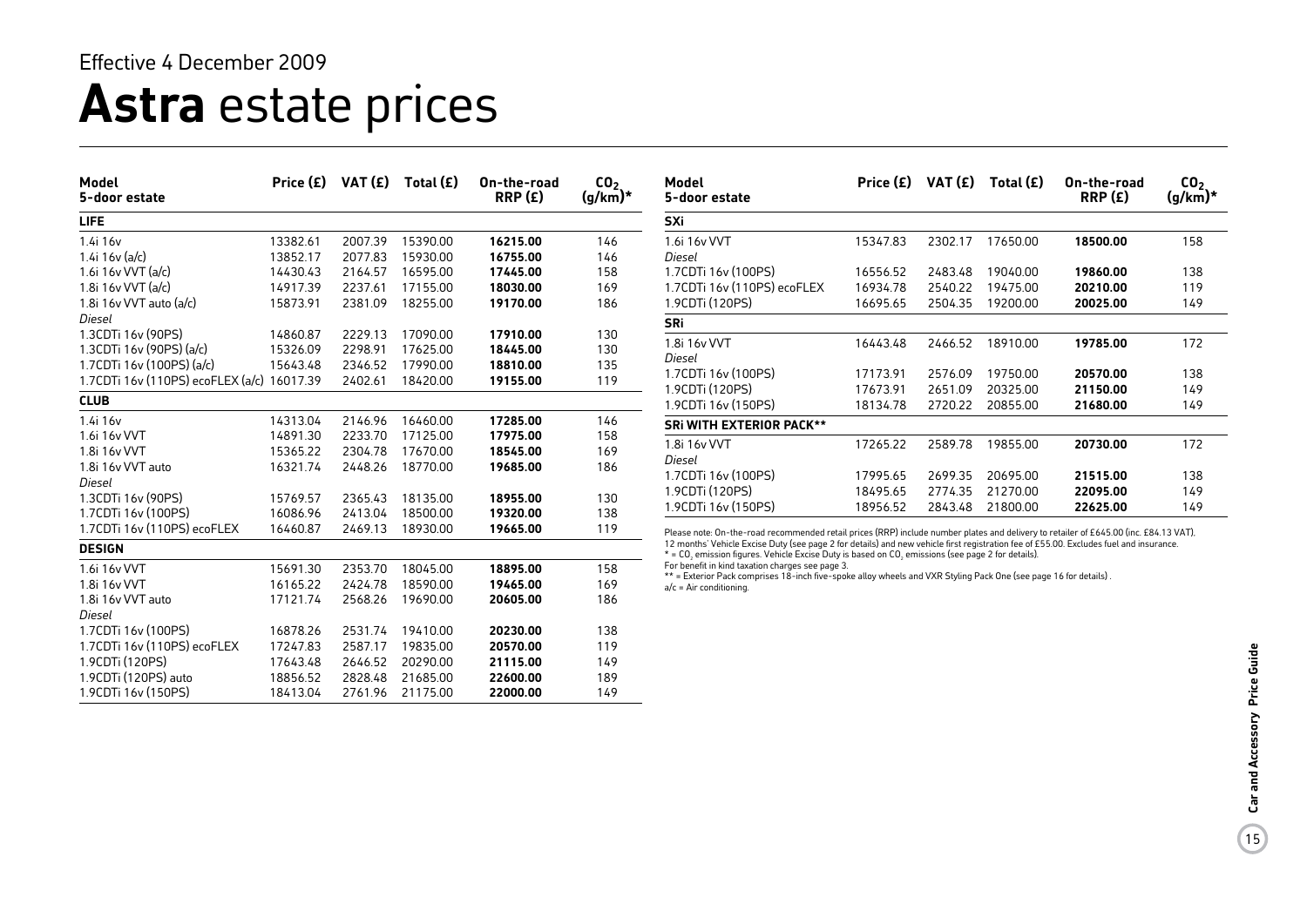### **Astra** options Effective 4 December 2009

|                                                                                                                                                                                                                                           | Life       | Cras                    | <b>Pccityle</b> | Active Plus | Design                  | Eitre                   | ぶ                       | $\dot{\mathcal{S}}$     | Price (£)<br>exc.<br><b>VAT</b> | Total $(E)$<br>inc. VAT |
|-------------------------------------------------------------------------------------------------------------------------------------------------------------------------------------------------------------------------------------------|------------|-------------------------|-----------------|-------------|-------------------------|-------------------------|-------------------------|-------------------------|---------------------------------|-------------------------|
| <b>OPTION PACKS</b>                                                                                                                                                                                                                       |            |                         |                 |             |                         |                         |                         |                         |                                 |                         |
| Plus Pack . 16-inch 10-spoke alloy wheels with 205/55 R 16 tyres . Front fog lights                                                                                                                                                       | $\circ$    | О                       |                 |             |                         |                         |                         |                         | 369.57                          | 425.00                  |
| Sports Pack . 17-inch 10-spoke alloy wheels with 225/45 R 17 tyres . Uprated sports suspension (standard on Sport Hatch)<br>• Uprated sports steering • Electronic Stability Programme-plus (ESP-plus) • Sport switch                     |            |                         |                 |             | $\bigcirc$ <sup>1</sup> |                         |                         |                         | 586.96                          | 675.00                  |
| Sight and Light Pack <sup>2</sup> • Rain-sensitive windscreen wipers • Electro-chromatic anti-dazzle rear-view mirror<br>• Automatic lighting control                                                                                     |            |                         | $\bullet$       |             |                         |                         | $\bigcirc$ <sup>3</sup> | $\bigcirc$ <sup>3</sup> | 173.91                          | 200.00                  |
| Leather Pack . Leather seat facings . Electrically heated sports front seats with tilt and lumbar adjustment<br>• Centre rear seat head restraint • Front passenger's seat height adjuster • Active-safety front seat head restraints     |            |                         |                 |             |                         | $\bullet$               | $\circ$                 | $\circ$                 | 882.61                          | 1015.00                 |
| Premium Pack (Sport Hatch only) ● 18-inch five-spoke alloy wheels with 225/40 R 18 ultra-low profile tyres<br>• Leather seat facings in Saddle Brown • Electrically heated sports front seats • Zebrano-effect inserts on facia and doors |            |                         |                 |             | $\bigcirc$ <sup>4</sup> |                         |                         |                         | 1021.74                         | 1175.00                 |
| VXR Styling Pack One . Body-colour front lower spoiler/rear lower skirt/rear roof spoiler (standard on SRi models) and<br>side sills • Aerial adaptor                                                                                     |            | $\bigcirc$ <sup>5</sup> |                 |             | $\circ$                 | $\circ$                 | $\circ$ <sup>5</sup>    | $\circ$ <sup>6</sup>    | 695.65                          | 800.00                  |
| Seat Comfort Pack One . Driver's seat with tilt and lumbar adjustment                                                                                                                                                                     |            | $\circ$                 | $\circ$         | $\circ$     | $\bullet$               | $\bullet$               | $\circ$                 | $\bigcirc$              | 139.13                          | 160.00                  |
| Seat Comfort Pack Two <sup>7</sup> • Front passenger's seat with height, tilt and lumbar adjustment • Active-safety<br>front seat head restraints                                                                                         |            | O                       | $\circ$         | $\circ$     | O                       |                         | O                       | $\circ$                 | 121.74                          | 140.00                  |
| Convenience Pack (estate only) • Vertical load-restraining net • 12-volt auxiliary power socket in luggage area                                                                                                                           |            | $\circ$                 |                 |             | $\circ$                 |                         | $\circ$                 | $\circ$                 | 156.52                          | 180.00                  |
| FlexOrganiser® Organiser Pack (estate only) • Four side rails • Divider net • Elasticated bag with four clips                                                                                                                             |            | $\circ$                 |                 |             | $\circ$                 |                         | $\circ$                 | $\circ$                 | 43.48                           | 50.00                   |
| <b>SAFETY AND SECURITY OPTIONS</b>                                                                                                                                                                                                        |            |                         |                 |             |                         |                         |                         |                         |                                 |                         |
| Electronic Stability Programme-plus (ESP-plus)                                                                                                                                                                                            | O          | O                       | $\circ$         | $\circ$     | O <sup>8</sup>          | $\bigcirc$ <sup>8</sup> | $\circ$                 | $\bullet$               | 386.96                          | 445.00                  |
| Keyless entry and start                                                                                                                                                                                                                   |            | $\circ$                 | $\circ$         | $\circ$     | O                       | $\circ$                 | $\circ$                 | $\circ$                 | 269.57                          | 310.00                  |
| Remote control ultrasonic security alarm                                                                                                                                                                                                  | $\bigcirc$ | $\circ$                 | $\circ$         | $\circ$     | O <sup>9</sup>          | $\circ$                 | O <sup>9</sup>          | $^{\bullet}$            | 204.35                          | 235.00                  |
| <b>INTERIOR OPTIONS</b>                                                                                                                                                                                                                   |            |                         |                 |             |                         |                         |                         |                         |                                 |                         |
| Electronic Climate Control (ECC) incorporating air conditioning                                                                                                                                                                           |            | O                       |                 |             | O                       | $\bullet$               | O                       | $\circ$                 | 247.83                          | 285.00                  |
| Cruise control                                                                                                                                                                                                                            |            | $\circ$                 | $\circ$         | $\circ$     | $\circ$                 | $\bullet$               | $\circ$                 | $\circ$                 | 182.61                          | 210.00                  |
| Vertical load-restraining net (estate only)                                                                                                                                                                                               | $\bigcirc$ | $\bigcirc$              |                 |             | O                       |                         | $\circ$                 | $\bigcirc$              | 130.43                          | 150.00                  |
| <b>MECHANICAL OPTION</b>                                                                                                                                                                                                                  |            |                         |                 |             |                         |                         |                         |                         |                                 |                         |
| Interactive Driving System-plus (IDS-plus) with Continuous Damping Control (CDC)                                                                                                                                                          |            |                         |                 |             | O <sup>10</sup>         |                         |                         | $\circ$                 | 369.57                          | 425.00                  |

 $\bigcirc$  = Optional at extra cost.  $\bigcirc$  = Standard equipment.

1 = Standard on 1.9CDTi 16v (150PS) models. Not available on 1.7CDTi 16v (110PS) ecoFLEX models or on models fitted with Easytronic transmission. 17-inch alloy wheels will affect the Vehicle Excise Duty payable on 1.8i 16v details. Due to increased CO<sub>2</sub> emissions, on certain engines there will be a slight increase in benefit in kind charges for company car drivers. CO<sub>2</sub> emissions figures: 1.8i 16v VVT (manual) - 172g/km; 1.8i 16v VVT (auto conjunction with panoramic windscreen on Sport Hatch models. 3 = Available on Sport Hatch and 5-door hatchback only. 4 = Only available on 1.9CDTi 16v (150PS) models. Not available in conjunction with Power Red solid paint 6 = Standard on SRi with Exterior Pack models. 7 = Only available in conjunction with Seat Comfort Pack One. 8 = Standard on 1.9CDTi models. 9 = If fitted in conjunction with panoramic windscreen on Sport Hatch models the with Sports Pack (Sports Pack is standard on 1.9CDTi 16v (150PS) models). Not available on 1.7CDTi 16v (110PS) ecoFLEX models.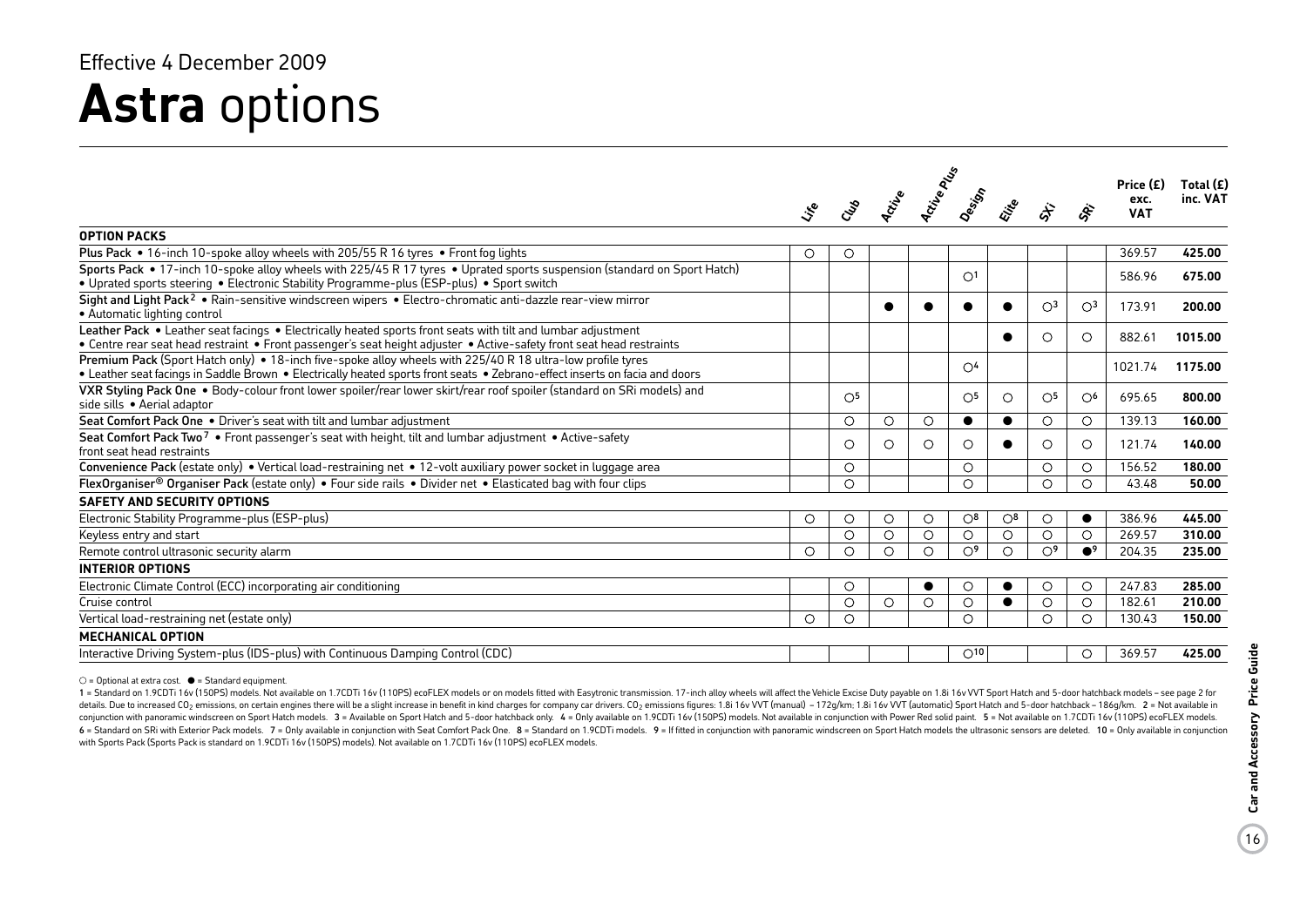### **Astra** options continued Effective 4 December 2009

|                                                                                                                                                    |                          |            |                          |                          |                           |                          |                          |                          | Price (£)          | Total (£) |
|----------------------------------------------------------------------------------------------------------------------------------------------------|--------------------------|------------|--------------------------|--------------------------|---------------------------|--------------------------|--------------------------|--------------------------|--------------------|-----------|
|                                                                                                                                                    | $\ddot{\mathcal{E}}$     | CAS        | <b>PCCCLB</b>            | Active Plus              | Design                    | Eife                     | ぶ                        |                          | exc.<br><b>VAT</b> | inc. VAT  |
| <b>EXTERIOR AND CONVENIENCE OPTIONS</b>                                                                                                            |                          |            |                          |                          |                           |                          |                          |                          |                    |           |
| Panoramic windscreen (Sport Hatch only) <sup>11</sup>                                                                                              |                          |            |                          |                          | O                         |                          | Ő                        | $\bigcirc$ <sup>12</sup> | 782.61             | 900.00    |
| Electrically operated full-length slide/tilt sunroof (not available on Sport Hatch)                                                                |                          | $\circ$    |                          |                          | ◯                         | $\circ$                  |                          |                          | 539.13             | 620.00    |
| Electrically foldable door mirrors                                                                                                                 |                          | $\circ$    |                          |                          | $\circ$                   |                          |                          | $\bigcirc$               | 139.13             | 160.00    |
| Adaptive Forward Lighting (AFL) incorporating dark-style bi-xenon headlights with high-pressure washers                                            |                          |            |                          |                          | $\circ$                   | $\circ$                  | $\lambda$                | $\circ$                  | 639.13             | 735.00    |
| 18-inch five-spoke alloy wheels with 225/40 R 18 tyres                                                                                             |                          |            |                          |                          |                           |                          |                          | $\bigcirc$ 6             | 304.35             | 350.00    |
| Full-size steel spare wheel/tyre (in lieu of space-saver spare)                                                                                    | $\circ$                  | $\circ$    | $\bigcirc$               | $\bigcirc$               | $\bigcirc$ 13             | $\bigcirc$               |                          | $\bigcirc$ <sup>14</sup> | 86.96              | 100.00    |
| Rear parking distance sensors                                                                                                                      |                          | $\bigcirc$ |                          |                          | $\circ$                   | $\circ$                  | ()                       |                          | 317.39             | 365.00    |
| Two-coat metallic or pearlescent paint                                                                                                             |                          | Ω          | ⊂                        |                          |                           | $\circ$                  |                          |                          | 343.48             | 395.00    |
| AUDIO AND COMMUNICATION OPTIONS                                                                                                                    |                          |            |                          |                          |                           |                          |                          |                          |                    |           |
| CD 30 MP3 • CD player with MP3 format • Stereo radio • Auxiliary-in socket                                                                         | $\circ$                  | O          |                          |                          |                           |                          |                          |                          | 69.57              | 80.00     |
| CDC 40 • Integral six-disc CD autochanger with MP3 format • Stereo radio • Graphic display                                                         | $\bigcirc$ <sup>15</sup> | $\circ$    |                          |                          | $\bigcap_{ }^{ }16 \big $ | $\bigcirc$ <sup>16</sup> | $\bigcap$ 16             | $\bigcap$ 16             | 343.48             | 395.00    |
| CDC 40 DAB <sup>17</sup> . Integral six-disc CD autochanger with MP3 format . Stereo radio with Digital Audio<br>Broadcast (DAB) . Graphic display | $\bigcirc$ <sup>15</sup> | $\bigcirc$ | $\bigcirc$ <sup>16</sup> | $\bigcirc$ <sup>16</sup> | $\bigcap_{16}$            | $\bigcirc$ <sup>16</sup> | $\bigcirc$ <sup>16</sup> |                          | 391.30             | 450.00    |
| CD 70 . Satellite navigation system . CD player with MP3 format . Stereo radio . Auxiliary-in socket<br>• Colour monitor                           | $\bigcirc$ 15            | ◯          |                          |                          | ∩                         | $\circ$                  | $\left( \quad \right)$   | ◯                        | 1065.22            | 1225.00   |
| Mobile phone system with Bluetooth <sup>®</sup> (does not include phone or cradle) <sup>2</sup>                                                    | $\bigcirc$ <sup>15</sup> |            | O                        | O                        | $\circ$                   | $\circ$                  |                          |                          | 256.52             | 295.00    |

 $\bigcirc$  = Optional at extra cost.  $\bullet$  = Standard equipment.

2 = Not available in conjunction with panoramic windscreen on Sport Hatch models. 6 = Standard on SRi with Exterior Pack models. 11 = Not available in conjunction with Sight and Light Pack or mobile phone system with Bluet and front passenger's vanity mirrors, front map reading lights, body-colour roof mouldings and driver's sunglasses holder. Not available in conjunction with Olympic White solid paint. 12 = Deletes ultrasonic sensors from r tyre supplied if ordered in conjunction with Sports Pack. Not available in conjunction with Premium Pack on Sport Hatch models. 14 = 16-inch spare wheel/tyre. Not available on SRi with Exterior Pack models or in conjunctio mounted audio controls. 16 = Deletes auxiliary-in socket. 17 = Not available in conjunction with VXR Styling Pack One.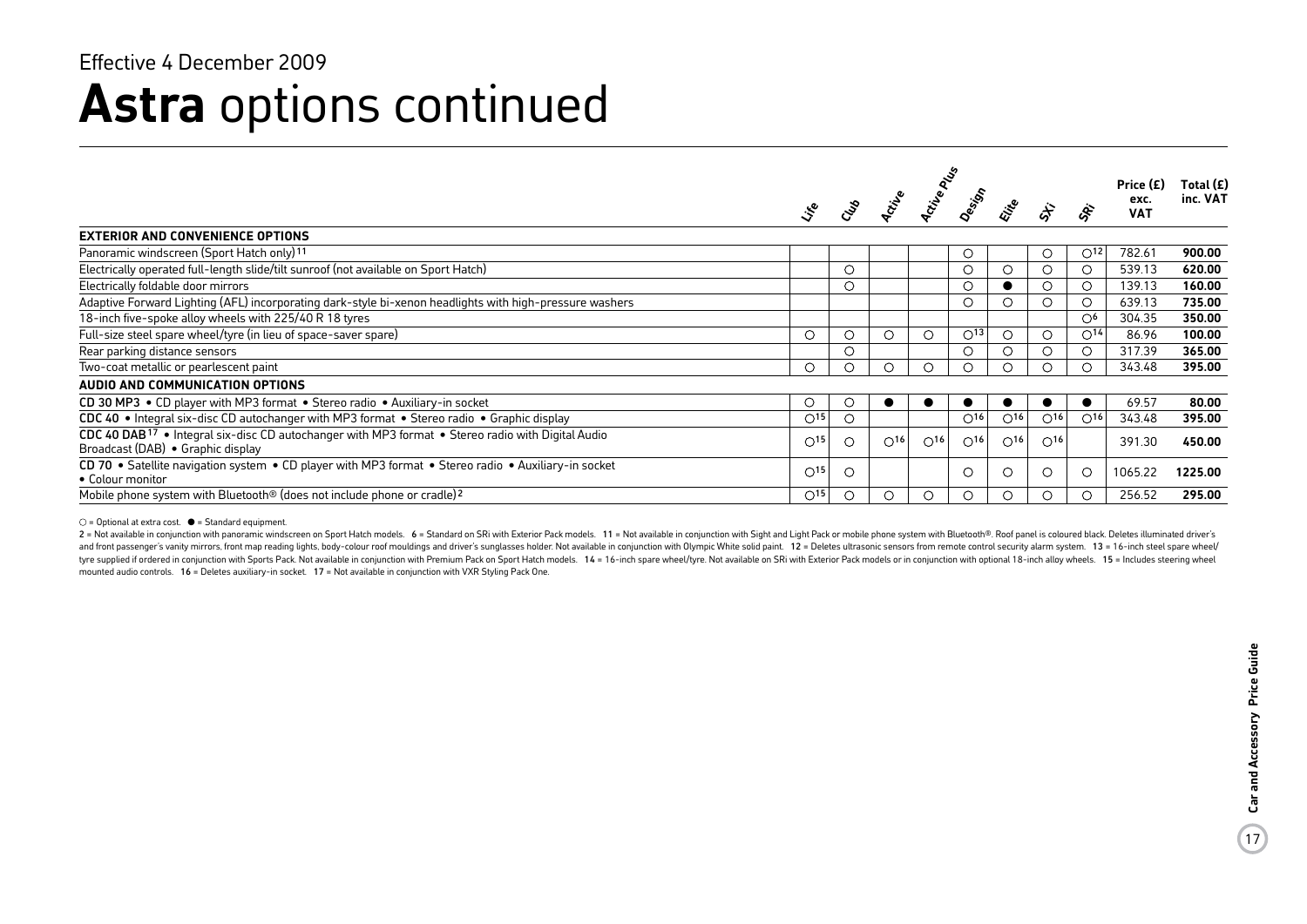### **Astra TwinTop** prices Effective 4 December 2009

| Model<br>2-door coupé convertible | Price $(E)$ | VAT (£) | Total $(E)$ | On-the-road<br>RRP(E) | CO <sub>2</sub><br>$(g/km)^*$ |
|-----------------------------------|-------------|---------|-------------|-----------------------|-------------------------------|
| <b>AIR</b>                        |             |         |             |                       |                               |
| 1.6i 16y VVT                      | 16647.83    | 2497.17 | 19145.00    | 19995.00              | 163                           |
| <b>SPORT</b>                      |             |         |             |                       |                               |
| 1.6i 16y VVT                      | 17439.13    | 2615.87 | 20055.00    | 20905.00              | 163                           |
| 1.8i 16v VVT                      | 18026.09    | 2703.91 | 20730.00    | 21605.00              | 177                           |
| 1.8i 16y VVT auto                 | 18956.52    | 2843.48 | 21800.00    | 22715.00              | 191                           |
| Diesel                            |             |         |             |                       |                               |
| 1.9CDTi 16v (150PS)               | 19869.57    | 2980.43 | 22850.00    | 23700.00              | 159                           |
| <b>DESIGN</b>                     |             |         |             |                       |                               |
| 1.8i 16y VVT                      | 18843.48    | 2826.52 | 21670.00    | 22545.00              | 177                           |
| 1.8i 16y VVT auto                 | 19773.91    | 2966.09 | 22740.00    | 23655.00              | 191                           |
| 2.0i 16y Turbo (200PS)            | 20686.96    | 3103.04 | 23790.00    | 24895.00              | 228                           |
| Diesel                            |             |         |             |                       |                               |
| 1.9CDTi 16y (150PS)               | 20686.96    | 3103.04 | 23790.00    | 24640.00              | 159                           |

| Model<br>2-door coupé convertible                     | Price $(E)$ | VAT $(f)$ | Total $(E)$ | On-the-road<br>RRP(E) | CO <sub>2</sub><br>$(g/km)^*$ |
|-------------------------------------------------------|-------------|-----------|-------------|-----------------------|-------------------------------|
| EXCLUSIV (SPECIAL EDITION MODEL)                      |             |           |             |                       |                               |
| 1.8i 16v VVT                                          | 18239.13    | 2735.87   | 20975.00    | 21850.00              | 177                           |
| 1.8i 16y VVT auto                                     | 19169.57    | 2875.43   | 22045.00    | 22960.00              | 191                           |
| 2.0i 16v Turbo (200PS)                                | 20082.61    | 3012.39   | 23095.00    | 24200.00              | 228                           |
| Diesel                                                |             |           |             |                       |                               |
| 1.9CDTi 16v (150PS)                                   | 20086.96    | 3013.04   | 23100.00    | 23950.00              | 159                           |
| EXCLUSIV WITH EXTERIOR PACK** (SPECIAL EDITION MODEL) |             |           |             |                       |                               |
| 1.8i 16v VVT                                          | 18878.26    | 2831.74   | 21710.00    | 22585.00              | 177                           |
| 1.8i 16y VVT auto                                     | 19808.70    | 2971.30   | 22780.00    | 23695.00              | 191                           |
| 2.0i 16v Turbo (200PS)                                | 20721.74    | 3108.26   | 23830.00    | 24935.00              | 228                           |
| Diesel                                                |             |           |             |                       |                               |
| 1.9CDTi 16v (150PS)                                   | 20726.09    | 3108.91   | 23835.00    | 24685.00              | 159                           |

Please note: On-the-road recommended retail prices (RRP) include number plates and delivery to retailer of £645.00 (inc. £84.13 VAT),<br>12 months' Vehicle Excise Duty (see page 2 for details) and new vehicle first registrati

 $*$  = CO<sub>2</sub> emission figures. Vehicle Excise Duty is based on CO<sub>2</sub> emissions (see page 2 for details).

For benefit in kind taxation charges see page 3. \*\* = Exterior Pack comprises VXR Styling Pack One (see page 19 for details).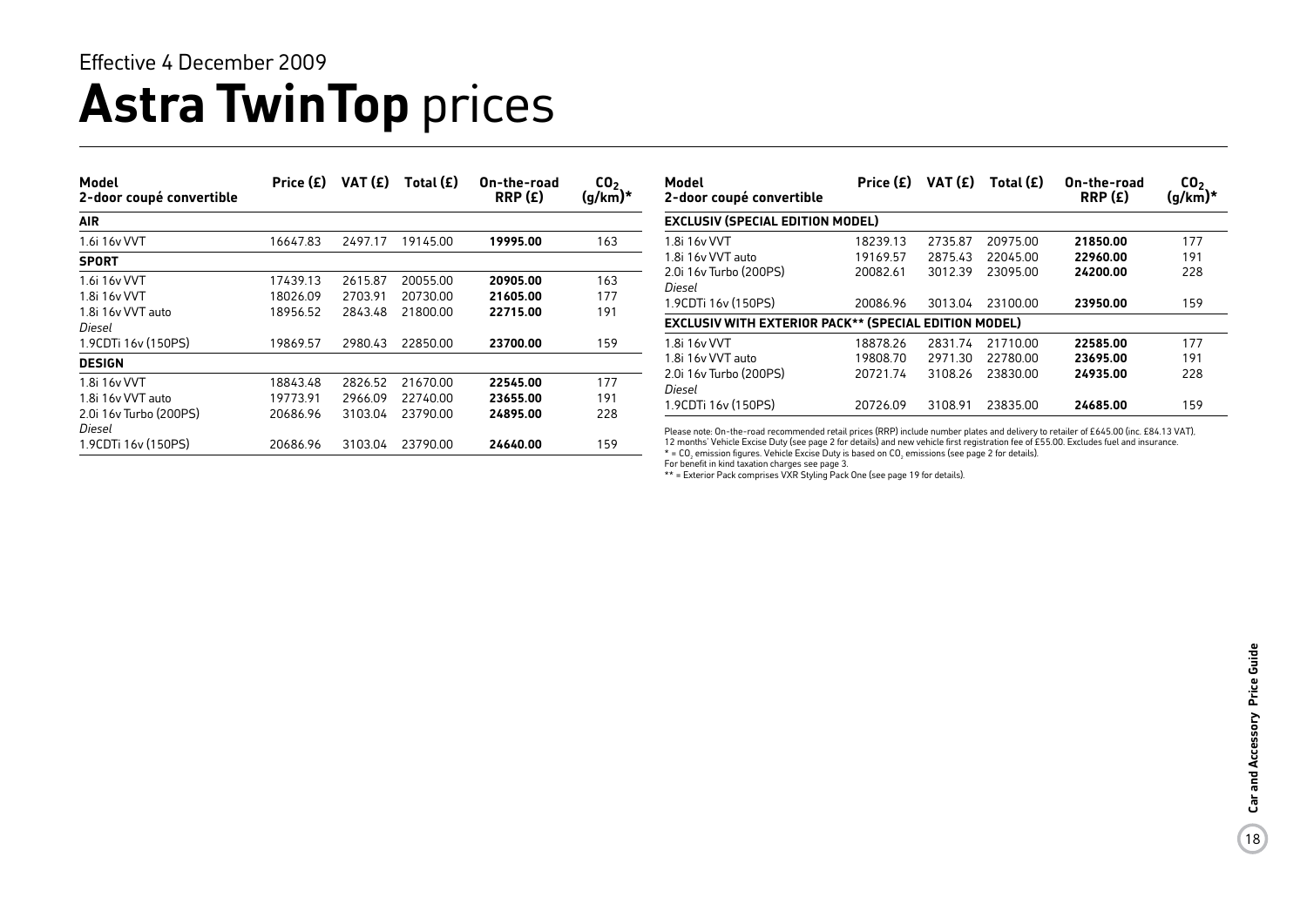### **Astra TwinTop** options Effective 4 December 2009

|                                                                                                                                                                                                                          | ❖       | Sport                   | Desrign                 | Exclusive | Price (£)<br>exc.<br><b>VAT</b> | Total $(E)$<br>inc. VAT |
|--------------------------------------------------------------------------------------------------------------------------------------------------------------------------------------------------------------------------|---------|-------------------------|-------------------------|-----------|---------------------------------|-------------------------|
| <b>OPTION PACKS</b>                                                                                                                                                                                                      |         |                         |                         |           |                                 |                         |
| Leather Pack . Leather seat facings . Electrically heated sports front seats with driver's tilt and lumbar adjustment                                                                                                    |         |                         | O                       |           | 639.13                          | 735.00                  |
| Plus Pack • 17-inch five-spoke alloy wheels with 225/45 R 17 ultra-low profile tyres • Cruise control                                                                                                                    |         | $\circ$                 |                         |           | 317.39                          | 365.00                  |
| Plus Pack • 18-inch 11-spoke alloy wheels with 225/40 R 18 ultra-low profile tyres • Cruise control                                                                                                                      |         |                         | $\circ$                 |           | 408.70                          | 470.00                  |
| Premium Pack • 18-inch 11-spoke alloy wheels with 225/40 R 18 ultra-low profile tyres • Cruise control • Satellite navigation with colour monitor/<br>CD player with MP3 format/auxiliary-in socket/stereo radio (CD 70) |         |                         | $\circ$                 |           | 1195.65                         | 1375.00                 |
| VXR Styling Pack One . Body-colour front lower spoiler/rear lower skirt/rear lip spoiler and side sills                                                                                                                  |         | $\circ$                 | O                       |           | 695.65                          | 800.00                  |
| <b>SAFETY OPTION</b>                                                                                                                                                                                                     |         |                         |                         |           |                                 |                         |
| Electronic Stability Programme-plus (ESP-plus) with traction control                                                                                                                                                     | $\circ$ | O <sup>2</sup>          |                         |           | 386.96                          | 445.00                  |
| <b>INTERIOR OPTIONS</b>                                                                                                                                                                                                  |         |                         |                         |           |                                 |                         |
| Electronic Climate Control (ECC) incorporating air conditioning                                                                                                                                                          |         |                         | $\circ$                 |           | 247.83                          | 285.00                  |
| Cruise control                                                                                                                                                                                                           | О       | $\bigcirc$              |                         |           | 182.61                          | 210.00                  |
| <b>EXTERIOR AND CONVENIENCE OPTIONS</b>                                                                                                                                                                                  |         |                         |                         |           |                                 |                         |
| Adaptive Forward Lighting (AFL) incorporating dark-style bi-xenon headlights with dynamic beam levelling and high-pressure washers                                                                                       |         |                         | O                       | $\circ$   | 639.13                          | 735.00                  |
| Steel space-saver spare wheel/tyre (in lieu of emergency tyre inflation kit)                                                                                                                                             | $\circ$ | $\circ$                 | $\circ$                 |           | 86.96                           | 100.00                  |
| Rear parking distance sensors                                                                                                                                                                                            | О       | $\circ$                 |                         | $\circ$   | 317.39                          | 365.00                  |
| Windbreak                                                                                                                                                                                                                | $\circ$ | $\circ$                 |                         |           | 130.43                          | 150.00                  |
| Two-coat metallic or pearlescent paint                                                                                                                                                                                   | $\circ$ | $\circ$                 | ∩                       | ∩         | 343.48                          | 395.00                  |
| AUDIO AND COMMUNICATION OPTIONS                                                                                                                                                                                          |         |                         |                         |           |                                 |                         |
| CDC 40 • Integral six-disc CD autochanger with MP3 format • Stereo radio • Graphic display                                                                                                                               |         | $\bigcirc$ <sup>3</sup> | $\bigcirc$ <sup>3</sup> |           | 386.96                          | 445.00                  |
| CD 70 • Satellite navigation system • CD player with MP3 format • Stereo radio • Auxiliary-in socket • Colour monitor                                                                                                    |         | $\circ$                 |                         | $\circ$   | 1065.22                         | 1225.00                 |
| Mobile phone system with Bluetooth® (does not include phone or cradle) <sup>4</sup>                                                                                                                                      | О       | $\circ$                 |                         |           | 256.52                          | 295.00                  |

 $O =$  Optional at extra cost.  $\bullet =$  Standard equipment.

1 = Standard on Exclusiv with Exterior Pack models. 2 = Standard on 1.9CDTi 16v models only. 3 = Deletes auxiliary-in socket. 4 = Includes graphic information display.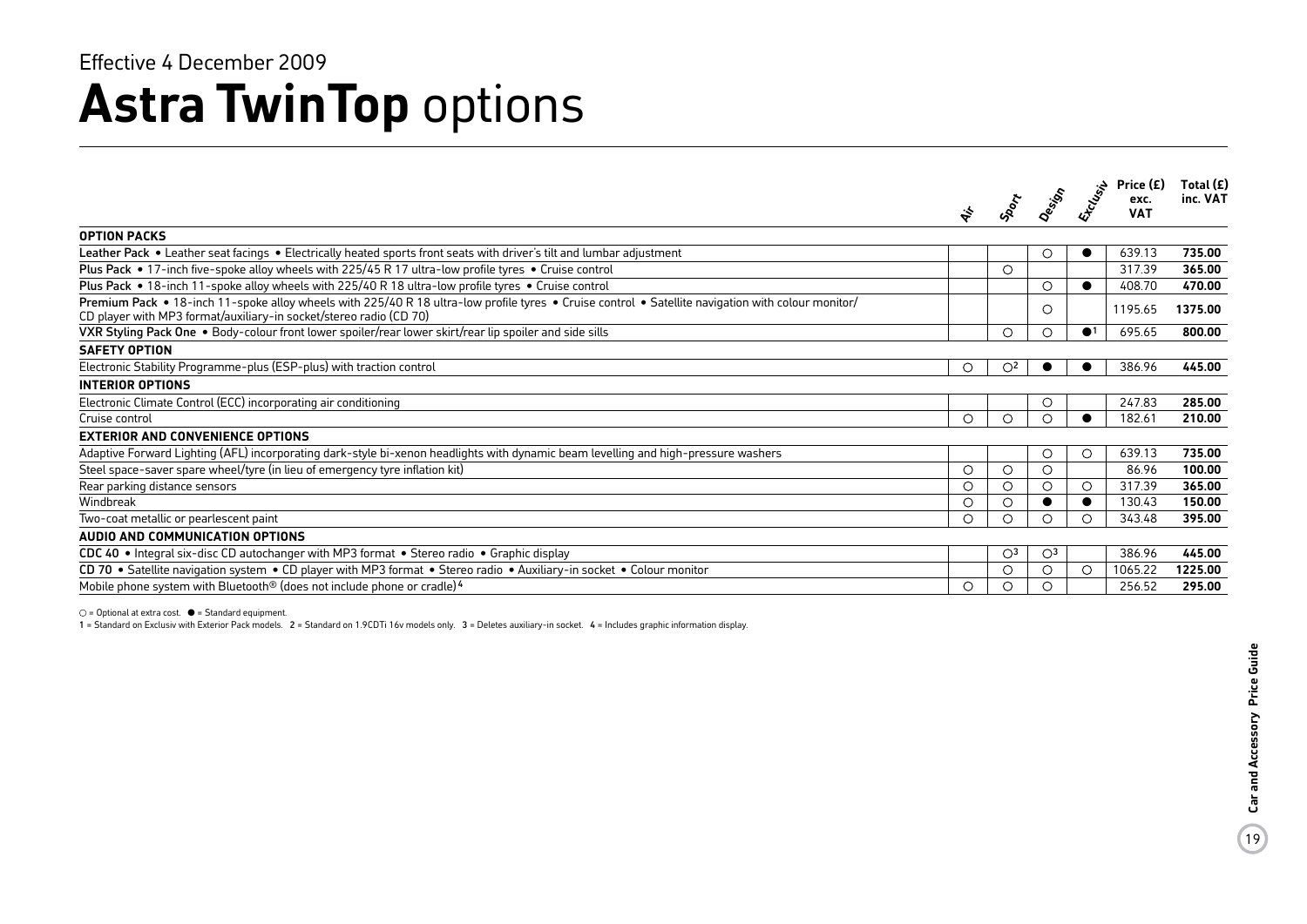### **Zafira** prices Effective 4 December 2009

| Model<br>5-door MPV                        |          |         | Price $(E)$ VAT $(E)$ Total $(E)$ | On-the-road<br>RRP(E) | CO <sub>2</sub><br>$(g/km)$ * | <b>Model</b><br>5-door MPV                                                                                                                                                                                                                                                     |          | Price $(E)$ VAT $(E)$ | Total (£) | On-the-road<br>RRP(E) | CO <sub>2</sub><br>$(g/km)^*$ |
|--------------------------------------------|----------|---------|-----------------------------------|-----------------------|-------------------------------|--------------------------------------------------------------------------------------------------------------------------------------------------------------------------------------------------------------------------------------------------------------------------------|----------|-----------------------|-----------|-----------------------|-------------------------------|
| <b>LIFE</b>                                |          |         |                                   |                       |                               | <b>DESIGN</b>                                                                                                                                                                                                                                                                  |          |                       |           |                       |                               |
| 1.6i 16v (105PS)                           | 14586.96 | 2188.04 | 16775.00                          | 17650.00              | 172                           | 1.6i 16v (105PS)                                                                                                                                                                                                                                                               | 16786.96 | 2518.04               | 19305.00  | 20180.00              | 172                           |
| 1.6i 16y VVT (115PS)                       | 14673.91 | 2201.09 | 16875.00                          | 17725.00              | 159                           | 1.6i 16v VVT (115PS)                                                                                                                                                                                                                                                           | 16873.91 | 2531.09               | 19405.00  | 20255.00              | 159                           |
| 1.6i 16y (105PS) (a/c)                     | 15039.13 | 2255.87 | 17295.00                          | 18170.00              | 172                           | 1.8i 16v VVT                                                                                                                                                                                                                                                                   | 17447.83 | 2617.17               | 20065.00  | 20940.00              | 177                           |
| 1.6i 16v VVT (115PS) (a/c)                 | 15126.09 | 2268.91 | 17395.00                          | 18245.00              | 159                           | 1.8i 16v VVT Easytronic                                                                                                                                                                                                                                                        | 17904.35 | 2685.65               | 20590.00  | 21465.00              | 172                           |
| 1.8i 16v VVT                               | 15700.00 | 2355.00 | 18055.00                          | 18930.00              | 177                           | 2.2i 16v Direct auto                                                                                                                                                                                                                                                           | 19734.78 | 2960.22               | 22695.00  | 23610.00              | 204                           |
| 1.8i 16v VVT Easytronic                    | 16156.52 | 2423.48 | 18580.00                          | 19455.00              | 172                           | <b>Diesel</b>                                                                                                                                                                                                                                                                  |          |                       |           |                       |                               |
| 2.2i 16v Direct auto                       | 17756.52 |         | 2663.48 20420.00                  | 21335.00              | 204                           | 1.7CDTi 16v ecoFLEX                                                                                                                                                                                                                                                            | 18739.13 | 2810.87               | 21550.00  | 22370.00              | 139                           |
| <b>Diesel</b>                              |          |         |                                   |                       |                               | 1.9CDTi (120PS)                                                                                                                                                                                                                                                                | 18621.74 | 2793.26               | 21415.00  | 22265.00              | 159                           |
| 1.7CDTi 16v ecoFLEX                        | 16995.65 | 2549.35 | 19545.00                          | 20365.00              | 139                           | 1.9CDTi (120PS) auto                                                                                                                                                                                                                                                           | 19839.13 | 2975.87               | 22815.00  | 23730.00              | 186                           |
| 1.9CDTi (120PS)                            | 16878.26 | 2531.74 | 19410.00                          | 20260.00              | 159                           | 1.9CDTi 16v (150PS)                                                                                                                                                                                                                                                            | 19652.17 | 2947.83               | 22600.00  | 23450.00              | 159                           |
| 1.9CDTi (120PS) auto                       | 18095.65 | 2714.35 | 20810.00                          | 21725.00              | 186                           | 1.9CDTi 16v (150PS) auto                                                                                                                                                                                                                                                       | 20869.57 | 3130.43               | 24000.00  | 24915.00              | 191                           |
| <b>EXCLUSIV</b>                            |          |         |                                   |                       |                               | <b>ELITE</b>                                                                                                                                                                                                                                                                   |          |                       |           |                       |                               |
| 1.6i 16v (105PS)                           | 13582.61 | 2037.39 | 15620.00                          | 16495.00              | 172                           | 1.8i 16v VVT                                                                                                                                                                                                                                                                   | 18360.87 | 2754.13               | 21115.00  | 21990.00              | 177                           |
| 1.6i 16v VVT (115PS)                       | 13669.57 | 2050.43 | 15720.00                          | 16570.00              | 159                           | 2.2i 16v Direct                                                                                                                                                                                                                                                                | 19600.00 | 2940.00               | 22540.00  | 23455.00              | 197                           |
| 1.8i 16v VVT                               | 14243.48 | 2136.52 | 16380.00                          | 17255.00              | 177                           | 2.2i 16y Direct auto                                                                                                                                                                                                                                                           | 20647.83 | 3097.17               | 23745.00  | 24660.00              | 204                           |
| 1.8i 16v VVT Easytronic                    | 14700.00 | 2205.00 | 16905.00                          | 17780.00              | 172                           | Diesel                                                                                                                                                                                                                                                                         |          |                       |           |                       |                               |
| 2.2i 16v Direct auto                       | 16300.00 | 2445.00 | 18745.00                          | 19660.00              | 204                           | 1.7CDTi 16v ecoFLEX                                                                                                                                                                                                                                                            | 19652.17 | 2947.83               | 22600.00  | 23420.00              | 139                           |
| <b>Diesel</b>                              |          |         |                                   |                       |                               | 1.9CDTi (120PS)                                                                                                                                                                                                                                                                | 19534.78 | 2930.22               | 22465.00  | 23315.00              | 159                           |
| 1.7CDTi 16v ecoFLEX                        | 15539.13 | 2330.87 | 17870.00                          | 18690.00              | 139                           | 1.9CDTi (120PS) auto                                                                                                                                                                                                                                                           | 20752.17 | 3112.83               | 23865.00  | 24780.00              | 186                           |
| 1.9CDTi (120PS)                            | 15421.74 | 2313.26 | 17735.00                          | 18585.00              | 159                           | 1.9CDTi 16v (150PS)                                                                                                                                                                                                                                                            | 20565.22 | 3084.78               | 23650.00  | 24500.00              | 159                           |
| 1.9CDTi (120PS) auto                       | 16639.13 | 2495.87 | 19135.00                          | 20050.00              | 186                           | 1.9CDTi 16v (150PS) auto                                                                                                                                                                                                                                                       | 21782.61 | 3267.39               | 25050.00  | 25965.00              | 191                           |
| <b>ACTIVE (SPECIAL EDITION MODEL)</b>      |          |         |                                   |                       |                               | <b>SRi</b>                                                                                                                                                                                                                                                                     |          |                       |           |                       |                               |
| 1.6i 16y (105PS)                           | 15130.43 | 2269.57 | 17400.00                          | 18275.00              | 172                           | 1.8i 16v VVT                                                                                                                                                                                                                                                                   | 17630.43 | 2644.57               | 20275.00  | 21150.00              | 177                           |
| 1.6i 16v VVT (115PS)                       | 15217.39 | 2282.61 | 17500.00                          | 18350.00              | 159                           | Diesel                                                                                                                                                                                                                                                                         |          |                       |           |                       |                               |
| 1.8i 16v VVT                               | 15791.30 | 2368.70 | 18160.00                          | 19035.00              | 177                           | 1.9CDTi (120PS)                                                                                                                                                                                                                                                                | 18804.35 | 2820.65               | 21625.00  | 22475.00              | 159                           |
| Diesel                                     |          |         |                                   |                       |                               | 1.9CDTi (120PS) auto                                                                                                                                                                                                                                                           | 20021.74 | 3003.26               | 23025.00  | 23940.00              | 186                           |
| 1.7CDTi 16v ecoFLEX                        | 17086.96 | 2563.04 | 19650.00                          | 20470.00              | 139                           | 1.9CDTi 16v (150PS)                                                                                                                                                                                                                                                            | 19239.13 | 2885.87               | 22125.00  | 22975.00              | 159                           |
| 1.9CDTi (120PS)                            | 16969.57 | 2545.43 | 19515.00                          | 20365.00              | 159                           | 1.9CDTi 16v (150PS) auto                                                                                                                                                                                                                                                       | 20456.52 | 3068.48               | 23525.00  | 24440.00              | 191                           |
| 1.9CDTi (120PS) auto                       | 18186.96 |         | 2728.04 20915.00                  | 21830.00              | 186                           | <b>SRI WITH EXTERIOR PACK**</b>                                                                                                                                                                                                                                                |          |                       |           |                       |                               |
| <b>ACTIVE PLUS (SPECIAL EDITION MODEL)</b> |          |         |                                   |                       |                               | 1.8i 16v VVT                                                                                                                                                                                                                                                                   | 18365.22 | 2754.78               | 21120.00  | 21995.00              | 177                           |
| 1.6i 16v (105PS)                           | 15547.83 | 2332.17 | 17880.00                          | 18755.00              | 172                           | Diesel                                                                                                                                                                                                                                                                         |          |                       |           |                       |                               |
| 1.6i 16y VVT (115PS)                       | 15634.78 |         | 2345.22 17980.00                  | 18830.00              | 159                           | 1.9CDTi (120PS)                                                                                                                                                                                                                                                                | 19539.13 | 2930.87               | 22470.00  | 23320.00              | 159                           |
| 1.8i 16v VVT                               | 16208.70 | 2431.30 | 18640.00                          | 19515.00              | 177                           | 1.9CDTi (120PS) auto                                                                                                                                                                                                                                                           | 20756.52 | 3113.48               | 23870.00  | 24785.00              | 186                           |
| Diesel                                     |          |         |                                   |                       |                               | 1.9CDTi 16v (150PS)                                                                                                                                                                                                                                                            | 19973.91 | 2996.09               | 22970.00  | 23820.00              | 159                           |
| 1.7CDTi 16v ecoFLEX                        | 17504.35 | 2625.65 | 20130.00                          | 20950.00              | 139                           | 1.9CDTi 16v (150PS) auto                                                                                                                                                                                                                                                       | 21191.30 | 3178.70               | 24370.00  | 25285.00              | 191                           |
| 1.9CDTi (120PS)                            | 17386.96 |         | 2608.04 19995.00                  | 20845.00              | 159                           |                                                                                                                                                                                                                                                                                |          |                       |           |                       |                               |
| 1.9CDTi (120PS) auto                       | 18604.35 |         | 2790.65 21395.00                  | 22310.00              | 186                           | Please note: On-the-road recommended retail prices (RRP) include number plates and delivery to retailer of £645.00 (inc. £84.13 VAT),<br>12 months' Vohicle Excise Duty (see nage 2 for details) and now vohicle first registration foo of SEE 00. Excludes fuel and insurance |          |                       |           |                       |                               |

12 months' Vehicle Excise Duty (see page 2 for details) and new vehicle first registration fee of £55.00. Excludes fuel and insurance.<br>\* = CO<sub>2</sub> emission figures. Vehicle Excise Duty is based on CO<sub>2</sub> emissions (see page 2

For benefit in kind taxation charges see page 3. \*\* = Exterior Pack comprises 18-inch five-spoke alloy wheels and VXR Styling Pack One (see page 21 for details).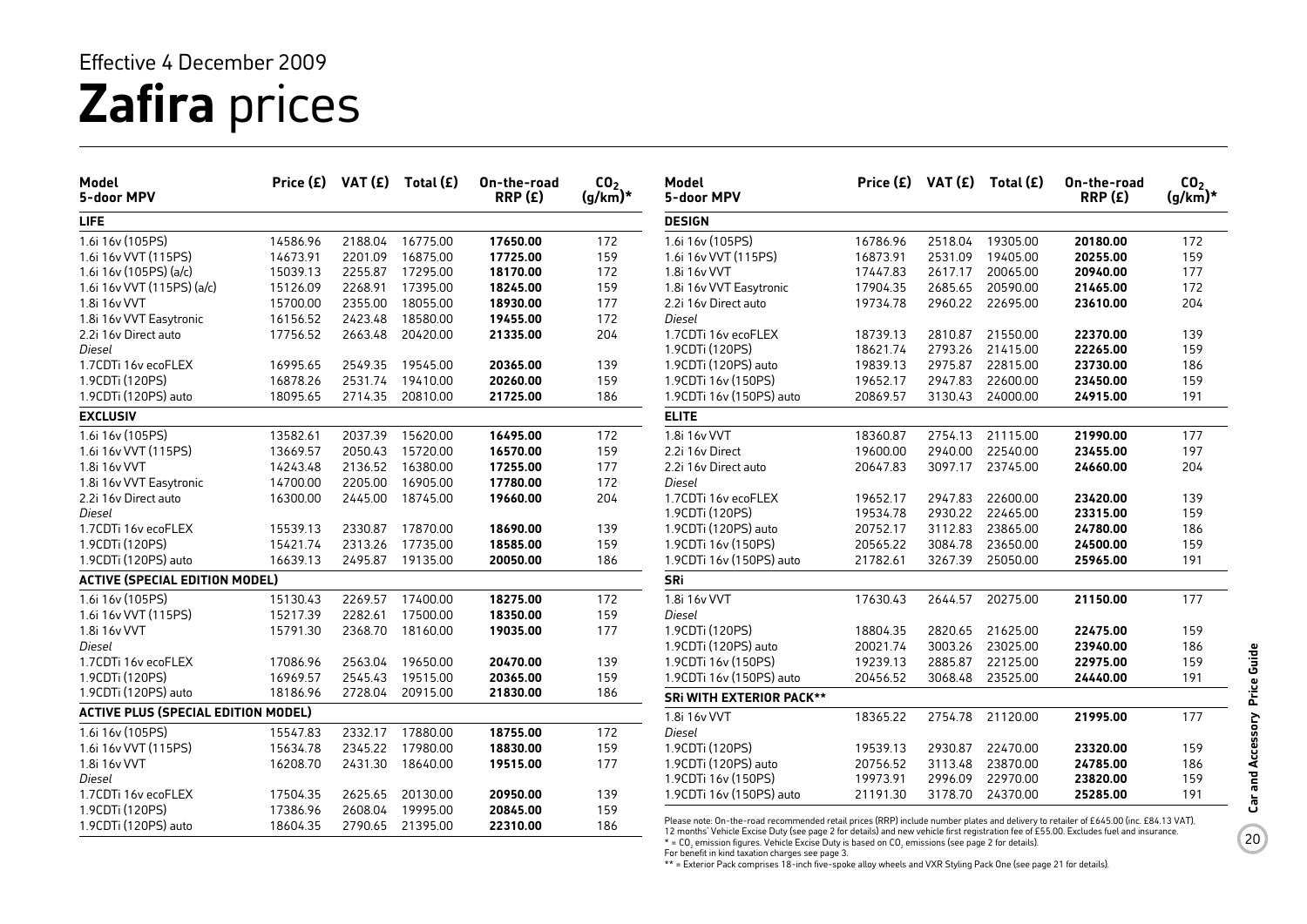### **Zafira** options Effective 4 December 2009

|                                                                                                                                                                                                                                                |                         | Erclusiv                | <b>Prickle</b> | Active Plus | Design               | Eife                    | ې<br>چ         | Price (£)<br>exc.<br><b>VAT</b> | Total $(E)$<br>inc. VAT |
|------------------------------------------------------------------------------------------------------------------------------------------------------------------------------------------------------------------------------------------------|-------------------------|-------------------------|----------------|-------------|----------------------|-------------------------|----------------|---------------------------------|-------------------------|
| <b>OPTION PACKS</b>                                                                                                                                                                                                                            |                         |                         |                |             |                      |                         |                |                                 |                         |
| Plus Pack . 16-inch 10-spoke alloy wheels with 205/55 R 16 tyres . Front fog lights                                                                                                                                                            | $\circ$                 | O                       |                |             |                      |                         |                | 369.57                          | 425.00                  |
| VXR Styling Pack One • Body-colour lower front spoiler/rear lower skirt/rear roof spoiler and side sills                                                                                                                                       |                         | $\bigcirc$ <sup>1</sup> |                |             | O <sup>1</sup>       | $\bigcirc$ <sup>1</sup> | O <sup>2</sup> | 695.65                          | 800.00                  |
| Leather Pack . Leather seat facings on front and second-row seats, Morrocana on third-row seat facings . Electrically heated<br>sports front seats with tilt and lumbar adjustment . Driver's armrest . Front passenger's seat height adjuster |                         |                         |                |             |                      |                         | $\circ$        | 939.13                          | 1080.00                 |
| Seat Comfort Pack One . Driver's seat with tilt and lumbar adjustment                                                                                                                                                                          |                         | $\circ$                 |                |             | $\bullet$            |                         | $\bullet$      | 139.13                          | 160.00                  |
| Seat Comfort Pack Two . Front passenger's seat with height, tilt and lumbar adjustment                                                                                                                                                         |                         | $\bigcirc$ <sup>3</sup> |                |             | $\circ$              |                         | ◯              | 91.30                           | 105.00                  |
| Panoramic Roof Pack <sup>4</sup> • Four glass roof panels • Roof-mounted storage console for front and rear passengers<br>• Alloy-effect roof rails • Heat-reflective windscreen                                                               |                         | $\bigcirc$              |                |             | $\circ$ <sup>5</sup> | $\bigcirc$              | $\circ$        | 782.61                          | 900.00                  |
| Towing Pack <sup>5</sup> • Trailer stability programme • Hill Start Assist (HSA) <sup>6</sup> • Deflation Detection System (DDS) <sup>6</sup><br>• Cruise control • Detachable tow bar                                                         |                         | $\bigcirc$              |                |             | O <sup>7</sup>       | $\bigcirc$ <sup>7</sup> | O <sup>7</sup> | 300.00                          | 345.00                  |
| FlexOrganiser <sup>®</sup> Organiser Pack • 3D storage net • Side net pocket • Four side rail hooks • Four side rails                                                                                                                          |                         | $\circ$                 | О              | ◯           | $\circ$              | $\bigcirc$              | $\bigcirc$     | 43.48                           | 50.00                   |
| <b>SAFETY AND SECURITY OPTIONS</b>                                                                                                                                                                                                             |                         |                         |                |             |                      |                         |                |                                 |                         |
| Electronic Stability Programme-plus (ESP-plus) (1.6i 16v/1.8i 16v/1.7CDTi 16v/1.9CDTi (120PS) only)                                                                                                                                            | $\bigcirc$ <sup>8</sup> | $\bigcirc$ <sup>8</sup> | О              | O           | O <sup>9</sup>       | O <sup>9</sup>          |                | 386.96                          | 445.00                  |
| Keyless entry and start                                                                                                                                                                                                                        |                         | $\circ$                 | $\circ$        | О           | $\circ$              | O                       | $\circ$        | 269.57                          | 310.00                  |
| Remote control ultrasonic security alarm system                                                                                                                                                                                                | $\circ$                 | ◯                       | ∩              | ∩           | $\bigcirc$           | ∩                       |                | 204.35                          | 235.00                  |
| <b>INTERIOR OPTIONS</b>                                                                                                                                                                                                                        |                         |                         |                |             |                      |                         |                |                                 |                         |
| Electronic Climate Control (ECC)                                                                                                                                                                                                               |                         | $\circ$                 |                |             |                      |                         | $\circ$        | 247.83                          | 285.00                  |
| Cruise control                                                                                                                                                                                                                                 |                         | $\circ$                 | O              | О           | $\circ$              |                         | $\circ$        | 182.61                          | 210.00                  |
| Vertical load-restraining net                                                                                                                                                                                                                  | $\circ$                 | ◯                       | О              | Ω           | $\circ$              | ∩                       | $\circ$        | 139.13                          | 160.00                  |
| <b>MECHANICAL OPTION</b>                                                                                                                                                                                                                       |                         |                         |                |             |                      |                         |                |                                 |                         |
| Interactive Driving System-plus (IDS-plus) with Continuous Damping Control (CDC)                                                                                                                                                               |                         |                         |                |             |                      |                         | $\bigcirc$     | 369.57                          | 425.00                  |

 $\bigcirc$  = Optional at extra cost.  $\bigcirc$  = Standard equipment.

1 = Not available on 1.7CDTi 16v ecoFLEX models. 2 = Standard on SRi with Exterior Pack models. 3 = Only available in conjunction with Seat Comfort Pack Done. 4 = Deletes sunglasses holder. Not available on 1.9CDTi 16v (15 with Olympic White solid paint. 5 = Only available in conjunction with Electronic Stability Programme-plus. 6 = Not available on models fitted with automatic transmission. 7 = Requires 13-pin adaptor (available as a Vauxha on 2.2i 16v Direct and 1.9CDTi 16v (150PS) models.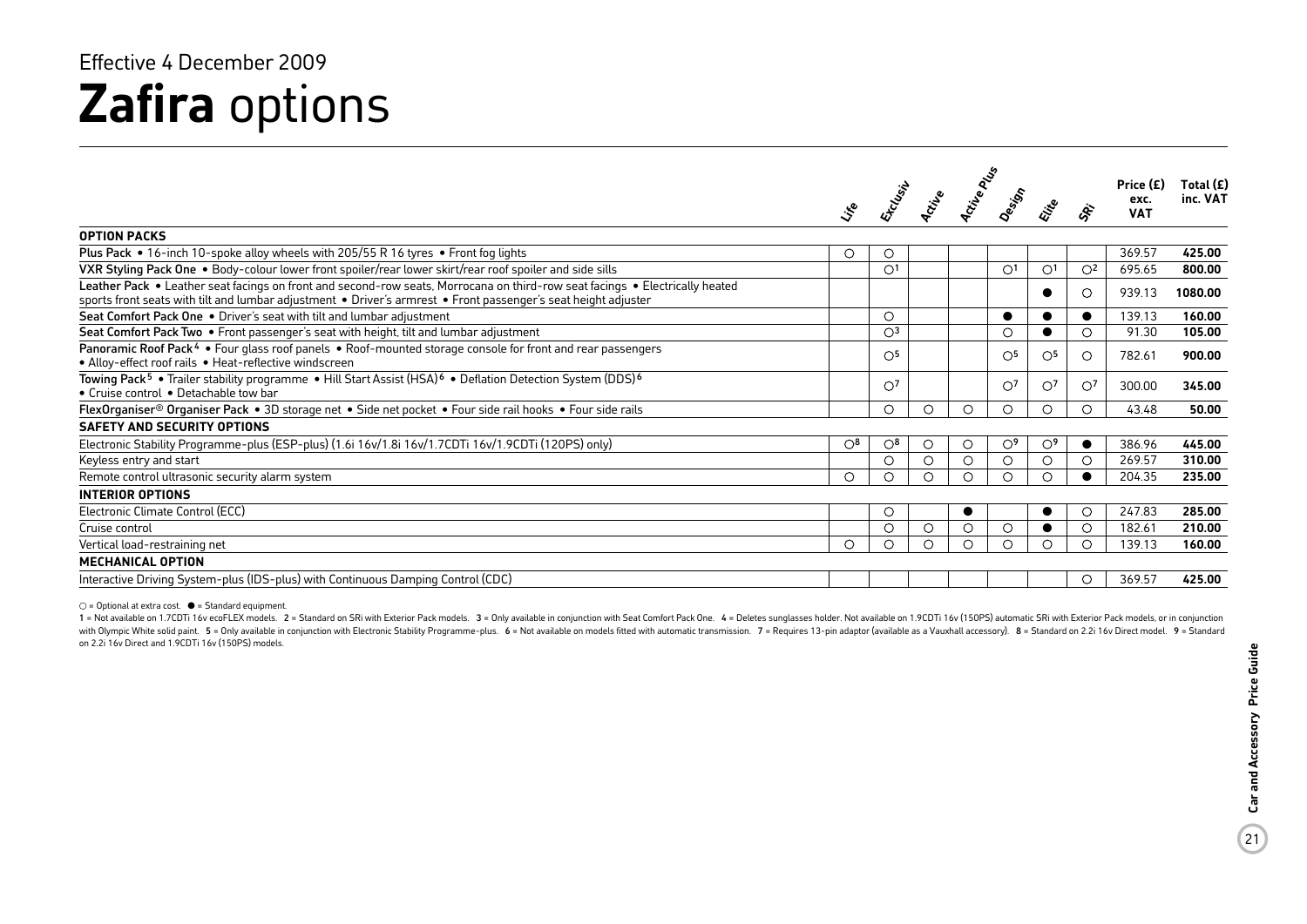### **Zafira** options continued Effective 4 December 2009

|                                                                                                                                              | <b>Maritime Riverside</b><br>Creeks |                          |                          |                |                          |                          |                          | Price (£)<br>exc. | Total (£)<br>inc. VAT |
|----------------------------------------------------------------------------------------------------------------------------------------------|-------------------------------------|--------------------------|--------------------------|----------------|--------------------------|--------------------------|--------------------------|-------------------|-----------------------|
|                                                                                                                                              |                                     |                          |                          |                | Design                   | <b>Elle</b>              |                          | <b>VAT</b>        |                       |
| <b>EXTERIOR AND CONVENIENCE OPTIONS</b>                                                                                                      |                                     |                          |                          |                |                          |                          |                          |                   |                       |
| Electrically foldable door mirrors                                                                                                           |                                     |                          |                          |                | $\circ$                  | $\circ$                  | $\circ$                  | 139.13            | 160.00                |
| Adaptive Forward Lighting (AFL) incorporating bi-xenon headlights with dynamic beam levelling and high-pressure washers                      |                                     | $\bigcirc$ 10            |                          |                | $\circ$                  | $\circ$                  | $\circ$                  | 639.13            | 735.00                |
| 17-inch 10-spoke alloy wheels with 225/45 R 17 ultra-low profile tyres                                                                       |                                     | $\circ$ <sup>5</sup>     |                          |                | $^{\bullet}$             | $\bullet^9$              |                          | 360.87            | 415.00                |
| 18-inch five-spoke alloy wheels with 225/40 R 18 ultra-low profile tyres (different style to optional SRi alloy wheels)                      |                                     |                          |                          |                | $\bigcap$ 11,12          |                          |                          | 304.35            | 350.00                |
| 18-inch five-spoke alloy wheels with 225/40 R 18 ultra-low profile tyres                                                                     |                                     |                          |                          |                |                          |                          | $\bigcirc$ 2,11          | 304.35            | 350.00                |
| Full-size steel spare wheel (in lieu of emergency tyre inflation kit) 13                                                                     | $\circ$                             | О                        | Ο                        | O              | $\circ$                  | ∩                        |                          | 86.96             | 100.00                |
| Front and rear parking distance sensors                                                                                                      |                                     | O                        | О                        | O              | $\circ$                  | $\circ$                  | $\circ$                  | 317.39            | 365.00                |
| Two-coat metallic or pearlescent paint                                                                                                       | $\circ$                             | О                        | ◯                        | ◯              | $\circ$                  | $\bigcirc$               |                          | 343.48            | 395.00                |
| AUDIO AND COMMUNICATION OPTIONS                                                                                                              |                                     |                          |                          |                |                          |                          |                          |                   |                       |
| CD 30 MP3 • CD player with MP3 format • Stereo radio • Auxiliary-in socket                                                                   | $\circ$                             | Ο                        |                          |                | $\circ$                  |                          |                          | 65.22             | 75.00                 |
| CDC 40 • Integral six-disc CD autochanger with MP3 format • Stereo radio • Graphic display                                                   |                                     | $\bigcirc$ <sup>14</sup> |                          |                | $\bigcirc$ <sup>14</sup> | $\bigcirc$ <sup>14</sup> |                          | 343.48            | 395.00                |
| CDC 40 DAB . Integral six-disc CD autochanger with MP3 format . Stereo radio with Digital Audio Broadcast (DAB)<br>$\bullet$ Graphic display |                                     | $\bigcirc$ <sup>15</sup> | $\bigcirc$ <sup>16</sup> | $\bigcap_{16}$ | $\bigcirc$ 15            | $\bigcap$ 15             |                          | 391.30            | 450.00                |
| CD 70 • Satellite navigation system • CD player with MP3 format • Stereo radio • Auxiliary-in socket • Colour monitor                        | O <sup>17</sup>                     | $\circ$                  |                          |                | $\circ$                  | $\circ$                  | $\circ$                  | 1065.22           | 1225.00               |
| Rear seat Twin Audio <sup>®</sup> system                                                                                                     |                                     | $\bigcap$ 18             | $\bigcirc$ <sup>16</sup> | $\bigcap_{16}$ | $\bigcirc$ <sup>18</sup> | $\bigcirc$ <sup>16</sup> | $\bigcirc$ <sup>18</sup> | 91.30             | 105.00                |
| Mobile phone system with Bluetooth <sup>®</sup> (does not include phone or cradle)                                                           | O <sup>17</sup>                     | С                        |                          |                |                          |                          |                          | 256.52            | 295.00                |

 $\bigcirc$  = Optional at extra cost.  $\bigcirc$  = Standard equipment.

2 = Standard on SRi with Exterior Pack models. 5 = Only available in conjunction with Electronic Stability Programme-olus. 9 = Standard on 2.2i 16y Direct and 1.9CDTi 16y (150PS) models. 10 = Includes front fog lights. 11 Panoramic Roof Pack. 12 = Not available on 1.6i 16v, 1.6i 16v VVT, 1.8i 16v VVT, 1.8i 16v VVT, 1.8i 16v VVT, 1.7CDTi 16v ecoFLEX and 1.9CDTi (120PS) models. 13 = Not available on SRi with Exterior Pack models and 18-inch a available in conjunction with VXR Styling Pack One. Deletes auxiliary-in socket (where fitted). 15 = Not available in conjunction with VXR Styling Pack One. Deletes auxiliary-in socket (where fitted). 16 = Deletes auxiliar 18 = Only available in conjunction with optional audio units. Deletes auxiliary-in socket (where fitted).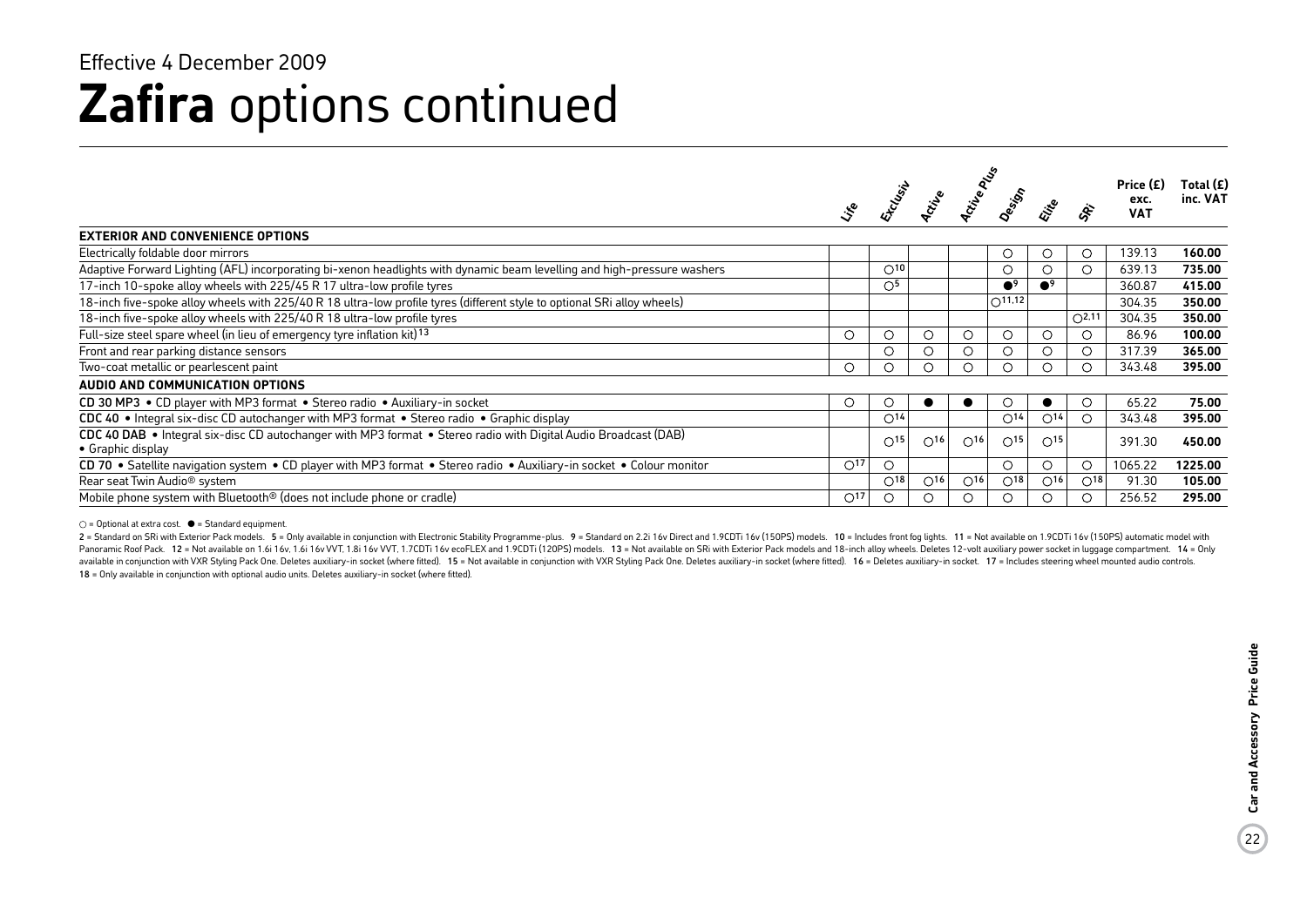### **Insignia** hatchback/saloon prices Effective 4 December 2009

| Model<br>5-door hatchback/4-door saloon  | Price $(E)$ VAT $(E)$ |         | Total $(E)$ | On-the-road<br>RRP(E) | CO <sub>2</sub><br>$(g/km)$ * |
|------------------------------------------|-----------------------|---------|-------------|-----------------------|-------------------------------|
| <b>EXCLUSIV</b>                          |                       |         |             |                       |                               |
| 1.8i 16v VVT                             | 14621.74              | 2193.26 | 16815.00    | 17690.00              | 178                           |
| 1.6i 16y Turbo                           | 15495.65              | 2324.35 | 17820.00    | 18695.00              | 179                           |
| Diesel                                   |                       |         |             |                       |                               |
| 2.0CDTi 16v (130PS)                      | 15969.57              | 2395.43 | 18365.00    | 19215.00              | 154                           |
| 2.0CDTi 16y (130PS) auto                 | 17230.43              | 2584.57 | 19815.00    | 20690.00              | 177 (174)                     |
| 2.0CDTi 16v (130PS) ecoFLEX <sup>+</sup> | 16865.22              | 2529.78 | 19395.00    | 20215.00              | 136                           |
| 2.0CDTi 16y (160PS)                      | 16404.35              | 2460.65 | 18865.00    | 19715.00              | 154                           |
| 2.0CDTi 16v (160PS) auto                 | 17665.22              | 2649.78 | 20315.00    | 21190.00              | 177 (174)                     |
| 2.0CDTi 16v (160PS) ecoFLEX              | 16865.22              | 2529.78 | 19395.00    | 20215.00              | 136                           |
| <b>EXCLUSIV NAV**</b>                    |                       |         |             |                       |                               |
| 1.8i 16v VVT                             | 15330.43              | 2299.57 | 17630.00    | 18505.00              | 178                           |
| 1.6i 16y Turbo                           | 16204.35              | 2430.65 | 18635.00    | 19510.00              | 179                           |
| Diesel                                   |                       |         |             |                       |                               |
| 2.0CDTi 16v (130PS)                      | 16678.26              | 2501.74 | 19180.00    | 20030.00              | 154                           |
| 2.0CDTi 16y (130PS) auto                 | 17939.13              | 2690.87 | 20630.00    | 21505.00              | 177 (174)                     |
| 2.0CDTi 16v (130PS) ecoFLEX <sup>+</sup> | 17573.91              | 2636.09 | 20210.00    | 21030.00              | 136                           |
| 2.0CDTi 16y (160PS)                      | 17113.04              | 2566.96 | 19680.00    | 20530.00              | 154                           |
| 2.0CDTi 16v (160PS) auto                 | 18373.91              | 2756.09 | 21130.00    | 22005.00              | 177 (174)                     |
| 2.0CDTi 16v (160PS) ecoFLEX              | 17573.91              | 2636.09 | 20210.00    | 21030.00              | 136                           |
| $S^{\dagger}$                            |                       |         |             |                       |                               |
| 1.8i 16v VVT                             | 15686.96              | 2353.04 | 18040.00    | 18915.00              | 178                           |
| Diesel                                   |                       |         |             |                       |                               |
| 2.0CDTi 16v (130PS)                      | 17030.43              | 2554.57 | 19585.00    | 20435.00              | 154                           |
| 2.0CDTi 16y (130PS) auto                 | 18291.30              | 2743.70 | 21035.00    | 21910.00              | 177 (174)                     |
| 2.0CDTi 16v (160PS) ecoFLEX              | 17926.09              | 2688.91 | 20615.00    | 21435.00              | 136                           |

| Model<br>5-door hatchback/4-door saloon |          |         | Price $(E)$ VAT $(E)$ Total $(E)$ | On-the-road<br>RRP(E) | CO <sub>2</sub><br>$(g/km)^*$ |
|-----------------------------------------|----------|---------|-----------------------------------|-----------------------|-------------------------------|
| SRi                                     |          |         |                                   |                       |                               |
| 1.8i 16v VVT                            | 16752.17 | 2512.83 | 19265.00                          | 20140.00              | 178                           |
| 1.6i 16v Turbo                          | 17626.09 | 2643.91 | 20270.00                          | 21145.00              | 179                           |
| 2.0i 16y Turbo                          | 18795.65 | 2819.35 | 21615.00                          | 22530.00              | 208 (207)                     |
| 2.0i 16y Turbo auto                     | 20078.26 | 3011.74 | 23090.00                          | 24005.00              | 225                           |
| Diesel                                  |          |         |                                   |                       |                               |
| 2.0CDTi 16v (130PS)                     | 18095.65 | 2714.35 | 20810.00                          | 21660.00              | 154                           |
| 2.0CDTi 16v (160PS)                     | 18530.43 | 2779.57 | 21310.00                          | 22160.00              | 154                           |
| 2.0CDTi 16v (160PS) auto                | 19791.30 | 2968.70 | 22760.00                          | 23635.00              | 177 (174)                     |
| <b>SRi NAV**</b>                        |          |         |                                   |                       |                               |
| 1.8i 16y VVT                            | 17460.87 | 2619.13 | 20080.00                          | 20955.00              | 178                           |
| 1.6i 16y Turbo                          | 18334.78 | 2750.22 | 21085.00                          | 21960.00              | 179                           |
| 2.0i 16v Turbo                          | 19504.35 | 2925.65 | 22430.00                          | 23345.00              | 208 (207)                     |
| 2.0i 16y Turbo auto                     | 20786.96 | 3118.04 | 23905.00                          | 24820.00              | 225                           |
| 2.0i 16y Turbo 4X4                      | 20808.70 | 3121.30 | 23930.00                          | 24845.00              | 215                           |
| 2.0i 16y Turbo 4X4 auto                 | 21926.09 | 3288.91 | 25215.00                          | 26320.00              | 229                           |
| Diesel                                  |          |         |                                   |                       |                               |
| 2.0CDTi 16v (130PS)                     | 18804.35 | 2820.65 | 21625.00                          | 22475.00              | 154                           |
| 2.0CDTi 16v (160PS)                     | 19239.13 | 2885.87 | 22125.00                          | 22975.00              | 154                           |
| 2.0CDTi 16v (160PS) auto                | 20500.00 | 3075.00 | 23575.00                          | 24450.00              | 177 (174)                     |

Please note: On-the-road recommended retail prices (RRP) include number plates and delivery to retailer of £645.00 (inc. £84.13 VAT), 12 months' Vehicle Excise Duty (see page 2 for details) and new vehicle first registration fee of £55.00. Excludes fuel and insurance.  $*$  = CO<sub>2</sub> emission figures are for hatchback and saloon models. Where the figures differ between body style, the saloon figure is shown in brackets after the hatchback figure. Vehicle Excise Duty is based on CO<sub>2</sub> emissions (see page 2 for details).

For benefit in kind taxation charges see page 3.

\*\* = Fitted with CD 500 Navi satellite navigation system with colour monitor/stereo radio/CD with MP3 format/auxiliary-in and USB sockets/ shark fin aerial/multi-function infotainment controller.

† = Available as a 5-door hatchback model only.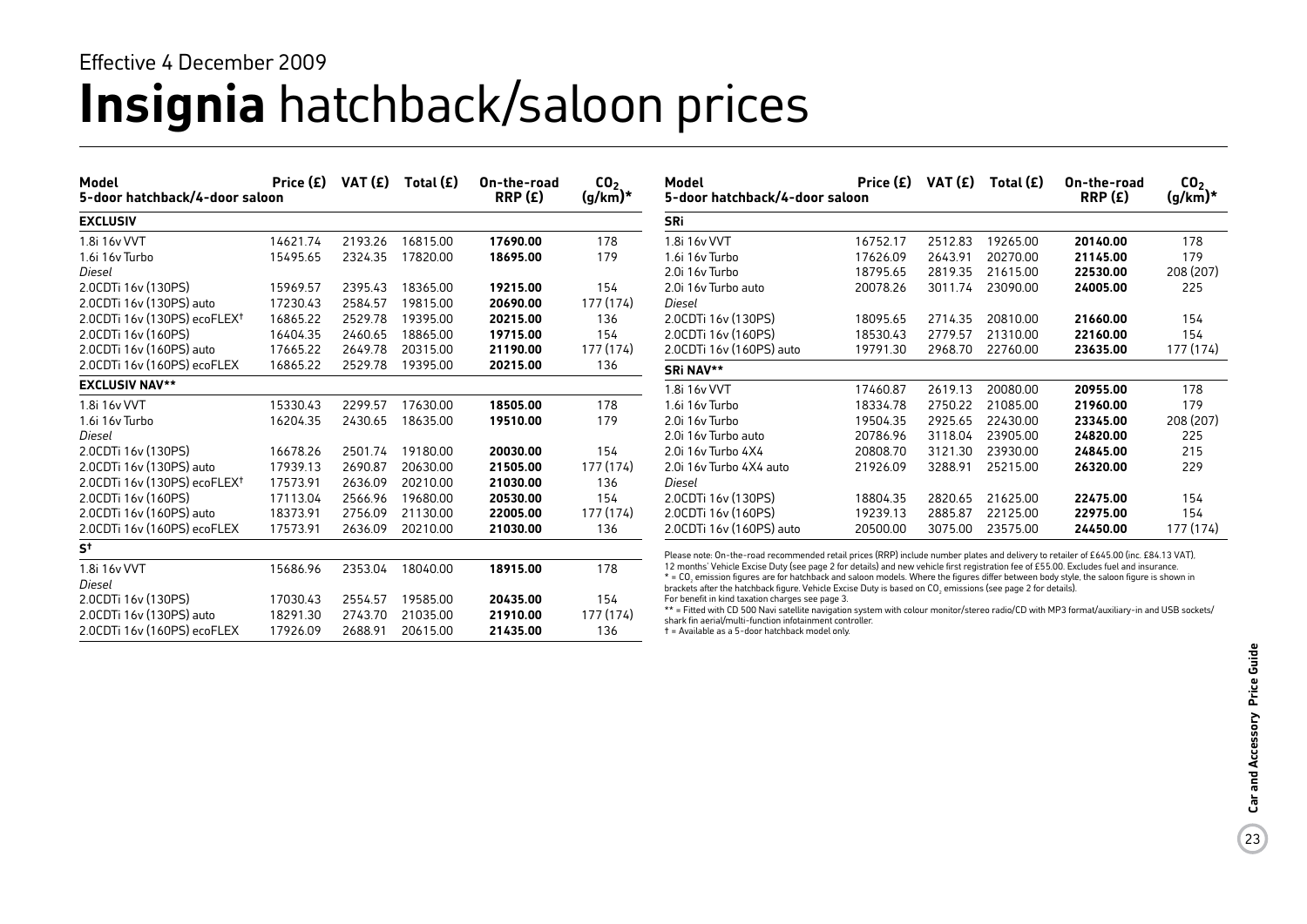### **Insignia** hatchback/saloon prices Effective 4 December 2009

| Model<br>5-door hatchback/4-door saloon | Price (£) | VAT(E)  | Total (£) | On-the-road<br>RRP(E) | CO <sub>2</sub><br>$(g/km)^*$ | Model<br>5-door hatchback/4-door saloon                              | Price (£) | V٨ |
|-----------------------------------------|-----------|---------|-----------|-----------------------|-------------------------------|----------------------------------------------------------------------|-----------|----|
| <b>SE</b>                               |           |         |           |                       |                               | <b>ELITE</b>                                                         |           |    |
| 1.8i 16v VVT                            | 17356.52  | 2603.48 | 19960.00  | 20835.00              | 178                           | 1.8i 16v VVT                                                         | 19200.00  | 28 |
| 1.6i 16v Turbo                          | 18230.43  | 2734.57 | 20965.00  | 21840.00              | 179                           | 1.6i 16y Turbo                                                       | 20073.91  | 30 |
| 2.0i 16v Turbo                          | 19400.00  | 2910.00 | 22310.00  | 23225.00              | 208 (207)                     | 2.0i 16v Turbo                                                       | 21243.48  | 31 |
| 2.0i 16v Turbo auto                     | 20682.61  | 3102.39 | 23785.00  | 24700.00              | 225                           | 2.0i 16y Turbo auto                                                  | 22526.09  | 33 |
| Diesel                                  |           |         |           |                       |                               | Diesel                                                               |           |    |
| 2.0CDTi 16v (130PS)                     | 18704.35  | 2805.65 | 21510.00  | 22360.00              | 154                           | 2.0CDTi 16v (160PS)                                                  | 20982.61  | 31 |
| 2.0CDTi 16y (130PS) auto                | 19965.22  | 2994.78 | 22960.00  | 23835.00              | 177 (174)                     | 2.0CDTi 16y (160PS) auto                                             | 22243.48  | 33 |
| 2.0CDTi 16v (160PS)                     | 19139.13  | 2870.87 | 22010.00  | 22860.00              | 154                           | 2.0CDTi 16v (160PS) ecoFLEX                                          | 21443.48  | 32 |
| 2.0CDTi 16y (160PS) auto                | 20400.00  | 3060.00 | 23460.00  | 24335.00              | 177 (174)                     | <b>ELITE NAV**</b>                                                   |           |    |
| 2.0CDTi 16v (160PS) ecoFLEX             | 19600.00  | 2940.00 | 22540.00  | 23360.00              | 136                           | 1.8i 16v VVT                                                         | 19908.70  | 29 |
| <b>SE NAV**</b>                         |           |         |           |                       |                               | 1.6i 16y Turbo                                                       | 20782.61  | 31 |
| 1.8i 16v VVT                            | 18065.22  | 2709.78 | 20775.00  | 21650.00              | 178                           | 2.0i 16v Turbo                                                       | 21952.17  | 32 |
| 1.6i 16y Turbo                          | 18939.13  | 2840.87 | 21780.00  | 22655.00              | 179                           | 2.0i 16y Turbo auto                                                  | 23234.78  | 34 |
| 2.0i 16v Turbo                          | 20108.70  | 3016.30 | 23125.00  | 24040.00              | 208 (207)                     | 2.0i 16y Turbo 4X4                                                   | 23256.52  | 34 |
| 2.0i 16y Turbo auto                     | 21391.30  | 3208.70 | 24600.00  | 25515.00              | 225                           | 2.0i 16y Turbo 4X4 auto                                              | 24373.91  | 36 |
| Diesel                                  |           |         |           |                       |                               | 2.8i V6 24y Turbo 4X4 auto                                           | 26165.22  | 39 |
| 2.0CDTi 16v (130PS)                     | 19413.04  | 2911.96 | 22325.00  | 23175.00              | 154                           | Diesel                                                               |           |    |
| 2.0CDTi 16v (130PS) auto                | 20673.91  | 3101.09 | 23775.00  | 24650.00              | 177 (174)                     | 2.0CDTi 16v (160PS)                                                  | 21691.30  | 32 |
| 2.0CDTi 16v (160PS)                     | 19847.83  | 2977.17 | 22825.00  | 23675.00              | 154                           | 2.0CDTi 16v (160PS) auto                                             | 22952.17  | 34 |
| 2.0CDTi 16v (160PS) auto                | 21108.70  | 3166.30 | 24275.00  | 25150.00              | 177 (174)                     | 2.0CDTi 16v (160PS) ecoFLEX                                          | 22152.17  | 33 |
| 2.0CDTi 16v (160PS) ecoFLEX             | 20308.70  | 3046.30 | 23355.00  | 24175.00              | 136                           | Blogge pate: On the read recommended retail prices (BBB) include put |           |    |

**AT(E)** Total (E) On-the-road **CO<sub>2</sub>**<br>\*RRP (E) (g/km) **5-door hatchback/4-door saloon RRP (£) (g/km)\*** 1.8i 16v VVT 19200.00 2880.00 22080.00 **22955.00** 178 1.6i 16v Turbo 20073.91 3011.09 23085.00 **23960.00** 179 2.0i 16v Turbo 21243.48 3186.52 24430.00 **25345.00** 208 (207) 2.0i 16v Turbo auto 22526.09 3378.91 25905.00 **26820.00** 225 2.0CDTi 16v (160PS) 20982.61 3147.39 24130.00 **24980.00** 154 2**.**0CDTi 16v (1609) 336.52 25580.00 **26455.00** 177 (174) 2.0CDTi 16v (160PS) ecoFLEX 21443.48 3216.52 24660.00 **25480.00** 136 1.8i 16v VVT 19908.70 2986.30 22895.00 **23770.00** 178 1.6i 16v Turbo 20782.61 3117.39 23900.00 **24775.00** 179 2.0i 16v Turbo 21952.17 3292.83 25245.00 **26160.00** 208 (207) 2.0i 16v Turbo auto 23234.78 3485.22 26720.00 **27635.00** 225 2.0i 16v Turbo 4X4 23256.52 3488.48 26745.00 **27660.00** 215 2.0i 16v Turbo 4X4 auto 24373.91 3656.09 28030.00 **29135.00** 229 2.8i V6 24v Turbo 4X4 auto 26165.22 3924.78 30090.00 **31195.00** 258 2.0CDTi 16v (160PS) 21691.30 3253.70 24945.00 **25795.00** 154 2.0CDTi 16v (160PS) auto 22952.17 3442.83 26395.00 **27270.00** 177 (174) 2.0CDTi 16v (160PS) ecoFLEX 22152.17 3322.83 25475.00 **26295.00** 136

Please note: On-the-road recommended retail prices (RRP) include number plates and delivery to retailer of £645.00 (inc. £84.13 VAT), 12 months' Vehicle Excise Duty (see page 2 for details) and new vehicle first registration fee of £55.00. Excludes fuel and insurance.

\* = CO<sub>2</sub> emission figures are for hatchback and saloon models. Where the figures differ between body style, the saloon figure is shown in brackets after the hatchback figure. Vehicle Excise Duty is based on CO<sub>3</sub> emissions (see page 2 for details).

For benefit in kind taxation charges see page 3.

\*\* = Fitted with CD 500 Navi satellite navigation system with colour monitor/stereo radio/CD with MP3 format/auxiliary-in and USB sockets/ shark fin aerial/multi-function infotainment controller.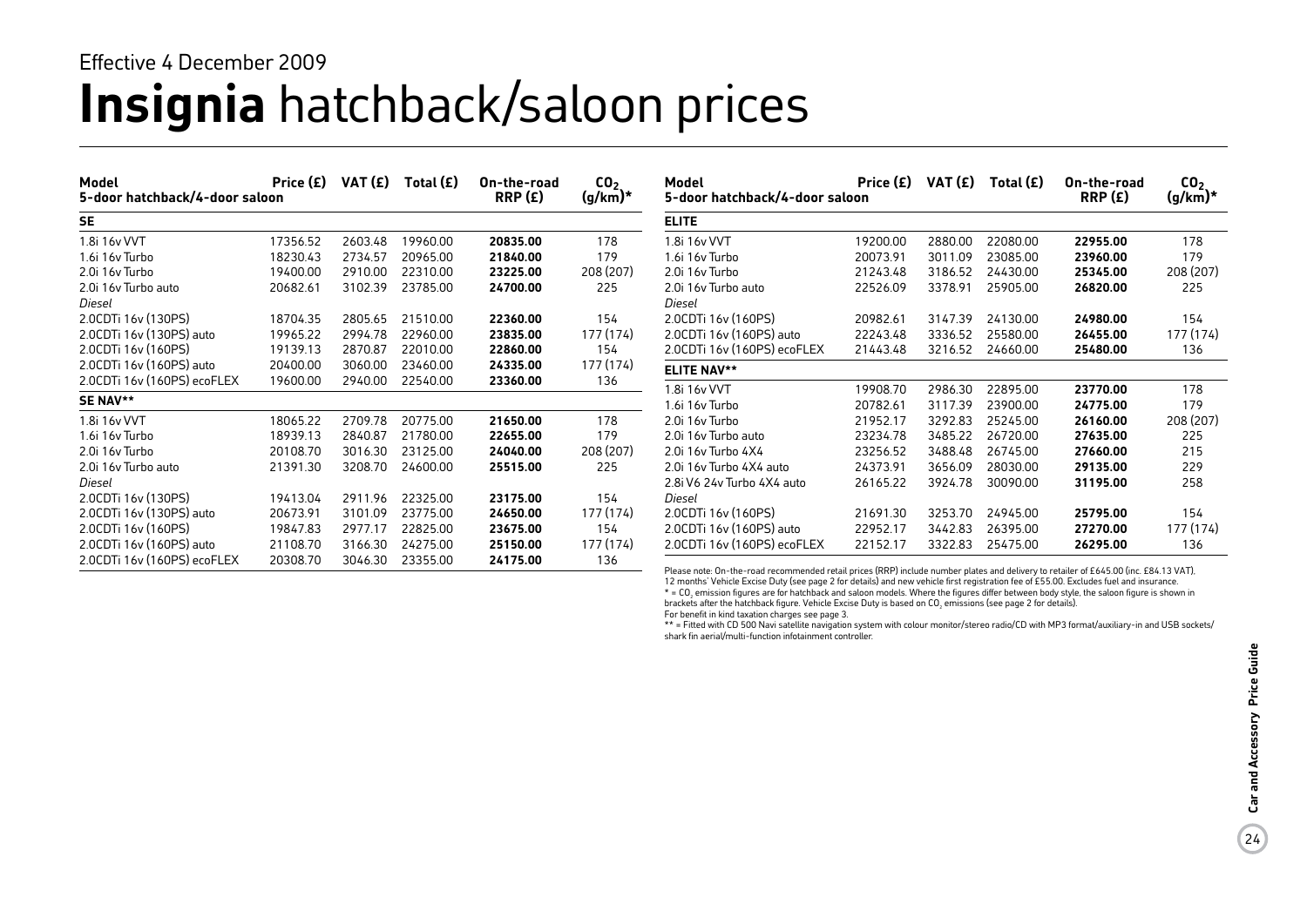### **Insignia** Sports Tourer prices Effective 4 December 2009

| Model<br><b>Sports Tourer</b> | Price $(E)$ |         | VAT $(E)$ Total $(E)$ | On-the-road<br>RRP(E) | CO <sub>2</sub><br>$(g/km)^*$ | Model<br><b>Sports Tourer</b>                                                                                      |
|-------------------------------|-------------|---------|-----------------------|-----------------------|-------------------------------|--------------------------------------------------------------------------------------------------------------------|
| <b>EXCLUSIV</b>               |             |         |                       |                       |                               | SRi                                                                                                                |
| 1.8i 16v VVT                  | 15713.04    | 2356.96 | 18070.00              | 18945.00              | 183                           | 1.8i 16v VVT                                                                                                       |
| 1.6i 16y Turbo                | 16639.13    | 2495.87 | 19135.00              | 20050.00              | 186                           | 1.6i 16y Turbo                                                                                                     |
| Diesel                        |             |         |                       |                       |                               | 2.0i 16y Turbo                                                                                                     |
| 2.0CDTi 16v (130PS)           | 17143.48    | 2571.52 | 19715.00              | 20565.00              | 159                           | 2.0i 16y Turbo auto                                                                                                |
| 2.0CDTi 16v (130PS) auto      | 18404.35    | 2760.65 | 21165.00              | 22040.00              | 179                           | Diesel                                                                                                             |
| 2.0CDTi 16v (160PS)           | 17578.26    | 2636.74 | 20215.00              | 21065.00              | 159                           | 2.0CDTi 16v (130PS)                                                                                                |
| 2.0CDTi 16v (160PS) auto      | 18839.13    | 2825.87 | 21665.00              | 22540.00              | 179                           | 2.0CDTi 16v (160PS)                                                                                                |
| 2.0CDTi 16v (160PS) ecoFLEX   | 18039.13    | 2705.87 | 20745.00              | 21565.00              | 139                           | 2.0CDTi 16v (160PS) auto                                                                                           |
| <b>EXCLUSIV NAV**</b>         |             |         |                       |                       |                               | <b>SRi NAV**</b>                                                                                                   |
| 1.8i 16v VVT                  | 16421.74    | 2463.26 | 18885.00              | 19760.00              | 183                           | 1.8i 16v VVT                                                                                                       |
| 1.6i 16y Turbo                | 17347.83    | 2602.17 | 19950.00              | 20865.00              | 186                           | 1.6i 16y Turbo                                                                                                     |
| Diesel                        |             |         |                       |                       |                               | 2.0i 16y Turbo                                                                                                     |
| 2.0CDTi 16v (130PS)           | 17852.17    | 2677.83 | 20530.00              | 21380.00              | 159                           | 2.0i 16y Turbo auto                                                                                                |
| 2.0CDTi 16v (130PS) auto      | 19113.04    | 2866.96 | 21980.00              | 22855.00              | 179                           | 2.0i 16y Turbo 4X4                                                                                                 |
| 2.0CDTi 16v (160PS)           | 18286.96    | 2743.04 | 21030.00              | 21880.00              | 159                           | 2.0i 16y Turbo 4X4 auto                                                                                            |
| 2.0CDTi 16v (160PS) auto      | 19547.83    | 2932.17 | 22480.00              | 23355.00              | 179                           | Diesel                                                                                                             |
| 2.0CDTi 16v (160PS) ecoFLEX   | 18747.83    | 2812.17 | 21560.00              | 22380.00              | 139                           | 2.0CDTi 16v (130PS)                                                                                                |
| S                             |             |         |                       |                       |                               | 2.0CDTi 16v (160PS)                                                                                                |
| 1.8i 16y VVT                  | 16869.57    | 2530.43 | 19400.00              | 20275.00              | 183                           | 2.0CDTi 16v (160PS) auto                                                                                           |
| Diesel                        |             |         |                       |                       |                               | Please note: On-the-road recommended retail p                                                                      |
| 2.0CDTi 16v (130PS)           | 18208.70    | 2731.30 | 20940.00              | 21790.00              | 159                           | 12 months' Vehicle Excise Duty (see page 2 for d                                                                   |
| 2.0CDTi 16v (130PS) auto      | 19469.57    | 2920.43 | 22390.00              | 23265.00              | 179                           | * = CO <sub>2</sub> emission figures. Vehicle Excise Duty is b<br>For benefit in kind taxation charges see page 3. |
| 2.0CDTi 16v (160PS) ecoFLEX   | 19104.35    | 2865.65 | 21970.00              | 22790.00              | 139                           | ** = Fitted with CD 500 Navi satellite navigation :<br>alaanka 21 aastal (sacchi). Loo ailaa ladabalaasaan aasta   |

| Model<br>Sports Tourer   | Price (£) | VAT (£) | Total $(E)$ | On-the-road<br>RRP(E) | CO <sub>2</sub><br>$(g/km)$ * |
|--------------------------|-----------|---------|-------------|-----------------------|-------------------------------|
| SRi                      |           |         |             |                       |                               |
| 1.8i 16v VVT             | 17930.43  | 2689.57 | 20620.00    | 21495.00              | 183                           |
| 1.6i 16v Turbo           | 18769.57  | 2815.43 | 21585.00    | 22500.00              | 186                           |
| 2.0i 16v Turbo           | 19973.91  | 2996.09 | 22970.00    | 23885.00              | 209                           |
| 2.0i 16v Turbo auto      | 21091.30  | 3163.70 | 24255.00    | 25360.00              | 228                           |
| Diesel                   |           |         |             |                       |                               |
| 2.0CDTi 16v (130PS)      | 19273.91  | 2891.09 | 22165.00    | 23015.00              | 159                           |
| 2.0CDTi 16v (160PS)      | 19708.70  | 2956.30 | 22665.00    | 23515.00              | 159                           |
| 2.0CDTi 16v (160PS) auto | 20969.57  | 3145.43 | 24115.00    | 24990.00              | 179                           |
| <b>SRi NAV**</b>         |           |         |             |                       |                               |
| 1.8i 16v VVT             | 18639.13  | 2795.87 | 21435.00    | 22310.00              | 183                           |
| 1.6i 16v Turbo           | 19478.26  | 2921.74 | 22400.00    | 23315.00              | 186                           |
| 2.0i 16v Turbo           | 20682.61  | 3102.39 | 23785.00    | 24700.00              | 209                           |
| 2.0i 16v Turbo auto      | 21800.00  | 3270.00 | 25070.00    | 26175.00              | 228                           |
| 2.0i 16v Turbo 4X4       | 21986.96  | 3298.04 | 25285.00    | 26200.00              | 219                           |
| 2.0i 16v Turbo 4X4 auto  | 23104.35  | 3465.65 | 26570.00    | 27675.00              | 233                           |
| Diesel                   |           |         |             |                       |                               |
| 2.0CDTi 16v (130PS)      | 19982.61  | 2997.39 | 22980.00    | 23830.00              | 159                           |
| 2.0CDTi 16v (160PS)      | 20417.39  | 3062.61 | 23480.00    | 24330.00              | 159                           |
| 2.0CDTi 16v (160PS) auto | 21678.26  | 3251.74 | 24930.00    | 25805.00              | 179                           |

prices (RRP) include number plates and delivery to retailer of £645.00 (inc. £84.13 VAT), details) and new vehicle first registration fee of £55.00. Excludes fuel and insurance. based on CO<sub>2</sub> emissions (see page 2 for details).

i system with colour monitor/stereo radio/CD with MP3 format/auxiliary-in and USB sockets/<br>:roller. shark fin aerial/multi-function infotainment controller.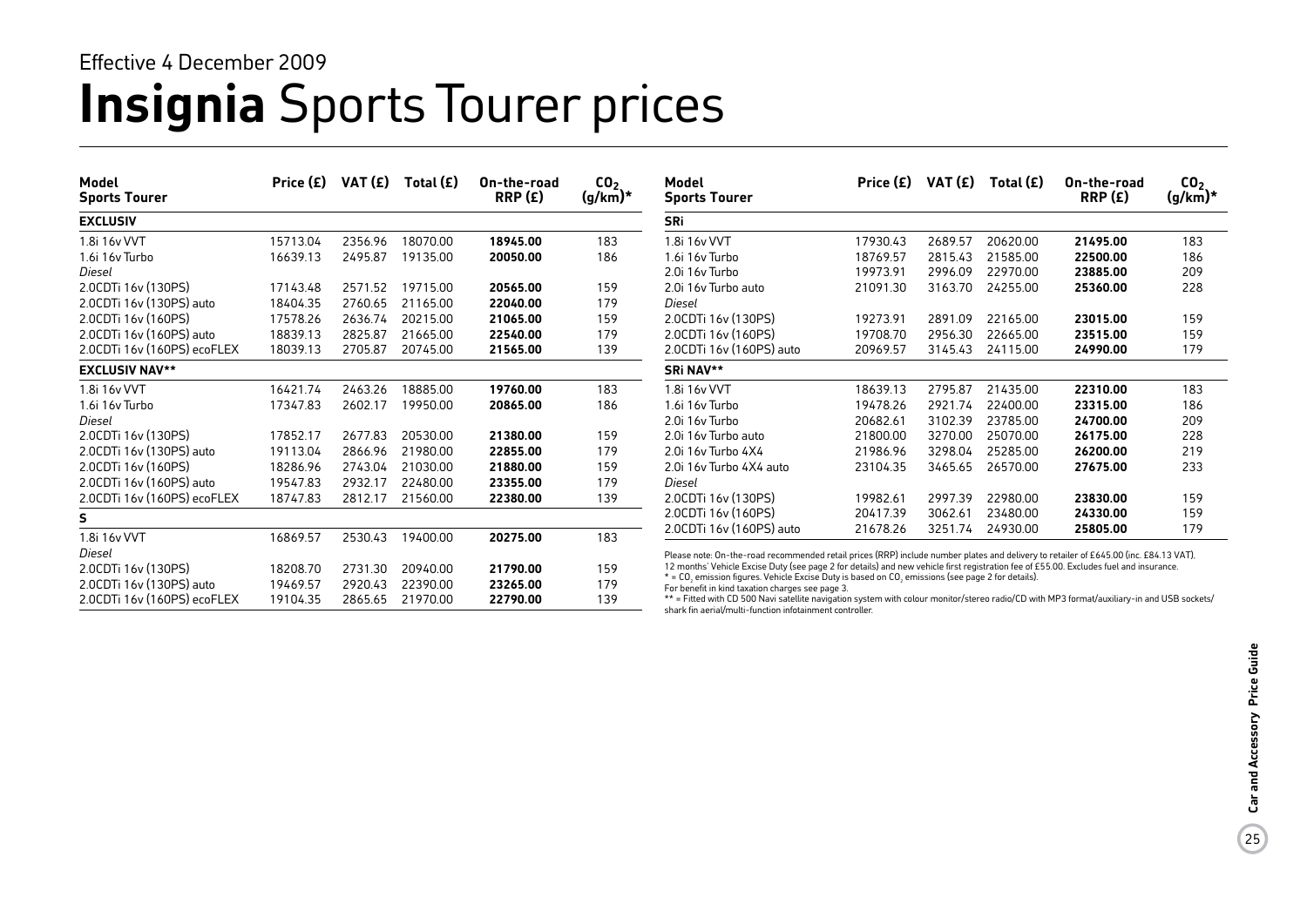### **Insignia** Sports Tourer prices Effective 4 December 2009

| Model<br><b>Sports Tourer</b> | Price (£) | VAT $(f)$ | Total $(E)$ | On-the-road<br>RRP(E) | CO <sub>2</sub><br>$(g/km)^*$ | Model<br><b>Sports Tourer</b>                                                                                                        | Price (£) | VAT (£) | Total (£) | On-the-road<br>RRP(E) | CO <sub>2</sub><br>$(g/km)^*$ |
|-------------------------------|-----------|-----------|-------------|-----------------------|-------------------------------|--------------------------------------------------------------------------------------------------------------------------------------|-----------|---------|-----------|-----------------------|-------------------------------|
| <b>SE</b>                     |           |           |             |                       |                               | <b>ELITE</b>                                                                                                                         |           |         |           |                       |                               |
| 1.8i 16v VVT                  | 18617.39  | 2792.61   | 21410.00    | 22285.00              | 183                           | 1.8i 16v VVT                                                                                                                         | 20460.87  | 3069.13 | 23530.00  | 24405.00              | 183                           |
| 1.6i 16v Turbo                | 19456.52  | 2918.48   | 22375.00    | 23290.00              | 186                           | 1.6i 16v Turbo                                                                                                                       | 21300.00  | 3195.00 | 24495.00  | 25410.00              | 186                           |
| 2.0i 16y Turbo                | 20665.22  | 3099.78   | 23765.00    | 24680.00              | 209                           | 2.0i 16y Turbo                                                                                                                       | 22508.70  | 3376.30 | 25885.00  | 26800.00              | 209                           |
| 2.0i 16y Turbo auto<br>Diesel | 21782.61  | 3267.39   | 25050.00    | 26155.00              | 228                           | 2.0i 16y Turbo auto<br>Diesel                                                                                                        | 23626.09  | 3543.91 | 27170.00  | 28275.00              | 228                           |
| 2.0CDTi 16y (130PS)           | 19960.87  | 2994.13   | 22955.00    | 23805.00              | 159                           | 2.0CDTi 16v (160PS)                                                                                                                  | 22247.83  | 3337.17 | 25585.00  | 26435.00              | 159                           |
| 2.0CDTi 16y (130PS) auto      | 21221.74  | 3183.26   | 24405.00    | 25280.00              | 179                           | 2.0CDTi 16v (160PS) auto                                                                                                             | 23508.70  | 3526.30 | 27035.00  | 27910.00              | 179                           |
| 2.0CDTi 16v (160PS)           | 20395.65  | 3059.35   | 23455.00    | 24305.00              | 159                           | 2.0CDTi 16v (160PS) ecoFLEX                                                                                                          | 22708.70  | 3406.30 | 26115.00  | 26935.00              | 139                           |
| 2.0CDTi 16v (160PS) auto      | 21656.52  | 3248.48   | 24905.00    | 25780.00              | 179                           | <b>ELITE NAV**</b>                                                                                                                   |           |         |           |                       |                               |
| 2.0CDTi 16y (160PS) ecoFLEX   | 20856.52  | 3128.48   | 23985.00    | 24805.00              | 139                           | 1.8i 16v VVT                                                                                                                         | 21169.57  | 3175.43 | 24345.00  | 25220.00              | 183                           |
| <b>SE NAV**</b>               |           |           |             |                       |                               | 1.6i 16y Turbo                                                                                                                       | 22008.70  | 3301.30 | 25310.00  | 26225.00              | 186                           |
| 1.8i 16y VVT                  | 19326.09  | 2898.91   | 22225.00    | 23100.00              | 183                           | 2.0i 16y Turbo                                                                                                                       | 23217.39  | 3482.61 | 26700.00  | 27615.00              | 209                           |
| 1.6i 16v Turbo                | 20165.22  | 3024.78   | 23190.00    | 24105.00              | 186                           | 2.0i 16y Turbo auto                                                                                                                  | 24334.78  | 3650.22 | 27985.00  | 29090.00              | 228                           |
| 2.0i 16y Turbo                | 21373.91  | 3206.09   | 24580.00    | 25495.00              | 209                           | 2.0i 16y Turbo 4X4                                                                                                                   | 24521.74  | 3678.26 | 28200.00  | 29115.00              | 219                           |
| 2.0i 16y Turbo auto           | 22491.30  | 3373.70   | 25865.00    | 26970.00              | 228                           | 2.0i 16v Turbo 4X4 auto                                                                                                              | 25639.13  | 3845.87 | 29485.00  | 30590.00              | 233                           |
| Diesel                        |           |           |             |                       |                               | 2.8i V6 24y Turbo 4X4 auto                                                                                                           | 27426.09  | 4113.91 | 31540.00  | 32645.00              | 265                           |
| 2.0CDTi 16y (130PS)           | 20669.57  | 3100.43   | 23770.00    | 24620.00              | 159                           | Diesel                                                                                                                               |           |         |           |                       |                               |
| 2.0CDTi 16y (130PS) auto      | 21930.43  | 3289.57   | 25220.00    | 26095.00              | 179                           | 2.0CDTi 16v (160PS)                                                                                                                  | 22956.52  | 3443.48 | 26400.00  | 27250.00              | 159                           |
| 2.0CDTi 16v (160PS)           | 21104.35  | 3165.65   | 24270.00    | 25120.00              | 159                           | 2.0CDTi 16v (160PS) auto                                                                                                             | 24217.39  | 3632.61 | 27850.00  | 28725.00              | 179                           |
| 2.0CDTi 16v (160PS) auto      | 22365.22  | 3354.78   | 25720.00    | 26595.00              | 179                           | 2.0CDTi 16y (160PS) ecoFLEX                                                                                                          | 23417.39  | 3512.61 | 26930.00  | 27750.00              | 139                           |
| 2.0CDTi 16v (160PS) ecoFLEX   | 21565.22  | 3234.78   | 24800.00    | 25620.00              | 139                           | Diazes note. On the road recommended ratail prices (DDD) include number plates and deliverate retailer of CALE 00 (ins. CQL 12 )/AT) |           |         |           |                       |                               |

Please note: On-the-road recommended retail prices (RRP) include number plates and delivery to retailer of £645.00 (inc. £84.13 VAT),

12 months' Vehicle Excise Duty (see page 2 for details) and new vehicle first registration fee of £55.00. Excludes fuel and insurance. \* = CO2 emission figures. Vehicle Excise Duty is based on CO2 emissions (see page 2 for details).

For benefit in kind taxation charges see page 3. \*\* = Fitted with CD 500 Navi satellite navigation system with colour monitor/stereo radio/CD with MP3 format/auxiliary-in and USB sockets/

shark fin aerial/multi-function infotainment controller.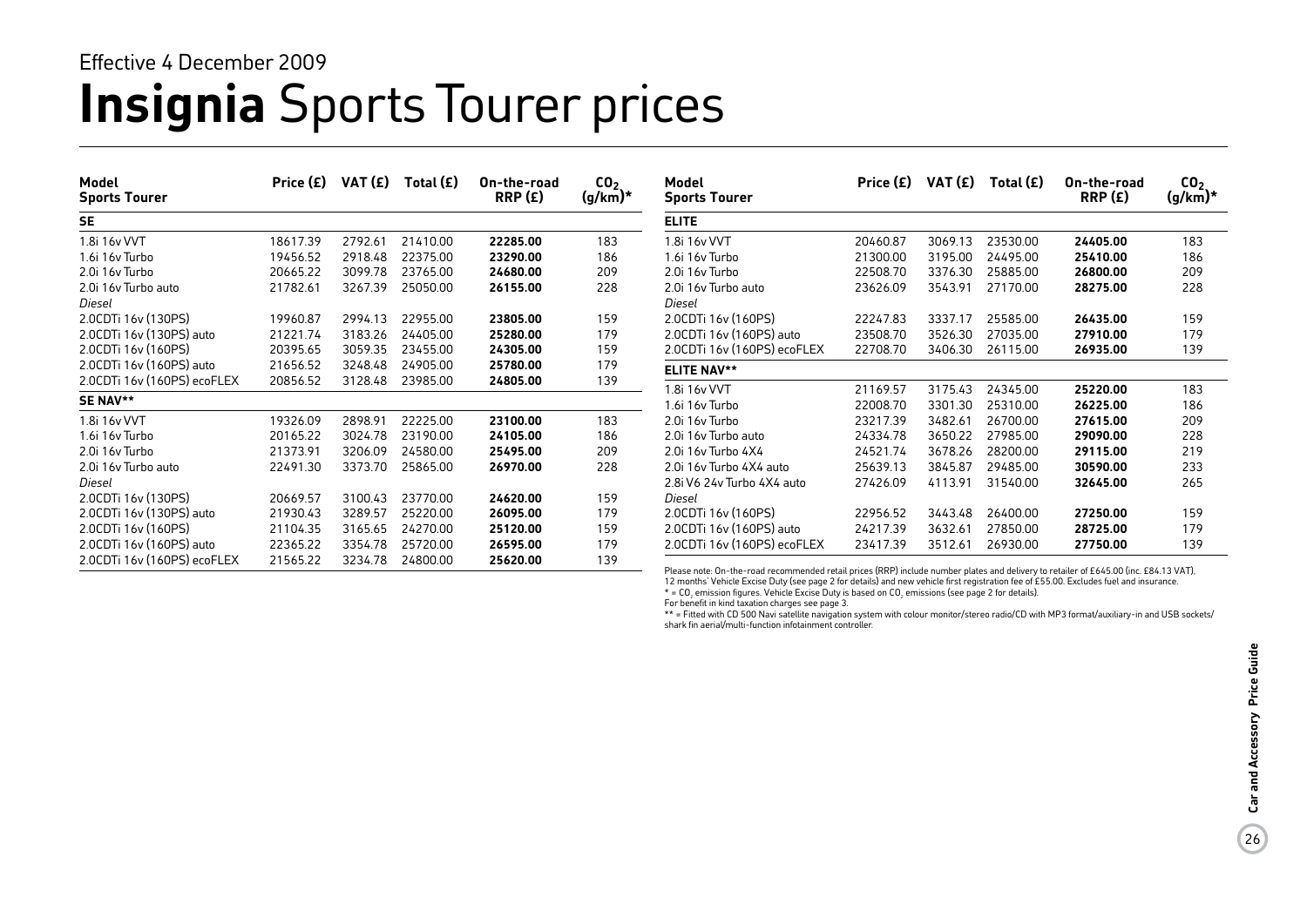### **Insignia** options Effective 4 December 2009

|                                                                                                                                                                                                                                           | Erclassic Map           |                  |                     |            |         |                     |                     |                         |                         |                   |                         |
|-------------------------------------------------------------------------------------------------------------------------------------------------------------------------------------------------------------------------------------------|-------------------------|------------------|---------------------|------------|---------|---------------------|---------------------|-------------------------|-------------------------|-------------------|-------------------------|
|                                                                                                                                                                                                                                           |                         |                  |                     |            |         |                     |                     |                         |                         | Price (£)<br>exc. | Total $(E)$<br>inc. VAT |
|                                                                                                                                                                                                                                           | Exclusive               | ທ                | $\dot{\mathcal{S}}$ | SRI-Mal    | ぷ       | <b>SEMB</b>         | Eife                | Elite Nat               | <b>VAT</b>              |                   |                         |
| <b>OPTION PACKS</b>                                                                                                                                                                                                                       |                         |                  |                     |            |         |                     |                     |                         |                         |                   |                         |
| Plus Pack . 17-inch 7-spoke alloy wheels with 225/55 R 17 tyres . Front fog lights                                                                                                                                                        |                         |                  | O                   |            |         |                     |                     |                         |                         | 369.57            | 425.00                  |
| Plus Pack • 18-inch 7-twinspoke alloy wheels with 245/45 R 18 tyres • Front fog lights                                                                                                                                                    | $\circ$                 | $\circ$          |                     |            |         |                     |                     |                         |                         | 369.57            | 425.00                  |
| Plus Pack . 19-inch 10-spoke alloy wheels with 245/40 R 19 tyres . Front fog lights                                                                                                                                                       |                         |                  |                     |            |         | $\circ$             | $\circ$             |                         |                         | 413.04            | 475.00                  |
| Premium Sensory Pack • Dual-zone Electronic Climate Control (ECC) incorporating air conditioning • Tunnel detection for<br>automatic lighting control • Rain-sensitive windscreen wipers • Electro-chromatic anti-dazzle rear-view mirror | $\bigcirc$              | $\circ$          |                     | $\circ$    | $\circ$ |                     |                     |                         |                         | 343.48            | 395.00                  |
| Sight and Light Pack • Tunnel detection for automatic lighting control • Rain-sensitive windscreen wipers<br>• Electro-chromatic anti-dazzle rear-view mirror                                                                             | $\circ$                 | $\circ$          |                     | $\circ$    | $\circ$ |                     |                     |                         | $\bullet$               | 173.91            | 200.00                  |
| VXR Styling Pack • Body-colour front lower spoiler/side sills/rear lower skirt/rear spoiler • Emergency tyre inflation kit                                                                                                                | $\circ$                 | $\circ$          |                     | $\circ$    | $\circ$ | $\circ$             | $\circ$             | $\circ$                 | $\circ$                 | 695.65            | 800.00                  |
| FlexOrganiser® Pack (Sports Tourer) • Four side rails • 3D storage net • Side net pocket • Four side rail hooks                                                                                                                           | $\circ$                 | $\circ$          | O                   | $\circ$    | $\circ$ | $\circ$             | $\circ$             | $\circ$                 | $\circ$                 | 86.96             | 100.00                  |
| Towing Pack (Sports Tourer) • Trailer stability programme • Automatic self-levelling rear suspension • Retractable tow bar                                                                                                                | $\circ$                 | $\circ$          |                     |            |         | O <sup>1</sup>      | O <sup>1</sup>      | $\bigcirc$ <sup>2</sup> | $\bigcirc$ <sup>2</sup> | 491.30            | 565.00                  |
| <b>SEATING OPTIONS</b>                                                                                                                                                                                                                    |                         |                  |                     |            |         |                     |                     |                         |                         |                   |                         |
| Comfort Leather Pack . Leather seat facings . Electrically heated front seats                                                                                                                                                             | $\circ$                 | О                |                     |            |         | $\circ$             | $\circ$             |                         |                         | 865.22            | 995.00                  |
| Ergonomic Sport Seats Leather Pack . Ergonomic sports front seats with extendable seat cushions . Perforated leather<br>seat facings . Driver's seat with ventilation system . Electrically heated front seats                            |                         |                  |                     | $\circ$    | $\circ$ |                     |                     |                         |                         | 952.17            | 1095.00                 |
| Ergonomic Sport Seats Leather Pack . Ergonomic sports front seats with extendable seat cushions . Perforated leather<br>seat facings . Driver's seat with ventilation system . Electrically heated front seats                            |                         |                  |                     |            |         |                     |                     | $\circ$                 | $\circ$                 | 343.48            | 395.00                  |
| Ergonomic Sports Front Seats with extendable seat cushion                                                                                                                                                                                 | $\bigcirc$ <sup>3</sup> | $\overline{O^3}$ |                     | $\bullet$  | ●       |                     |                     |                         |                         | 343.48            | 395.00                  |
| <b>OTHER INTERIOR OPTIONS</b>                                                                                                                                                                                                             |                         |                  |                     |            |         |                     |                     |                         |                         |                   |                         |
| Dual-zone Electronic Climate Control (ECC) incorporating air conditioning with variable side-to-side temperature settings,<br>multi-zone sun sensor and heat reflective windscreen                                                        |                         |                  |                     |            |         | $\circ$             | $\circ$             |                         | $\bullet$               | 256.52            | 295.00                  |
| Rear side window sunblinds                                                                                                                                                                                                                |                         |                  |                     | $\circ$    | $\circ$ | $\circ$             | $\circ$             | $\circ$                 | $\circ$                 | 173.91            | 200.00                  |
| Cigar lighter and front ashtray                                                                                                                                                                                                           | $\circ$                 | $\circ$          | O                   | $\circ$    | $\circ$ | O                   | $\circ$             | $\circ$                 | $\circ$                 | 17.39             | 20.00                   |
| Vertical load-restraining net (Sports Tourer)                                                                                                                                                                                             | $\circ$                 | $\circ$          | $\circ$             | $\circ$    | $\circ$ | $\circ$             | $\circ$             | $\circ$                 | $\circ$                 | 173.91            | 200.00                  |
| 230-volt rear power outlet behind front seats (two-pin Euro-style socket)                                                                                                                                                                 | $\circ$                 | ∩                | $\circ$             | $\bigcirc$ | $\circ$ | $\bigcirc$          | $\circ$             | $\bigcirc$              | ◯                       | 65.22             | 75.00                   |
| <b>CHASSIS TECHNOLOGY OPTION</b>                                                                                                                                                                                                          |                         |                  |                     |            |         |                     |                     |                         |                         |                   |                         |
| FlexRide (Adaptive Stability Technology) system <sup>4</sup>                                                                                                                                                                              |                         |                  |                     | $\circ$    | $\circ$ | $\circlearrowright$ | $\circlearrowright$ | $\circ$ <sup>6</sup>    | $\circ$ <sup>6</sup>    | 652.17            | 750.00                  |

 $\bigcirc$  = Optional at extra cost.  $\bigcirc$  = Standard equipment.

1 = Not available on 2.0i 16v Turbo models, or in conjunction with optional FlexRide system. 2 = Not available on 2.0i 16v Turbo or 2.8i V6 24v Turbo models, or in conjunction with optional FlexRide system 3 = Ribbon cloth models. Not available on 1.8i 16v VVT models. 5 = Not available on 1.6i 16v Turbo or 2.0CDTi 16v (130PS) models. 6 = Standard on 2.8i V6 24v Turbo models. Not available on 1.6i 16v Turbo models.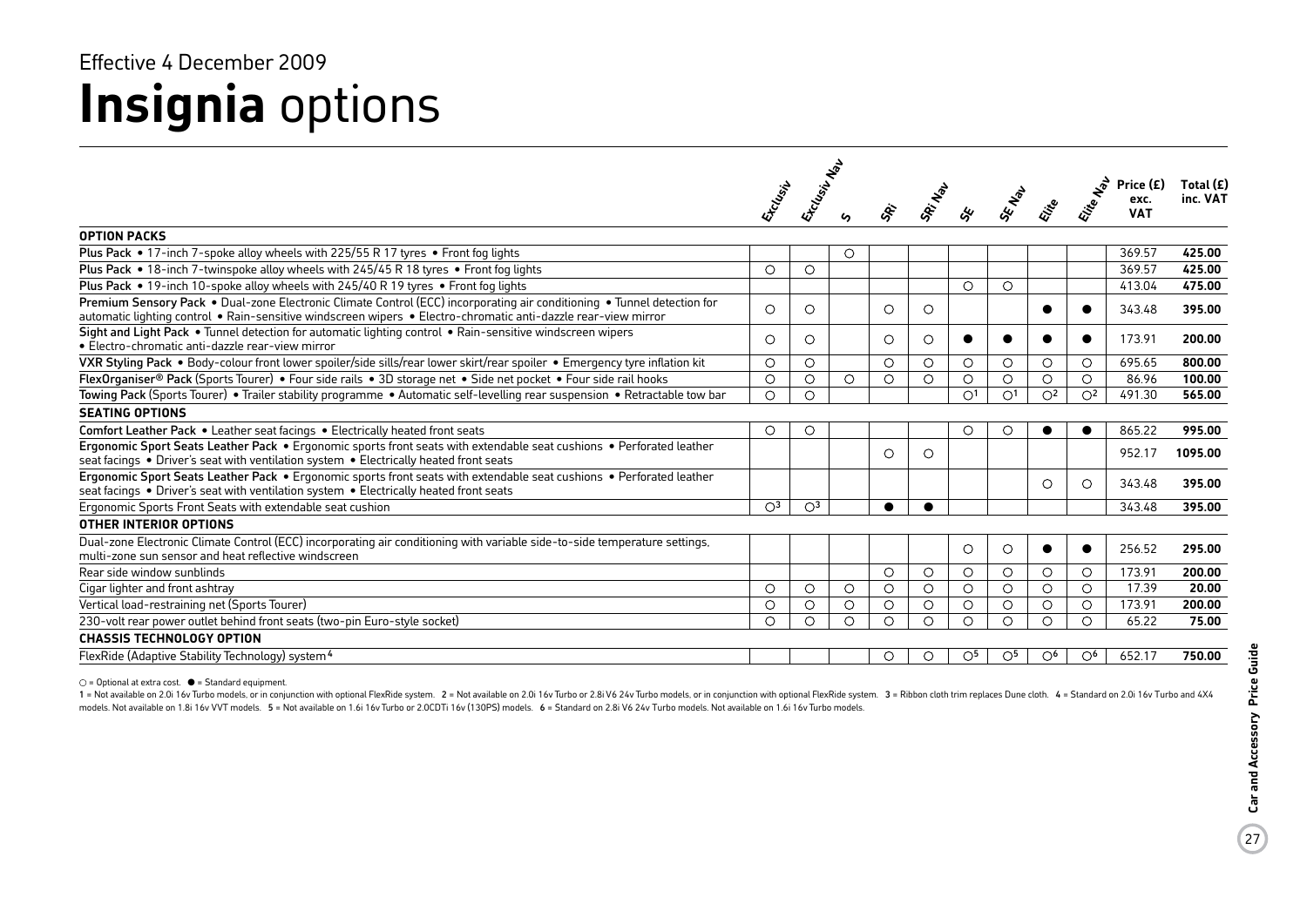### **Insignia** options continued Effective 4 December 2009

|                                                                                                                                                                                                                                                                                                                                            | Erclassic      | Erclasiv May   | ທ                        | $\dot{\mathcal{S}}$      | SRI-NaV          | sy         | <b>SETRA</b> | <b>Eife</b> | Elite Nat       | Price $(E)$<br>exc.<br><b>VAT</b> | Total $(E)$<br>inc. VAT |
|--------------------------------------------------------------------------------------------------------------------------------------------------------------------------------------------------------------------------------------------------------------------------------------------------------------------------------------------|----------------|----------------|--------------------------|--------------------------|------------------|------------|--------------|-------------|-----------------|-----------------------------------|-------------------------|
| <b>EXTERIOR AND CONVENIENCE OPTIONS</b>                                                                                                                                                                                                                                                                                                    |                |                |                          |                          |                  |            |              |             |                 |                                   |                         |
| Intelligent Adaptive Forward Lighting (AFL)                                                                                                                                                                                                                                                                                                | O <sup>7</sup> | O <sup>7</sup> |                          | O <sup>7</sup>           | O <sup>7</sup>   | $\circ$    | O            |             | $\bullet$       | 739.13                            | 850.00                  |
| Tyre pressure monitoring system                                                                                                                                                                                                                                                                                                            | $\circ$        | $\circ$        |                          | $\circ$                  | $\circ$          | $\bullet$  | $\bullet$    | $\bullet$   | $\bullet$       | 86.96                             | 100.00                  |
| Front and rear parking distance sensors                                                                                                                                                                                                                                                                                                    | $\circ$        | $\circ$        | $\circ$                  | $\circ$                  | $\bigcirc$       | $\bigcirc$ | $\circ$      | $\bullet$   |                 | 317.39                            | 365.00                  |
| 18-inch 5-twinspoke alloy wheels with 245/45 R 18 tyres                                                                                                                                                                                                                                                                                    |                |                |                          | N/C <sup>8</sup>         | N/C <sup>8</sup> |            |              |             |                 | No-cost option                    |                         |
| 19-inch 5-spoke alloy wheels with 245/40 R 19 tyres                                                                                                                                                                                                                                                                                        |                |                |                          | $\circ$                  | $\circ$          |            |              |             |                 | 434.78                            | 500.00                  |
| 18-inch 13-spoke alloy wheels with 245/45 R 18 tyres                                                                                                                                                                                                                                                                                       |                |                |                          |                          |                  | N/C        | N/C          | $\bullet$   | $\bullet$       | No-cost option                    |                         |
| 19-inch 10-spoke alloy wheels with 245/40 R 19 tyres                                                                                                                                                                                                                                                                                       |                |                |                          |                          |                  |            |              | $\circ$     | $\circ$         | 347.83                            | 400.00                  |
| 20-inch 5-twinspoke alloy wheels with 245/35 R 20 tyres                                                                                                                                                                                                                                                                                    |                |                |                          | $\circ$                  | $\circ$          |            |              |             |                 | 695.65                            | 800.00                  |
| Full-size steel spare wheel (in lieu of space-saver wheel) 9                                                                                                                                                                                                                                                                               | $\circ$        | $\circ$        |                          | $\circ$                  | $\circ$          | $\circ$    | $\circ$      | $\circ$     | $\circ$         | 86.96                             | 100.00                  |
| Stainless steel trim on luggage compartment lip (Sports Tourer)                                                                                                                                                                                                                                                                            | $\bullet$      |                | $\circ$                  | $\bullet$                | $\bullet$        | $\bullet$  | $\bullet$    | $\bullet$   |                 | 43.48                             | 50.00                   |
| Power tailgate (Sports Tourer)                                                                                                                                                                                                                                                                                                             |                |                |                          | $\circ$                  | $\circ$          | $\bullet$  | $\bullet$    | $\bullet$   | $\bullet$       | 304.35                            | 350.00                  |
| Electrically foldable door mirrors                                                                                                                                                                                                                                                                                                         | $\bigcirc$ 10  | $\bigcirc$ 10  |                          | $\bigcirc$ <sup>10</sup> | O <sup>10</sup>  | $\circ$    | $\circ$      | $\bullet$   | $\bullet$       | 147.83                            | 170.00                  |
| Front fog lights                                                                                                                                                                                                                                                                                                                           |                |                |                          | $\bullet$                | $\bullet$        | $\circ$    | $\circ$      | $\bullet$   | $\bullet$       | 130.43                            | 150.00                  |
| Two-coat metallic or pearlescent paint                                                                                                                                                                                                                                                                                                     | $\circ$        | $\circ$        | $\circ$                  | $\bigcirc$               | $\circ$          | $\circ$    | $\circ$      | $\circ$     | $\circ$         | 343.48                            | 395.00                  |
| AUDIO AND COMMUNICATION OPTIONS                                                                                                                                                                                                                                                                                                            |                |                |                          |                          |                  |            |              |             |                 |                                   |                         |
| CD 400 . CD player with MP3 format . AM/FM stereo radio with 36 station presets . Auxiliary-in socket within centre armrest<br>• Graphic display • RDS with Traffic Programme • 7 speakers • Roof-mounted flexible aerial                                                                                                                  | $\bullet$      |                | $\circ$                  | $\bullet$                |                  | $\bullet$  |              | $\bullet$   |                 | 86.96                             | 100.00                  |
| DVD 800 Navi . DVD-based satellite navigation system . Multi-function infotainment controller . DVD/CD audio player with<br>MP3 format • AM/FM stereo radio with 36 station presets • USB connection and auxiliary-in socket within centre armrest<br>• 7-inch colour monitor • RDS with Traffic Programme • 7 speakers • Shark fin aerial | $\circ$        |                |                          | $\circ$                  |                  | $\bigcirc$ |              | $\circ$     |                 | 1000.00                           | 1150.00                 |
| DVD 800 Navi . DVD-based satellite navigation system . Multi-function infotainment controller . DVD/CD audio player with<br>MP3 format • AM/FM stereo radio with 36 station presets • USB connection and auxiliary-in socket within centre armrest<br>• 7-inch colour monitor • RDS with Traffic Programme • 7 speakers • Shark fin aerial |                |                |                          |                          | O <sup>11</sup>  |            |              |             | O <sup>12</sup> | 291.30                            | 335.00                  |
| Stereo radio with Digital Audio Broadcast (DAB) and shark fin aerial                                                                                                                                                                                                                                                                       | $\circ$        | $\circ$        |                          | $\circ$                  | $\circ$          | $\bullet$  | $\bullet$    | $\bullet$   | $\bullet$       | 130.43                            | 150.00                  |
| USB connection within centre armrest                                                                                                                                                                                                                                                                                                       | $\bigcirc$     | $\bullet$      | O <sup>13</sup>          | $\circ$                  | $\bullet$        | $\bullet$  | $\bullet$    | $\bullet$   | $\bullet$       | 86.96                             | 100.00                  |
| Mobile phone system with Bluetooth® (does not include phone or cradle) and shark fin aerial                                                                                                                                                                                                                                                | $\circ$        | $\circ$        | $\bigcirc$ <sup>13</sup> | $\circ$                  | $\circ$          | $\circ$    | $\circ$      | $\circ$     | $\circ$         | 152.17                            | 175.00                  |
| Embedded mobile phone system with Bluetooth® (does not include phone or cradle) and shark fin aerial                                                                                                                                                                                                                                       | $\bigcirc$     | $\bigcirc$     |                          | $\bigcirc$               | $\circ$          | $\bigcirc$ | $\circ$      | $\circ$     | $\circ$         | 347.83                            | 400.00                  |
| Infinity® Premium Sound System                                                                                                                                                                                                                                                                                                             |                |                |                          | $\circ$                  | $\circ$          | $\circ$    | $\circ$      | $\circ$     | $\bigcirc$      | 434.78                            | 500.00                  |

 $O =$  Optional at extra cost.  $\bullet =$  Standard equipment. N/C = No-cost option.

7 = Sight and Light Pack is also included. 8 = Fitted as standard to Sports Tourer 2.0i 16v Turbo 4X4 models. 9 = Not available with 19-inch or 20-inch wheels, or in conjunction with VXR Styling Pack. Fitment of full-size conjunction with optional Sight and Light Pack or Premium Sensory Pack. 11 = Only available on 2.0i 16y Turbo 4X4 models. 12 = Only available on 2.0i 16y Turbo 4X4 models. 12 = Only available on 2.0i 16y Turbo 4X4 and 2.8i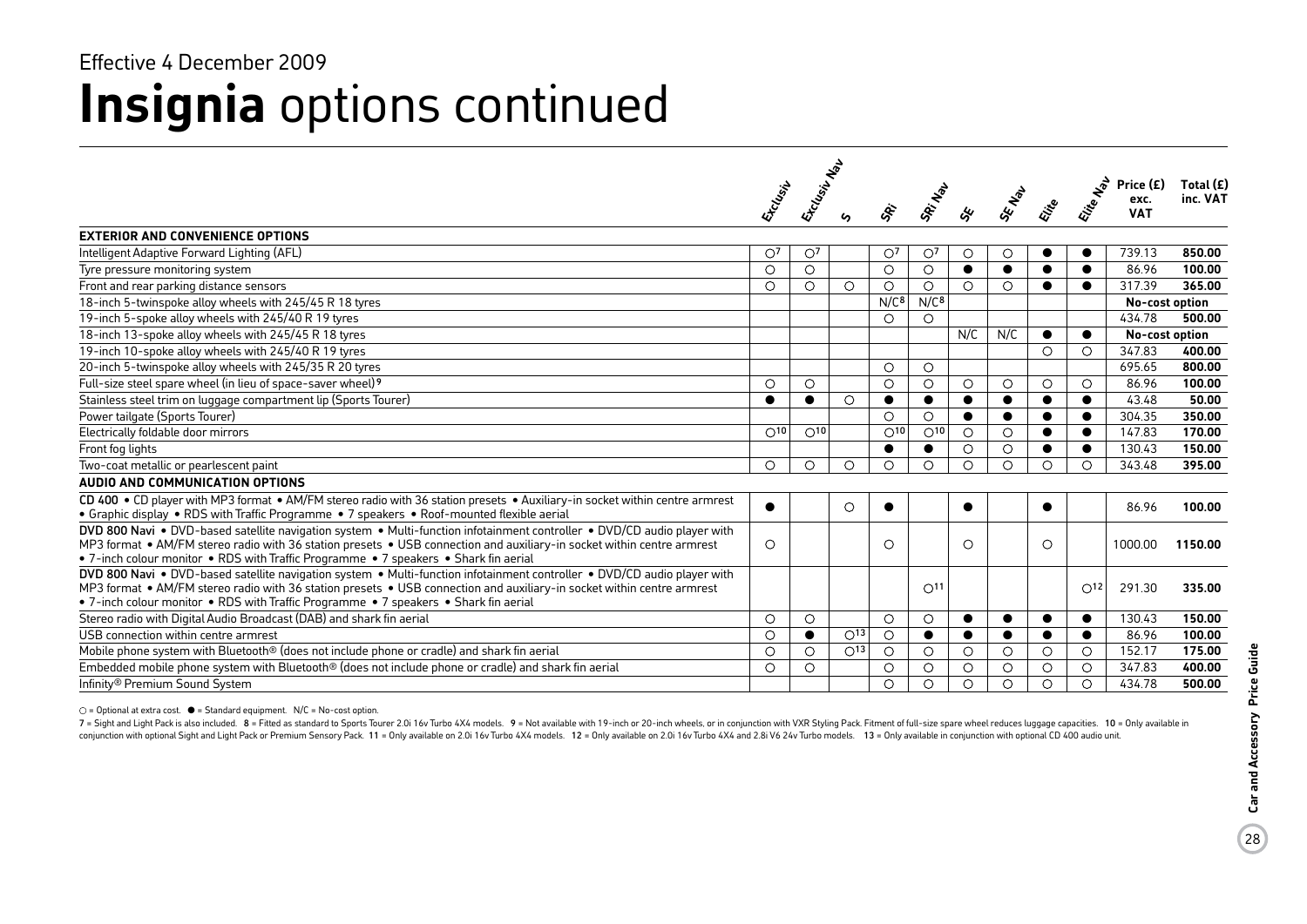### **Antara** prices/options Effective 4 December 2009

| Model<br>5-door SUV | Price $(E)$ | VAT $(f)$ | Total $(E)$ | On-the-road<br>RRP(E) | CO <sub>2</sub><br>$(q/km)^*$ |
|---------------------|-------------|-----------|-------------|-----------------------|-------------------------------|
| <b>EXCLUSIV</b>     |             |           |             |                       |                               |
| Diesel              |             |           |             |                       |                               |
| 2.0CDTi 16v         | 17895.65    | 2684.35   | 20580.00    | 21495.00              | 198                           |
| 2.0CDTi 16y auto    | 19108.70    | 2866.30   | 21975.00    | 22890.00              | 225                           |
| <b>SE</b>           |             |           |             |                       |                               |
| Diesel              |             |           |             |                       |                               |
| 2.0CDTi 16v         | 20852.17    | 3127.83   | 23980.00    | 24895.00              | 198                           |
| 2.0CDTi 16y auto    | 22065.22    | 3309.78   | 25375.00    | 26290.00              | 225                           |

|                                        |  |   | Price $(E)$ Total $(E)$<br>exc.<br><b>VAT</b> | inc. VAT |
|----------------------------------------|--|---|-----------------------------------------------|----------|
| <b>EXTERIOR OPTION</b>                 |  |   |                                               |          |
| Two-coat metallic or pearlescent paint |  | Ω | 369.57                                        | 425.00   |
|                                        |  |   |                                               |          |

 $O =$  Optional at extra cost.

Please note: On-the-road recommended retail prices (RRP) include number plates and delivery to retailer of £645.00 (inc. £84.13 VAT), 12 months' Vehicle Excise Duty (see page 2 for details) and new vehicle first registration fee of £55.00. Excludes fuel and insurance. \* = CO<sub>2</sub> emission figures. Vehicle Excise Duty is based on CO<sub>2</sub> emissions (see page 2 for details).<br>For benefit in kind taxation charges see page 3.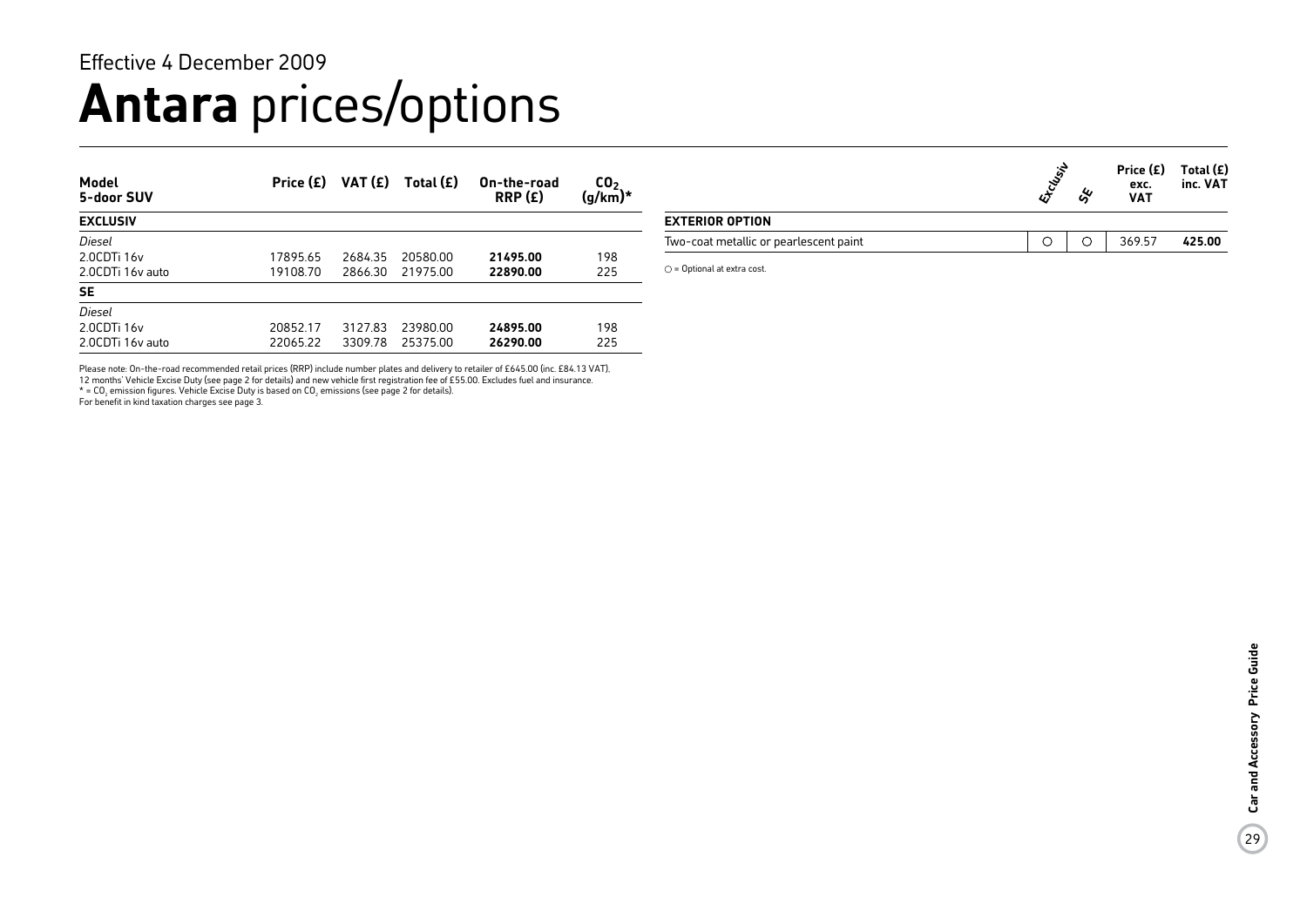### **Corsa VXR** prices/options Effective 4 December 2009

| Model<br>3-door hatchback | Price $(E)$ VAT $(E)$ |         | Total (£) | On-the-road<br>RRP(E) | CO <sub>2</sub><br>$(g/km)**$ |
|---------------------------|-----------------------|---------|-----------|-----------------------|-------------------------------|
| <b>VXR</b>                |                       |         |           |                       |                               |
| 1.6i 16v Turbo (192PS)    | 14156.52              | 2123.48 | 16280.00  | 17195.00              | 190                           |
| <b>VXRACING EDITION</b>   |                       |         |           |                       |                               |
| 1.6i 16y Turbo (192PS)    | 15073.91              | 2261.09 | 17335.00  | 18250.00              | 190                           |

Please note: On-the-road recommended retail prices (RRP) include number plates and delivery to retailer of £645.00 (inc. £84.13 VAT), 12 months' Vehicle Excise Duty (see page 2 for details) and new vehicle first registration fee of £55.00. Excludes fuel and insurance. \*\* = CO<sub>2</sub> emission figures. Vehicle Excise Duty is based on CO<sub>2</sub> emissions (see page 2 for details).

For benefit in kind taxation charges see page 3.

|                                                                                                                                             |                      |        | Price $(E)$        | Total (£) |  |
|---------------------------------------------------------------------------------------------------------------------------------------------|----------------------|--------|--------------------|-----------|--|
|                                                                                                                                             | $\frac{1}{\sqrt{2}}$ | Hacita | exc.<br><b>VAT</b> | inc. VAT  |  |
| <b>OPTION PACKS</b>                                                                                                                         |                      |        |                    |           |  |
| Leather Pack • Leather seat facings • Electrically heated<br>Recaro shell-backed sports front seats                                         | О                    |        | 865.22             | 995.00    |  |
| Sight and Light Pack . Rain-sensitive windscreen wipers<br>• Electro-chromatic anti-dazzle rear-view mirror<br>• Automatic lighting control | ∩                    | О      | 173.91             | 200.00    |  |
| <b>INTERIOR OPTION</b>                                                                                                                      |                      |        |                    |           |  |
| Electronic Climate Control (ECC) incorporating air conditioning                                                                             | Ω                    | Ω      | 247.83             | 285.00    |  |
| <b>EXTERIOR AND CONVENIENCE OPTIONS</b>                                                                                                     |                      |        |                    |           |  |
| 18-inch V-spoke alloy wheels with anthracite inner,<br>225/35 R 18 ultra-low profile tyres                                                  | Ω                    |        | 426.09             | 490.00    |  |
| Adaptive Forward Lighting (AFL) - halogen                                                                                                   | O                    | О      | 226.09             | 260.00    |  |
| Dark-tinted windows (excludes windscreen and<br>front door windows)                                                                         | Ω                    |        | 226.09             | 260.00    |  |
| Rear parking distance sensors                                                                                                               | Ο                    |        | 226.09             | 260.00    |  |
| Two-coat metallic or pearlescent paint                                                                                                      | O                    |        | 343.48             | 395.00    |  |
| AUDIO AND COMMUNICATION OPTIONS                                                                                                             |                      |        |                    |           |  |
| CDC 40 . Integral six-disc CD autochanger with<br>MP3 format • Stereo radio • Graphic display <sup>1</sup>                                  | О                    | О      | 343.48             | 395.00    |  |
| CD 60 . Satellite navigation system . CD player with MP3<br>format · Stereo radio · Auxiliary-in socket · Graphic display                   | O                    | Ω      | 830.43             | 955.00    |  |
| Mobile phone system with Bluetooth <sup>®</sup><br>(does not include phone or cradle)                                                       | Ω                    | Ο      | 256.52             | 295.00    |  |

 $O =$  Optional at extra cost.  $\bullet =$  Standard equipment. 1 = Deletes auxiliary-in socket.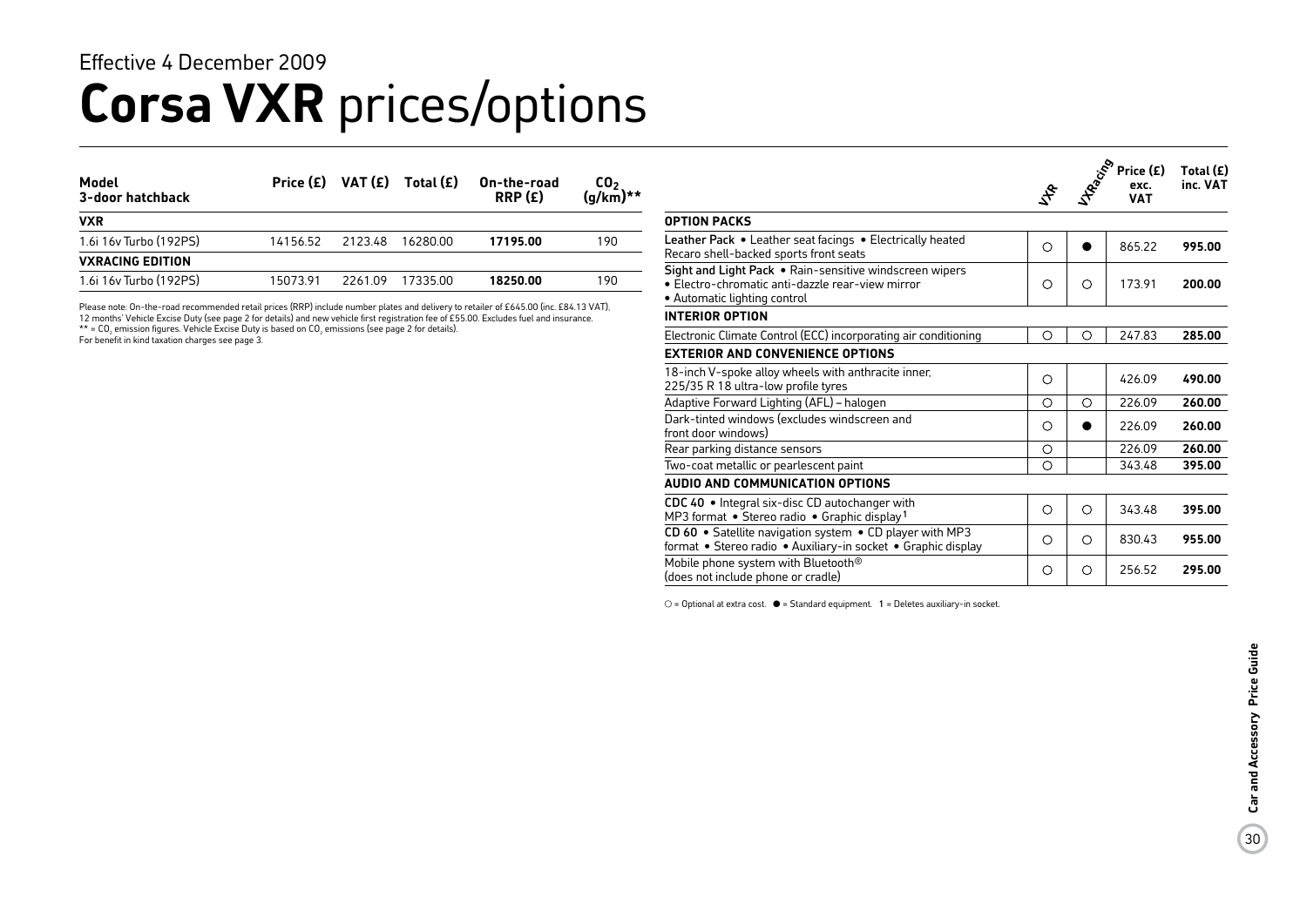### **Astra VXR** prices/options Effective 4 December 2009

| Model<br><b>Sport Hatch</b> | Price $(E)$ VAT $(E)$ |         | Total (£) | On-the-road<br>RRP(E) | $\mathsf{CO_2}$<br>$(g/km)**$ |
|-----------------------------|-----------------------|---------|-----------|-----------------------|-------------------------------|
| <b>VXR</b>                  |                       |         |           |                       |                               |
| 2.0i 16v Turbo (240PS)      | 18217.39              | 2732.61 | 20950.00  | 21865.00              | 221                           |
| <b>VXRACING EDITION</b>     |                       |         |           |                       |                               |
| 2.0i 16y Turbo (240PS)      | 1916522               | 2874.78 | 22040.00  | 22955.00              | 221                           |

Please note: On-the-road recommended retail prices (RRP) include number plates and delivery to retailer of £645.00 (inc. £84.13 VAT), 12 months' Vehicle Excise Duty (see page 2 for details) and new vehicle first registration fee of £55.00. Excludes fuel and insurance.  $^{\star\star}$  = CO<sub>2</sub> emission figures. Vehicle Excise Duty is based on CO<sub>2</sub> emissions (see page 2 for details). For benefit in kind taxation charges see page 3.

|                                                                                                                                                                      | $\mathcal{F}_\mathcal{L}$ | <b>Wasci</b> sta | Price $(E)$<br>exc.<br><b>VAT</b> | Total (£)<br>inc. VAT |
|----------------------------------------------------------------------------------------------------------------------------------------------------------------------|---------------------------|------------------|-----------------------------------|-----------------------|
| <b>OPTION PACKS</b>                                                                                                                                                  |                           |                  |                                   |                       |
| Leather Pack • Leather seat facings • Electrically heated Recaro<br>sports front seats . Centre rear seat head restraint . Front passenger's<br>seat height adjuster | ◯                         |                  | 882.61                            | 1015.00               |
| Sight and Light Pack • Rain-sensitive windscreen wipers • Electro-<br>chromatic anti-dazzle rear-view mirror • Automatic lighting control                            | О                         | O                | 173.91                            | 200.00                |
| <b>INTERIOR OPTIONS</b>                                                                                                                                              |                           |                  |                                   |                       |
| Electronic Climate Control (ECC) incorporating air conditioning                                                                                                      | О                         | $\circ$          | 247.83                            | 285.00                |
| Cruise control                                                                                                                                                       | ◯                         | O                | 182.61                            | 210.00                |
| <b>MECHANICAL OPTION</b>                                                                                                                                             |                           |                  |                                   |                       |
| Interactive Driving System-plus (IDS-plus) with<br>Continuous Damping Control (CDC)                                                                                  | O                         |                  | 369.57                            | 425.00                |
| <b>EXTERIOR AND CONVENIENCE OPTIONS</b>                                                                                                                              |                           |                  |                                   |                       |
| Electrically foldable door mirrors                                                                                                                                   | $\circ$                   | $\circ$          | 139.13                            | 160.00                |
| Adaptive Forward Lighting (AFL) incorporating bi-xenon headlights<br>with dynamic beam levelling and high-pressure washers                                           | $\bigcirc$                | $\bigcirc$       | 639.13                            | 735.00                |
| 19-inch multi-spoke alloy wheels with anthracite inner, 235/35 R 19<br>ultra-low profile tyres                                                                       | Ω                         |                  | 560.87                            | 645.00                |
| Dark-tinted windows (excludes windscreen and front door windows)                                                                                                     | $\bigcirc$                | ●                | 226.09                            | 260.00                |
| Rear parking distance sensor                                                                                                                                         | O                         |                  | 317.39                            | 365.00                |
| Two-coat metallic or pearlescent paint                                                                                                                               | $\circ$                   |                  | 343.48                            | 395.00                |
| AUDIO AND COMMUNICATION OPTIONS                                                                                                                                      |                           |                  |                                   |                       |
| CDC 40 . Integral six-disc CD autochanger with MP3 format<br>• Stereo radio • Graphic display <sup>1</sup>                                                           | O                         | $\bigcirc$       | 343.48                            | 395.00                |
| CD 70 • Satellite navigation system • CD player with MP3 format<br>· Stereo radio · Auxiliary-in socket · Colour monitor                                             | O                         | O                | 1065.22                           | 1225.00               |
| Mobile phone system with Bluetooth <sup>®</sup> (does not include phone or cradle)                                                                                   | Ο                         | Ο                | 256.52                            | 295.00                |

 $\bigcirc$  = Optional at extra cost.  $\bigcirc$  = Standard equipment. 1 = Deletes auxiliary-in socket.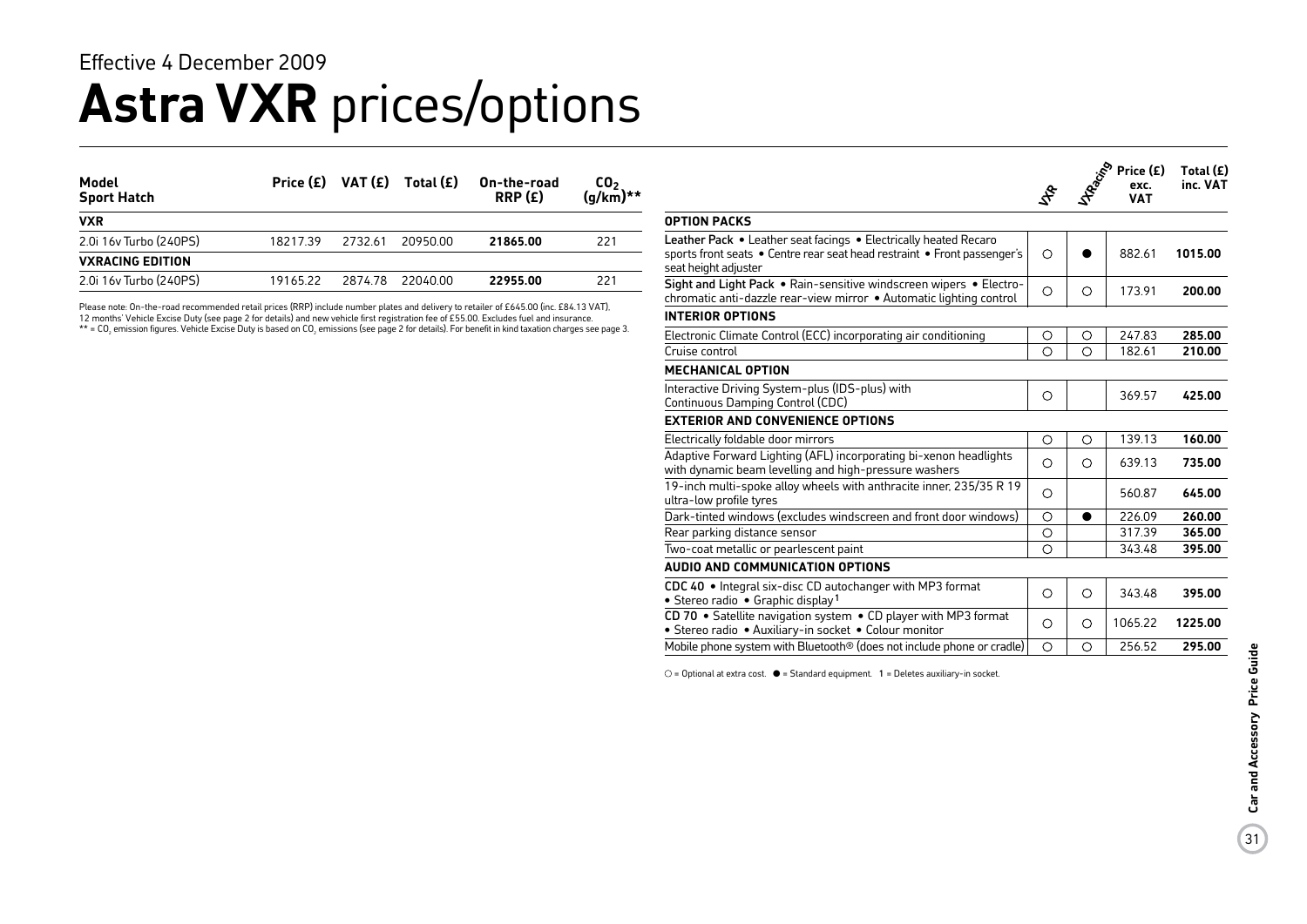### **Zafira VXR** prices/options Effective 4 December 2009

| Model<br>5-door MPV                                                                                                                                                                                                                                                                                                                                                                                                                                               |          |         | Price $(E)$ VAT $(E)$ Total $(E)$ | On-the-road<br>RRP(E) | CO <sub>2</sub><br>$(q/km)**$ |
|-------------------------------------------------------------------------------------------------------------------------------------------------------------------------------------------------------------------------------------------------------------------------------------------------------------------------------------------------------------------------------------------------------------------------------------------------------------------|----------|---------|-----------------------------------|-----------------------|-------------------------------|
| <b>VXR</b>                                                                                                                                                                                                                                                                                                                                                                                                                                                        |          |         |                                   |                       |                               |
| 2.0i 16y Turbo (240PS)                                                                                                                                                                                                                                                                                                                                                                                                                                            | 20773.91 | 3116.09 | 23890.00                          | 24995.00              | 230                           |
| Please note: On-the-road recommended retail prices (RRP) include number plates and delivery to retailer of £645.00 (inc. £84.13 VAT),<br>12 months' Vehicle Excise Duty (see page 2 for details) and new vehicle first registration fee of £55.00. Excludes fuel and insurance.<br>** = CO <sub>2</sub> emission figures. Vehicle Excise Duty is based on CO <sub>2</sub> emissions (see page 2 for details).<br>For benefit in kind taxation charges see page 3. |          |         |                                   |                       |                               |

**options Packs** Leather Pack<sup>1</sup> • Leather seat facings • Electrically heated Recaro sports front seats with tilt and lumbar adjustment • Front passenger's seat 939.13 **1080.00** height adjuster • Centre rear seat head restraint Sight and Light Pack • Rain-sensitive windscreen wipers • Electro-chromatic anti-dazzle rear-view mirror • Automatic lighting control 173.91 **200.00** FlexOrganiser® Organiser Pack • 3D storage net • Side net pocket **FIEXUTGanISEr® UrganISER Pack •** 3D storage net • Side net pocket Text Text 43.48 **50.00**<br>• Four side rail hooks **Interior options** Electronic Climate Control (ECC) 247.83 **285.00** Cruise control 182.61 **210.00 Exterior and convenience options** Electrically foldable door mirrors 139.13 **160.00** Adaptive Forward Lighting (AFL) incorporating bi-xenon headlights Adaptive Forward Lighting (AFL) incorporating bi-xenon neadlights<br>with dynamic beam levelling and high-pressure washers **639.13 735.00** Alloy-effect roof rails2 91.30 **105.00** 19-inch multi-spoke alloy wheels with anthracite inner, 235/35 R 19 ultra-low profile tyres by wheels with anthracite inner, 235/35 R 19<br>ultra-low profile tyres **645.00** Front and rear parking distance sensors 317.39 **365.00** Two-coat metallic or pearlescent paint 343.48 **395.00 Audio and communication options** CDC 40 • Integral six-disc CD autochanger with MP3 format • Stereo radio • Graphic display<sup>3</sup> 343.48 **395.00** CD 70 • Satellite navigation system • CD player with MP3 format CD 70 • Satellite navigation system • CD player with MP3 format<br>• Stereo radio • Auxiliary-in socket • Colour monitor **1066.00 1065.22 1225.00**  $z^2$ **Price (£) Total (£) exc. VAT inc. VAT**

 $O =$  Optional at extra cost.

1 = Deletes front passenger's underseat storage tray. 2 = Must be used with separate base carrier (available as a Vauxhall accessory) if luggage is to be carried on the roof.  $3$  = Deletes auxiliary-in socket.

Rear seat Twin Audio<sup>®</sup> system with single headset<sup>3</sup> 91.30 **105.00** 91.30 **105.00** Mobile phone system with Bluetooth<sup>®</sup> (does not include phone or cradle)  $\Box$  256.52 **295.00**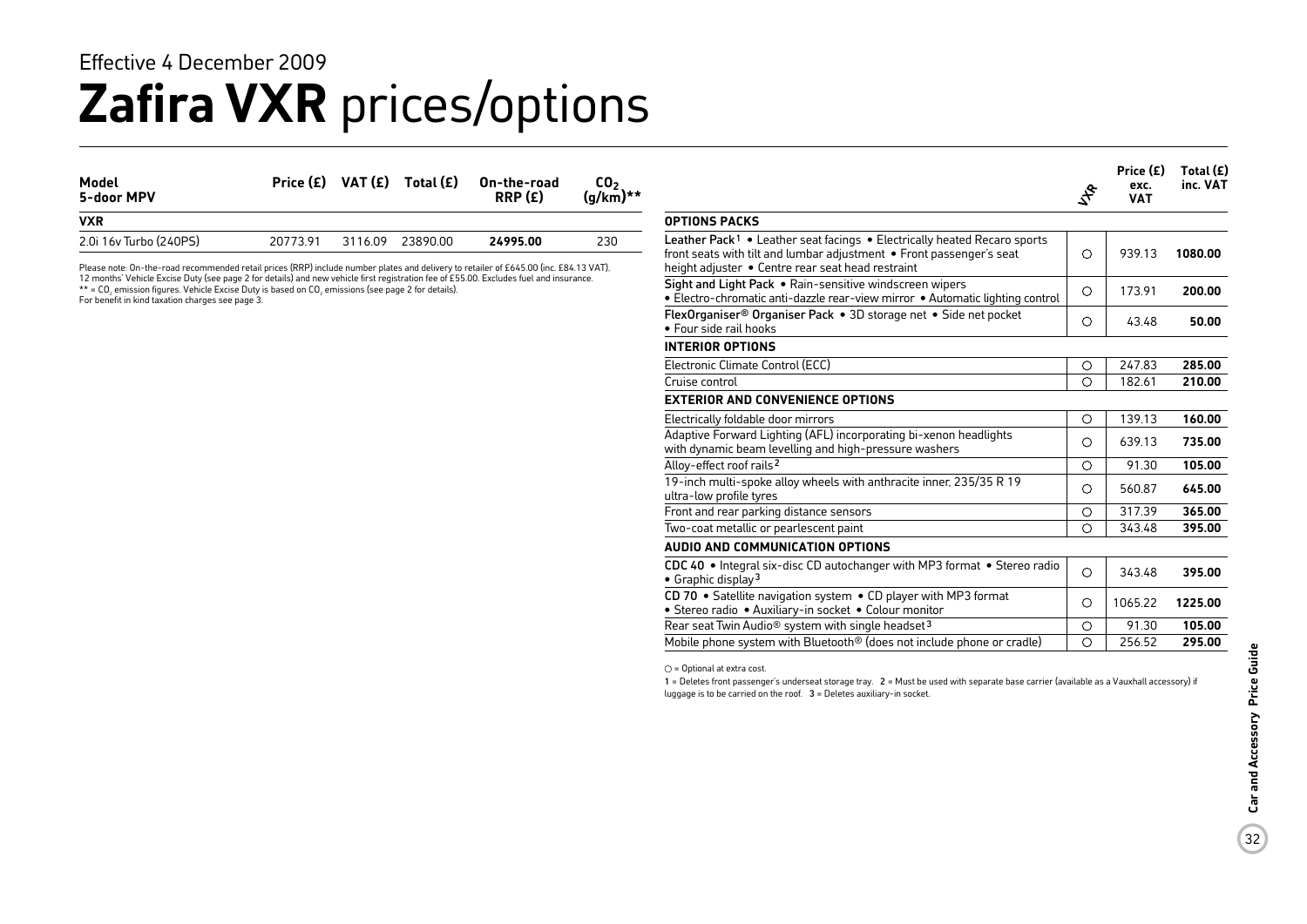### **Insignia VXR** prices/options Effective 4 December 2009

| Price (£) | VAT (£)                        | Total $(E)$ | On-the-road<br>RRP(E) | CO <sub>2</sub><br>$(g/km)**$ |
|-----------|--------------------------------|-------------|-----------------------|-------------------------------|
|           |                                |             |                       |                               |
| 25991.30  | 3898.70                        | 29890.00    | 30995.00              | 268                           |
|           |                                |             |                       |                               |
| 26700.00  | 4005.00                        | 30705.00    | 31810.00              | 268                           |
|           |                                |             |                       |                               |
|           |                                |             |                       |                               |
| 27143.48  | 4071.52                        | 31215.00    | 32320.00              | 274                           |
|           |                                |             |                       |                               |
| 27852.17  | 4177.83                        | 32030.00    | 33135.00              | 274                           |
|           | 5-door hatchback/4-door saloon |             |                       |                               |

Please note: On-the-road recommended retail prices (RRP) include number plates and delivery to retailer of £645.00 (inc. £84.13 VAT), 12 months' Vehicle Excise Duty (see page 2 for details) and new vehicle first registration fee of £55.00. Excludes fuel and insurance.

 $^{\star\star}$  = CO<sub>2</sub> emission figures. Vehicle Excise Duty is based on CO<sub>2</sub> emissions (see page 2 for details). For benefit in kind taxation charges see page 3.

|                                                                                                                                                                                                                                                                                                                                                                                                                                     | $\boldsymbol{\hat{z}}$ | <b>STRAND</b> | Price (£)<br>exc.<br><b>VAT</b> | Total $(E)$<br>inc. VAT |
|-------------------------------------------------------------------------------------------------------------------------------------------------------------------------------------------------------------------------------------------------------------------------------------------------------------------------------------------------------------------------------------------------------------------------------------|------------------------|---------------|---------------------------------|-------------------------|
| <b>OPTION PACKS</b>                                                                                                                                                                                                                                                                                                                                                                                                                 |                        |               |                                 |                         |
| VXR Leather Pack • Perforated leather seat facings • Eight-way<br>electrically adjustable driver's and front passenger's seats . Heated<br>front seats • Dual-zone Electronic Climate Control (ECC)<br>• Electrically folding door mirrors • Electro-chromatic anti-dazzle<br>driver's door mirror                                                                                                                                  | O                      | $\bigcirc$    | 1130.43                         | 1300.00                 |
| FlexOrganiser <sup>®</sup> Pack (Sports Tourer only) . Four side rails<br>• 3D storage net • Side net pocket • Four side rail hooks                                                                                                                                                                                                                                                                                                 | $\circ$                | $\circ$       | 86.96                           | 100.00                  |
| <b>INTERIOR OPTIONS</b>                                                                                                                                                                                                                                                                                                                                                                                                             |                        |               |                                 |                         |
| Dual-zone Electronic Climate Control (ECC) incorporating<br>air conditioning with variable side-to-side temperature settings,<br>multi-zone sun sensor and heat reflective windscreen                                                                                                                                                                                                                                               | $\circ$                | $\bigcirc$    | 256.52                          | 295.00                  |
| Rear side window sunblinds                                                                                                                                                                                                                                                                                                                                                                                                          | O                      | O             | 173.91                          | 200.00                  |
| Vertical load restraining net (Sports Tourer only)                                                                                                                                                                                                                                                                                                                                                                                  | $\circ$                | $\circ$       | 173.91                          | 200.00                  |
| Cigar lighter and front ashtray                                                                                                                                                                                                                                                                                                                                                                                                     | $\circ$                | $\circ$       | 17.39                           | 20.00                   |
| 230-volt rear power outlet behind front seats (two-pin Euro-style socket)                                                                                                                                                                                                                                                                                                                                                           | $\circ$                | $\bigcirc$    | 65.22                           | 75.00                   |
| <b>EXTERIOR AND CONVENIENCE OPTIONS</b>                                                                                                                                                                                                                                                                                                                                                                                             |                        |               |                                 |                         |
| 20-inch 5-Y spoke bi-colour alloy wheels with 255/35 R 20 tyres                                                                                                                                                                                                                                                                                                                                                                     | О                      | $\circ$       | 956.52                          | 1100.00                 |
| Front and rear parking distance sensors                                                                                                                                                                                                                                                                                                                                                                                             | O                      | $\circ$       | 317.39                          | 365.00                  |
| Electrically folding door mirrors                                                                                                                                                                                                                                                                                                                                                                                                   | $\circ$                | O             | 147.83                          | 170.00                  |
| Two-coat metallic or pearlescent paint                                                                                                                                                                                                                                                                                                                                                                                              | $\bigcirc$             | $\bigcirc$    | 343.48                          | 395.00                  |
| AUDIO AND COMMUNICATION OPTIONS                                                                                                                                                                                                                                                                                                                                                                                                     |                        |               |                                 |                         |
| DVD 800 Satellite navigation/CD player with MP3 format/<br>stereo radio . DVD-based satellite navigation system . Multi-<br>function infotainment controller . CD player with MP3 format<br>• AM/FM stereo radio with 36 station presets • USB connection<br>and auxiliary-in socket within centre armrest • 7-inch colour<br>monitor • RDS with Traffic Programme • 20 watts per channel<br>output • 7 speakers • Shark fin aerial | Ω                      |               | 782.61                          | 900.00                  |
| Stereo radio with Digital Audio Broadcast (DAB)<br>- only available with DVD 800                                                                                                                                                                                                                                                                                                                                                    | $\circ$                | $\circ$       | 130.43                          | 150.00                  |
| Mobile phone system with Bluetooth <sup>®</sup> , base plate system<br>(does not include phone or cradle) and shark fin aerial                                                                                                                                                                                                                                                                                                      | О                      | O             | 152.17                          | 175.00                  |

 $O =$  Optional at extra cost.  $\bullet =$  Standard equipment.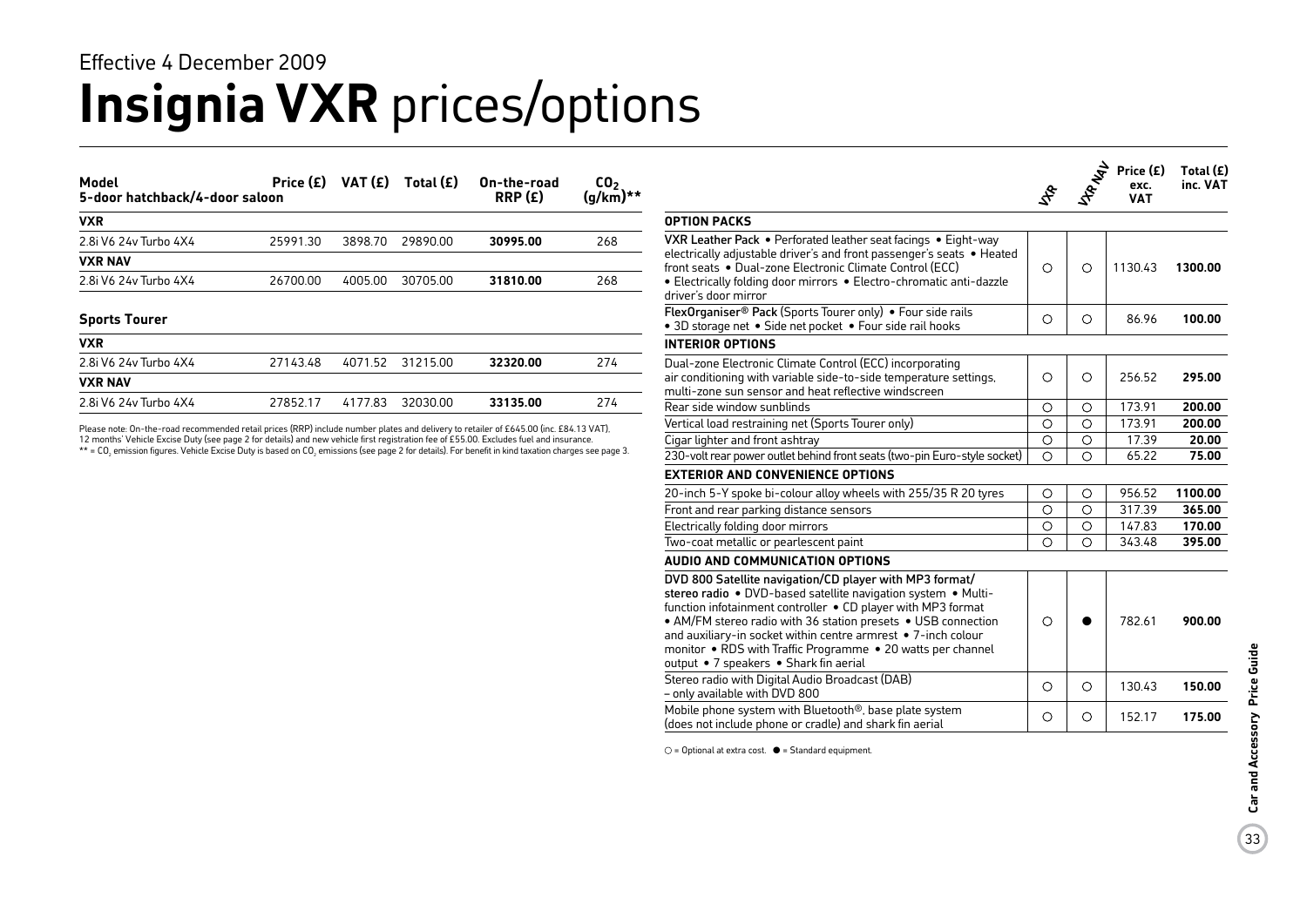### **VXR8** prices/options Effective 4 December 2009

| Model<br>4-door saloon       | Price $(E)$ | VAT (£) | Total $(E)$ | On-the-road<br>RRP(E) | CO <sub>2</sub><br>$(g/km)**$ |
|------------------------------|-------------|---------|-------------|-----------------------|-------------------------------|
| VXR8                         |             |         |             |                       |                               |
| 6.2i V8 (431PS)              | 29713.04    | 4456.96 | 34170.00    | 35275.00              | 364                           |
| 6.2i V8 (431PS) auto         | 30926.09    | 4638.91 | 35565.00    | 36670.00              | 345                           |
| <b>VXR8 BATHURST EDITION</b> |             |         |             |                       |                               |
| 6.2i V8 (431PS)              | 32078.26    | 481174  | 36890.00    | 37995.00              | 364                           |

Please note: On-the-road recommended retail prices (RRP) include number plates and delivery to retailer of £645.00 (inc. £84.13 VAT), 12 months' Vehicle Excise Duty (see page 2 for details) and new vehicle first registration fee of £55.00. Excludes fuel and insurance.<br>\*\* = CO<sub>2</sub> emission figures. Vehicle Excise Duty is based on CO<sub>2</sub> emissions (see page For benefit in kind taxation charges see page 3.

|                                                                    | <b>A</b> BO | Price $(E)$<br>exc.<br><b>VAT</b> | Total $(E)$<br>inc. VAT |
|--------------------------------------------------------------------|-------------|-----------------------------------|-------------------------|
| <b>EXTERIOR OPTION</b>                                             |             |                                   |                         |
| Two-coat metallic or pearlescent paint                             | N/C         | No-cost option                    |                         |
| <b>AUDIO AND COMMUNICATION OPTIONS</b>                             |             |                                   |                         |
| Integrated satellite navigation system <sup>1</sup>                |             | 1304.35                           | 1500.00                 |
| Integrated satellite navigation system (retailer-fit) <sup>2</sup> |             | 1304.35                           | 1500.00                 |

 $O =$  Optional at extra cost.  $N/C = No$ -cost option.

1 = Total price comprises £1383.00 inc. VAT for the factory-fit satellite navigation system plus £117.00 for the accessory satellite navigation disc. 2 = Total price includes satellite navigation system, fitting and accessory satellite navigation disc.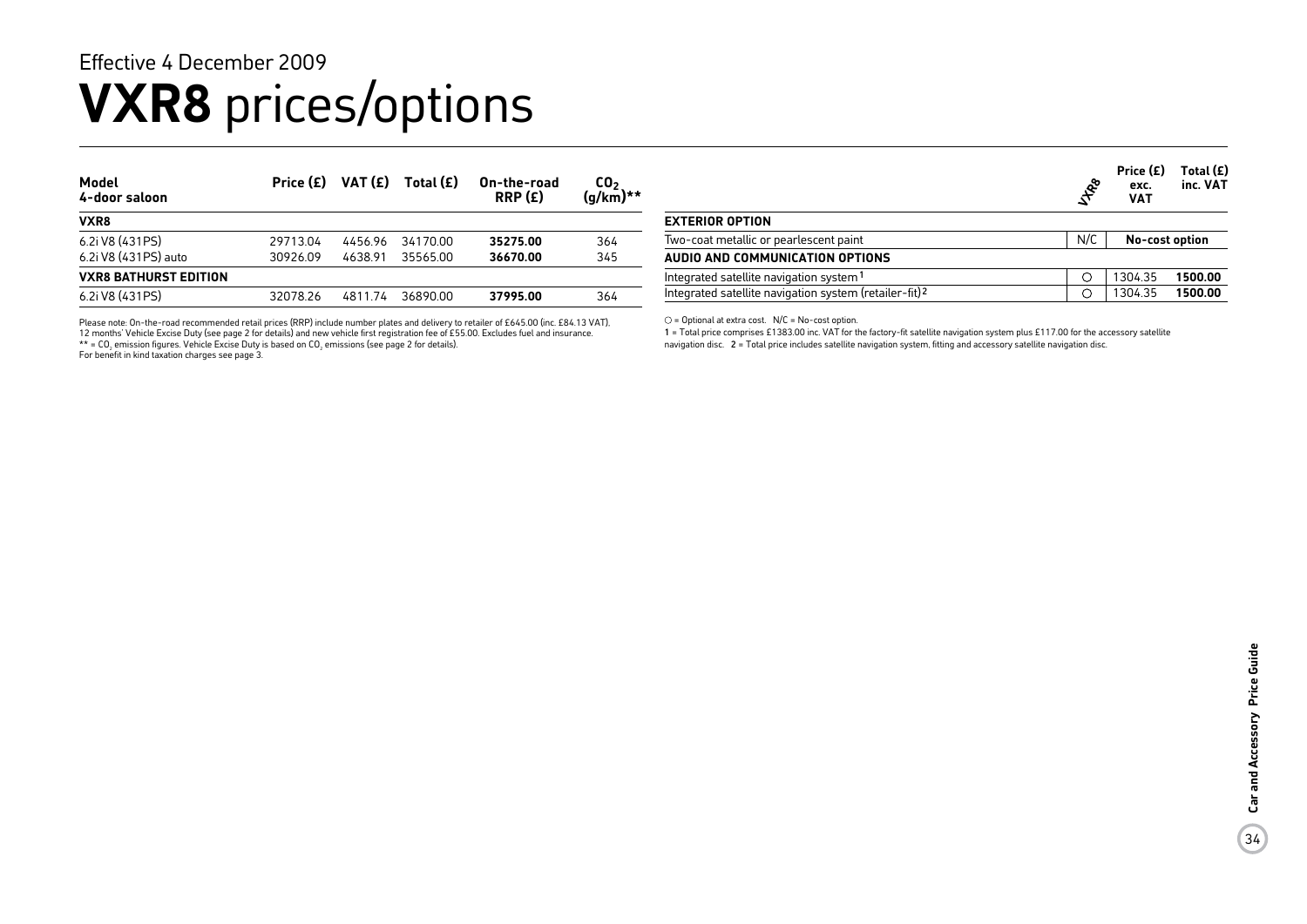## **Range** fuel economy and emissions

|                                                     | Fuel economy mpg (litres/100km) |              |             |                 |                 |  |  |
|-----------------------------------------------------|---------------------------------|--------------|-------------|-----------------|-----------------|--|--|
|                                                     |                                 | <b>Urban</b> | Extra-urban | <b>Combined</b> | CO <sub>2</sub> |  |  |
|                                                     | <b>Transmission</b>             | driving      | driving     | figure          | (g/km)          |  |  |
| <b>AGILA</b>                                        |                                 |              |             |                 |                 |  |  |
| 1.0i 12v ecoFLEX                                    | manual                          | 47.9 (5.9)   | 64.2(4.4)   | 56.5(5.0)       | 119             |  |  |
| 1.2i 16v                                            | manual                          | 40.9(6.9)    | 60.1(4.7)   | 51.4(5.5)       | 129             |  |  |
| 1.2i 16v                                            | automatic                       | 36.2(7.8)    | 57.6 (4.9)  | 47.9 (5.9)      | 142             |  |  |
| 1.3CDTi 16v ecoFLEX                                 | manual                          | 51.4 (5.5)   | 70.6 (4.0)  | 62.8(4.5)       | 120             |  |  |
| <b>CORSA</b>                                        |                                 |              |             |                 |                 |  |  |
| 1.0i 12v                                            | manual                          | 38.7(7.3)    | 61.4(4.6)   | 50.4(5.6)       | 134             |  |  |
| 1.2i 16y exc. SXi                                   | manual                          | 36.7(7.7)    | 60.1(4.7)   | 48.7 (5.8)      | 139             |  |  |
| 1.2i 16y SXi                                        | manual                          | 35.3(8.0)    | 56.5(5.0)   | 46.3(6.1)       | 146             |  |  |
| 1.2i 16y exc. SXi                                   | Easytronic                      | 37.2(7.6)    | 61.4(4.6)   | 49.6 (5.7)      | 137             |  |  |
| 1.4i 16v                                            | manual                          | 35.3(8.0)    | 56.5(5.0)   | 46.3(6.1)       | 146             |  |  |
| 1.4i 16y 3-dr hatch                                 | automatic                       | 33.2(8.5)    | 53.3(5.3)   | 43.5(6.5)       | 154             |  |  |
| 1.4i 16y 5-dr hatch                                 | automatic                       | 32.8(8.6)    | 52.3(5.4)   | 42.8(6.6)       | 158             |  |  |
| 1.6i 16v Turbo (150PS)                              | manual                          | 26.9 (10.5)  | 44.1(6.4)   | 35.8(7.9)       | 189             |  |  |
| 1.3CDTi 16v (75PS) ecoFLEX<br>Life/Club 3-dr        | manual                          | 54.3(5.2)    | 85.6(3.3)   | 70.6 (4.0)      | 105             |  |  |
| 1.3CDTi 16v (75PS) ecoFLEX<br>(exc. Life/Club 3-dr) | manual                          | 49.6 (5.7)   | 74.3 (3.8)  | 62.8(4.5)       | 119             |  |  |
| 1.3CDTi 16v (90PS)                                  | manual                          | 45.6(6.2)    | 70.6 (4.0)  | 58.9 (4.8)      | 127             |  |  |
| 1.7CDTi 16y 3-dr hatch                              | manual                          | 45.6(6.2)    | 70.6 (4.0)  | 58.9 (4.8)      | 130             |  |  |
| 1.7CDTi 16y 5-dr hatch                              | manual                          | 44.8 (6.3)   | 68.9(4.1)   | 57.6 (4.9)      | 132             |  |  |

The fuel consumption figures shown comply with EC directive 1999/100 to provide a realistic indication of fuel consumption by taking into account everyday driving conditions, such as cold starts, acceleration and braking. These figures take account of the vehicle's kerbweight, ascertained in accordance with the above regulation. Important: the results given relate to the particular vehicle tested. Variations in trim level and equipment may result in slightly higher fuel consumption and CO<sub>2</sub> emission levels than those quoted. Driving style, road and traffic conditions, vehicle mileage and standard of maintenance may also affect fuel consumption; therefore the results do not express or imply any guarantee of fuel consumption attainable.

|                                  | Fuel economy mpg (litres/100km) |             |             |                 |                 |  |  |
|----------------------------------|---------------------------------|-------------|-------------|-----------------|-----------------|--|--|
|                                  |                                 | Urban       | Extra-urban | <b>Combined</b> | CO <sub>2</sub> |  |  |
|                                  | <b>Transmission</b>             | driving     | driving     | figure          | (g/km)          |  |  |
| <b>MERIVA</b>                    |                                 |             |             |                 |                 |  |  |
| 1.4i 16v                         | manual                          | 34.9(8.1)   | 55.4(5.1)   | 45.6(6.2)       | 148             |  |  |
| 1.6i 16v                         | manual                          | 31.7(8.9)   | 52.3(5.4)   | 42.2(6.7)       | 159             |  |  |
| 1.6i 16v                         | Easytronic                      | 31.7(8.9)   | 52.3(5.4)   | 42.2 (6.7)      | 159             |  |  |
| 1.8i 16v                         | manual                          | 27.4 (10.3) | 50.4 (5.6)  | 38.7(7.3)       | 174             |  |  |
| 1.8i 16v                         | Easytronic                      | 28.0 (10.1) | 49.6 (5.7)  | 38.7(7.3)       | 174             |  |  |
| 1.3CDTi 16v                      | manual                          | 45.6(6.2)   | 65.7(4.3)   | 56.5(5.0)       | 134             |  |  |
| 1.7CDTi 16v                      | manual                          | 42.8(6.6)   | 64.2(4.4)   | 54.3(5.2)       | 139             |  |  |
| <b>NEW ASTRA*</b>                |                                 |             |             |                 |                 |  |  |
| 1.4i 16v VVT (87PS)**            | manual                          | 39.8(7.1)   | 61.4(4.6)   | 51.4(5.5)       | 129             |  |  |
| 1.4i 16v VVT (100PS)             | manual                          | 39.8(7.1)   | 61.4(4.6)   | 51.4(5.5)       | 129             |  |  |
| 1.6i 16v VVT1                    | manual                          | 34.0(8.3)   | 55.4(5.1)   | 44.8(6.3)       | 147             |  |  |
| 1.6i 16v VVT <sup>2</sup>        | manual                          | 33.6(8.4)   | 54.3(5.2)   | 44.1(6.4)       | 149             |  |  |
| 1.6i 16v VVT1                    | automatic                       | 28.8(9.8)   | 50.4(5.6)   | 39.8(7.1)       | 167             |  |  |
| 1.6i 16v VVT2                    | automatic                       | 28.5(9.9)   | 49.6 (5.7)  | 39.2 (7.2)      | 169             |  |  |
| 1.4i 16y VVT Turbo <sup>1</sup>  | manual                          | 36.2 (7.8)  | 60.1(4.7)   | 47.9 (5.9)      | 138             |  |  |
| 1.4i 16v VVT Turbo <sup>2</sup>  | manual                          | 35.8(7.9)   | 58.9 (4.8)  | 47.1 (6.0)      | 139             |  |  |
| 1.6i 16y Turbo 3                 | manual                          | 32.1 (8.8)  | 50.4(5.6)   | 41.5(6.8)       | 159             |  |  |
| 1.6i 16y Turbo <sup>4</sup>      | manual                          | 31.7(8.9)   | 50.4(5.6)   | 41.5(6.8)       | 160             |  |  |
| 1.7CDTi 16v (110PS)3             | manual                          | 49.6(5.7)   | 68.9(4.1)   | 60.1(4.7)       | 124             |  |  |
| 1.7CDTi 16v (110PS) 4            | manual                          | 49.6(5.7)   | 67.3(4.2)   | 60.1(4.7)       | 125             |  |  |
| 1.7CDTi 16v (125PS) <sup>3</sup> | manual                          | 49.6 (5.7)  | 68.9 (4.1)  | 60.1(4.7)       | 124             |  |  |
| 1.7CDTi 16v (125PS)4             | manual                          | 49.6 (5.7)  | 67.3(4.2)   | 60.1(4.7)       | 125             |  |  |
| 2.0CDTi 16v3                     | manual                          | 45.6(6.2)   | 72.4 (3.9)  | 58.9 (4.8)      | 126             |  |  |
| 2.0CDTi 16v <sup>4</sup>         | manual                          | 45.6(6.2)   | 70.6 (4.0)  | 58.9 (4.8)      | 127             |  |  |
| 2.0CDTi 16v3                     | automatic                       | 35.8(7.9)   | 61.4(4.6)   | 48.7 (5.8)      | 154             |  |  |
| 2.0CDTi 16v4                     | automatic                       | 35.8 (7.9)  | 60.1(4.7)   | 47.9 (5.9)      | 155             |  |  |

 $*$  = Provisional data.  $**$  = Not available at launch.

1 = Figures apply to vehicles fitted with wheels up to 18 inches in diameter.

2 = Figures apply to vehicles fitted with 19-inch wheels.

3 = Figures apply to vehicles fitted with wheels up to 17 inches in diameter.

4 = Figures apply to vehicles fitted with 18-inch or 19-inch wheels.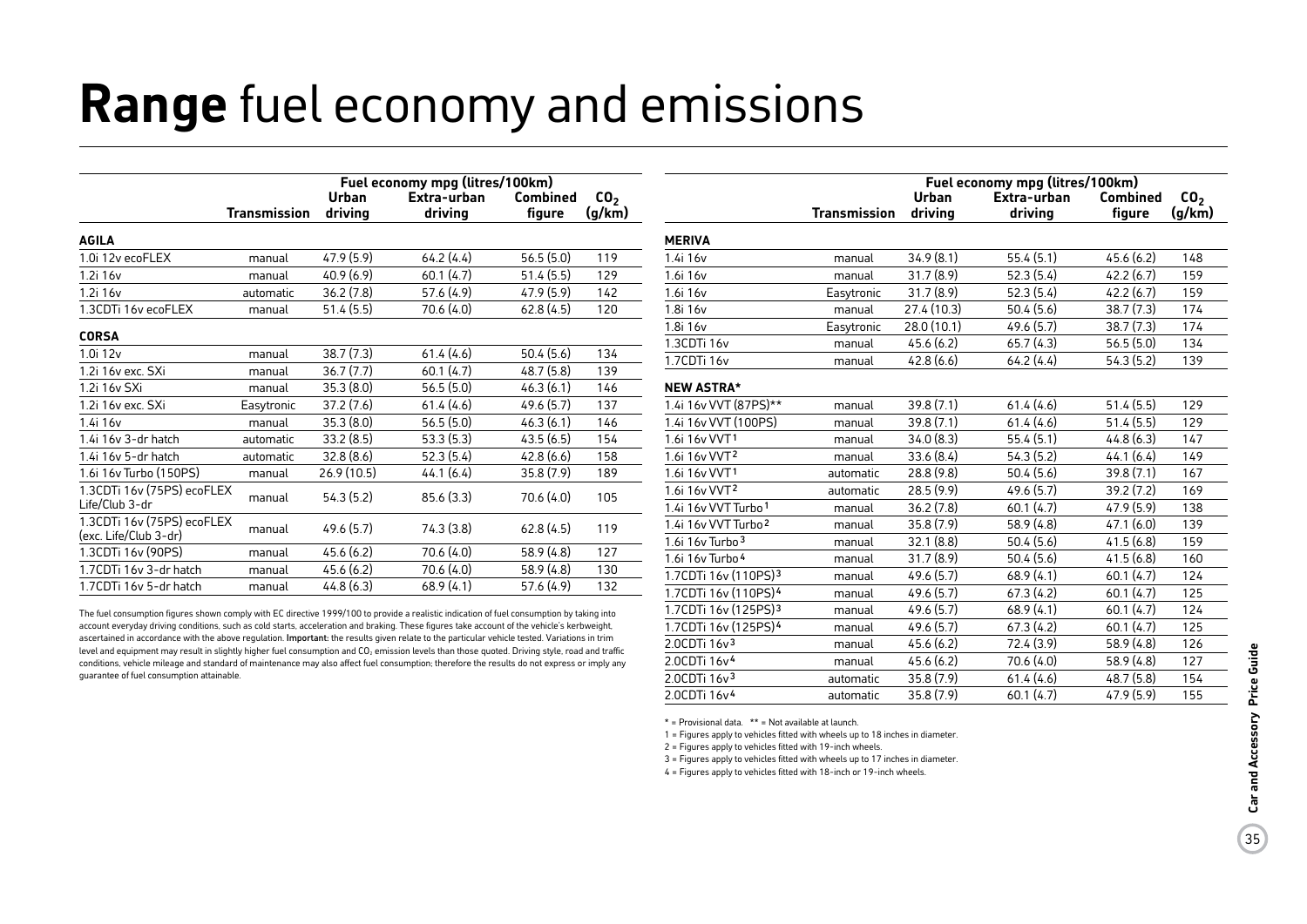## **Range** fuel economy and emissions

|            | <b>Urban</b>                                       | Extra-urban                                         | <b>Combined</b> | CO <sub>2</sub>                           |
|------------|----------------------------------------------------|-----------------------------------------------------|-----------------|-------------------------------------------|
|            |                                                    |                                                     |                 | (g/km)                                    |
|            |                                                    |                                                     |                 |                                           |
| manual     | 35.3(8.0)                                          | 56.5(5.0)                                           | 46.3(6.1)       | 146                                       |
| manual     | 32.5(8.7)                                          | 54.3(5.2)                                           | 43.5(6.5)       | 155                                       |
| manual     | 32.1(8.8)                                          | 53.3(5.3)                                           | 42.8(6.6)       | 158                                       |
| Easytronic | 33.2(8.5)                                          | 56.5(5.0)                                           | 44.8(6.3)       | 151                                       |
| manual     | 29.1 (9.7)                                         | 50.4(5.6)                                           | 39.8 (7.1)      | 169                                       |
| manual     | 28.8(9.8)                                          | 49.6(5.7)                                           | 39.2(7.2)       | 172                                       |
| automatic  | 27.2(10.4)                                         | 46.3(6.1)                                           | 36.7(7.7)       | 184                                       |
| automatic  | 26.9(10.5)                                         | 45.6(6.2)                                           | 36.2(7.8)       | 186                                       |
| manual     | 27.4 (10.3)                                        | 45.6(6.2)                                           | 36.7(7.7)       | 185                                       |
| manual     | 44.8 (6.3)                                         | 68.9(4.1)                                           | 57.6 (4.9)      | 130                                       |
| manual     | 44.1(6.4)                                          | 67.3(4.2)                                           | 56.5(5.0)       | 135                                       |
| manual     | 43.5(6.5)                                          | 65.7(4.3)                                           | 55.4(5.1)       | 138                                       |
| manual     | 50.4(5.6)                                          | 72.4 (3.9)                                          | 62.8(4.5)       | 119                                       |
| manual     | 39.2 (7.2)                                         | 60.1(4.7)                                           | 50.4(5.6)       | 149                                       |
| automatic  | 29.4 (9.6)                                         | 53.3(5.3)                                           | 40.9(6.9)       | 186                                       |
| manual     | 39.2 (7.2)                                         | 60.1(4.7)                                           | 50.4(5.6)       | 149                                       |
|            | <b>Transmission</b><br>1.7CDTi 16v (110PS) ecoFLEX | driving<br><b>ASTRA SPORT HATCH/ASTRA HATCHBACK</b> | driving         | Fuel economy mpg (litres/100km)<br>figure |

5 = Figures apply to vehicles fitted with wheels up to 16 inches in diameter.

6 = Figures apply to vehicles fitted with 17-inch or 18-inch wheels.

7 = Figures apply to Sport Hatch models fitted with 16-inch wheels and 5-door hatchback Life models.

8 = Figures apply to Sport Hatch models fitted with 17-inch or 18-inch wheels and 5-door hatchback models excluding Life.

#### **Astra estate**

| 1.4i 16v                  | manual     | 35.3(8.0)   | 56.5(5.0) | 46.3(6.1) | 146 |
|---------------------------|------------|-------------|-----------|-----------|-----|
| 1.6i 16y VVT1             | manual     | 32.1(8.8)   | 53.3(5.3) | 42.8(6.6) | 158 |
| 1.6i 16y VVT2             | manual     | 31.7(8.9)   | 52.3(5.4) | 42.2(6.7) | 159 |
| 1.6i 16v VVT              | Easytronic | 32.8(8.6)   | 55.4(5.1) | 44.1(6.4) | 153 |
| 1.8i 16v VVT1             | manual     | 29.1(9.7)   | 50.4(5.6) | 39.8(7.1) | 169 |
| 1.8i 16y VVT2             | manual     | 28.8(9.8)   | 49.6(5.7) | 39.2(7.2) | 172 |
| 1.8i 16v VVT1             | automatic  | 26.9(10.5)  | 45.6(6.2) | 36.2(7.8) | 186 |
| 1.8i 16y VVT <sup>2</sup> | automatic  | 26.6(10.6)  | 44.8(6.3) | 35.8(7.9) | 189 |
| 1.6i 16v Turbo            | manual     | 27.4 (10.3) | 45.6(6.2) | 36.7(7.7) | 185 |
|                           |            |             |           |           |     |

|                                        |                     | Fuel economy mpg (litres/100km) |                        |                           |                           |  |  |  |
|----------------------------------------|---------------------|---------------------------------|------------------------|---------------------------|---------------------------|--|--|--|
|                                        | <b>Transmission</b> | Urban<br>driving                | Extra-urban<br>driving | <b>Combined</b><br>figure | CO <sub>2</sub><br>(g/km) |  |  |  |
| <b>ASTRA ESTATE (continued)</b>        |                     |                                 |                        |                           |                           |  |  |  |
| 1.3CDTi 16v (90PS)                     | manual              | 44.8 (6.3)                      | 68.9 (4.1)             | 57.6 (4.9)                | 130                       |  |  |  |
| 1.7CDTi 16v (100PS) Life               | manual              | 44.1(6.4)                       | 67.3(4.2)              | 56.5(5.0)                 | 135                       |  |  |  |
| 1.7CDTi 16y (100PS) (exc. Life) manual |                     | 43.5(6.5)                       | 65.7(4.3)              | 55.4(5.1)                 | 138                       |  |  |  |
| 1.7CDTi 16v (110PS) ecoFLEX            | manual              | 50.4(5.6)                       | 72.4 (3.9)             | 62.8(4.5)                 | 119                       |  |  |  |
| 1.9CDTi (120PS)                        | manual              | 39.2 (7.2)                      | 60.1(4.7)              | 50.4(5.6)                 | 149                       |  |  |  |
| 1.9CDTi (120PS)                        | automatic           | 29.1 (9.7)                      | 52.3(5.4)              | 40.4 (7.0)                | 189                       |  |  |  |
| 1.9CDTi 16v (150PS)                    | manual              | 39.2 (7.2)                      | 60.1(4.7)              | 50.4(5.6)                 | 149                       |  |  |  |
| <b>ASTRA TWINTOP</b>                   |                     |                                 |                        |                           |                           |  |  |  |
| 1.6i 16v VVT                           | manual              | 31.4 (9.0)                      | 51.4(5.5)              | 41.5(6.8)                 | 163                       |  |  |  |
| 1.8i 16v VVT                           | manual              | 28.2 (10.0)                     | 47.9 (5.9)             | 38.2 (7.4)                | 177                       |  |  |  |
| 1.8i 16v VVT                           | automatic           | 26.4 (10.7)                     | 44.1(6.4)              | 35.3(8.0)                 | 191                       |  |  |  |
| 2.0i 16y Turbo (200PS)                 | manual              | 21.2 (13.3)                     | 38.7(7.3)              | 29.7 (9.5)                | 228                       |  |  |  |
| 1.9CDTi 16v (150PS)                    | manual              | 37.2(7.6)                       | 55.4 (5.1)             | 47.1 (6.0)                | 159                       |  |  |  |
| <b>ZAFIRA</b>                          |                     |                                 |                        |                           |                           |  |  |  |
| 1.6i 16v                               | manual              | 30.1(9.4)                       | 47.9 (5.9)             | 39.2 (7.2)                | 172                       |  |  |  |
| 1.6i 16v VVT                           | manual              | 31.7(8.9)                       | 52.3(5.4)              | 42.2 (6.7)                | 159                       |  |  |  |
| 1.8i 16v VVT                           | manual              | 28.5(9.9)                       | 47.1 (6.0)             | 38.2 (7.4)                | 177                       |  |  |  |
| 1.8i 16v VVT                           | Easytronic          | 29.1(9.7)                       | 48.7 (5.8)             | 39.2 (7.2)                | 172                       |  |  |  |
| 2.2i 16v Direct                        | manual              | 25.0 (11.3)                     | 44.1(6.4)              | 34.4(8.2)                 | 197                       |  |  |  |
| 2.2i 16v Direct                        | automatic           | 24.4 (11.6)                     | 42.2(6.7)              | 33.2(8.5)                 | 204                       |  |  |  |
| 1.7CDTi 16v ecoFLEX                    | manual              | 43.5(6.5)                       | 61.4(4.6)              | 53.3(5.3)                 | 139                       |  |  |  |
| 1.9CDTi (120PS)                        | manual              | 37.2(7.6)                       | 55.4(5.1)              | 47.1 (6.0)                | 159                       |  |  |  |
| 1.9CDTi (120PS)                        | automatic           | 29.4(9.6)                       | 51.4(5.5)              | 40.4 (7.0)                | 186                       |  |  |  |
| 1.9CDTi 16v (150PS)                    | manual              | 37.2(7.6)                       | 55.4(5.1)              | 47.1 (6.0)                | 159                       |  |  |  |
| 1.9CDTi 16v (150PS)                    | automatic           | 28.8(9.8)                       | 49.6(5.7)              | 39.2 (7.2)                | 191                       |  |  |  |

The fuel consumption figures shown comply with EC directive 1999/100 to provide a realistic indication of fuel consumption by taking into account everyday driving conditions, such as cold starts, acceleration and braking. These figures take account of the vehicle's kerbweight, ascertained in accordance with the above regulation. Important: the results given relate to the particular vehicle tested. Variations in trim level and equipment may result in slightly higher fuel consumption and CO<sub>2</sub> emission levels than those quoted. Driving style, road and traffic conditions, vehicle mileage and standard of maintenance may also affect fuel consumption; therefore the results do not express or imply any guarantee of fuel consumption attainable.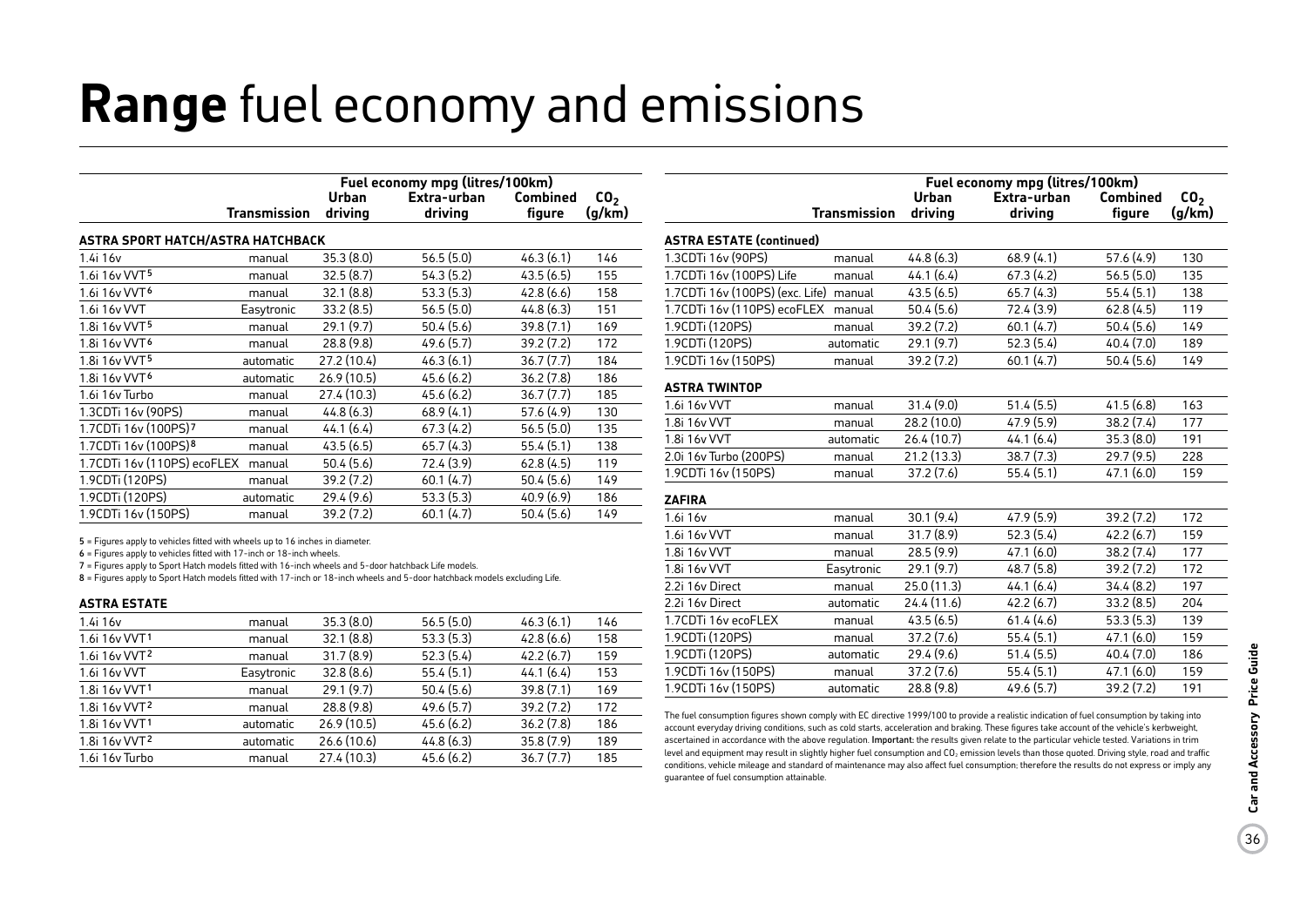## **Range** fuel economy and emissions

|                             | Fuel economy mpg (litres/100km) |             |             |                 |                 |  |
|-----------------------------|---------------------------------|-------------|-------------|-----------------|-----------------|--|
|                             |                                 | Urban       | Extra-urban | <b>Combined</b> | CO <sub>2</sub> |  |
|                             | <b>Transmission</b>             | driving     | driving     | figure          | (g/km)          |  |
| INSIGNIA HATCH/SALOON       |                                 |             |             |                 |                 |  |
| 1.8i 16v VVT                | manual                          | 26.9(10.5)  | 47.9 (5.9)  | 37.2(7.6)       | 178             |  |
| 1.6i 16v Turbo              | manual                          | 26.6(10.6)  | 47.1(6.0)   | 36.7(7.7)       | 179             |  |
| 2.0i 16y Turbo saloon       | manual                          | 22.2(12.7)  | 43.5(6.5)   | 32.1(8.8)       | 207             |  |
| 2.0i 16y Turbo hatch        | manual                          | 22.1(12.8)  | 43.5(6.5)   | 32.1(8.8)       | 208             |  |
| 2.0i 16y Turbo              | automatic                       | 19.9 (14.2) | 40.9(6.9)   | 29.4(9.6)       | 225             |  |
| 2.0i 16y Turbo 4X4          | manual                          | 21.6(13.1)  | 40.9(6.9)   | 30.7(9.2)       | 215             |  |
| 2.0i 16y Turbo 4X4          | automatic                       | 19.6 (14.4) | 39.8(7.1)   | 28.8(9.8)       | 229             |  |
| 2.8i V6 24y Turbo 4X4       | automatic                       | 17.0 (16.6) | 36.7(7.7)   | 25.7(11.0)      | 258             |  |
| 2.0CDTi 16v (130PS)         | manual                          | 36.7(7.7)   | 60.1(4.7)   | 48.7(5.8)       | 154             |  |
| 2.0CDTi 16v (130PS) saloon  | automatic                       | 30.7(9.2)   | 55.4(5.1)   | 42.8(6.6)       | 174             |  |
| 2.0CDTi 16v (130PS) hatch   | automatic                       | 30.4(9.3)   | 54.3(5.2)   | 42.2(6.7)       | 177             |  |
| 2.0CDTi 16v (130PS) ecoFLEX | manual                          | 41.5(6.8)   | 67.3(4.2)   | 54.3(5.2)       | 136             |  |
| 2.0CDTi 16v (160PS)         | manual                          | 36.7(7.7)   | 60.1(4.7)   | 48.7(5.8)       | 154             |  |
| 2.0CDTi 16v (160PS) saloon  | automatic                       | 30.7(9.2)   | 55.4(5.1)   | 42.8(6.6)       | 174             |  |
| 2.0CDTi 16v (160PS) hatch   | automatic                       | 30.4(9.3)   | 54.3(5.2)   | 42.2(6.7)       | 177             |  |
| 2.0CDTi 16y (160PS) ecoFLEX | manual                          | 41.5(6.8)   | 67.3(4.2)   | 54.7(5.2)       | 136             |  |

|                                                            | Fuel economy mpg (litres/100km) |                  |                        |                           |                           |  |  |
|------------------------------------------------------------|---------------------------------|------------------|------------------------|---------------------------|---------------------------|--|--|
|                                                            | <b>Transmission</b>             | Urban<br>driving | Extra-urban<br>driving | <b>Combined</b><br>figure | CO <sub>2</sub><br>(g/km) |  |  |
| <b>ANTARA</b>                                              |                                 |                  |                        |                           |                           |  |  |
| 2.0CDTi 16v                                                | manual                          | 32.5(8.7)        | 41.5(6.8)              | 37.2(7.6)                 | 198                       |  |  |
| 2.0CDTi 16v                                                | automatic                       | 25.9 (10.9)      | 38.7(7.3)              | 32.8(8.6)                 | 225                       |  |  |
| <b>VXR</b>                                                 |                                 |                  |                        |                           |                           |  |  |
| Corsa 1.6i 16v Turbo (192PS)                               | manual                          | 26.9(10.5)       | 44.1(6.4)              | 35.8(7.9)                 | 190                       |  |  |
| Astra 2.0i 16y Turbo (240PS)                               | manual                          | 21.7(13.0)       | 40.4 (7.0)             | 30.7(9.2)                 | 221                       |  |  |
| Zafira 2.0i 16v Turbo (240PS)                              | manual                          | 21.1(13.4)       | 38.2(7.4)              | 29.4(9.6)                 | 230                       |  |  |
| Insignia 2.8i V6 24v Turbo 4X4<br>(325PS) hatchback/saloon | manual                          | 17.0(16.6)       | 33.6(8.4)              | 24.7(11.4)                | 268                       |  |  |
| Insignia 2.8i V6 24v Turbo 4X4<br>(325PS) Sports Tourer    | manual                          | 16.6(17.0)       | 32.8(8.6)              | 24.2(11.7)                | 274                       |  |  |
| VXR8 6.2i V8 (431PS)                                       | manual                          | 12.7(22.3)       | 25.4(11.1)             | 18.6 (15.2)               | 364                       |  |  |
| VXR8 6.2i V8 (431PS)                                       | automatic                       | 13.6 (20.8)      | 26.2(10.8)             | 19.5 (14.5)               | 345                       |  |  |

The fuel consumption figures shown comply with EC directive 1999/100 to provide a realistic indication of fuel consumption by taking into account everyday driving conditions, such as cold starts, acceleration and braking. These figures take account of the vehicle's kerbweight, ascertained in accordance with the above regulation. Important: the results given relate to the particular vehicle tested. Variations in trim level and equipment may result in slightly higher fuel consumption and CO<sub>2</sub> emission levels than those quoted. Driving style, road and traffic conditions, vehicle mileage and standard of maintenance may also affect fuel consumption; therefore the results do not express or imply any guarantee of fuel consumption attainable.

#### **Insignia Sports Tourer**

| 1.8i 16v VVT                | manual    | 26.6(10.6)  | 45.6(6.2) | 36.2(7.8)  | 183 |
|-----------------------------|-----------|-------------|-----------|------------|-----|
| 1.6i 16y Turbo              | manual    | 25.9(10.9)  | 45.6(6.2) | 35.8(7.9)  | 186 |
| 2.0i 16y Turbo              | manual    | 21.9(12.9)  | 42.8(6.6) | 31.7(8.9)  | 209 |
| 2.0i 16y Turbo              | automatic | 19.8 (14.3) | 40.4(7.0) | 29.1(9.7)  | 228 |
| 2.0i 16y Turbo 4X4          | manual    | 21.4(13.2)  | 40.4(7.0) | 30.4(9.3)  | 219 |
| 2.0i 16y Turbo 4X4          | automatic | 19.5 (14.5) | 39.2(7.2) | 28.5(9.9)  | 233 |
| 2.8i V6 24v Turbo 4X4       | automatic | 16.5(17.1)  | 35.8(7.9) | 25.0(11.3) | 265 |
| 2.0CDTi 16y (130PS)         | manual    | 35.8(7.9)   | 57.6(4.9) | 47.1(6.0)  | 159 |
| 2.0CDTi 16v (130PS)         | automatic | 30.4(9.3)   | 53.3(5.3) | 41.5(6.8)  | 179 |
| 2.0CDTi 16v (160PS)         | manual    | 35.8(7.9)   | 57.6(4.9) | 47.1(6.0)  | 159 |
| 2.0CDTi 16v (160PS)         | automatic | 30.4(9.3)   | 53.3(5.3) | 41.5(6.8)  | 179 |
| 2.0CDTi 16v (160PS) ecoFLEX | manual    | 40.9(6.9)   | 65.7(4.3) | 53.3(5.3)  | 139 |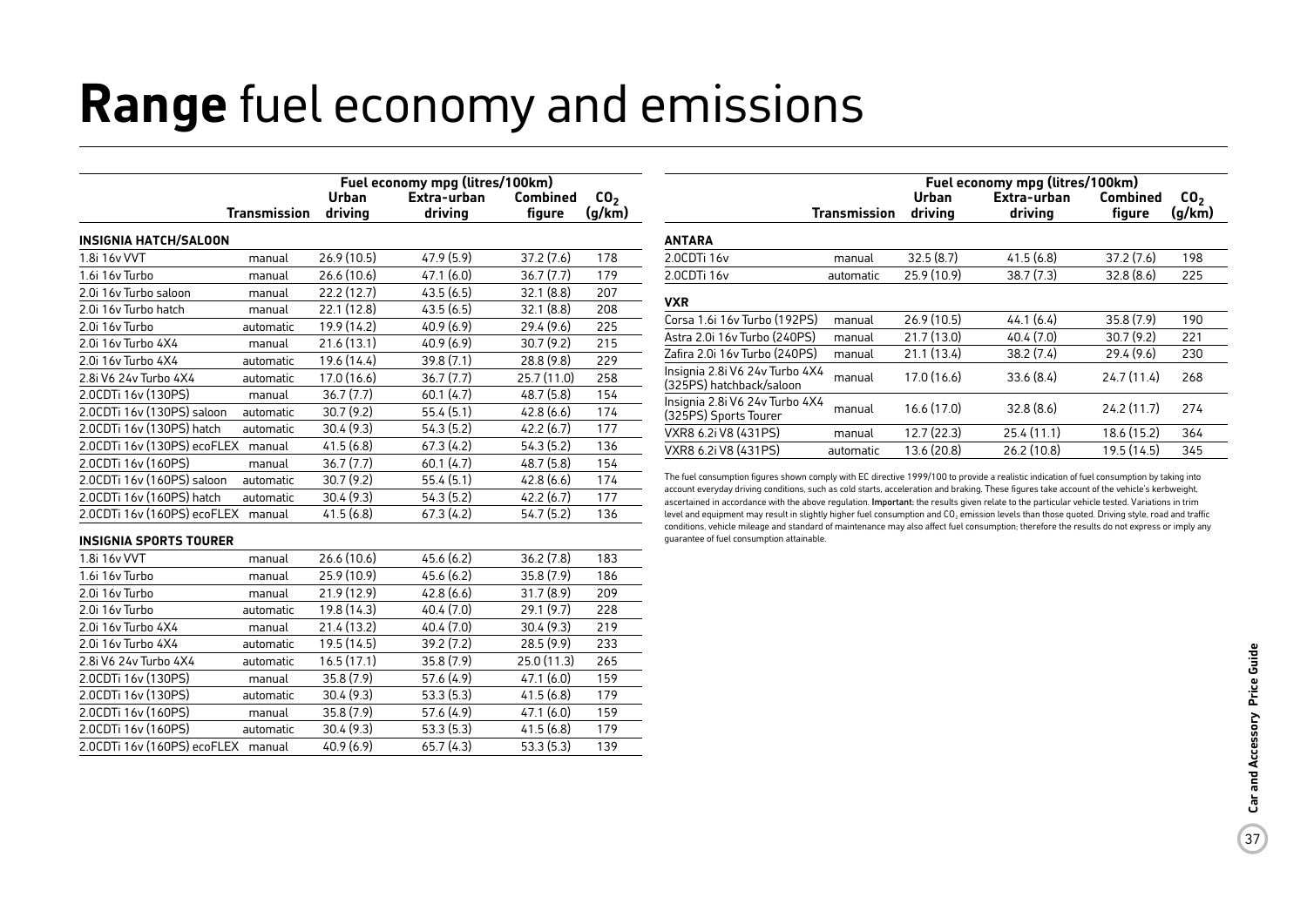### **Vivaro Combi** prices/options Effective 4 December 2009

| Model                                              | Price $(E)$ | VAT (£) | Total $(E)$ | On-the-road<br>RRP(E) | CO <sub>2</sub><br>$(g/km)^*$ |
|----------------------------------------------------|-------------|---------|-------------|-----------------------|-------------------------------|
| <b>SWB 9-SEAT COMBI</b>                            |             |         |             |                       |                               |
| 2900 2.0CDTI 16y (90PS)<br>Standard roof           | 19020.00    | 2853.00 | 21873.00    | 22788.00              | 202                           |
| LWB 9-SEAT COMBI                                   |             |         |             |                       |                               |
| 2900 2.0CDTI 16y (115PS)<br>Standard roof          | 20435.00    | 3065.25 | 2350025     | 24415.25              | 202                           |
| 2900 2.0CDTI 16v (115PS) Tecshift<br>Standard roof | 21235,00    | 3185.25 | 2442025     | 25335.25              | 194                           |

Please note: On-the-road recommended retail prices (RRP) include number plates and delivery to retailer of £645.00 (inc. £84.13 VAT), 12 months' Vehicle Excise Duty (£215.00) and new vehicle first registration fee of £55.00. Excludes fuel and insurance.

 $*$  = CO<sub>2</sub> emission figures. Vehicle Excise Duty is based on CO<sub>3</sub> emissions (see page 2 for details).

#### **Fuel consumption and emissions**

| <b>Urban</b><br>driving | Extra-urban<br>driving | <b>Combined</b><br>figure | CO <sub>2</sub><br>(g/km)       |  |
|-------------------------|------------------------|---------------------------|---------------------------------|--|
|                         |                        |                           |                                 |  |
| 30.7(9.2)               | 42.2(6.7)              | 37.2(7.6)                 | 202                             |  |
| 30.7(9.2)               | 42.2(6.7)              | 37.2(7.6)                 | 202                             |  |
| 34.4(8.2)               | 40.9(6.9)              | 38.2(7.4)                 | 194                             |  |
|                         |                        |                           | Fuel economy mpg (litres/100km) |  |

The fuel consumption figures shown comply with EC directive 1999/100 to provide a realistic indication of fuel consumption by taking into account everyday driving conditions, such as cold starts, acceleration and braking. These figures take account of the vehicle's kerbweight, ascertained in accordance with the above regulation. Important: the results given relate to the particular vehicle tested. Variations in trim level and equipment may result in slightly higher fuel consumption and CO<sub>2</sub> emission levels than those quoted. Driving style, road and traffic conditions, vehicle mileage and standard of maintenance may also affect fuel consumption; therefore the results do not express or imply any guarantee of fuel consumption attainable.

| <b>OPTION PACKS</b>                                                                                                                        |            |         |         |
|--------------------------------------------------------------------------------------------------------------------------------------------|------------|---------|---------|
|                                                                                                                                            |            |         |         |
| Vision Pack • Rain-sensitive windscreen wipers • Automatic lighting<br>control . Front fog lights . Selective door locking                 | Ο          | 165.00  | 189.75  |
| Smoker Pack . Cigar lighter . Front ashtray                                                                                                | О          | 45.00   | 51.75   |
| <b>SAFETY AND SECURITY OPTIONS</b>                                                                                                         |            |         |         |
| Front passengers' twin airbag                                                                                                              | О          | 235.00  | 270.25  |
| Electronic Stability Programme-plus (ESP-plus)                                                                                             | Ω          | 400.00  | 460.00  |
| Remote control ultrasonic security alarm system                                                                                            | Ω          | 175.00  | 201.25  |
| <b>INTERIOR AND SEATING OPTIONS</b>                                                                                                        |            |         |         |
| Driver's seat with lumbar adjustment and armrest                                                                                           | Ω          | 50.00   | 57.50   |
| Driver's seat and single front passenger's seat with lumbar<br>adjustment and armrest                                                      | Ω          | 100.00  | 115.00  |
| Air conditioning - cab area only                                                                                                           | Ω          | 630.00  | 724.50  |
| Solar Reflect <sup>®</sup> windscreen                                                                                                      | Ω          | 55.00   | 63.25   |
| Additional rear heating 1                                                                                                                  | Ω          | 225.00  | 258.75  |
| Front and rear air conditioning                                                                                                            | O          | 1260.00 | 1449.00 |
| <b>MECHANICAL OPTIONS</b>                                                                                                                  |            |         |         |
| Speed limiter                                                                                                                              | О          | 75.00   | 86.25   |
| Tow bar with seven-pin electrics                                                                                                           | $\bigcirc$ | 315.00  | 362.25  |
| <b>REAR DOOR OPTION</b>                                                                                                                    |            |         |         |
| Glazed twin rear doors with heated windows and wash/wipe facility                                                                          | О          | 160.00  | 184.00  |
| <b>EXTERIOR OPTIONS</b>                                                                                                                    |            |         |         |
| Sliding windows in nearside and offside sliding side-access doors                                                                          | $\circ$    | 140.00  | 161.00  |
| 16-inch recessed alloy wheels (steel spare) with 215/65 R 16 tyres                                                                         | $\bigcirc$ | 420.00  | 483.00  |
| 16-inch alloy wheels (steel spare) with 215/65 R 16 tyres                                                                                  | Ο          | 420.00  | 483.00  |
| Two-coat metallic or pearlescent paint                                                                                                     | Ο          | 395.00  | 454.25  |
| Special paint (restrictions apply - please consult your retailer for availability)                                                         | $\bigcirc$ | 440.00  | 506.00  |
| Rear parking distance sensors                                                                                                              | ∩          | 265.00  | 304.75  |
| AUDIO, COMMUNICATION AND NAVIGATION OPTIONS                                                                                                |            |         |         |
| CD 70 . Satellite navigation system . CD player with MP3 format<br>• Stereo radio • Colour monitor • Steering wheel mounted audio controls | ◯          | 850.00  | 977.50  |
| Steering wheel mounted audio controls                                                                                                      | О          | 95.00   | 109.25  |
| Factory-fit telephone pre-wiring                                                                                                           | ∩          | 80.00   | 92.00   |

 $O =$  Optional at extra cost.

1 = Only available in conjunction with front and rear air conditioning on LWB models.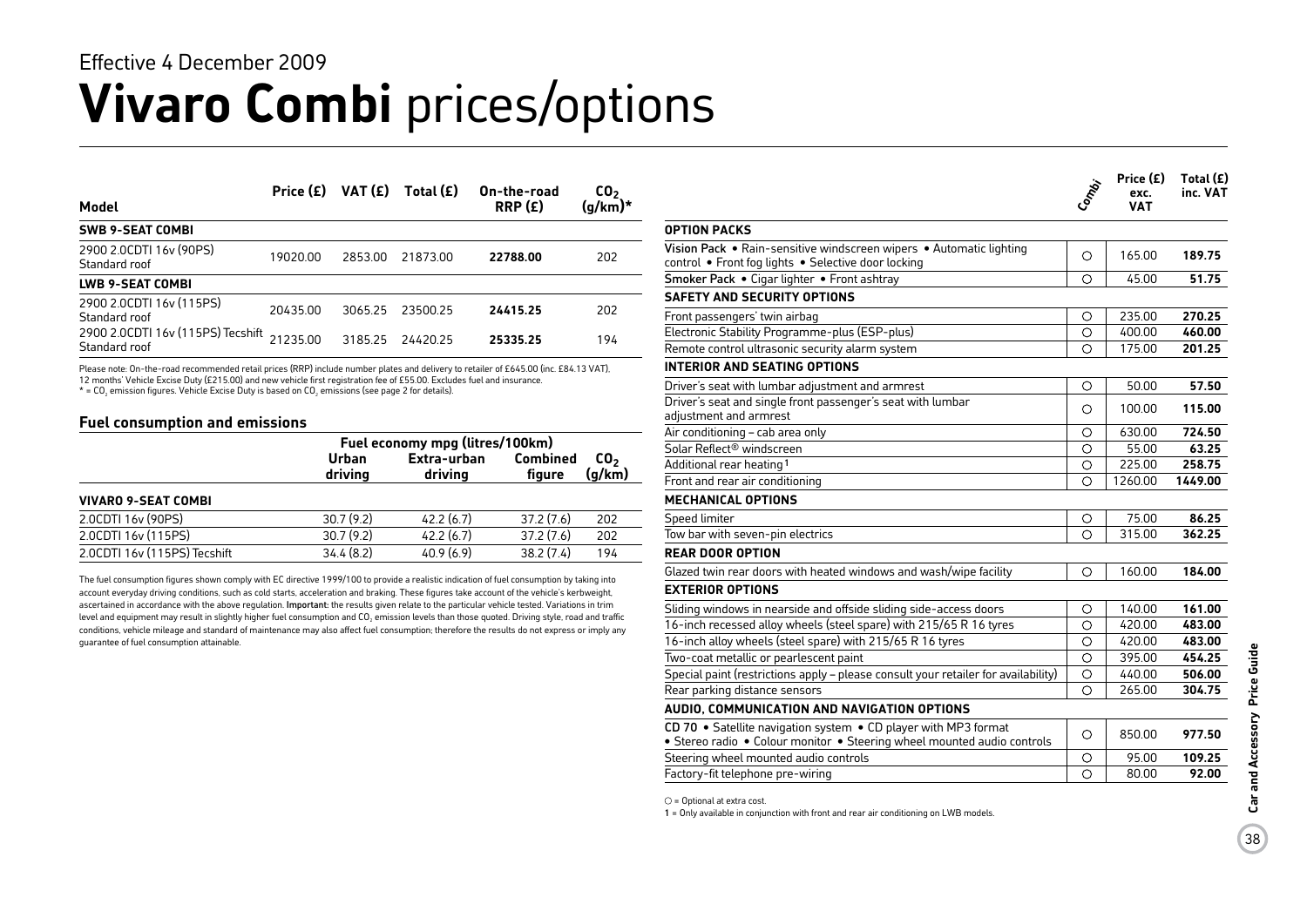### **Movano Combi** prices/options Effective 4 December 2009

| Model                                     | Price $(E)$ | VAT (£) | Total $(E)$ | On-the-road<br>RRP(E) | CO <sub>2</sub><br>$(g/km)^*$ |
|-------------------------------------------|-------------|---------|-------------|-----------------------|-------------------------------|
| SWB 6-SEAT SEMI-GLAZED COMBI              |             |         |             |                       |                               |
|                                           |             |         |             |                       |                               |
| 2800 2.5CDTI 16y (100PS)<br>Standard roof | 21460.00    | 3219.00 | 24679.00    | 25784.00              | 230                           |
| SWB 9-SEAT FULLY GLAZED COMBI             |             |         |             |                       |                               |
| 2800 2.5CDTI 16y (100PS)<br>Standard roof | 21960.00    | 3294.00 | 25254.00    | 26359.00              | 230                           |
| 2800 2.5CDTI 16y (146PS)<br>Standard roof | 24360.00    | 3654.00 | 28014.00    | 29119.00              | 235                           |

Please note: On-the-road recommended retail prices (RRP) include number plates and delivery to retailer of £645.00 (inc. £84.13 VAT), 12 months' Vehicle Excise Duty (£405.00) and new vehicle first registration fee of £55.00. Excludes fuel and insurance.

 $*$  = CO<sub>2</sub> emission figures. Vehicle Excise Duty is based on CO<sub>3</sub> emissions (see page 2 for details).

#### **Fuel consumption and emissions**

|                                   |                  | Fuel economy mpg (litres/100km) |                           |                           |
|-----------------------------------|------------------|---------------------------------|---------------------------|---------------------------|
|                                   | Urban<br>driving | Extra-urban<br>driving          | <b>Combined</b><br>figure | CO <sub>2</sub><br>(g/km) |
| <b>MOVANO 6-/9-SEAT SWB COMBI</b> |                  |                                 |                           |                           |
| 2.5CDTI 16v (100PS)               | 26.6(10.6)       | 36.7(7.7)                       | 32.5(8.7)                 | 230                       |
| 2.5CDTI 16v (146PS)               | 25.9(10.9)       | 36.7(7.7)                       | 31.7(8.9)                 | 235                       |

The fuel consumption figures shown comply with EC directive 1999/100 to provide a realistic indication of fuel consumption by taking into account everyday driving conditions, such as cold starts, acceleration and braking. These figures take account of the vehicle's kerbweight, ascertained in accordance with the above regulation. Important: the results given relate to the particular vehicle tested. Variations in trim level and equipment may result in slightly higher fuel consumption and  $CO<sub>2</sub>$  emission levels than those quoted. Driving style, road and traffic conditions, vehicle mileage and standard of maintenance may also affect fuel consumption; therefore the results do not express or imply any guarantee of fuel consumption attainable.

|                                                                                                                                                                                                                                                                                                                                                                                                                                                                                                                                                                                                                                                               | Composit | Price (E)<br>exc.<br>VAT | Total $(E)$<br>inc. VAT |
|---------------------------------------------------------------------------------------------------------------------------------------------------------------------------------------------------------------------------------------------------------------------------------------------------------------------------------------------------------------------------------------------------------------------------------------------------------------------------------------------------------------------------------------------------------------------------------------------------------------------------------------------------------------|----------|--------------------------|-------------------------|
| <b>OPTIONS PACKS</b>                                                                                                                                                                                                                                                                                                                                                                                                                                                                                                                                                                                                                                          |          |                          |                         |
| Electric Pack . Electrically operated front windows<br>• Electrically adjustable/heated door mirrors                                                                                                                                                                                                                                                                                                                                                                                                                                                                                                                                                          | О        | 285.00                   | 327.75                  |
| Technical Pack . Cruise control with driver controllable speed limiter<br>• Trip computer                                                                                                                                                                                                                                                                                                                                                                                                                                                                                                                                                                     | О        | 525.00                   | 603.75                  |
| <b>SAFETY AND SECURITY OPTIONS</b>                                                                                                                                                                                                                                                                                                                                                                                                                                                                                                                                                                                                                            |          |                          |                         |
| Front passengers' twin airbag and pyrotechnic body-lock<br>seatbelt pretensioners <sup>1</sup>                                                                                                                                                                                                                                                                                                                                                                                                                                                                                                                                                                | О        | 250.00                   | 287.50                  |
| Remote control ultrasonic security alarm system                                                                                                                                                                                                                                                                                                                                                                                                                                                                                                                                                                                                               | О        | 100.00                   | 115.00                  |
| Electronic Stability Programme-plus (ESP-plus)                                                                                                                                                                                                                                                                                                                                                                                                                                                                                                                                                                                                                | ◯        | 750.00                   | 862.50                  |
| <b>INTERIOR AND SEATING OPTIONS</b>                                                                                                                                                                                                                                                                                                                                                                                                                                                                                                                                                                                                                           |          |                          |                         |
| Single front passenger's seat 1                                                                                                                                                                                                                                                                                                                                                                                                                                                                                                                                                                                                                               | N/C      | No-cost option           |                         |
| Single fully adjustable 'comfort' front passenger's seat with armrest 1                                                                                                                                                                                                                                                                                                                                                                                                                                                                                                                                                                                       | O        | 55.00                    | 63.25                   |
| Multi-function front passenger's bench seat with underseat storage facility                                                                                                                                                                                                                                                                                                                                                                                                                                                                                                                                                                                   | O        | 105.00                   | 120.75                  |
| Tyre inflation kit in lieu of spare wheel                                                                                                                                                                                                                                                                                                                                                                                                                                                                                                                                                                                                                     | N/C      | No-cost option           |                         |
| Trip computer                                                                                                                                                                                                                                                                                                                                                                                                                                                                                                                                                                                                                                                 | О        | 315.00                   | 362.25                  |
| Tilting glass sunroof for saloon area                                                                                                                                                                                                                                                                                                                                                                                                                                                                                                                                                                                                                         | O        | 210.00                   | 241.50                  |
| <b>MECHANICAL OPTIONS</b>                                                                                                                                                                                                                                                                                                                                                                                                                                                                                                                                                                                                                                     |          |                          |                         |
| Digital tachograph <sup>2</sup>                                                                                                                                                                                                                                                                                                                                                                                                                                                                                                                                                                                                                               | О        | 525.00                   | 603.75                  |
| Six-pin connection in battery compartment                                                                                                                                                                                                                                                                                                                                                                                                                                                                                                                                                                                                                     | O        | 55.00                    | 63.25                   |
| Speed limiter                                                                                                                                                                                                                                                                                                                                                                                                                                                                                                                                                                                                                                                 | $\circ$  | 75.00                    | 86.25                   |
| Height-adjustable pneumatic rear suspension (not available with ESP-plus)                                                                                                                                                                                                                                                                                                                                                                                                                                                                                                                                                                                     | O        | 1575.00                  | 1811.25                 |
| Tow bar <sup>3</sup>                                                                                                                                                                                                                                                                                                                                                                                                                                                                                                                                                                                                                                          | ∩        | 365.00                   | 419.75                  |
| <b>EXTERIOR OPTIONS</b>                                                                                                                                                                                                                                                                                                                                                                                                                                                                                                                                                                                                                                       |          |                          |                         |
| Rain-sensitive windscreen wipers and Automatic Lighting Control (ALC) <sup>4</sup>                                                                                                                                                                                                                                                                                                                                                                                                                                                                                                                                                                            | О        | 260.00                   | 299.00                  |
| Two-coat metallic paint                                                                                                                                                                                                                                                                                                                                                                                                                                                                                                                                                                                                                                       | O        | 395.00                   | 454.25                  |
| Special paint (restrictions apply - please consult your retailer for availability)                                                                                                                                                                                                                                                                                                                                                                                                                                                                                                                                                                            | О        | 440.00                   | 506.00                  |
| Rear parking distance sensors                                                                                                                                                                                                                                                                                                                                                                                                                                                                                                                                                                                                                                 | Ο        | 265.00                   | 304.75                  |
| <b>AUDIO OPTION</b>                                                                                                                                                                                                                                                                                                                                                                                                                                                                                                                                                                                                                                           |          |                          |                         |
| • Stereo radio/cassette player • Traffic Programme                                                                                                                                                                                                                                                                                                                                                                                                                                                                                                                                                                                                            | N/C      | No-cost option           |                         |
| $\bigcirc$ = Optional at extra cost. N/C = No-cost option.<br>1 = Front passengers' twin airbag is not available with single front passenger's seat options. 2 = The digital tachograph option must be<br>specified at time of ordering as it cannot be fitted retrospectively. Option price for digital tachograph does not include calibration which must<br>be carried out at an approved tachograph centre within 14 days of the vehicle's registration. Please note: The legislation regarding the use of<br>tachographs is complex and operators should seek independent advice or speak to the Commercial Vehicle specialist at your Vauxhall retailer |          |                          |                         |

to ensure compliance. Alternatively your local DVLA office will also be able to provide clarification of the relevant legislation. 3 = Not available

with rear parking distance sensors.  $4 =$  Mandates Electric Pack and trip computer.

**Car and Accessory Price Guide Accessory Price Guide**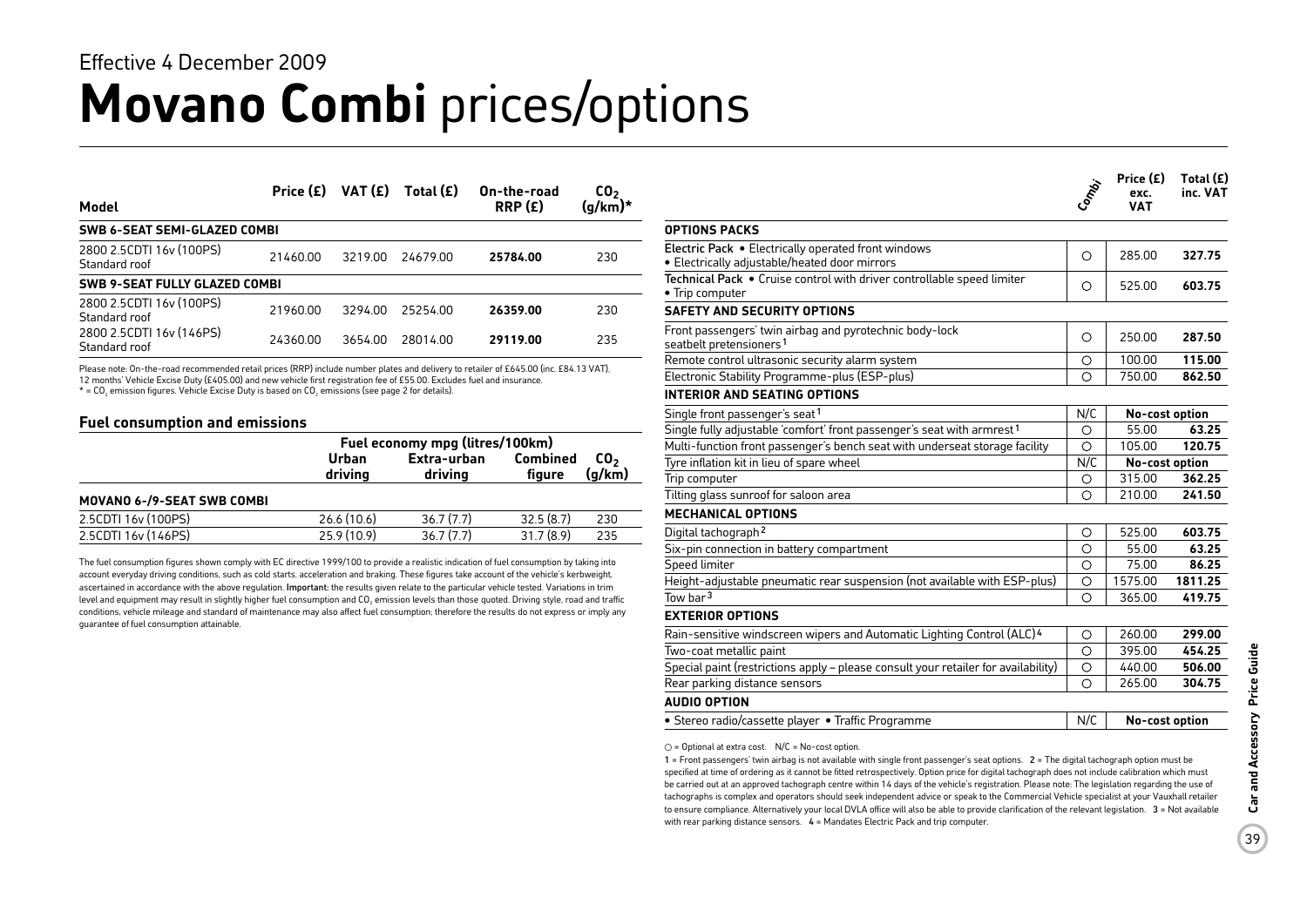## **Range** accessories

|                                                                                                                                        | <b>Total (inc.VAT)</b> |
|----------------------------------------------------------------------------------------------------------------------------------------|------------------------|
| ALLOY WHEELS (set of four) <sup>1*</sup>                                                                                               |                        |
| Agila                                                                                                                                  |                        |
| 15-inch 7-spoke with centre caps                                                                                                       | £369.00                |
| Corsa                                                                                                                                  |                        |
| 15-inch 5-twin-spoke with centre caps                                                                                                  | £369.00                |
| 16-inch 7-twin-spoke with centre caps                                                                                                  | £419.00                |
| 17-inch 5-spoke with centre caps                                                                                                       | £572.00                |
| <b>Meriva</b>                                                                                                                          |                        |
| 15-inch 7-spoke with centre caps                                                                                                       | £369.00                |
| 16-inch 13-spoke with centre caps                                                                                                      | £419.00                |
| 17-inch double 'Y'-spoke with centre caps £572.00                                                                                      |                        |
| New Astra                                                                                                                              |                        |
| 17-inch 10-spoke with centre caps                                                                                                      | £459.00                |
| 18-inch 5-twin-spoke with centre caps                                                                                                  | £639.00                |
| 19-inch 5-spoke with centre caps                                                                                                       | £859.00                |
| Astra/Astra TwinTop                                                                                                                    |                        |
| 15-inch 8-spoke with centre caps                                                                                                       | £369.00                |
| 16-inch 7-twin-spoke with centre caps                                                                                                  | £419.00                |
| 17-inch 10-spoke with centre caps                                                                                                      | £459.00                |
| 18-inch 11-spoke with centre caps                                                                                                      | £639.00                |
| Zafira                                                                                                                                 |                        |
| 16-inch 7-twin-spoke with centre caps                                                                                                  | £419.00                |
| 17-inch 10-spoke with centre caps                                                                                                      | £459.00                |
| 18-inch 11-spoke with centre caps                                                                                                      | £639.00                |
| Insignia                                                                                                                               |                        |
| 17-inch 7-spoke with centre caps                                                                                                       | £459.00                |
| 18-inch 13-spoke with centre caps                                                                                                      | £639.00                |
| 18-inch 5-twin-spoke with centre caps                                                                                                  | £639.00                |
| 19-inch 10-spoke with centre caps                                                                                                      | £1154.00               |
| 20-inch 5-twin-spoke with centre caps                                                                                                  | £1257.00               |
| Antara                                                                                                                                 |                        |
| 17-inch 5-twin-spoke with centre caps                                                                                                  | £639.00                |
| 18-inch 5-spoke with centre caps                                                                                                       | £719.00                |
| 19-inch double 'Y'-spoke with centre caps                                                                                              | £935.00                |
| 1 = Fitting time is based on four wheels fitted and includes static<br>wheel balancing. Different tyres may be required at extra cost. |                        |

2 = Not suitable for SRi models. Requires additional aerial adaptor at extra cost. Please consult your retailer for details.

|     | Total (inc.VAT)   |                                                       | <b>Total (inc.VAT)</b> |                                                    | <b>Total (inc.VAT)</b> |                                                                                 | <b>Total (inc.VAT)</b> |
|-----|-------------------|-------------------------------------------------------|------------------------|----------------------------------------------------|------------------------|---------------------------------------------------------------------------------|------------------------|
|     |                   | <b>VXR EXTERIOR STYLING</b>                           |                        | <b>PROTECTION</b>                                  |                        |                                                                                 |                        |
|     |                   | VXR Corsa styling (painted and fitted*) <sup>2</sup>  |                        | Rubber floor mats (front pair)                     |                        | Mudflaps (set of four - fitted*)4                                               |                        |
|     | £369.00           | • Front lower spoiler • Rear lower skirt • Rear roof  |                        | - Corsa/Meriva/Astra/Astra TwinTop/Zafira £20.99   |                        | - all models except Astra TwinTop/VXR8                                          | £75.00                 |
|     |                   | spoiler . Side sills . Tyre inflation kit             | £1399.00               | Rubber floor mats (rear pair)                      |                        | Windbreak                                                                       |                        |
| aps | £369.00           | Rear roof spoiler <sup>2</sup>                        | £299.00                | - Corsa/Meriva/Astra/Astra TwinTop                 | £14.99                 | - Astra TwinTop                                                                 | £204.99                |
| aps | £419.00           | <b>VXR New Astra styling</b> (painted and fitted*)    |                        | Rubber floor mats (set of four)                    |                        | 3 = Requires additional fitting kit at £99.00 (fitted*) for Astra estate        |                        |
|     | £572.00           | • Front lower spoiler • Rear lower skirt              |                        | - Agila                                            | £34.99                 | and £117.00 (fitted*) for Zafira, if vehicle is not equipped with the           |                        |
|     |                   | • Rear roof spoiler • Side sills                      | £1399.00               | - New Astra                                        | £35.99                 | factory-fit vertical load restraining net option or dog guard fixing<br>points. |                        |
|     | £369.00           | Rear roof spoiler                                     | £299.00                | - Zafira (second/third row)                        | £20.99                 | 4 = Not available on some models when fitted with exterior styling              |                        |
|     | £419.00           | VXR Astra styling (painted and fitted*)               |                        | - Insignia                                         | £34.99                 | accessories.                                                                    |                        |
|     | e caps £572.00    | Styling Pack A <sup>2</sup> . Front lower spoiler     |                        | – Antara                                           | £62.99                 | <b>SAFETY</b>                                                                   |                        |
|     |                   | • Rear lower skirt • Rear roof spoiler                |                        | Economy floor mats (set of four)                   |                        | Rear parking distance sensor (fitted*)                                          |                        |
|     | £459.00           | • Side sills                                          |                        | - all models except New Astra/Antara/VXR8 £18.99   |                        | 2 sensors (number plate mounted)                                                |                        |
| aps | £639.00           | - Sport Hatch/hatchback/estate                        | £1399.00               | Velour floor mats (set of four. Zafira set of six) |                        | - all models except Insignia                                                    | £179.00                |
|     | £859.00           | Styling Pack B . Front lower spoiler                  |                        | - all models except Astra TwinTop/Antara/          |                        | 4 sensors (bumper mounted)                                                      |                        |
|     |                   | • Rear lower skirt • Side sills                       |                        | VXR8                                               | £41.99                 | - all models                                                                    | £229.00                |
|     | £369.00           | - Sport Hatch/hatchback/estate                        | £1150.00               | - Astra TwinTop                                    | £49.99                 |                                                                                 |                        |
| aps | £419.00           | Rear roof spoiler <sup>2</sup>                        |                        | - Antara                                           | £84.99                 | <b>SECURITY</b>                                                                 |                        |
|     | £459.00           | - Sport Hatch/hatchback/estate                        | £299.00                | Deluxe velour floor mats (set of four)             |                        | Steering wheel security bar                                                     |                        |
|     | £639.00           | VXR TwinTop styling (painted and fitted*)             |                        | - Meriva/Astra/Astra TwinTop/Zafira                |                        | - all models except Antara                                                      | £58.99                 |
|     |                   | • Front lower spoiler • Rear lower skirt              |                        | (set of six)                                       | £49.99                 |                                                                                 |                        |
| aps | £419.00           | • Rear lip spoiler • Side sills                       | £1399.00               | Contoured velour floor mats (set of four)          |                        | <b>PRACTICAL</b>                                                                |                        |
|     | £459.00           | Rear lip spoiler                                      | £299.00                | - Meriva/Astra                                     | £49.99                 | Hi-visibility vest                                                              | £5.99                  |
|     | £639.00           | VXR Meriva styling (painted and fitted*)              |                        | Dog guard (fitted*) 3                              |                        | Spare bulb kit <sup>5</sup>                                                     |                        |
|     |                   | • Front lower spoiler • Rear lower skirt • Rear       |                        | - Meriva (behind front seats only)/Astra estate/   |                        | - all models except Agila/Insignia/VXR8                                         | £11.99                 |
|     | £459.00           | roof spoiler . Side sills                             | £1399.00               | Zafira/Insignia Sports Tourer                      | £104.00                | Fuel can - 5-litre - all models                                                 | £13.99                 |
|     | £639.00           | Rear roof spoiler                                     | £299.00                | Space divider grid (for use with dog guard)        |                        | Stretch tow rope (2 tonne rated)                                                |                        |
| aps | £639.00           | VXR Zafira styling (painted and fitted*) <sup>2</sup> |                        | - Astra estate                                     | £87.99                 | - all models                                                                    | £21.99                 |
|     | £1154.00          | • Front lower spoiler • Rear lower skirt              |                        | - Zafira                                           | £116.99                | Fire extinguisher - all models - 1kg                                            | £22.99                 |
|     | aps £1257.00      | • Rear roof spoiler • Side sills                      | £1399.00               | FlexOrganiser <sup>®</sup> divider mesh - Antara   | £87.99                 | First aid kit                                                                   | £9.99                  |
|     |                   | Rear roof spoiler <sup>2</sup>                        | £299.00                | Load-restraining floor net                         |                        | Warning triangle                                                                | £11.99                 |
| aps | £639.00           | VXR Insignia styling (painted and fitted*)            |                        | - New Astra/Astra estate/Zafira                    | £27.99                 | 5 = Not for vehicles with xenon headlights or Adaptive                          |                        |
|     | £719.00           | • Front lower spoiler • Rear lower skirt • Rear lip   |                        | Cargo liner - rigid moulded plastic liner          |                        | Forward Lighting.                                                               |                        |
|     | e caps £935.00    | spoiler • Side sills                                  |                        | - all models except New Astra/                     |                        |                                                                                 |                        |
|     | d includes static | - hatchback/saloon                                    | £1399.00               | Astra TwinTop                                      | £49.99                 | Please note:                                                                    |                        |
|     | d at extra cost.  | • Front lower spoiler • Rear lower skirt • Side sills |                        | Cargo liner - reversible anti-slip - Antara        | £77.99                 | * Prices shown are a special fully fitted (and painted,                         |                        |
|     |                   | - Sports Tourer                                       | £1399.00               | Headlight protectors - standard                    |                        | where applicable) price at participating retailers only.                        |                        |
|     |                   | Rear lip spoiler                                      |                        | - Corsa/Meriva/Astra/Zafira                        | £39.99                 | Please check with your local Vauxhall retailer for<br>details.                  |                        |
|     |                   | - hatchback/saloon                                    | £299.00                | Headlight protectors - carbon fibre-effect         |                        | All other prices exclude fitting.                                               |                        |

– Corsa/Meriva/Astra/Zafira £39.99

It is advisable to ensure your insurance policy is adequate to cover additional fitted accessories. **40Car and Accessory Price Guide** 

**Accessory Price Guide**

Prices correct at time of publication.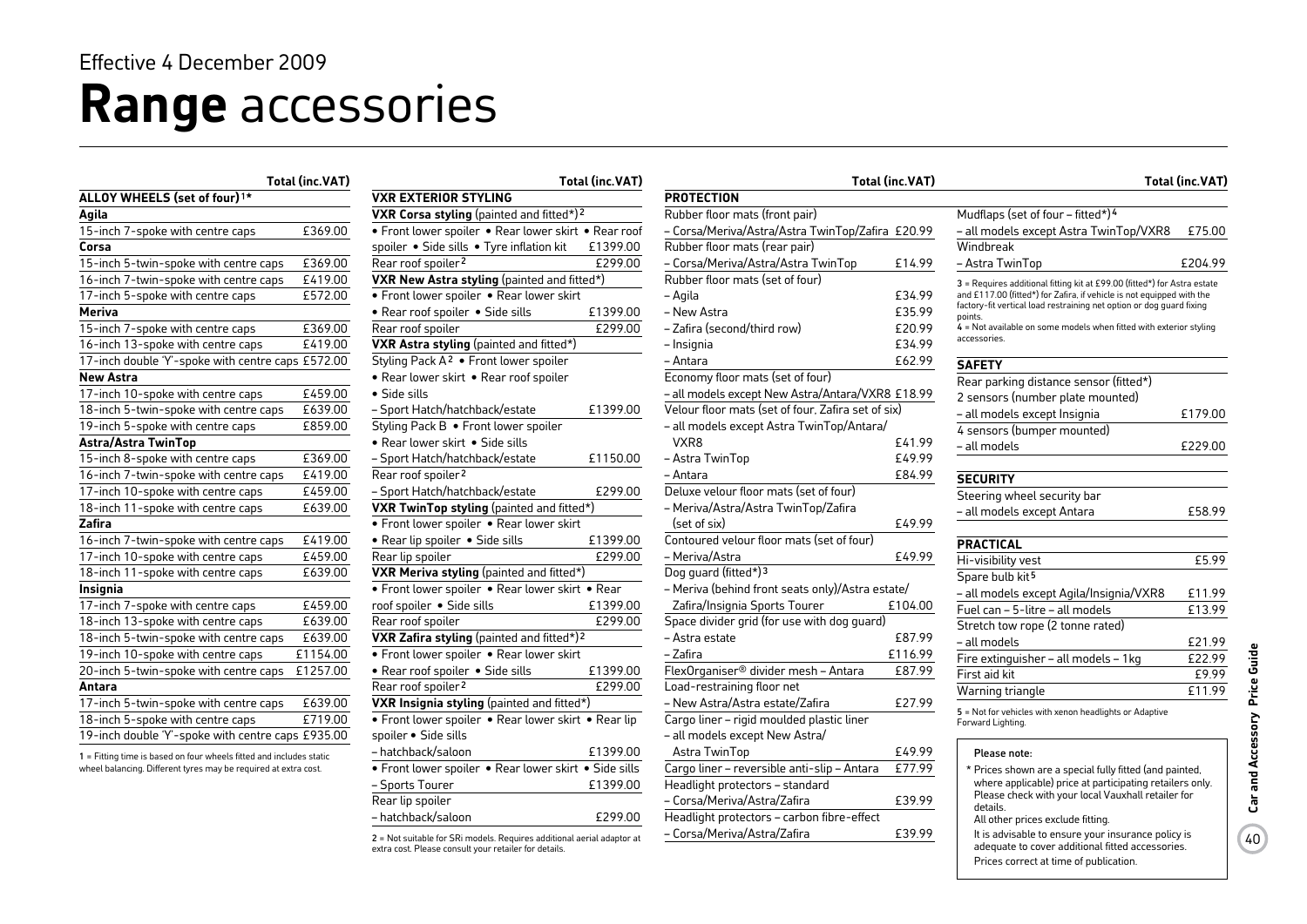## **Range** accessories

#### **MOBILE PHONES**

Hands-free Bluetooth® mobile phone cradle – only available with factory-fit option on Corsa/ Meriva/Astra/Astra TwinTop/Zafira/Antara. Suitable for the following mobile phones: – Motorola V400/500/525/550/600/620/635/ L2/L6/L7/SLVR – Nokia 3100/6100/6020/6021/6151/6220 (excl. Classic)/6230/6233/6234/6310(i)/6610/ 6820/7210/7250(i) – Siemens C65/CX65/M55/M65/S55/S65/S68/ C55/CX70/SP65/C75/CX75/M75/S75

– Sony Ericsson K510i/K610i/K700i/K750i/K800i/ T610/T630/W310i/W510i/W700i/W800i/W810i from £103.99

| <b>INTERIOR</b>                           |        |
|-------------------------------------------|--------|
| Privacy shades – rear side windows (pair) |        |
| - Agila/Corsa/Meriva/Astra                | £39.99 |
| - Zafira/Antara                           | F44 99 |
| - New Astra/Insignia                      | £49.99 |
| Privacy shades - tailgate (pair)          |        |
| - Agila/Corsa/Meriva/New Astra/Astra      | £4999  |
| - Zafira/Antara                           | F5499  |
| - Insignia                                | £59.99 |
|                                           |        |

| <b>ESSENTIAL ACCESSORY PACKS</b> |  |
|----------------------------------|--|
|----------------------------------|--|

| Safety Pack - First aid kit/Warning triangle/  |         |
|------------------------------------------------|---------|
| Hi-visibility vest                             |         |
| - all models                                   | £24.99  |
| Protection Pack - Velour mats (four)/          |         |
| Mudflaps (set of four – fitted*)/Cargo liner   |         |
| - all models except New Astra/                 |         |
| Astra TwinTop/VXR8/Antara                      | £160.00 |
| – Antara                                       | £200.00 |
| Protection Pack - Deluxe velour mats/Windbreak |         |
| - Astra TwinTop                                | £245.00 |

| <b>VAUXHALL CHILD SEATS6</b>                                                                                                                           |         |
|--------------------------------------------------------------------------------------------------------------------------------------------------------|---------|
| - all models except VXR8                                                                                                                               |         |
| Vauxhall BABY-SAFE                                                                                                                                     |         |
| (0-13kg/birth to 15 months)                                                                                                                            | £91.99  |
| Vauxhall DUO ISOFIX with top tether kit                                                                                                                |         |
| (9-18kg/9 months to 4 years)                                                                                                                           | £310.99 |
| Vauxhall KID (15-36kg/4 to 12 years)                                                                                                                   | £123.99 |
| Vauxhall baby mirror                                                                                                                                   |         |
| - all models except VXR8                                                                                                                               | £12.99  |
| 6 = Restrictions apply to the use of child seats, please consult your<br>Vauxhall retailer or request a copy of the Child seats brochure.              |         |
| <b>LOAD CARRIERS</b>                                                                                                                                   |         |
| Roof carrier system <sup>7</sup>                                                                                                                       |         |
| - all models except Astra TwinTop/VXR8                                                                                                                 |         |
| <b>Base carrier</b>                                                                                                                                    |         |
| - all models                                                                                                                                           | £99.99  |
| Thule aluminium bicycle carrier <sup>8</sup>                                                                                                           | £81.99  |
| Thule ski/snowboard carrier <sup>8</sup>                                                                                                               | £89.99  |
| Thule extendable ski carrier <sup>8</sup>                                                                                                              | £163.99 |
| Thule aluminium surfboard carrier <sup>8</sup>                                                                                                         | £69.00  |
| Thule roof boxes                                                                                                                                       |         |
| - Ocean 80 hard roof box (340 litres) 8                                                                                                                | £163.99 |
| - Pacific 200 hard roof box (460 litres) <sup>8</sup>                                                                                                  | £277.15 |
| - Ranger 90 soft roof box (340 litres) 8                                                                                                               | £198.95 |
| Tow bar carrier system                                                                                                                                 |         |
| - all models except Agila/VXR8                                                                                                                         |         |
| Bicycle carrier - tow bar mounted two-bicycle carrier                                                                                                  |         |
| with rear lights (excludes number plate)                                                                                                               | £254.99 |
| Additional bicycle carrier (for use with two-bicycle                                                                                                   |         |
| carrier) - all models except Corsa                                                                                                                     | £67.99  |
| 7 = Roof carrier systems vary dependent on model. Please consult<br>your retailer for details.<br>8 = Must be used in conjunction with a base carrier. |         |

| Total (inc.VAT) |                                                                       | <b>Total (inc.VAT)</b> |                                                    | <b>Total (inc.VAT)</b> |                                                                    | <b>Total (inc.VAT)</b> |
|-----------------|-----------------------------------------------------------------------|------------------------|----------------------------------------------------|------------------------|--------------------------------------------------------------------|------------------------|
|                 | <b>VAUXHALL CHILD SEATS<sup>6</sup></b>                               |                        | <b>TOWING</b>                                      |                        | <b>TOWING</b> (continued)                                          |                        |
| e cradle        | - all models except VXR8                                              |                        | Corsa                                              |                        | Zafira                                                             |                        |
| n on Corsa/     | Vauxhall BABY-SAFE                                                    |                        | Detachable tow bar (fitted*)                       |                        | Fixed tow bar (fitted*)                                            |                        |
| Antara.         | (0-13kg/birth to 15 months)                                           | £91.99                 | - 12N electrics                                    | £460.00                | -12N electrics                                                     | £335.00                |
| ones:           | Vauxhall DUO ISOFIX with top tether kit                               |                        | - 12N/12S electrics                                | £495.00                | - 12N/12S electrics                                                | £415.00                |
| /620/635/       | (9-18kg/9 months to 4 years)                                          | £310.99                | Meriva                                             |                        | -13-pin electrics                                                  | £375.00                |
|                 | Vauxhall KID (15-36kg/4 to 12 years)                                  | £123.99                | Detachable tow bar (fitted*)                       |                        | Detachable tow bar (fitted*)                                       |                        |
| 51/6220         | Vauxhall baby mirror                                                  |                        | -12N electrics                                     | £460.00                | -12N electrics                                                     | £460.00                |
| 10(i)/6610/     | - all models except VXR8                                              | £12.99                 | -12N/12S electrics                                 | £495.00                | -12N/12S electrics                                                 | £495.00                |
|                 | 6 = Restrictions apply to the use of child seats, please consult your |                        | Towing mirrors (pair)                              | £137.64                | - 13-pin electrics                                                 | £480.00                |
| 5/S65/S68/      | Vauxhall retailer or request a copy of the Child seats brochure.      |                        | New Astra                                          |                        | Towing mirrors (pair)                                              | £137.64                |
| 75              |                                                                       |                        | Fixed tow bar (fitted*)                            |                        | <b>Insignia</b>                                                    |                        |
| i/K750i/K800i/  | <b>LOAD CARRIERS</b>                                                  |                        | - 12N electrics                                    | £335.00                | Fixed tow bar (fitted*)                                            |                        |
| V800i/W810i     | Roof carrier system <sup>7</sup>                                      |                        | - 12N/12S electrics                                | £415.00                | -12N electrics                                                     | £375.00                |
| from £103.99    | - all models except Astra TwinTop/VXR8                                |                        | -13-pin electrics                                  | £375.00                | - 13-pin electrics                                                 | £395.00                |
|                 | Base carrier                                                          |                        | Detachable tow bar (fitted*)                       |                        | Detachable tow bar (fitted*)                                       |                        |
|                 | – all models                                                          | £99.99                 | -12N electrics                                     | £460.00                | -12N electrics                                                     | £540.00                |
| (pair)          | Thule aluminium bicycle carrier <sup>8</sup>                          | £81.99                 | - 12N/12S electrics                                | £495.00                | -13-pin electrics                                                  | £575.00                |
| £39.99          | Thule ski/snowboard carrier <sup>8</sup>                              | £89.99                 | -13-pin electrics                                  | £480.00                | Antara                                                             |                        |
| £44.99          | Thule extendable ski carrier <sup>8</sup>                             | £163.99                | Astra <sup>9</sup>                                 |                        | Detachable tow bar (fitted*)                                       |                        |
| £49.99          | Thule aluminium surfboard carrier <sup>8</sup>                        | £69.00                 | Fixed tow bar (Sport Hatch/hatch/estate) (fitted*) |                        | -12N electrics                                                     | £540.00                |
|                 | Thule roof boxes                                                      |                        | -12N electrics                                     | £245.00                | - 12N/12S electrics                                                | £595.00                |
| £49.99<br>tra   | - Ocean 80 hard roof box (340 litres) 8                               | £163.99                | - 12N/12S electrics                                | £325.00                | - 13-pin electrics                                                 | £575.00                |
| £54.99          | - Pacific 200 hard roof box (460 litres) 8                            | £277.15                | - 13-pin electrics                                 | £285.00                | Towing mirrors (pair)                                              | £137.64                |
| £59.99          | - Ranger 90 soft roof box (340 litres) 8                              | £198.95                | Detachable tow bar (Sport Hatch/hatch) (fitted*)   |                        | 9 = Astra 1.4/1.6 models require additional components at extra    |                        |
|                 | Tow bar carrier system                                                |                        | - 12N electrics                                    | £460.00                | cost. Please consult your retailer for further details and prices. |                        |
|                 | - all models except Agila/VXR8                                        |                        | - 12N/12S electrics                                | £495.00                |                                                                    |                        |
| riangle/        | Bicycle carrier - tow bar mounted two-bicycle carrier                 |                        | -13-pin electrics                                  | £480.00                |                                                                    |                        |
|                 | with rear lights (excludes number plate)                              | £254.99                | Detachable tow bar (estate) (fitted*)              |                        |                                                                    |                        |
| £24.99          | Additional bicycle carrier (for use with two-bicycle                  |                        | - 12N electrics                                    | £460.00                |                                                                    |                        |
|                 | carrier) - all models except Corsa                                    | £67.99                 | - 12N/12S electrics                                | £495.00                |                                                                    |                        |
| ı liner         | 7 = Roof carrier systems vary dependent on model. Please consult      |                        | -13-pin electrics                                  | £480.00                |                                                                    |                        |
|                 | your retailer for details.                                            |                        | Towing mirrors (pair)                              | £137.64                |                                                                    |                        |
| £160.00         | 8 = Must be used in conjunction with a base carrier.                  |                        | <b>Astra TwinTop</b>                               |                        |                                                                    |                        |
| £200.00         |                                                                       |                        | Detachable tow bar (fitted*)                       |                        | Please note:                                                       |                        |
| ts/Windbreak    |                                                                       |                        | -12N electrics                                     | £460.00                | * Prices shown are a special fully fitted (and painted,            |                        |
| £245.00         |                                                                       |                        | - 12N/12S electrics                                | £495.00                | where applicable) price at participating retailers only.           |                        |
|                 |                                                                       |                        | -13-pin electrics                                  | £480.00                | Please check with your local Vauxhall retailer for<br>details.     |                        |
|                 |                                                                       |                        | Towing mirrors (pair)                              | £137.64                | All other prices exclude fitting.                                  |                        |

It is advisable to ensure your insurance policy is adequate to cover additional fitted accessories. Prices correct at time of publication.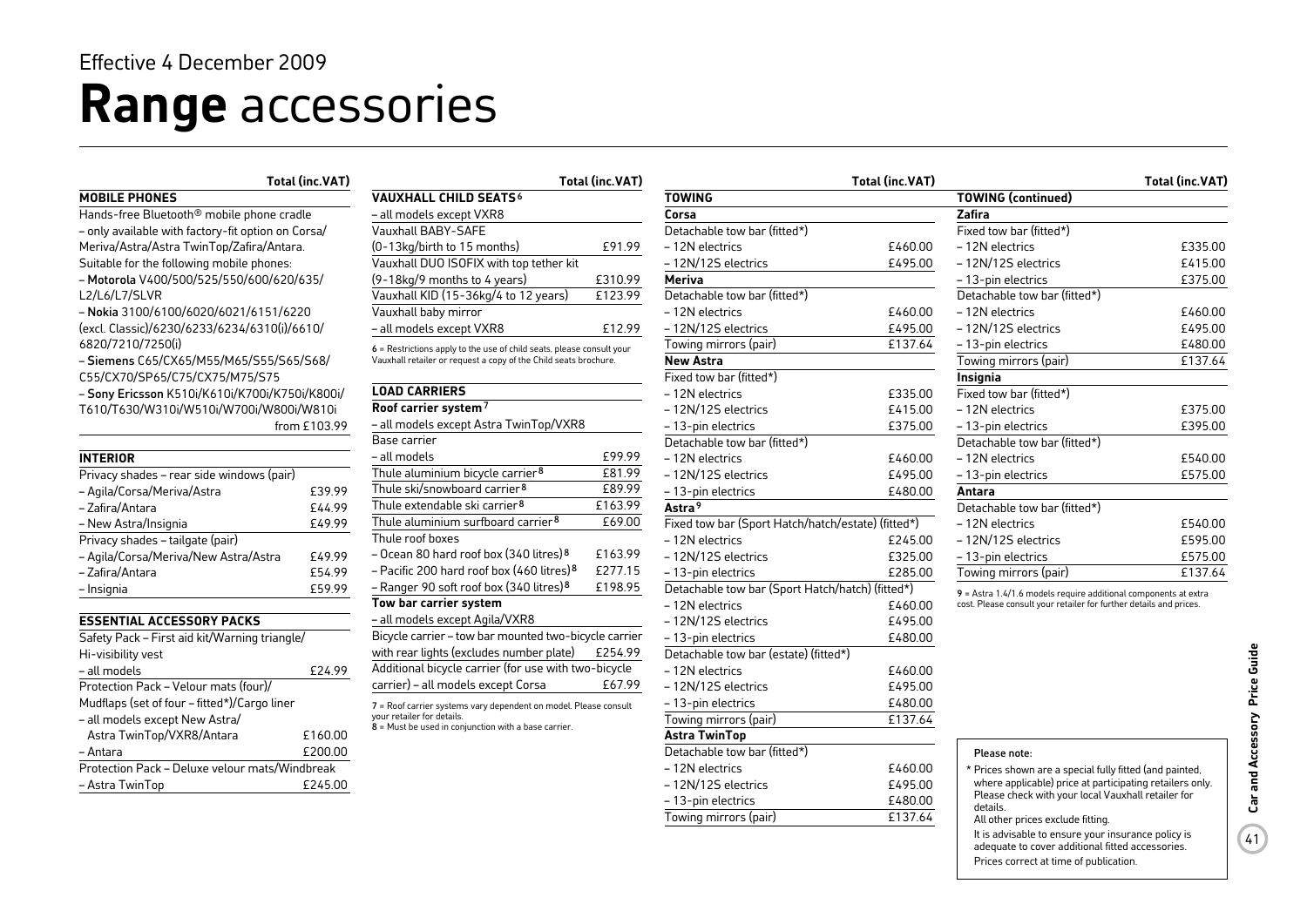## **Irmscher** accessories

| irmschei                                                                                                                                                                                                                                                                                                                                                                                                                                                                                                                                                                                                                                                                 |        |        | Meriva | New Astra |           |        | Insignia  | Antara |
|--------------------------------------------------------------------------------------------------------------------------------------------------------------------------------------------------------------------------------------------------------------------------------------------------------------------------------------------------------------------------------------------------------------------------------------------------------------------------------------------------------------------------------------------------------------------------------------------------------------------------------------------------------------------------|--------|--------|--------|-----------|-----------|--------|-----------|--------|
| <b>EXTERIOR STYLING*</b>                                                                                                                                                                                                                                                                                                                                                                                                                                                                                                                                                                                                                                                 | Agila  | Corsa  |        |           | Astra     | Zativa |           |        |
| Front lower spoiler                                                                                                                                                                                                                                                                                                                                                                                                                                                                                                                                                                                                                                                      |        | £456   | £494   | £410      | £410      | £523   | £549      | £621   |
| Front lower skirt extensions                                                                                                                                                                                                                                                                                                                                                                                                                                                                                                                                                                                                                                             | £330   |        |        |           | from £410 |        |           |        |
| Front and rear lower skirt inserts – matt aluminium-effect                                                                                                                                                                                                                                                                                                                                                                                                                                                                                                                                                                                                               | £185   |        |        |           |           |        |           |        |
| Cross hatch grille with 'Irmscher' logo                                                                                                                                                                                                                                                                                                                                                                                                                                                                                                                                                                                                                                  | £168   | £208   | £161   |           | from £227 | £174   | £265      | £174   |
| Cross hatch grille with aluminium upper and laser-etched<br>ʻIrmscher' logo                                                                                                                                                                                                                                                                                                                                                                                                                                                                                                                                                                                              | £22310 | £243   | £198   | £208      | from £339 | £244   | £285      | £241   |
| Cross hatch grille with carbon fibre-effect upper and<br>laser-etched 'Irmscher' logo                                                                                                                                                                                                                                                                                                                                                                                                                                                                                                                                                                                    |        |        |        | £243      |           |        |           |        |
| Stainless steel mesh grille - upper/lower set                                                                                                                                                                                                                                                                                                                                                                                                                                                                                                                                                                                                                            |        | £208   |        |           |           |        |           |        |
| Door mirror covers - chrome-effect - pair                                                                                                                                                                                                                                                                                                                                                                                                                                                                                                                                                                                                                                |        |        | £136   |           | £169      |        |           |        |
| Stainless steel door handle cover - pair                                                                                                                                                                                                                                                                                                                                                                                                                                                                                                                                                                                                                                 |        | £65    |        |           | £65       |        |           |        |
| Stainless steel door handle cover - set of four                                                                                                                                                                                                                                                                                                                                                                                                                                                                                                                                                                                                                          |        | £110   |        | £110      | £110      | £110   |           | £110   |
| Side sills - pair                                                                                                                                                                                                                                                                                                                                                                                                                                                                                                                                                                                                                                                        |        | £602   | £641   |           | £621      | £621   | £676      |        |
| Stainless steel side running boards - pair                                                                                                                                                                                                                                                                                                                                                                                                                                                                                                                                                                                                                               |        |        |        |           |           |        |           | £682   |
| Rear bumper sports insert                                                                                                                                                                                                                                                                                                                                                                                                                                                                                                                                                                                                                                                |        | £30611 |        |           | from £315 |        |           |        |
| Rear hood spoiler                                                                                                                                                                                                                                                                                                                                                                                                                                                                                                                                                                                                                                                        |        | £442   |        |           |           |        |           |        |
| Rear roof spoiler                                                                                                                                                                                                                                                                                                                                                                                                                                                                                                                                                                                                                                                        | £361   |        | £355   | £407      | £407      | £419   | from £389 | £439   |
| Rear wing spoiler                                                                                                                                                                                                                                                                                                                                                                                                                                                                                                                                                                                                                                                        |        |        |        |           | from £421 |        | £497      |        |
| Uprated and lowered spring kit                                                                                                                                                                                                                                                                                                                                                                                                                                                                                                                                                                                                                                           | £300   | £300   | £422   |           | from £422 | £445   |           |        |
| <b>INTERIOR STYLING*</b>                                                                                                                                                                                                                                                                                                                                                                                                                                                                                                                                                                                                                                                 |        |        |        |           |           |        |           |        |
| 'Irmscher' tax disc holder – anodised aluminium with twist-off back                                                                                                                                                                                                                                                                                                                                                                                                                                                                                                                                                                                                      | £27    | £27    | £27    | £27       | £27       | £27    | £27       | £27    |
| Aluminium ventilation panel set - LH and RH vents                                                                                                                                                                                                                                                                                                                                                                                                                                                                                                                                                                                                                        |        |        |        |           | £72       |        |           |        |
| Interior door handle covers - matt chrome-effect - pair                                                                                                                                                                                                                                                                                                                                                                                                                                                                                                                                                                                                                  |        |        |        |           | £54       | £54    |           |        |
| Stainless steel interior door sill covers - pair                                                                                                                                                                                                                                                                                                                                                                                                                                                                                                                                                                                                                         |        | £17812 | £163   | £174      | £174      |        |           |        |
| Velour floor mats with leather heel protector and 'Irmscher' logo<br>- set of four                                                                                                                                                                                                                                                                                                                                                                                                                                                                                                                                                                                       | £77    | £77    | £77    | £77       | £77       | £77    | £77       | £77    |
| Aluminium pedals with 'Irmscher' logo (manual transmission)                                                                                                                                                                                                                                                                                                                                                                                                                                                                                                                                                                                                              |        | £134   | £134   |           | £134      | £134   |           |        |
| Three-spoke steering wheels - leather/various effects <sup>13</sup>                                                                                                                                                                                                                                                                                                                                                                                                                                                                                                                                                                                                      |        | £313   | £522   |           | £612      | £612   |           |        |
| Handbrake levers - various effects                                                                                                                                                                                                                                                                                                                                                                                                                                                                                                                                                                                                                                       |        |        | £100   |           | £100      |        |           |        |
| Foldable front centre armrest                                                                                                                                                                                                                                                                                                                                                                                                                                                                                                                                                                                                                                            |        | £144   |        |           | £14414    | £144   |           |        |
| <b>SPORTS SILENCERS*</b>                                                                                                                                                                                                                                                                                                                                                                                                                                                                                                                                                                                                                                                 |        |        |        |           |           |        |           |        |
| Split oval design chrome-plated tailpipes                                                                                                                                                                                                                                                                                                                                                                                                                                                                                                                                                                                                                                |        | £39115 |        |           | £451      | £440   |           |        |
| Twin rectangular stainless steel tailpipes                                                                                                                                                                                                                                                                                                                                                                                                                                                                                                                                                                                                                               |        |        | £528   |           |           |        |           |        |
| Dual branched split oval design chrome-plated tailpipes <sup>16</sup>                                                                                                                                                                                                                                                                                                                                                                                                                                                                                                                                                                                                    |        | £585   |        |           | £607      |        |           |        |
| Dual branched twin split oval design chrome-plated tailpipes                                                                                                                                                                                                                                                                                                                                                                                                                                                                                                                                                                                                             |        |        |        |           |           |        |           | £669   |
| 10 = Matt aluminium-effect upper with moulded 'Irmscher' badge. 11 = Not to be fitted in conjunction with Flex-Fix® rear integrated carrier system. 12 = 3-door models only. 13 = Available with and without audio<br>controls. 14 = Not suitable for vehicles with mobile phone system with Bluetooth® and only suitable for vehicles fitted with optional Smoker Pack. 15 = Not suitable for SRi models or models fitted with VXR Styling Pack<br>One. SXi models require rear bumper sports insert. 16 = Must be used in conjunction with Irmscher rear bumper sports insert. 17 = Certain wheel/tyre combinations may also require modification to the wheel arches. |        |        |        |           |           |        |           |        |

\* = Prices shown are a special fully fitted (and painted, where applicable) price at participating retailers only. Please check with your local Vauxhall retailer for details. All other prices exclude fitting. It is advisab ensure your insurance policy is adequate to cover additional fitted accessories. Prices correct at time of publication.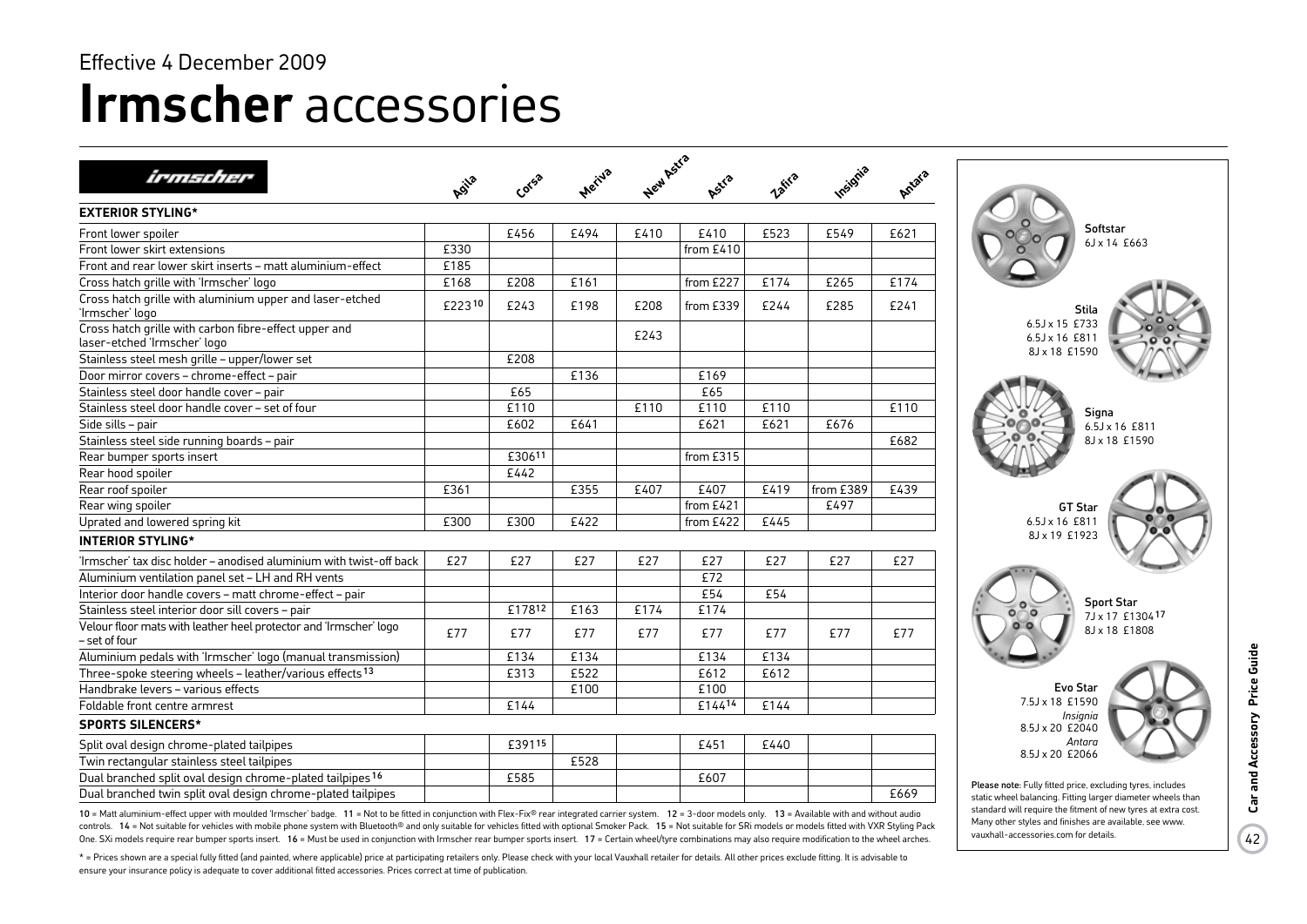# **Customer Care**

#### **Customer Care Commitment**

For added peace of mind, Vauxhall has an innovative Customer Care Commitment\* that offers the following:

- Three-year vehicle warranty consisting of a one-year/unlimited mileage manufacturer's warranty and a second and third year manufacturer's warranty with a 60,000 miles (Vivaro/Movano 100,000 miles) limitation
- Vauxhall Assistance for 12 months from first registration
- Six years' body panel anti-perforation warranty
- \* = Warranty is only on vehicles sourced from General Motors UK Limited. Terms and conditions apply – please see your Vauxhall retailer for details.

#### **Protecting the environment**

Vauxhall's commitment to the environment is demonstrated by our products' many environmental awards. Further details, including new initiatives such as the Government Scrappage Allowance Scheme, are available on page 3. For even more information on Vauxhall's efforts to achieve an environmentally sustainable future, see www.vauxhall.co.uk/recycling

#### **Fleet Customer Services**

Our dedicated support services for fleet managers includes factory demonstrators, a three-day test drive programme and information on whole life costs, company car taxation and finance. For further information please call **0870 010 0651.**

#### **Vauxhall Rental**

A nationwide network guarantees well prepared and maintained Vauxhalls for rental at competitive rates which include insurance and Vauxhall Assistance. For further information please call **0870 442 1567.**

#### **Specialist Mobility advice**

Motability accredited Vauxhall retailers can provide special mobility help and advice. Blue badge holders are entitled to very favourable discounts on new vehicles. Contact your local Motability accredited Vauxhall retailer or Freefone **0800 731 5267.**

#### **Buying your car**

GMAC offers one of the most comprehensive and competitive ranges of financing plans in the UK. Contact your local Vauxhall retailer for details or call the GMAC customer service centre on **0845 712 3444**.

#### **Vauxhall Leasing**

As Vauxhall's own contract hire and fleet management operation, Vauxhall Leasing provides a one-stop-shop for competitive car and van leasing solutions – for business users and private individuals. Working with the Vauxhall retailer network, we combine the support of a national contract with the convenience of a local contact.

For further information, please see your local Vauxhall retailer or call us on **0870 737 2557.** Alternatively, you can visit our website at www.vauxhall-leasing.co.uk

### **Vauxhall Assistance\*\***

Vauxhall Assistance is provided automatically with every new Vauxhall for 12 months from first registration and covers everything from accident assistance, roadside recovery and 'at home' service to flat tyres. With Vauxhall Assistance help is literally just a free† phone call away, 24 hours a day, 365 days a year!

- \*\* = Conditions may apply to Combi models.
- † = Mobile phone users will be charged at their standard tariff.

#### **In the event of an accident...**

Vauxhall Accident Support helps keep you mobile following an accident. Benefits include scene-ofaccident advice, message service, assistance with claims and vehicle recovery. For further details call **0800 010 304.**

Alternatively, details can be found on our website at www.vauxhall.co.uk

#### **MasterFit**

Vauxhall's MasterFit retailers offer a great service for owners of all Vauxhall cars. Value for money, regular offers and free check-ups, combined with the peace of mind that comes from using trained technicians and genuine parts, help keep your car in peak condition at all times. Every MasterFit retailer supports our customer promise:

- Convenience for our customers in every aspect of the MasterFit experience
- Professional advice on what work is essential and what is desirable
- Value assured by our monthly local price check
- Transparent pricing and invoicing. Any amendments or variations to work will be agreed with the customer before it is started
- Latest diagnostic equipment used on your Vauxhall to maintain its safety, reliability, emissions and performance
- Vehicle and software enhancements advised on Vauxhall's database will be carried out free-of-charge, www.vauxhall.co.uk/masterfit

#### **For more product information**

For a brochure on any Vauxhall model (up to a maximum of three per caller) or location of your nearest Vauxhall retailer please Lo-call **0845 600 1500.** Alternatively, details can be found on our website at www.vauxhall.co.uk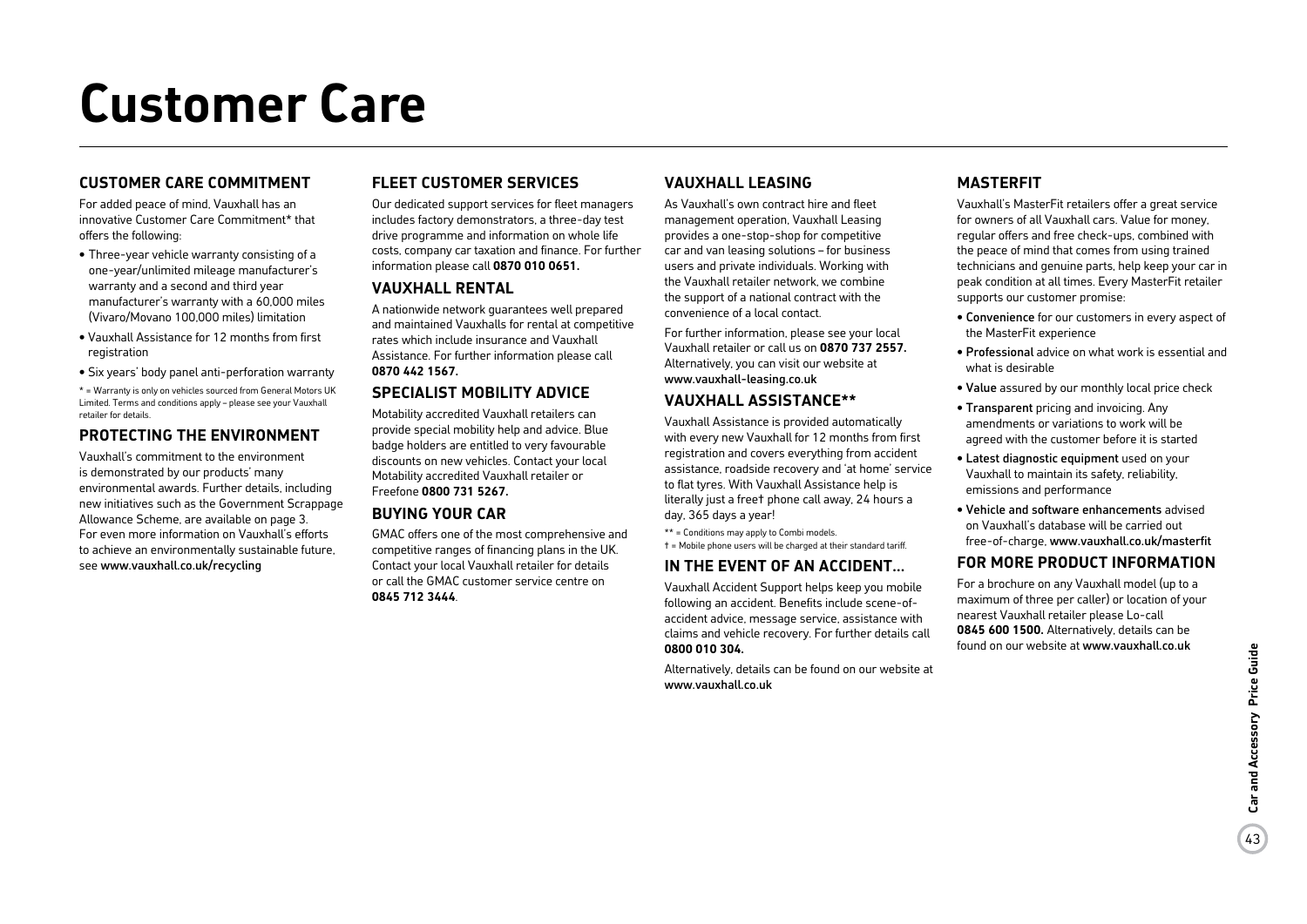# **Customer Care**

#### **The GM Card**

- •Save up to £1500\* on a new Vauxhall with The GM Card
- •100 Rebate Points worth £100 when you use The GM Card for the first time
- •Rebate Point saving is on top of any discount or offer negotiated with the Retailer
- •Earn 3 Rebate Points (£3) for every £100 you spend **Typical 14.9% AP R variable** To apply call **0845 746 2777** or visit www.gmcard.co.uk

The GM Card is issued by HFC Bank Limited and is available to persons aged 18 years or over and resident in the UK (or 21 and over in the Channel Islands) and is subject to status and conditions. Written quotations are available upon request from The GM Card, PO Box 3615, Birmingham B3 2RJ. The typical APR quoted is the rate for new customers. Rebate Points are earned on purchases using The GM Card. Rebate Points are not earned on Balance Transfers or Cash Advances. You earn money off a new Vauxhall/Saab by accumulating Rebate Points under the Rebate Points Programme. General Motors UK Limited is solely responsible for the operation of the Rebate Points Programme, which is subject to the Rebate Points Programme Rules. \*You can redeem up to 2500 Rebate Points subject to the Model Line Maximum which will vary in amount in relation to different Vauxhall/Saab vehicle model lines and unlimited Partner Points. Rebate Points and unlimited Partner Points are redeemable as discounts on a new Vauxhall/Saab vehicle and must be redeemed four years from the issue date. Rebate Points may not be redeemed by Motability Contract Hire customers. 'The GM Card' is a trading name and style of both HFC Bank Limited and General Motors UK Limited. HFC Bank registered in England No. 1117305. Registered Office: North Street, Winkfield, Windsor, Berkshire SL4 4TD is authorised and regulated by the Financial Services Authority *Member*  $HSPC \blacktriangleleft \bullet$  *Group*. HFC Bank Limited is not a member of the same group of companies as General Motors UK Limited, Saab GB Limited or GMAC UK plc. General Motors UK Limited, Registered Office: Griffin House, Osborne Road, Luton, Bedfordshire LU1 3YT. Registered in England number 135767. – CN6/0987.

### **Vauxhall Extended W arrant y**

For complete peace of mind Vauxhall offers an extended warranty that can be purchased on an annual basis following the expiry of the original new car warranty.

It covers most mechanical and electrical components. Terms and conditions apply, for further details please contact your local Vauxhall retailer.

#### **Vauxhall I n s u ran ce with added reass u ran c e**

- Comprehensive cover Summary of benefits\*
- Competitive premiums
- Repairs by a Vauxhall technician
- Genuine Vauxhall parts, guaranteed for three years when we repair your vehicle within our Approved Repairer Network
- Free courtesy car as standard when using an Approved Repairer\*\*
- 24 hour claims helpline
- Personal accident benefit
- Cover for audio equipment
- Windscreen cover

#### Call for a quote on 0844 84 85 840 (Great Britain) or 0845 351 3410 (Northern Ireland) †

\* The benefits listed above are for comprehensive cover only. For details of third party, fire and theft cover, please call our sales team. \*\* Should your car need repairing following an accident, we provide a courtesy car (subject to availability) for the duration of the repair. Only genuine Vauxhall parts are used. Terms and conditions apply. † Calls may be recorded. Vauxhall Motor Insurance is underwritten and administered by Provident Insurance plc (Great Britain) and AXA Insurance Limited (Northern Ireland).

### **MasterFit SERVICE PLAN**

- Fixed monthly payments for the plan duration
- Easy to budget and interest-free
- Genuine parts fitted by trained technicians

#### **Plus on Gold plans:**

- Valet and courtesy car
- Full AA cover
- Engine flush and fuel treatments
- Litre of oil for top ups between services

Full details can be obtained from your local participating Vauxhall retailer.